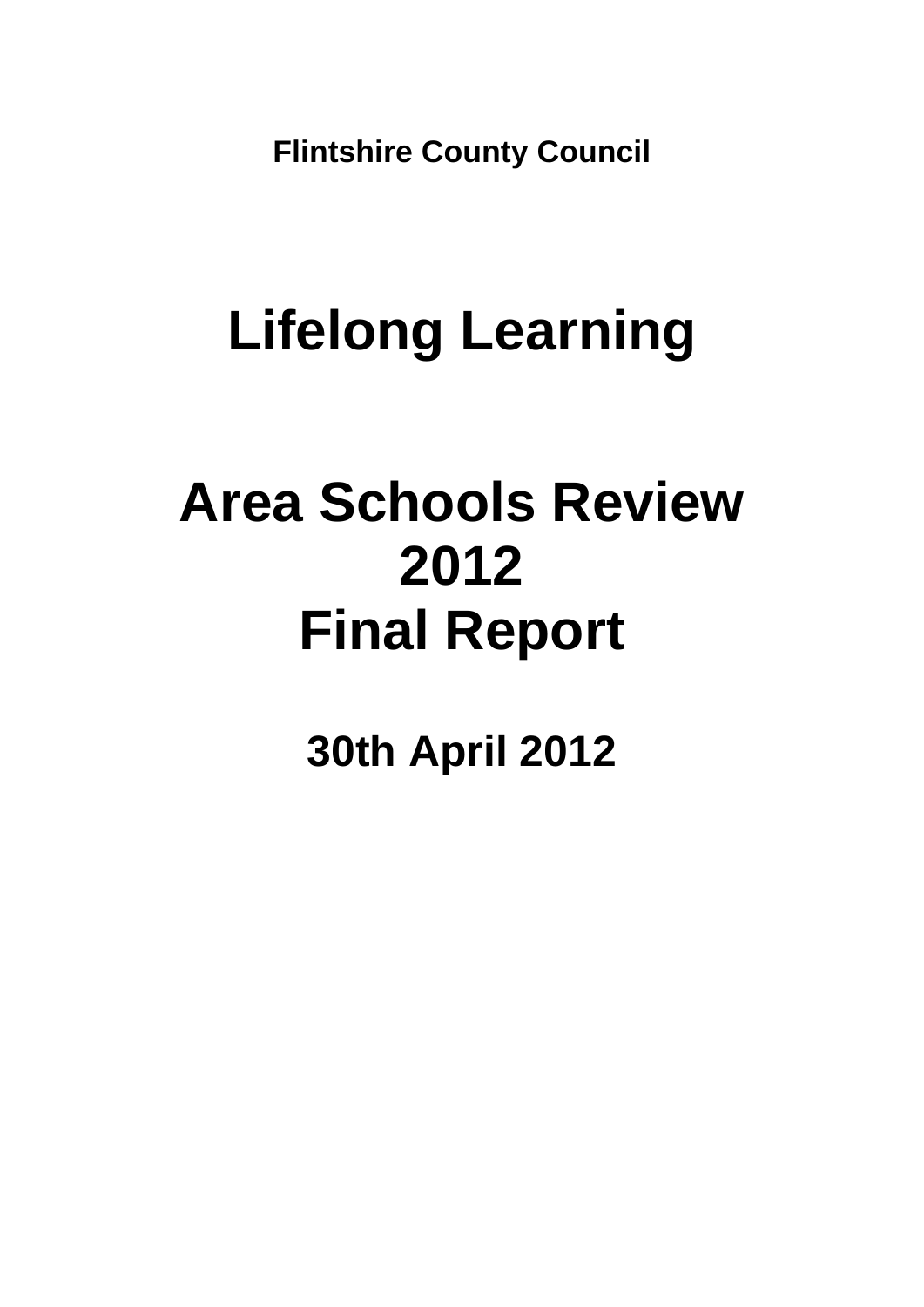### **Responses received by 30/04/12**

- **1. Buckley, Mynydd Isa and Mold = English 178 / Welsh 0**
- **2. Queensferry, Shotton & C Quay = English 198 / Welsh 1**
- **3. Holywell High School = English 19 / Welsh 0**
- **4. Ysgol Perth y Terfyn and Ysgol y Fron = English 3 / Welsh 0**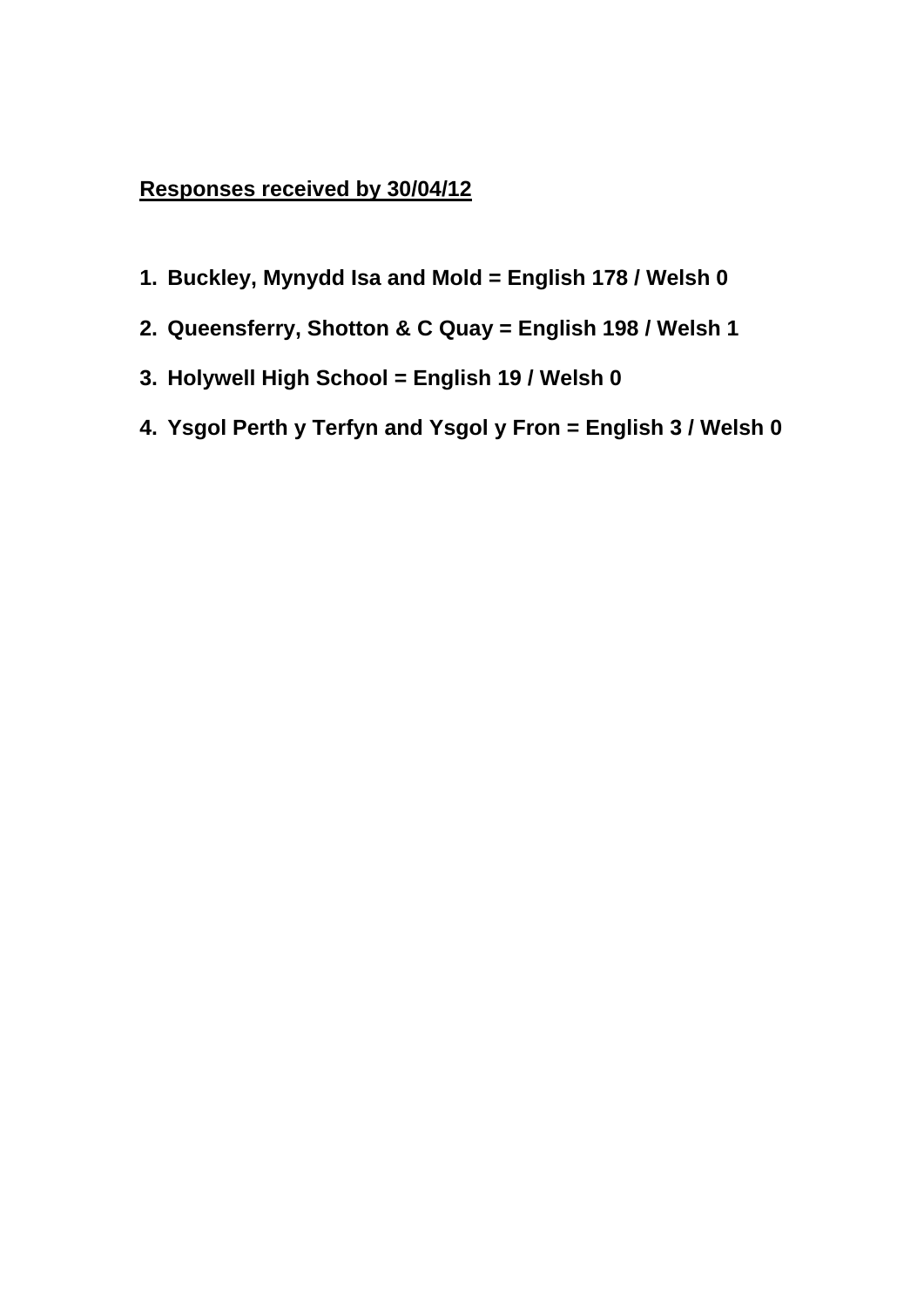**Flintshire County Council** 

# **Lifelong Learning Area Schools Review 2012**

### **Buckley, Mynydd Isa and Mold**

**Responses received by 30/04/12 = English 178 / Welsh 0**

**Final Report**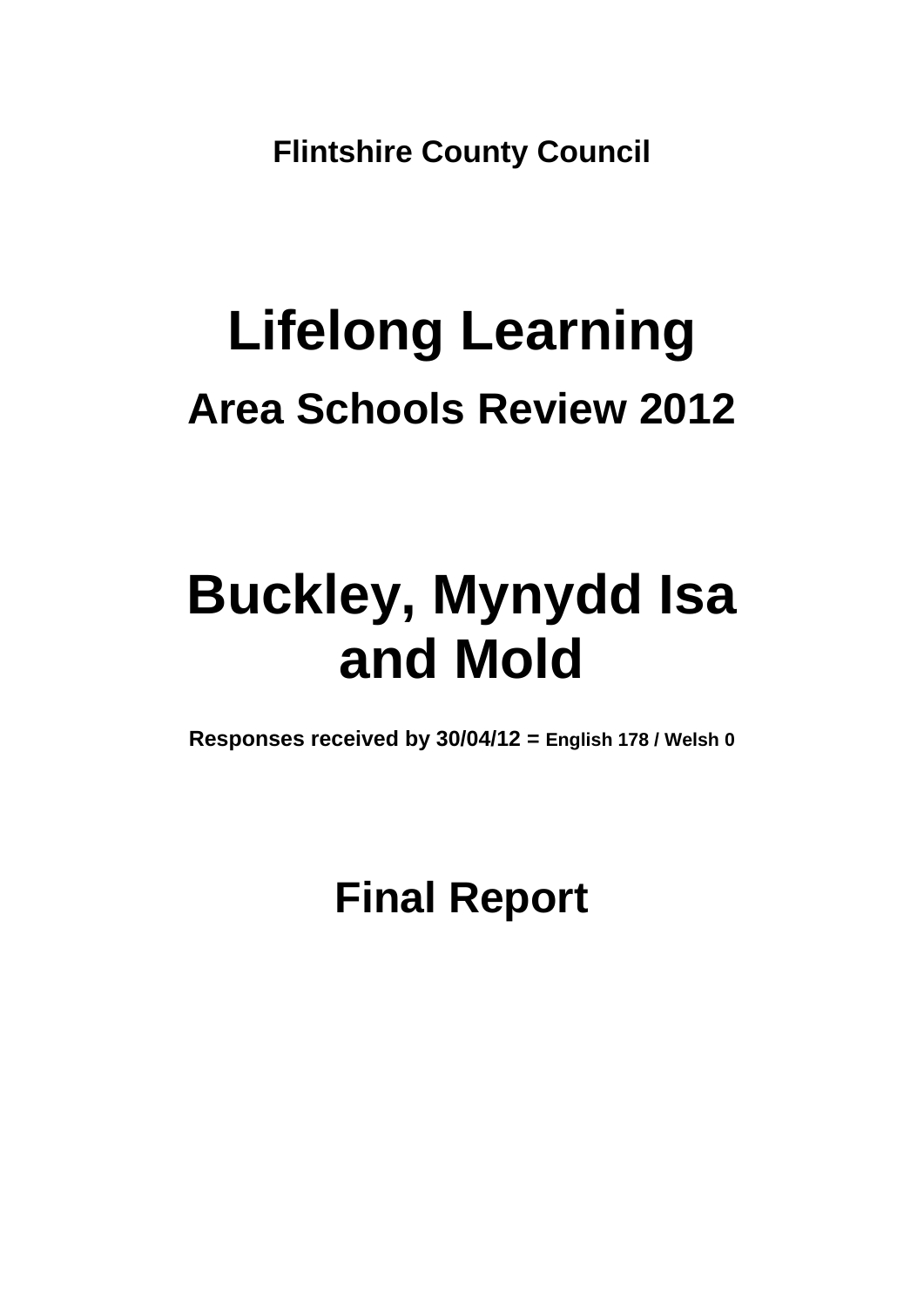#### **Area Schools Review 2012**

### **Buckley, Mynydd Isa and Mold**

#### **Elfed High School and Westwood Primary School Consultation Form Responses.**

#### *178 received by 30/04/12*

**OPTION 1 - Retain 11-16 provision at Elfed High School. Rationalise to 600 places, to include Additional Learning Needs and other education, leisure and cultural uses.** 

**Q1 How strongly do you agree or disagree with OPTION 1 (please tick ONE box only)** 

| <b>Strongly Agree</b>      | $=$ | 44 | 24.9% |
|----------------------------|-----|----|-------|
| Tend to Agree              | $=$ | 20 | 11.3% |
| Neither Agree nor Disagree | $=$ | 13 | 7.3%  |
| Tend to Disagree           | $=$ | 20 | 11.3% |
| <b>Strongly Disagree</b>   | $=$ | 63 | 35.6% |

#### **Q2 To help us understand why people agree or disagree with OPTION 1 please provide a short summary of your reasoning (250 words maximum)**

- 1. As long as it is only secondary school children on the Elfed site I would settle for that option. I do NOT wish there to be primary and secondary school children on the same site. It is not good for children as young as 3/4 to be around 16/18 year olds. Likewise I am sure it would be very distracting for the older kids to have young ones around. My youngest is 4 and would be very intimidated attending a school where secondary aged pupils are present. He is not a timid child either. School at that age is scary enough when you first start. Primary school aged children require a different learning environment to older children. I think there should be 16 - 18 year old provision available in Buckley other than travelling to Mold. The Elfed higher education serves both the Elfed and Argoed pupils. Both my children attend Southdown Primary School, and although it is a few years before my eldest will attend high school, I want to ensure that there will still be provision for t hem if they choose to go onto further education. I respect that it is Westwood that is affected but would not like to think of my children on one site. The Elfed is also within walking distance however Mold Alun is not.
- 2. After great consideration we chose Elfed as our only daughters education purely on the fact that she would be able to continue on site with 'A' levels after GCSE's and the
- pass rate being good. 3. Sixth form is a vital part of the school as there is no other sixth form in the Buckley area we would have to travel to Mold, this is also losing pupils not gaining them.
- 4. To propose the loss of a sixth form facility at Elfed is absurd. Use of the building by third parties has potential to create conflict between users and pupils. Access & parking is already a nightmare which would only be aggravated if this were to be considered. Furthermore I simply do not want my children being bussed about Flintshire; this is safe, sustainable or ethical. Funding should not be cited as an excuse for providing inadequate education provision. If Flintshire is short of funds then it should start by looking to cut the number of Councillors by two thirds before messing about with children's education.
- 5. with the proposal to increase the school leavers age to 17 from 2013 and 18 in 2015, it would be very short sighted to remove provision for school children age 16+
- 6. we need provision of 6th form in Buckley and the Elfed is one of the best 6th forms in the area
- 7. Buckley is the most populated town in Flintshire and is increasing all the time with the building of new homes. It is my opinion that it does not make sense to reduce the capacity of the Elfed when the population is rising. If Buckley has the highest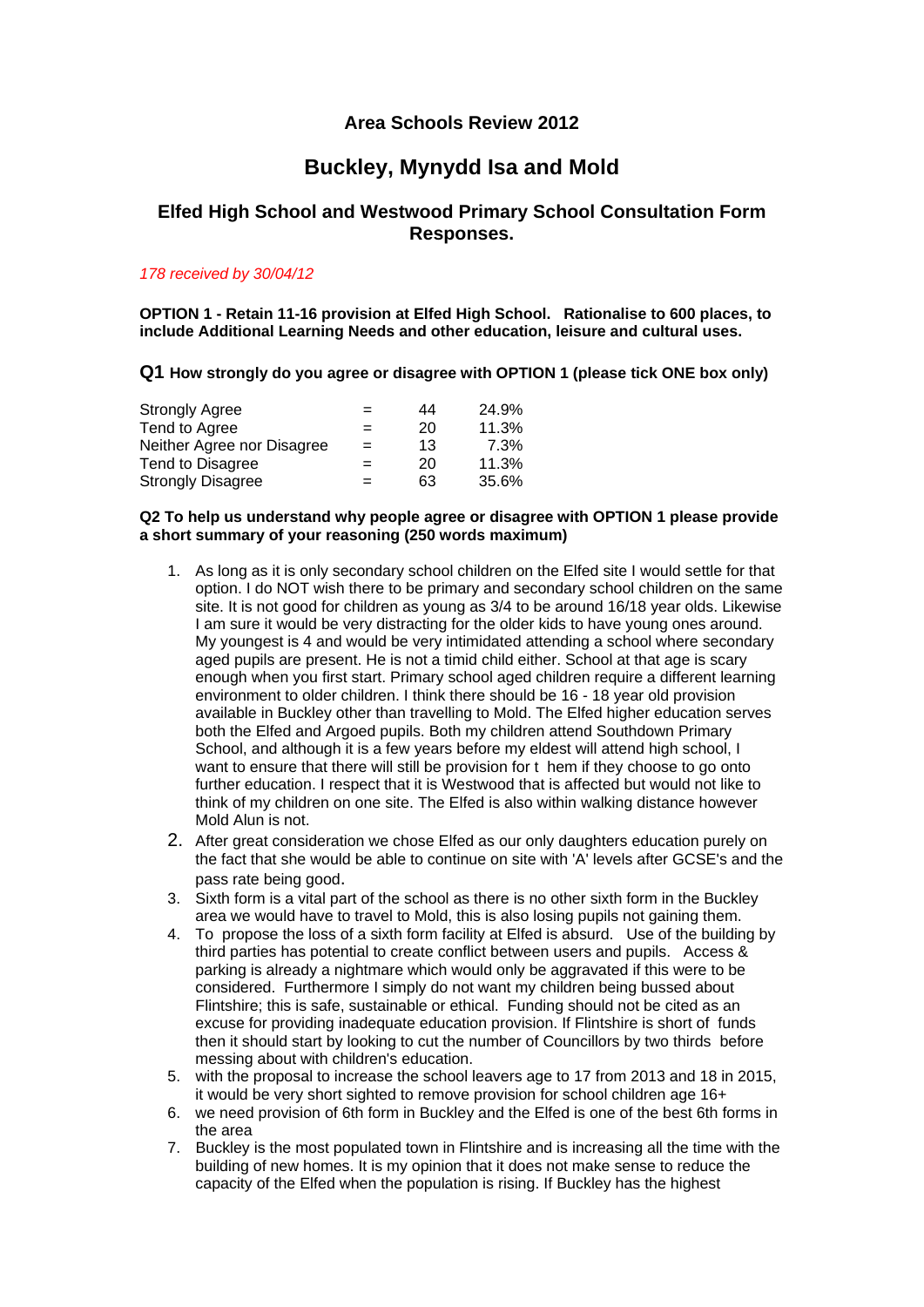population in Flintshire, then it is my understanding that Flintshire County Council must therefore receive the most in council tax from the residents of Buckley, myself included, yet I feel that Buckley and its residents are always short-changed have lived in Buckley all my life as have my husband and his family, our children both attend the Elfed and our daughter is a pupil in year 13,she had excellent GCSE results and is doing extremely well with her "four" A level subjects. Our daughter is a quiet person who has greatly benefited from being able to carry on with her education at the Elfed and without it she may never would of done if she had to travel elsewhere .If the Elfed lost its Sixth Form it would be a tragedy, not just to the school, but most of all to all the prospective Sixth Form students and future ones. Taking away the choice from the children and parents of Buckley that they could not study at sixth form at the same school in the town where they live, would be absolutely appalling. Elfed's exam results have continually gone up year after year, surely this should have a baring on its future.

- 8. This option would remove sixth form provision from the school which would mean that there would be no sixth form provision in the Buckley area. This cannot be right and will have a negative effect on the community as well as severely restricting the continuity of education provision. The success of sixth forms rests in the quality of the relationships between students, parents & staff, built up over the years. It plays a large part in the life of the school, giving students the opportunity to work with younger pupils in areas such as supported reading, PE and other skilled areas. The links with local businesses would also be lost and this is vital in the context of future employment for the students concerned, particularly as more are now looking to employment rather than seeking university placements. The Elfed sixth form would also be a small sixth form, giving it the advantage of catering for those pupils who may feel 'lost' within larger sixth forms and thus unable to perform to the best of their ability. It is also contradictory to remove the provision and increase travelling costs at a time when fuel costs and other costs related to travelling are at significantly high levels.
- 9. Historically The Elfed has always had a 6th Form; latest results are outstanding and set to improve. Why try to mend something that is not broken. Transporting pupils around the county is both environmentally and socially irresponsible. Children are people not commodities.
- 10. I strongly think that Elfed high should remain at the site where situated now and have regular access to the leisure centre.
- 11. I feel it would be detrimental to the school to lose their sixth form.
- 12. I feel it would be detrimental to the school to close the sixth form.
- 13. I believe that Buckley being one of the largest towns in Flintshire should have a 16-18 provision in the town. Besides transport to Mold would be provided for a limited time only.

#### **New responses received since 29/02/12**

- 14. I believe that Buckley should have the facility to have a sixth form.
- 15. From the 1970s, Elfed has offered high quality Sixth Form education. Removing the Sixth form is tantamount to decapitating the school. Removing Sixth form students exacerbates the surplus places problem. I am fully aware that per capita spending is greater on post GCSE students (I was a member of Elfed staff for almost 30 years) but this is a price worth paying. It is erroneous to argue that Westwood pupils move to Elfed to emphasise continuity if the Sixth form is removed
- 16. Minimal disruption to local schools and pupils.
- 17. This option means no disruption to other schools in the area. Elfed is under subscribed and has the space to accommodate Additional Learning and other needs.
- 18. Leaves Buckley area without post-16 provision 2. Mold Alyn sixth form already oversubscribed. 3. Reduction in staff at Elfed leading to a reduction in the breadth of curriculum available, particularly in KS4 4. Money spent converting building for a temporary period (until numbers rise once more based on housing being built) is wasteful 5. Does not realistically deal with the issue. 6. The Argoed building which was described as unfit for purpose would continue to be neglected, Argoed students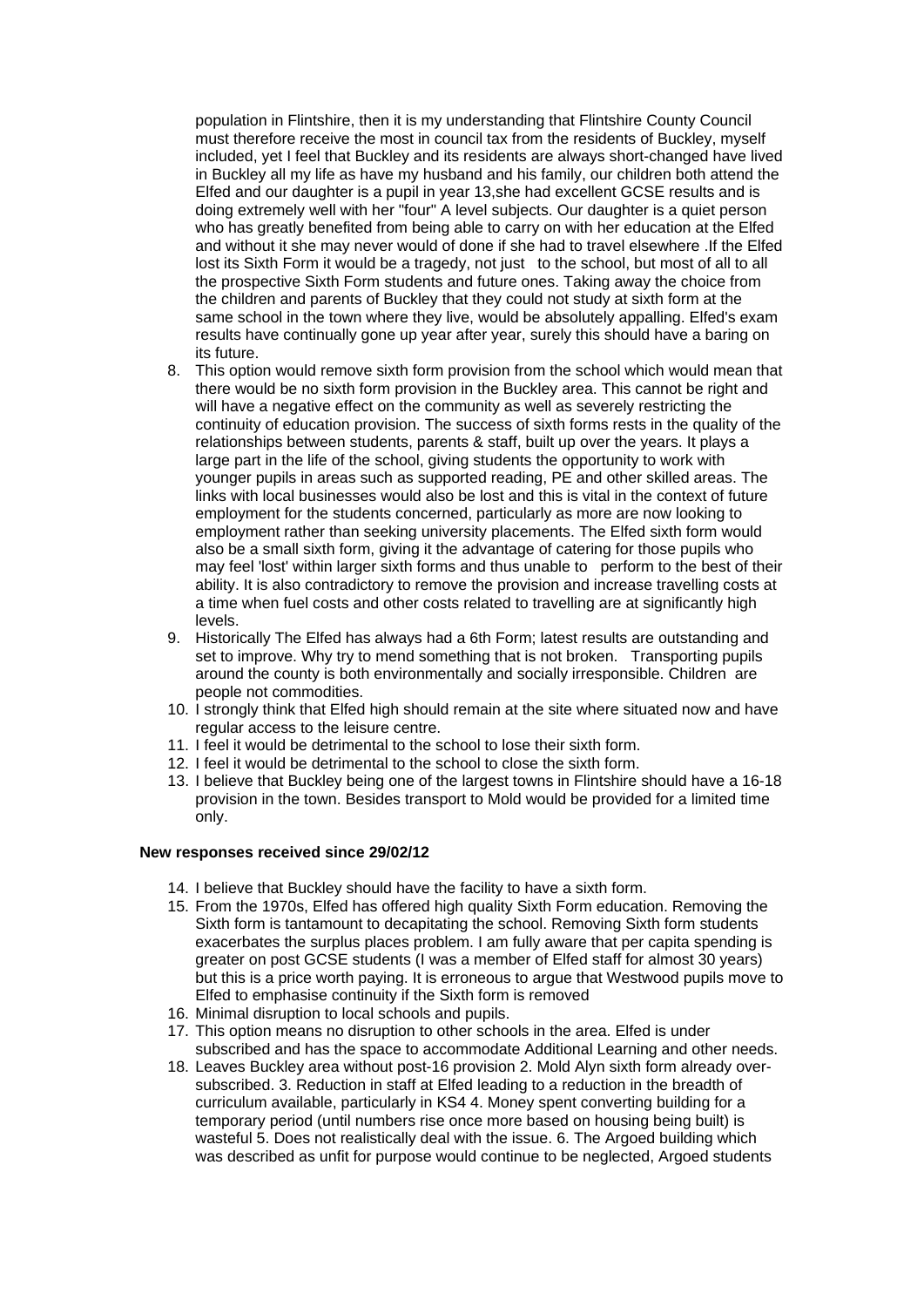would continue to be taught in mobile classrooms ... where would the money be found to improve their 'unfit' building.

- 19. Where would you send the sixth formers, Mold Alun 6th form is already over subscribed. You've not thought through this well at all
- 20. Removing the Sixth Form from Elfed High will put a strain on Mold Alun resources.
- 21. Building too big , would provide community use
- 22. Leave the school as it is and disband with the sixth form and use the additional buildings for community use, perhaps use for workshops for skill building doing NVQ's etc rather than travelling to colleges.
- 23. it is successful as it is so no changes are needed
- 24. By limiting the places the Elfed wont be under subscribed.
- 25. I think Buckley should be able to keep their own high school and perhaps reduce the number of pupils attending this way they wont be under subscribed.
- 26. If the children in the catchment area went to the school there wouldn't be such a surplus "issue". Some of these children are attending Hawarden, Holywell, Alun, Castell or Argoed due their better exam results. Improve the Elfed's reputation.
- 27. Why change what already works well and has done for years?
- 28. I feel the Elfed would benefit from being developed into a community concern the community would then depend on it and vice versa. It would be a total triumph if the Elfed had the backing of the parents of the children who attend it and of other local people. An additional learning needs provision has been removed from the area and I feel it would be right to create a similar provision in the area to compensate for this!
- 29. I work at Darland High school as an LSA and I have found from budget increase other children with additional learning needs have excelled. We now have the money to run Fair trade projects, forest school and outdoor education. We have been sending young students on college courses in Glyndwr and Llyfasi College teaching them life skills such as (working with money, mechanics and care courses). Children these days are tired of classroom atmosphere and most children cannot excel in this area. We have found children with behavioural needs such as ADHD worked much better given responsibility in a real life situation for example. Mechanical engineering etc. Some children are visual and kinaesthetic learners and with extra facilities for other education, leisure and cultural uses these children may get the chance to show teachers and parents what they can really do.
- 30. The school is not full to capacity.
- 31. A town the size of Buckley deserves to have sixth form provision with a varied range of subjects which are attractive to prospective students. The lack of sixth form provision would result in a diminishing of community cohesion and result in increased traffic within the county.
- 32. I think the school has great facilities and is clearly improving academically, but I feel this is not as favourable as option 2, because option 2 provides 16-18. I think it's important to offer an alternative to Mold Alun, to preserve student choice.
- 33. There would be no post-16 provision in the Buckley / Mynydd Isa area.
- 34. Elfed sixth form has less than 50 students at present and less than 10 minutes away is Mold Alun with the largest sixth form so it makes sense to move these students to the Alun. Also, with parts of the Elfed building currently unusable, this could be knocked down as the sixth form area would be able to be used as extra space.
- 35. Keeping Elfed would be a good idea, I don't think it needs a 6th form to be a successful school.
- 36. This does not provide sixth form education for the locality.
- 37. We need our sixth form at the Elfed.
- 38. Continuation of learning environment would be preferable through to A-level in one location.
- 39. Need the ability to stay on at school until 18 without disruption by having to move schools etc.
- 40. Buckley and surrounding areas is a growing area with a considerable amount of families. Provision of education within walking distance is a key factor for a cohesive school where pupils are considered as individuals. To have communities disrupted in order to rationalise sites does not make sense when Elfed already has the critical mass and facilities in order to provide pupils with a good standard of education. This survey is deeply flawed as it doe not present any alternatives whatsoever and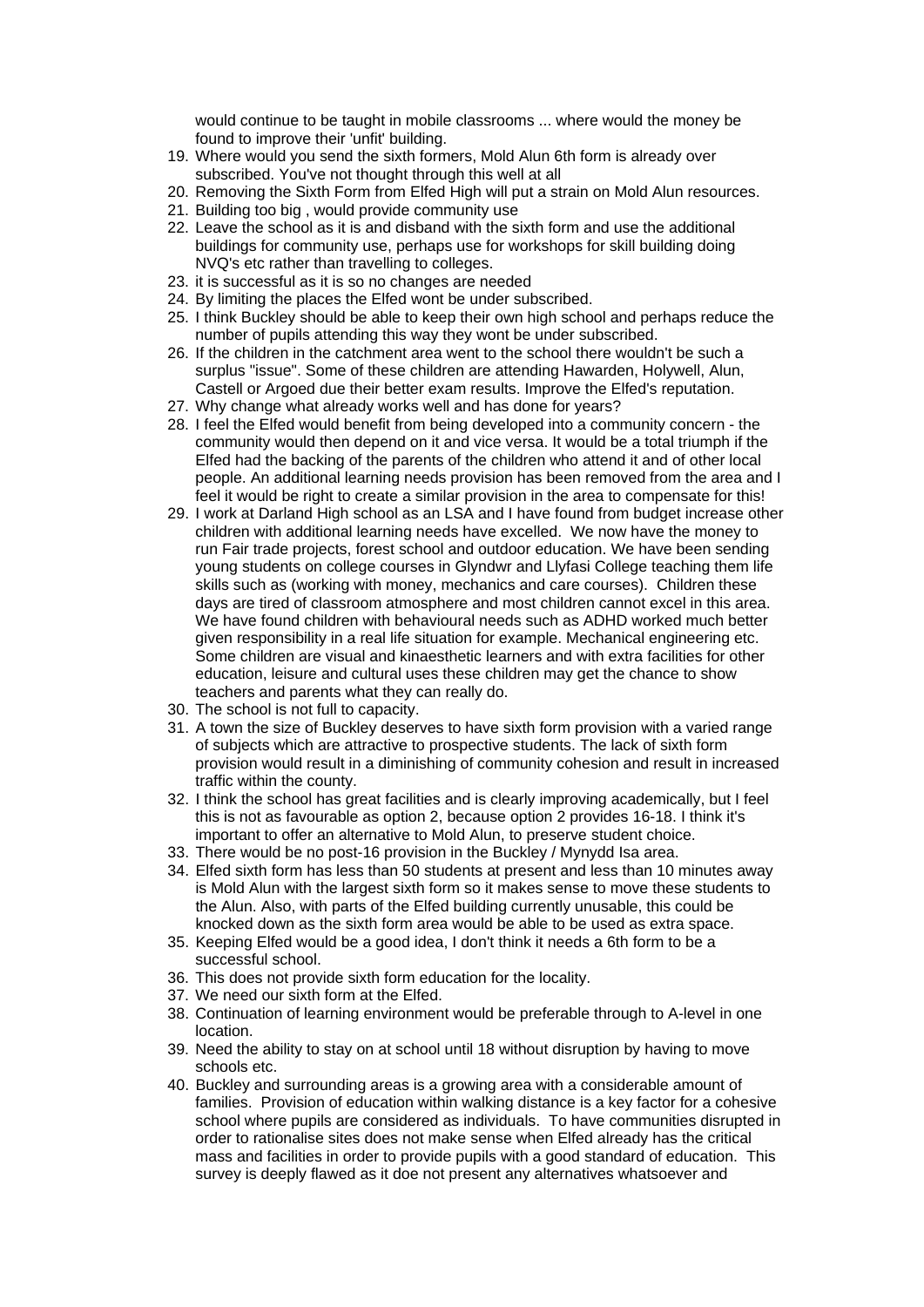therefore is canvassing opinion with no viable alternative proposed within the questionnaire. In my opinion this has completely undermined any credibility the council hoped to have in the eyes of the public and is simply wasting everyone's time and energy.

- 41. To remove Year 12/13 from Elfed could mean that the nearest provision would be at the Alun School. I am concerned that this would entail students having to compete for places with those from the Argoed. At the moment there is 'talk' of providing facilities at Deeside College but this cannot be guaranteed so if my child decided to continue to A' level I feel that her choices would be very limited or involve travel.
- 42. 16+ facility required.
- 43. A town the size of Buckley is desperate to retain its Sixth Form. Buckley is seen as a more prosperous area of the County and it is time that the considerable income from higher council taxed houses is kept in the community to improve our educational requirements rather than being spent in poorer towns.

#### **New responses received since 26/03/12**

- 44. I agree with this option because Elfed is the school with surplus places so there for the problem lies with them
- 45. Major concerns regarding the change of use of space. Spending £15.6m creating 'office' space is an utter waste of money. In difficult financial times the council must reconsider this expenditure. Much of the Review quotes Welsh Government expectations but they are not prepared to fund 'efficiencies' and spending such vast amounts on an unnecessary development, that would greatly harm the educational environment of our children, is outrageous. Will safeguard requirements be met given the proximity of external adults using the buildings? Standards are rising at the Elfed and, once the perception is rightly challenged that Mynydd Isa is more successful, numbers will rise at the Elfed and the surplus will be reduced. Every community has the right of access to 11-18 education and, according to the council's statistics; Buckley has more properties than any other area. It would be totally unreasonable to withdraw the opportunity for Buckley's young people to enjoy a 'local' post-16 education and the clear benefits this can bring (as witnessed recently by the terrific support for the schools' Sports Relief Mile by all ages and led by the sixth formers). Additionally, the recent improvements in standards at GCSE will result in greater numbers of successful students seeking post-16 education which the school should offer.
- 46. Closing the sixth form would be a short sighted decision. Given the amount of housing developments going on in Buckley, then a school which provides an established 6th form would obviously benefit the Elfed when attracting parents moving into the area. We have just relocated to Flintshire and our choice of Buckley, and the Elfed, was heavily weighted on the fact Buckley had a school that provided a sixth form for the future. This choice would enable our children to walk (healthily) to school and save on both costs and valuable time from not having to travel to the next nearest sixth form. Has this cost in both quality time and money been factored into your calculations are they simply being ignored?
- 47. post 16 provision in the area is to be taken away the only post 16 provision would be at the Alun High school, or at Deeside college, this is a lot for them to take on and unfair to the local children of Buckley.
- 48. There is a need for 11-16 provision in the area. However, there are other more effective options for 16-18 year olds in Deeside College or Mold Alun High School. Both facilities are accessible to people of Buckley. As these facilities are larger especially Deeside College - they can offer a spectrum of vocational training as well as A levels. The support systems in place are also much more focused to the young adult.
- 49. I feel reducing the spaces, solves problem short term and allows room to grow when necessary, least disruption for pupils education and most cost effective.
- 50. No funding from welsh government, waste of council's money. Elfed sixth form having to move to Mold Alun, unfair.
- 51. Would like a sixth form option for my children.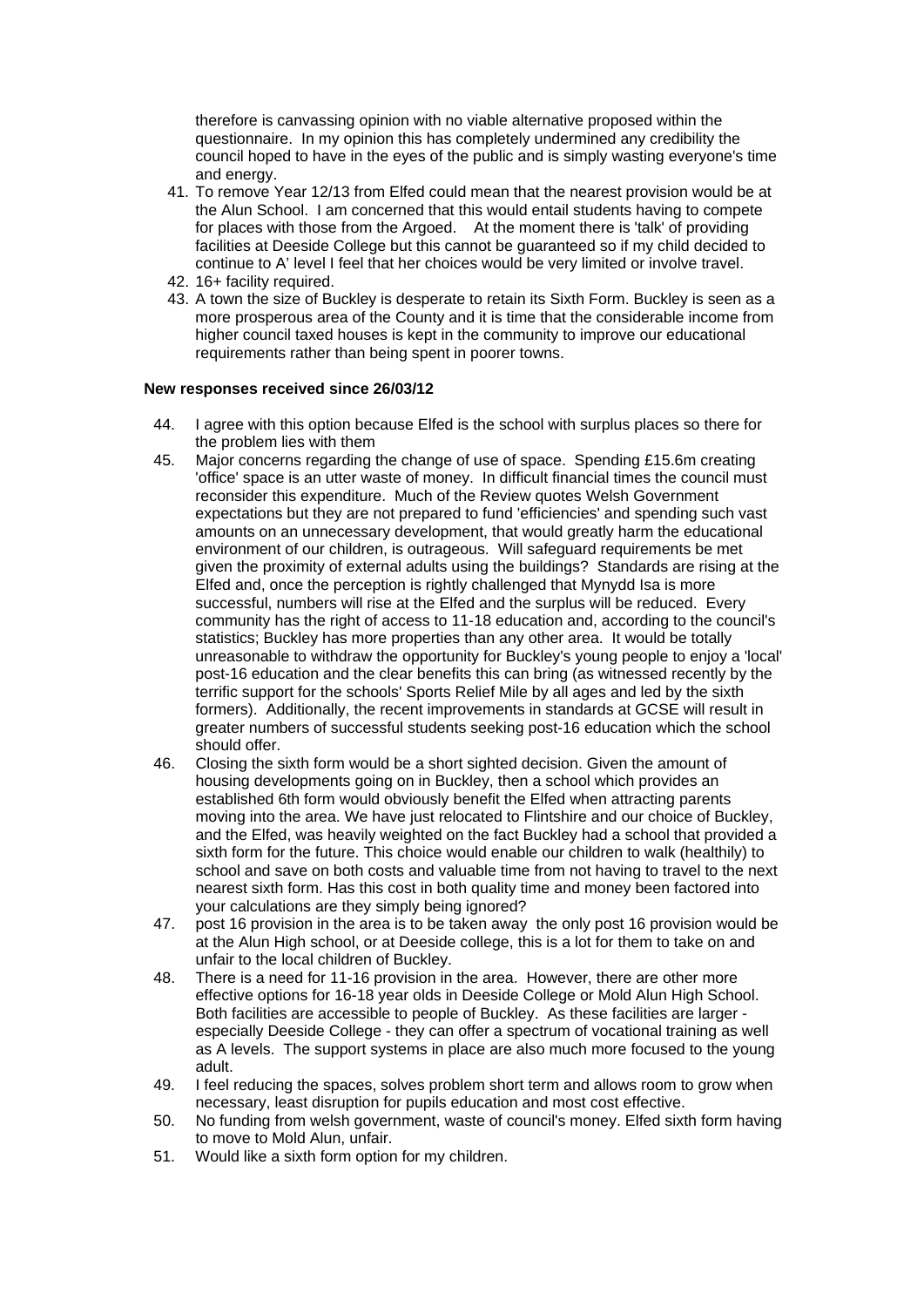- 52. If it only had 11-16 yrs old young people will have no option other than to go to Mold or Hawarden to further their education and a cost of travelling to parents or council.
- 53. Buckley town is growing, meaning Elfed will need space to grow. Reducing the spaces at Elfed temporary will allow them to regain space back when the town grows in the future.
- 54. I would ideally like Elfed to have a sixth form however, other options are available in the area.
- 55. I feel the option to keep the 6th form within the school is best for the local area so option 2.
- 56. It is important to retain an option/provision for 16-18 year olds within the local area. The current public transport system in any case is poor and would have to be improved significantly if the nearest 'sixth form' provision was in Mold.
- 57. Why office space? They have enough space!
- 58. This has worked for many years. I have children in both schools and strongly wish it to remain as it is.
- 59. Need more sixth form space in this area of Flintshire
- 60. I don't agree that Elfed High School sixth form should be closed. The sixth form is a very popular choice for pupils and the grades speak for themselves. The sixth from offers a great chance for Buckley pupils to move on to higher education i.e. university. I see this option as having no benefit for the pupils. I don't understand how these changes cost £15.6M either.
- 61. Perhaps the young adult would be better off going somewhere else to do their A Levels as there's not much subject choice at Elfed.
- 62. This is problem of secondary school numbers which should be addressed by secondary schools. Consider the Argoed and Mold Alun numbers and question why the numbers are low in Elfed.
- 63. Elfed's sixth form, albeit small, is an excellent tertiary education facility for Buckley and surrounding areas pupils, with an outstanding exam results rate, and provides a familiar, local, more disciplined tertiary educational facility which some children thrive on...to lose it would be detrimental. I also have concerns about what other educational, leisure and cultural facilities would share surplus space, with regards to Health and Safety of the children, as more traffic and parking problems will be created, adding to an already HUGE problem on site.....the children hardly have any outdoor space of their own, i.e.,-to use at break and lunch times, and constantly have to gingerly dodge traffic around site as it is.
- 64. The loss of a sixth form on the Elfed site could lead prospective students to consider other high school options where a sixth form is available, and therefore have a negative effect on the numbers of students moving on to secondary education at the Elfed from their respective primary schools. I support the RETENTION of a Sixth form at the Elfed; my reasoning otherwise for or against this option is such as put forward for Option 2.
- 65. The Elfed facilities should be kept as a high school with or without a sixth form if the problems with numbers persist in the Buckley area surely it would be more logical and practical to share some facilities/courses with the other high school in Buckley area The Argoed. Due to more houses being build the area in later years the surplus places will be filled. In Connah's Quay some children do certain GCSEs in Deeside college e.g. electrical surely this is something that could be looked at with the 2 high schools expand facilities and offer new courses.
- 66. I agree with this option as using the office space could create a source of income for the council renting out the space and despite your questionable projected cost it would involve less infrastructure changes to locate an office in the space as opposed to a primary school. Relocating an office would involve far less community/social problems such as 3-18 year olds potentially mixing travelling to the same location, security at the site and having 3 year olds mixing with the general public who are there to use the leisure facilities.
- 67. I think it is important for a growing town like Buckley should have a successful high school. But not at the risk of losing Westwood primary
- 68. 6TH FORM FAILING, ALLOW ELFED TO SORT ITSELF OUT, USE THE EXCESS SPACE FOR TEMPORARY OFFICES (WESTWOOD CENTRE) STORAGE, CONFERENCE FACILITY, TRAINING/ADULY LEARNING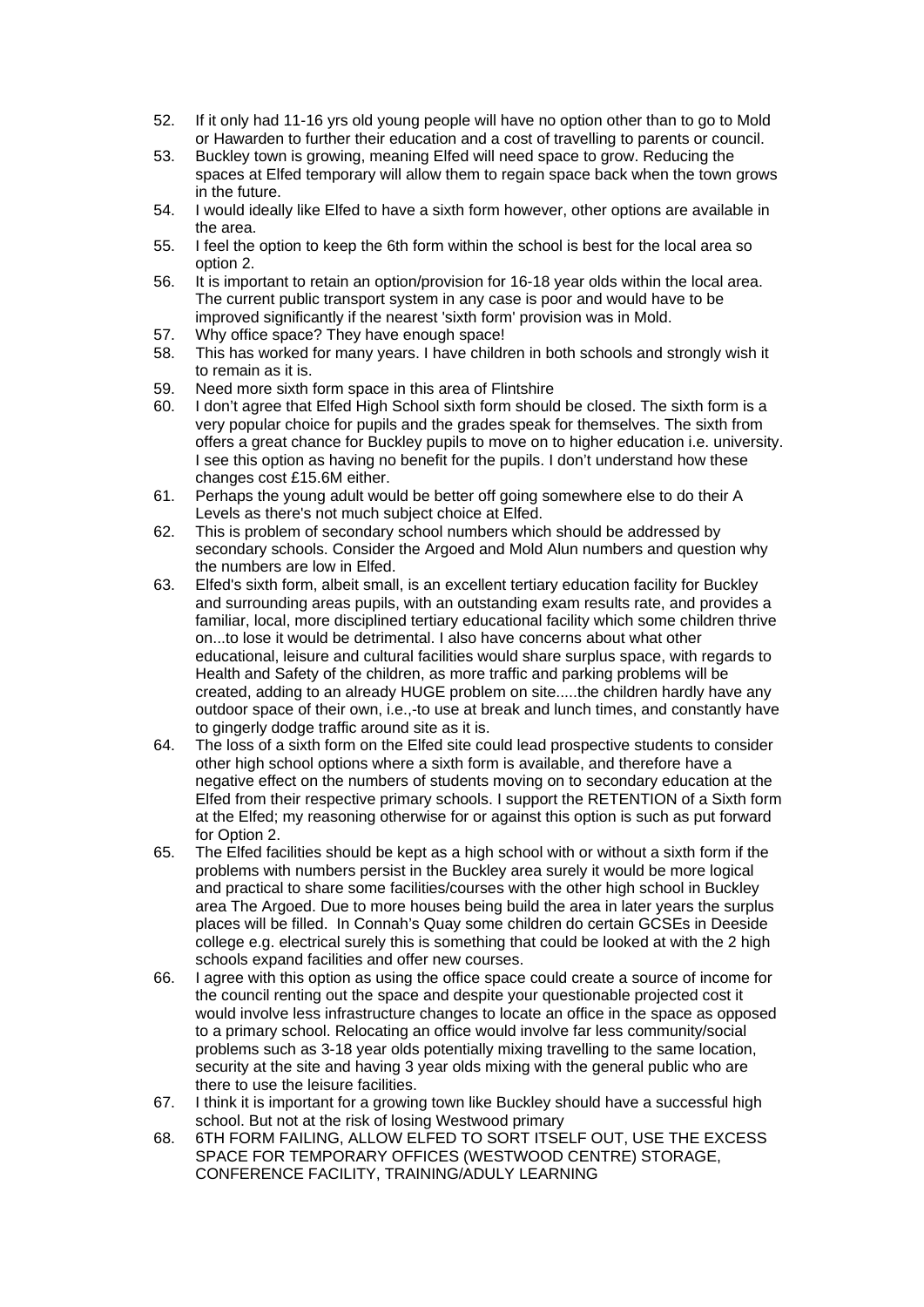- 69. If 6th form isn't working then close and move the 6th form elsewhere and allow Elfed to sort itself out, rationalise places and use the excess space for temporary services, office, conference, cultural centre - better for kids education as not disruption, safer also, not traffic issues, cost effective solution - allows for future growth as predicted
- 70. Supports existing schools in the local area. Provides space that could be reclaimed in the future should more than 600 places be needed, which projected pupil numbers after 2018 indicate will be likely. Removes the financial drain of an under used 6th form. Allows 6th formers to access a full range of subjects in an alternative setting.
- 71. Supports existing schools in the local area. Provides space that could be reclaimed in the future should more than 600 places be needed, which projected pupil numbers after 2018 indicate will be likely. Removes the financial drain of an under used 6th form. Allows 6th formers to access a full range of subjects in an alternative setting.
- 72. Supports existing schools in the local area. Provides space that could be reclaimed in the future should more than 600 places be needed, which projected pupil numbers after 2018 indicate will be likely. Removes the financial drain of an under used 6th form. Allows 6th formers to access a full range of subjects in an alternative setting.
- 73. Supports existing schools in the local area. Provides space that could be reclaimed in the future should more than 600 places be needed, which projected pupil numbers after 2018 indicate will be likely. Removes the financial drain of an under used 6th form. Allows 6th formers to access a full range of subjects in an alternative setting.
- 74. Official documents state that all Flintshire 6th forms are smaller than need to be and duplicate lessons. For this reason I agree that getting rid of 6th form, or moving 6th form to Deeside AC or new purpose built 6th form facility, and rationalising places on a TEMPORARY basis would be a good solution to the problem. It would allow the school to recover and when the school intake needs to expand it will have the room to proving the building space is taken up by temporary solutions. This would also provide a better cost option; space could be mothballed or rented out. Safer for the Elfed kids as they would not be subject to disruption caused by major re-model work and their education would be aided, as the demographics already show an increase in achievement at the school as its number have decreased. Also safer for Elfed pupils on the basis of no shared facility, no accusations of contact with young children, less people on one site, more space for them.
- 75. The communities of Buckley and Mynydd Isa should have 11 18 provision available in the local community. It is unthinkable for a community of this size not to have this provision.
- 76. I do not agree with all Elfed pupils and teachers moving into smaller space. Children will find learning with more noise and crowded areas difficult. To rent the other part to offices would mean a lot of police checks because not everyone is as nice as they might seem.
- 77. We need to provide young people with choices and opportunities and closing Elfed 6th form does not help this. We can't assume and send them to Mold Alun.
- 78. Education authority will do what they want anyway.
- 79. We strongly disagree due to the fact that no child in Buckley area will have the opportunity to go to a sixth form school in their home town. Buckley has a high population than most areas so should have the education facilities required. Very silly idea.
- 80. You suggest office space. Where will they park the increased volume of cars? What about congestion on Hawkesbury Road entrance? Who will bear the cost of travel to and from another sixth form?
- 81. The Elfed needs to retain its 6th form and try to attract people from Argoed and other areas to boost its numbers.
- 82. Disagree with people not involved with the school accessing the building.
- 83. Buckley children will have to travel and go out of area for 6th form education, surely this will put pressure on 6th form places in other areas.
- 84. It is important to have a local 6th form for a continuation of education. Also it would stop having to make extra bus or car journeys if we lost the 6th form.
- 85. The situation of surplus places will not be addressed at the Elfed, only make worse.
- 86. Increasing primary places and decreasing secondary doesn't make sense for future planning.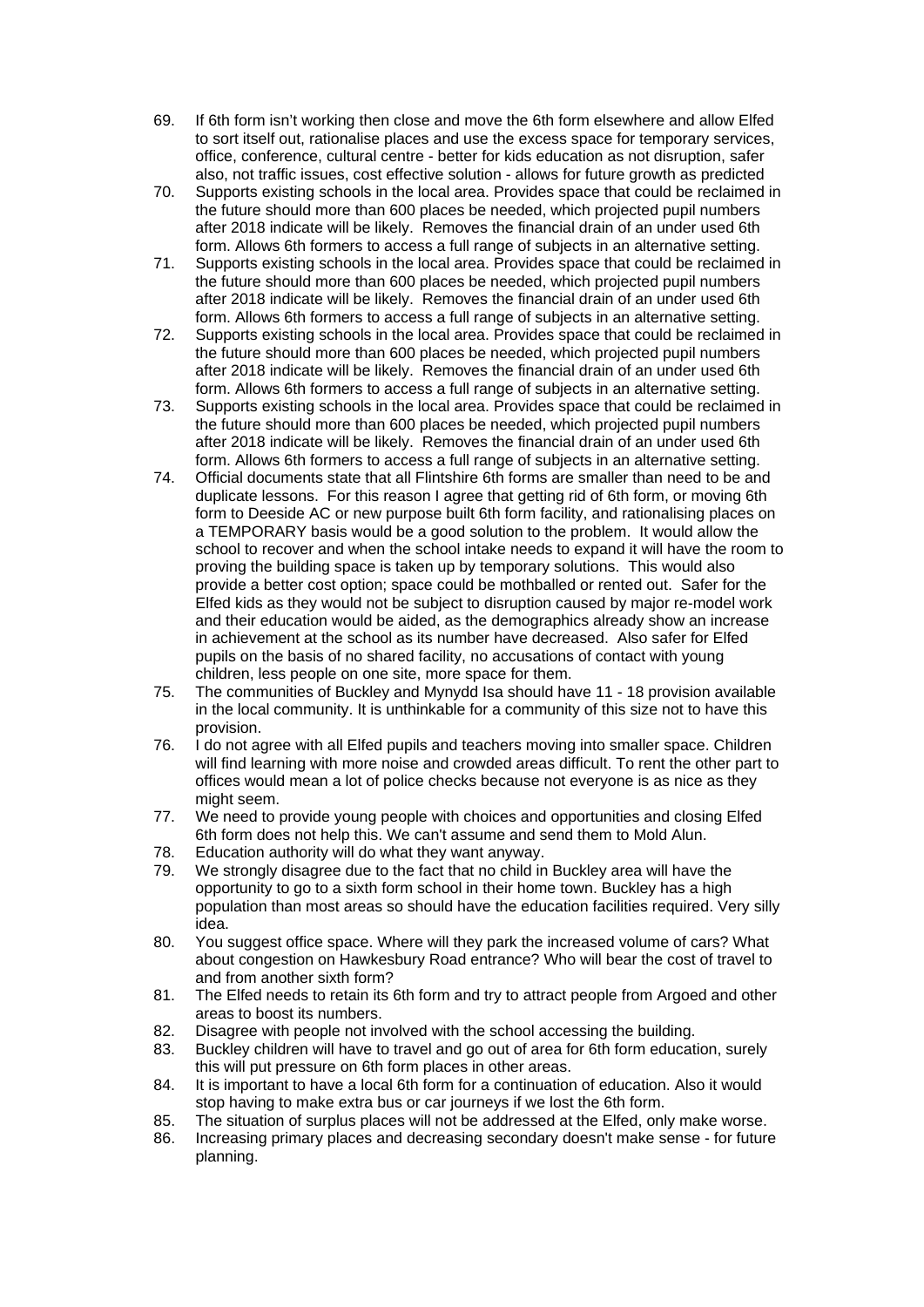- 87. This is the only sixth form within Buckley/Mynydd Isa. This is taking away pupils rights to an advance in their education.
- 88. Loss of sixth form would be bad for Buckley children.
- 89. This will do nothing to address the surplus places at the Elfed, if anything, this will only exacerbate the issue.
- 90. I do not understand how by freeing up space in this school it would cost £15.6 million! Surely in the long term if space is being rented out for office money will be brought in!
- 91. I don't think infants and junior school aged children should be forced to mix with senior pupils.
- 92. Shortening the learning years 11-16 would not solve the issue of reducing places, it would make the school even smaller.
- 93. I want 16-18 provision retained at the local school and the one the children have been in since 11 for continuity. There is no adapting to a new school with new people or having to travel via bus or car to a new facility to continue their education.
- 94. Think it makes sense to temporarily shrink the elder until demand increases again as demographics change.
- 95. This is by far the most effective option, and one which is most likely to succeed, both in terms of a funding bid, and popular community support. There are many far reaching and innovative uses of the additional space which rationalisation could free up, which could both cut expenditure, and raise further income streams for FCC. For example, leasing parts to popular and necessary external agencies with am impact on local communities, e.g. CAB, increasing accessibility and visibility in the community.
- 96. If school places were rationalised to solve the problem short term this would enable future growth as necessary to accommodate the new influx inline with new housing. As the 6th form is small it is not offering a good range of service and is not cost effective. Most 6th forms are failing due to size and perhaps the time has come to address that once and for all. Rationalising would create the least costly, least disruptive option to education of pupils.
- 97. Rationalising on short term would be easiest, cheapest and temporary option, enabling growth when needed but aiding the problem now, it would allow the school to recover its reputation and academic achievements and entice people back to it. Safer option with less disruption to education. Opens up another option for 6th form viability i.e. 6th form college elsewhere
- 98. This option is a sustainable option for the future of Elfed High School
- 99. DONT BRING ARGOED BACK INTO THE OPTIONS IT IS A FANTASTIC SCHOOL
- 100. There is documentation that states that 600 pupils is the minimum size required to be able to efficiently provide a broad and well balanced curriculum for students aged 11- 16. To ensure that there is equality of opportunity for all students in the Buckley/Mynydd Isa consortium a school with a larger number of students on roll is required. The other problem with this option is the shared use of the site. There would be serious problems in ensuring the safety of students with regard to traffic and also the requirement to CRB check adults working in the vicinity of students.
- 101. We want the sixth form to remain in the school.
- 102. Feel that sixth form is an important aspect of the Elfed High school. Funding!!?
- 103. I think 6th form should be able to stay in the same school.
- 104. Would like to keep the 6th form in Buckley in a local high school.
- 105. Although loss of 16-18 provision would be disappointing. I feel that this would be the best option. Would like to see more opportunities/choice at GCSE level.
- 106. Removing the only sixth form school in Buckley would be totally inappropriate. Especially at the cost of £15.6 million and no guarantee the offices would be leasable.
- 107. Prefer provision to 18 at one location.
- 108. Disagree with closing sixth form.
- 109. I believe in 6th form provisions being available to all.
- 110. I believe the Elfed need a sixth form.
- 111. The pupils of Elfed High School should have the right to the provision of a 6th Form at the Elfed campus. It is an Educational need.
- 112. Nothing wrong with Elfed leave the school alone just get rid of the useless 6th form.
- 113. Buckley does need a high school.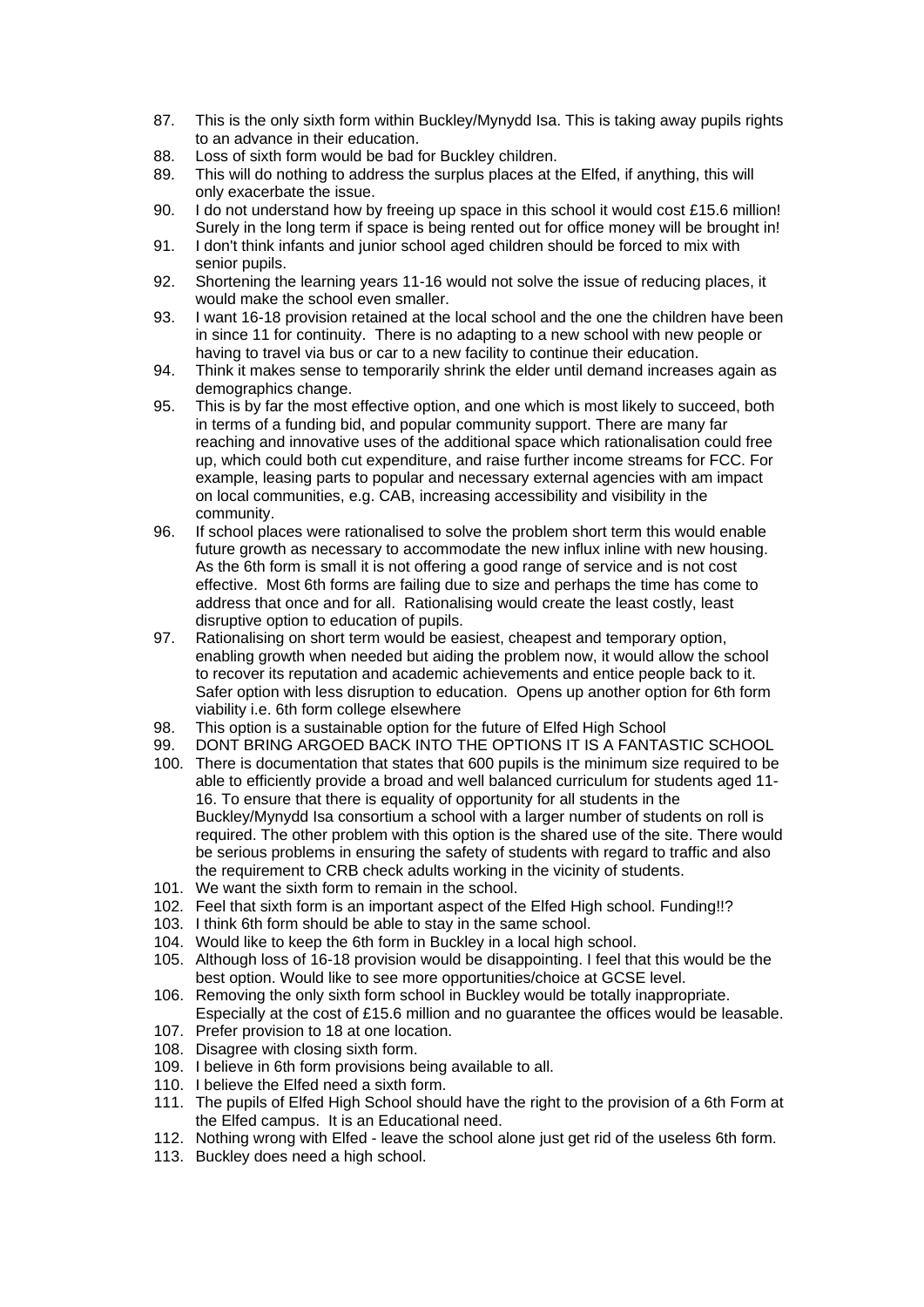- 114. Possibly an option but I feel this would leave the whole modernisation progress OPEN for more debate in years to come when the council or councillors are looking to make money again.
- 115. I do not think you will find an option to suit all as it's a very sensitive area but his option seems the most logical in terms of catchment area affected. It would mean the least disruption to local people. It will rationalise the surplus places and provide for a variety of different educational needs.

#### **Q3 If you support Option 1 what do you think would be needed to make it work? What local issues would need to be considered?**

- 1. Do not agree at all with this option
- 2. Argoed to merge into Elfed
- 3. n/a

#### **New responses received since 29/02/12**

- 4. Traffic congestion.
- 5. Traffic congestion in the area.
- 6. Actually taking young people What They d like i.e. skate park
- 7. Keep the Argoed as it is because this is also a successful school and any merges would affect it success
- 8. lifting the profile of the school in the local community so parents are willing to send their children there.
- 9. For it to work they need to raise the profile and reputation of the Elfed. More parents will be willing to send their children there if this is achieved.
- 10. Please see above. Improving the teaching provided.
- 11. The people involved need to be given a certain degree of ownership of the project if the provision is going to support a variety of groups and gain the support of their families they need to trust and believe in it.
- 12. Sufficient staff and transport opportunities to reach locations that provide these resources. Taxi, Bus and parents would all have to work together on providing the transport needed to other colleges, whilst a range of staff would be beneficial to the involvement of the course. Local issues would be to give pupils a taster of work life. Whether it be local business's coming forward with placements or time. Or putting aside a budget capable of giving these pupils college course tasters. Local issues could include, environmental job opportunities and jobs in the local sector.
- 13. More needs to be done to address the perception of the Elfed as an unattractive option. There has been a steady drift of pupils away from the school since the arrival of the current headteacher. I feel that the school could flourish if it learnt lessons from its neighbouring schools re: pastoral care and academic attainment.
- 14. Transport to Mold Alun sixth form from Buckley rather than public transport.
- 15. Traffic problems desperately need looking at!
- 16. Nothing it works well at the moment.

#### **New responses received since 26/03/12**

- 17. This would mean 6th formers from Buckley having to travel to attend school or college. In these times f rising fuel costs then this doesn't make sense to me.
- 18. A concentrated approach to educational needs, a review of why people weren't choosing Elfed and how the school can grow again. Leisure Facility should not count in the costs!!
- 19. More offices Any offices could be put into the Elfed, this would create rental for the council, this would be a cheaper solution to the problem, plus it would be easy to move out again if Elfed needs to grow. Training/adult learning centre - this could be an easy option and is fit for purpose now.
- 20. N/A
- 21. I support option 1 or 2 because it offers the flexibility to return the facility to education should the numbers increase which they will do over the next 10 years.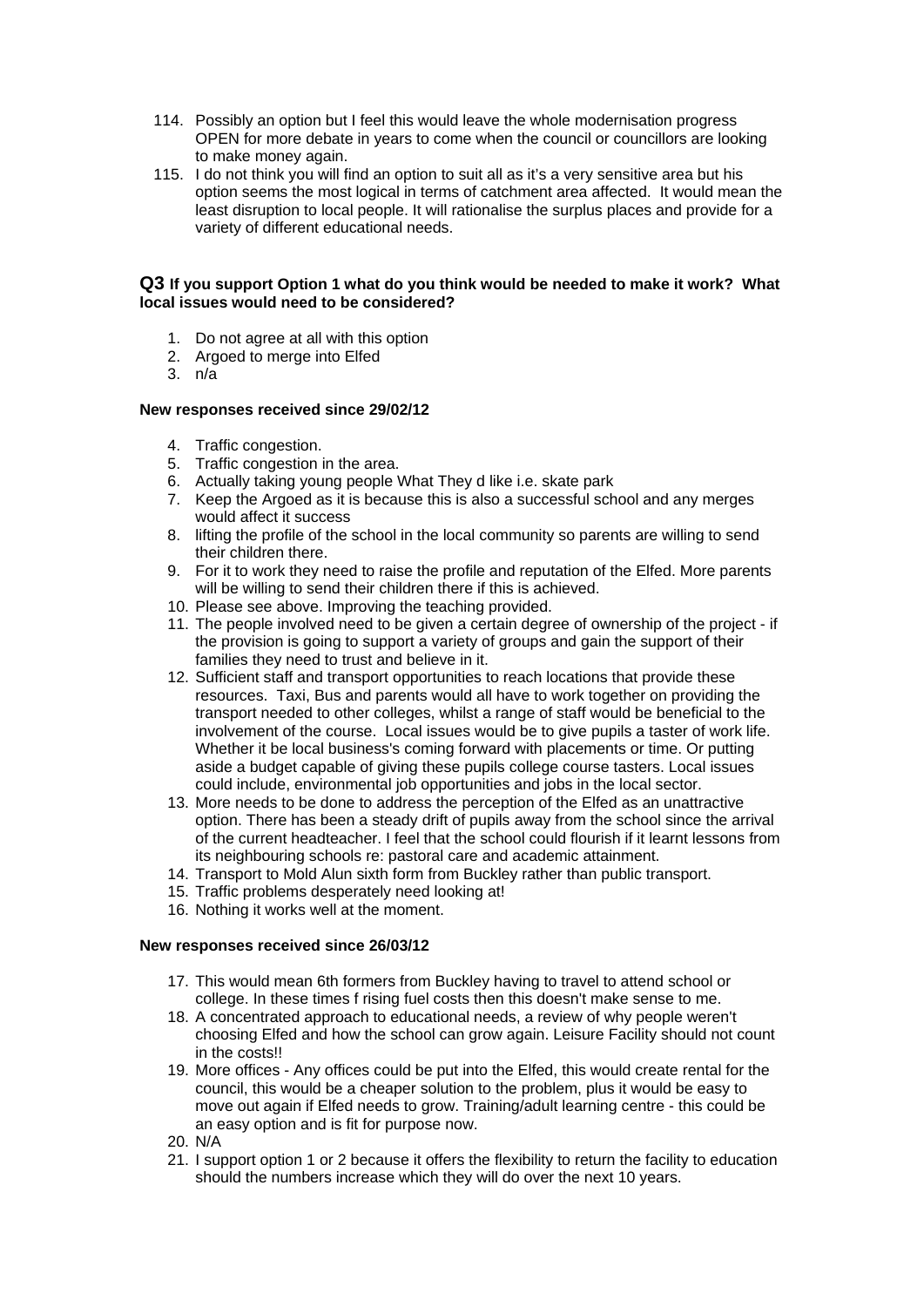- 22. I support option 1 or 2 because it offers the flexibility to return the facility to education should the numbers increase which they will do over the next 10 years.
- 23. It seems to be the best idea, out of a bunch of stupid ones.
- 24. I do not support Option 1
- 25. Use some of the spare space at the Elfed as office space move the sure start and family facilities at Westwood into office space at Elfed and expand on the Westwood site as a infant and primary school ready for future demand.
- 26. Problems associated with increased traffic to the site would need to be considered and improved access to the site to accommodate the traffic for the office, leisure centre and also now the proposed health centre.
- 27. JUST CHANGE THE WAY SPACE IS USED SHORT TERM, DONT INSTALL A PERMANENT FIXTURE i.E. A PRIMARY AND THEN NEED A NEW PRIMARY IN FUTURE
- 28. Space used on a temporary basis by office, conference, cultural centre, library, police counter, kids centre (surestart) enables growth when needed. A 6th form facility could be made at Deeside ac or a new one build specifically.
- 29. Minor disruption to pupils and no change to educational outcomes. Very little local opposition. If the 'new' space was used for adult learning or a FCC training centre instead of using hotels, then very few alterations would be needed to the building. Lowest cost solution to addressing the issue of surplus places at Elfed.
- 30. Minor disruption to pupils and no change to educational outcomes. Very little local opposition. If the 'new' space was used for adult learning or a FCC training centre instead of using hotels, then very few alterations would be needed to the building. Lowest cost solution to addressing the issue of surplus places at Elfed.
- 31. Minor disruption to pupils and no change to educational outcomes. Very little local opposition. If the 'new' space was used for adult learning or a FCC training centre instead of using hotels, then very few alterations would be needed to the building. Lowest cost solution to addressing the issue of surplus places at Elfed.
- 32. Minor disruption to pupils and no change to educational outcomes. Very little local opposition. If the 'new' space was used for adult learning or a FCC training centre instead of using hotels, then very few alterations would be needed to the building. Lowest cost solution to addressing the issue of surplus places at Elfed.
- 33. The space not used by the school could be mothballed for future growth, or it could be utilised for office space (rental income), library, police counter, cultural centre, youth centre/Space, children's facility (surestart/genesis, training/adult learning, FCC office space, conference facility, storage for FCC. All a temporary measure to allow growth in future. For Elfed to recover, promotion of its own achievements and reputation is needed. Also, primary schools need to be feeding into Elfed, primary provisions need to grow to enable this, Westwood has the space and ability to grow and should be enhanced to support this.
- 34. Long term not viable solution.
- 35. This is not a viable long term solution. This would make the school less than 600 pupils, which meant it is not, in the eyes of WAG, a viable school.
- 36. Traffic congestion will always be an issue at the Elfed site, particularly with the new surgery planned. Perhaps a new entrance/ exit onto Bryn rd could alleviate this. Careful thought needs to be given to projected population figures in UDP to prevent rationalisation to such an extent that there is not a bigger problem created in terms of insufficient places for future generations.
- 37. 6th form provisions would need to be addressed by either the creation of a stand alone 6th form college or by enhancing current larger 6th forms. The spaces not required could be mothballed to enable future expansion, not permanently erased, maybe utilised by other services i.e. children's services, council premises.
- 38. Mothball space until future need, or use for other services such as Westwood centre office space, police counter, training/conference centre, council own use
- 39. Capacity of primary schools in Buckley and surrounding areas needs to be increased
- 40. Obviously how does the community still support 16-18 education.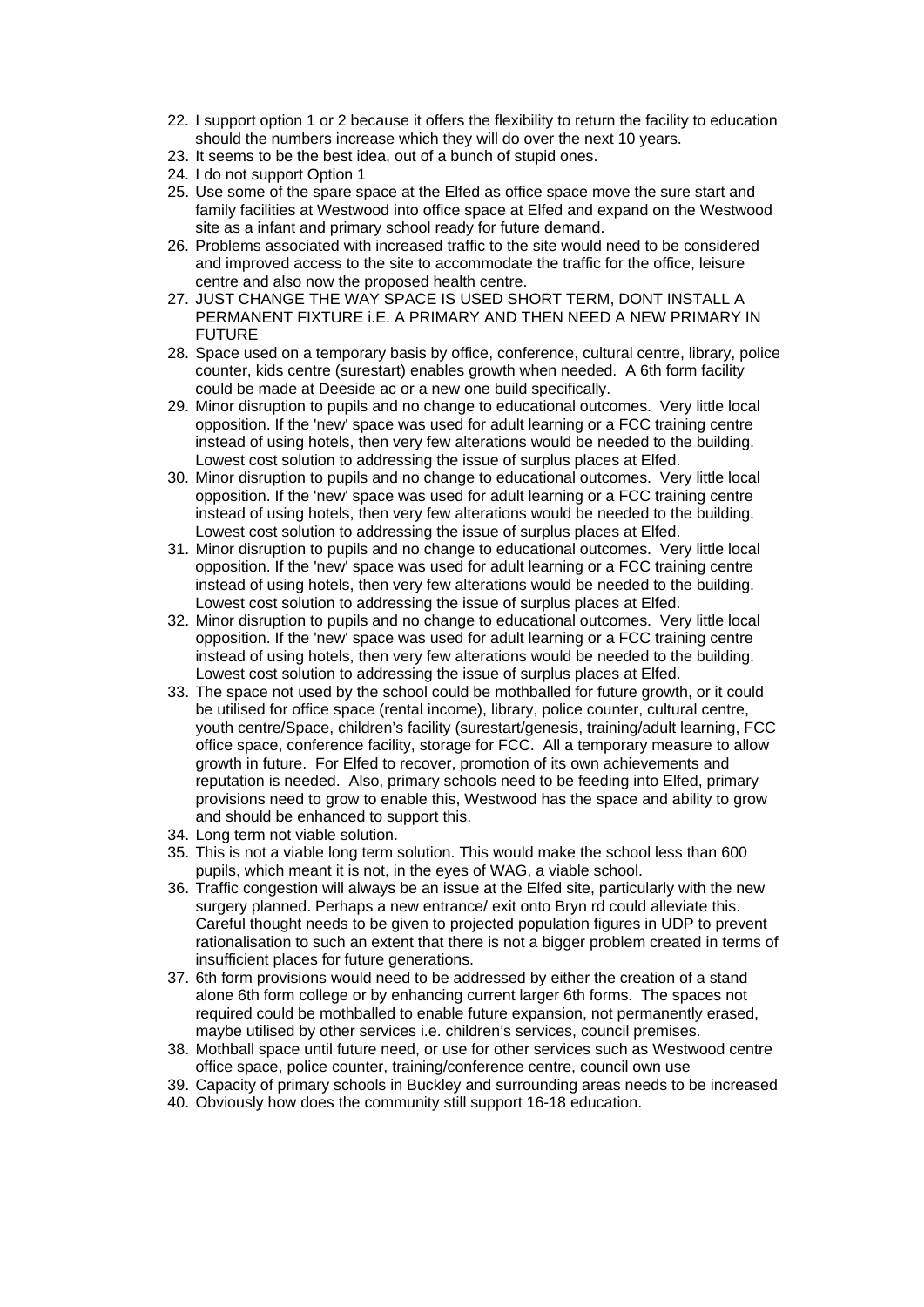**OPTION 2 - Retain 11-18 provision at Elfed High School. Rationalise to 750 places, to include Additional Learning Needs and other education, leisure and cultural uses.** 

#### **Q4 How strongly do you agree or disagree with OPTION 2 (please tick ONE box only**

| <b>Strongly Agree</b>      | -   | 106 | 59.9%   |
|----------------------------|-----|-----|---------|
| Tend to Agree              | $=$ | 23  | 13.0%   |
| Neither Agree nor Disagree | $=$ | 13  | 7.3%    |
| Tend to Disagree           | $=$ | 9   | 5.1%    |
| <b>Strongly Disagree</b>   | $=$ | 16  | $9.0\%$ |

#### **Q5 To help us understand why people agree or disagree with OPTION 2 please provide a short summary of your reasoning (250 words maximum)**

- 1. Concerned about losing a local secondary school.
- 2. As previous, sixth form is important to us. Also if there are empty rooms then rather than relocating a primary school (the oldest in Buckley), then rent could be brought in with office space.
- 3. It is inconceivable that the largest town in the County could have a high school with no 6th Form. Results have improved dramatically over recent years with last years being outstanding. This performance is set to improve and will, I am sure, attract parents who previously saw Elfed as a failing school; results show that this is simply not the case!
- 4. This would be the best solution for all, retain the current provision, with the view to higher pupil number from Sept 2013 onwards due to increase in school leaving age, plus move the Westwood Centre on to this site to take advantage of surplus floor space
- 5. do not change Elfed it is an excellent school and under no circumstances could a primary school be merged
- 6. Retaining 11-18 provision at the Elfed will be the best option. Buckley is expanding in relation to the amount of new homes being built, therefore, if the provision of places at the Elfed is reduced it simply does not add up. Having a Sixth Form at the Elfed is essential to the people of Buckley, especially the children. This provision is priceless to future prospective students of the Elfed who want to continue their education where they know the staff, who they would already have good relationships with. Not all children adapt well to moving to a different school and environment, even when the reach the age of 16.Taking away the choice where Elfed High School pupils continue with their studies is by no means fair. Presently, year 6 pupils in the Buckley area have the choice of attending schools outside the town such as Hawarden, Castell Alun etc. This is approved by Flintshire County Council, yet children who have decided to attend the High School where they live, i.e. "The Elfed" may not be able to study at "A Level" there. Maybe it could be a good idea for Flintshire County Council to remove the choice of Buckley children going to other School's in the County, therefore increasing the capacity at the Elfed!
- 7. This option would retain sixth form provision and mean that sixth form provision in the Buckley area would still be maintained. This is vital to the community as well as to the continuity of education provision. Parents would enter their children at Year 7 knowing that they could have a full and continuous education to the age of 18 in surroundings they are familiar with and also receive continuity of teaching. The sixth form would continue to play a large part in the life of the school and enable the school to maintain links with local businesses, aiding the employment prospects for many students. As a small sixth form, The Elfed sixth form would cater for those pupils who may feel 'lost' within larger sixth forms and thus enable them to perform to the best of their ability. The use of accommodation for other educational uses would make best use of resources and bring onto site educational services which would be able to share provision i.e. leisure and sport and integrate with the school on specialist education provision where necessary. Also the rooms to be used could be easily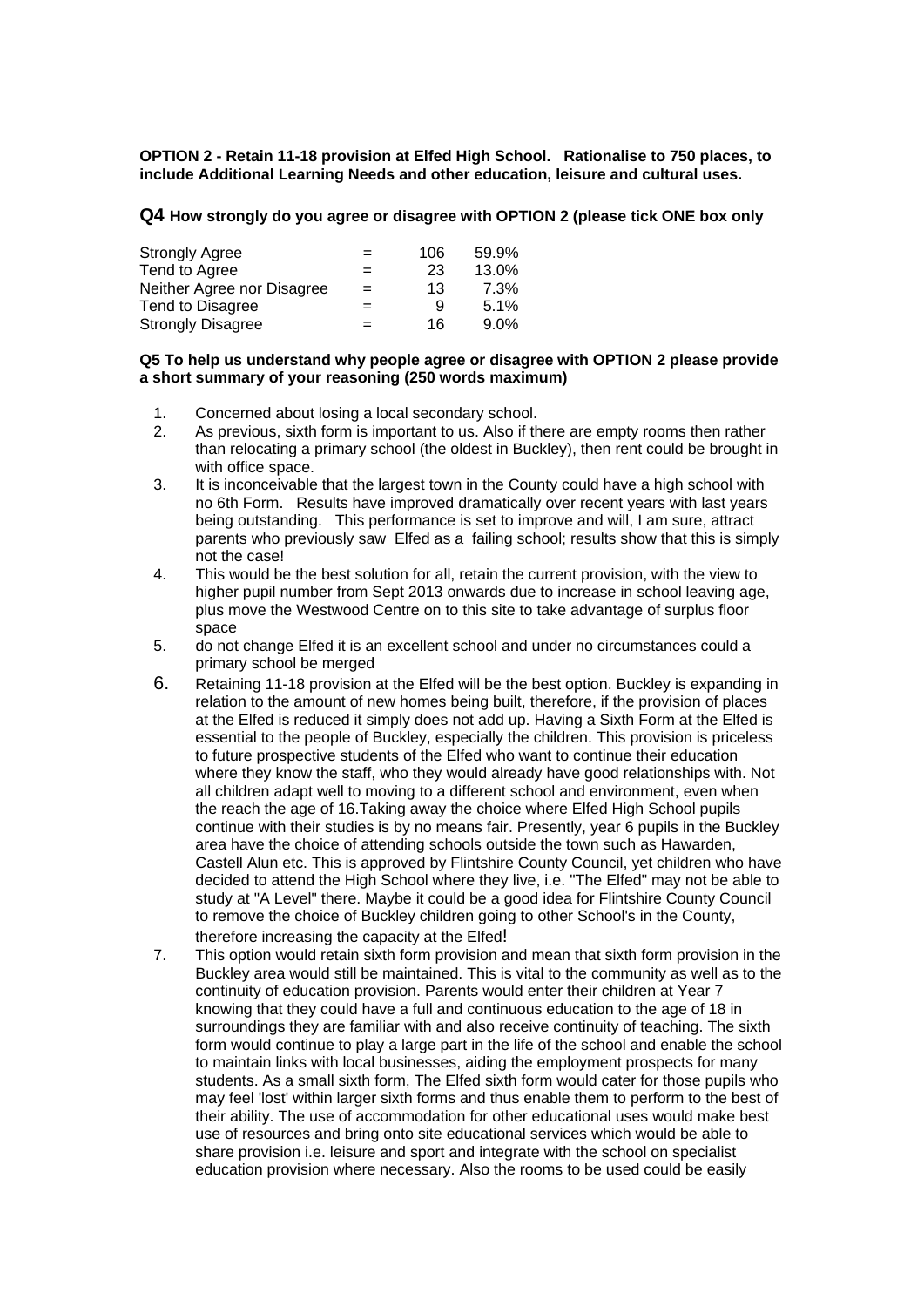adapted for this provision at minimal cost both upstairs and downstairs which would be an issue for other types of use. There are already provisions such as a purpose built lift in place which would support this. Rooms could also be adapted to allow for community access for parents, family education centres, mother and toddler groups, community meeting rooms (with points for ICT access) should any of these be deemed appropriate and would therefore allow the local community to make use of the provision and become in involved in ensuring the ongoing success of the site

- 8. Buckley is the largest town by population in Flintshire; it is inconceivable not to have a 6th Form. Historically Elfed has always had a 6th Form, latest results are outstanding, why try to mend something that is not broken. Take away Elfed 6th Form then potentially you deny the chance to what all pupils and staff have ultimately worked so very hard towards - success and very proud achievers of the Elfed.
- 9. Same answer as question 1
- 10. I would like to see if possible more pupils coming from Ysgol Maes Hyfryd and benefiting from the resource class. The achievements the pupils already in this class have been made far greater than was anticipated.
- 11. Buckley residents pay more towards the education system, being one of the largest towns in Flintshire and deserve a provision for 11-18 year olds in the town.

#### **New responses received since 29/02/12**

- 12. I agree that the school should have the facility to have students from the age of 11- 18. Moving children from the school when they reach 6th form can be disruptive and the teaching may be different to what they are used to.
- 13. This maintains a continuity of post-primary education. The school has always had this structure from the 1970s when it moved from Senior High School status to being an autonomous High school with the loss of those pupils who were transferred to Elfed from Castell Alun and St. David's High schools when those schools developed their own autonomy.
- 14. As above
- 15. Again, no other schools in the area will be disrupted and there will be a another sixth form option in the area other than Mold Alun.
- 16. This is the best of a bad bunch, none of which actually deal with the issue of overcrowding. Money would be wasted converting which could be better spent on providing 21st century facilities for all young people in the Buckley and Mynydd Isa Area
- 17. Mold Alun 6th form is already over subscribed, so you go and close another sixth form where do future sixth formers go?! The Elfed is already over the viable number of 600, surely the problem is with over non-viable schools with less than this number in who continue to teach children in mobile classrooms? I.e. The Argoed
- 18. I feel strongly about the importance of retaining a sixth form at the Elfed. Shared with Mold Alun it will give older pupils a broader range of subjects. I dislike the rise in the number of pupils at any school, but understand the necessity.
- 19. Keep things the way they are. Pupils at Elfed don't want to be unsettled as much as pupils from Mynydd Isa don't want to move.
- 20. By reducing the number of places available at the Elfed the school wont be under scribed and so will not face the possibility of children having to go elsewhere for their education.
- 21. Sixth form provision is necessary in the vicinity and therefore this option would also be beneficial.
- 22. Although sixth form and college placements are very difficult to obtain, we should rationalise again to increase budget for those who need more help in other areas of their education. Those who work hard will eventually find themselves a place in sixthform or college; however some of those who struggle and need additional learning needs maybe left behind in the rush and not offered the same in the ways of placement. So by increasing the number of places in our 16-18 sector it may not always be beneficial if the most isn't being produced from each pupil. Again for the same reasons in Q1 I do believe placements should be rationalised to offer other pupils a chance to reach a similar prospect to those more well off in their education.
- 23. same as above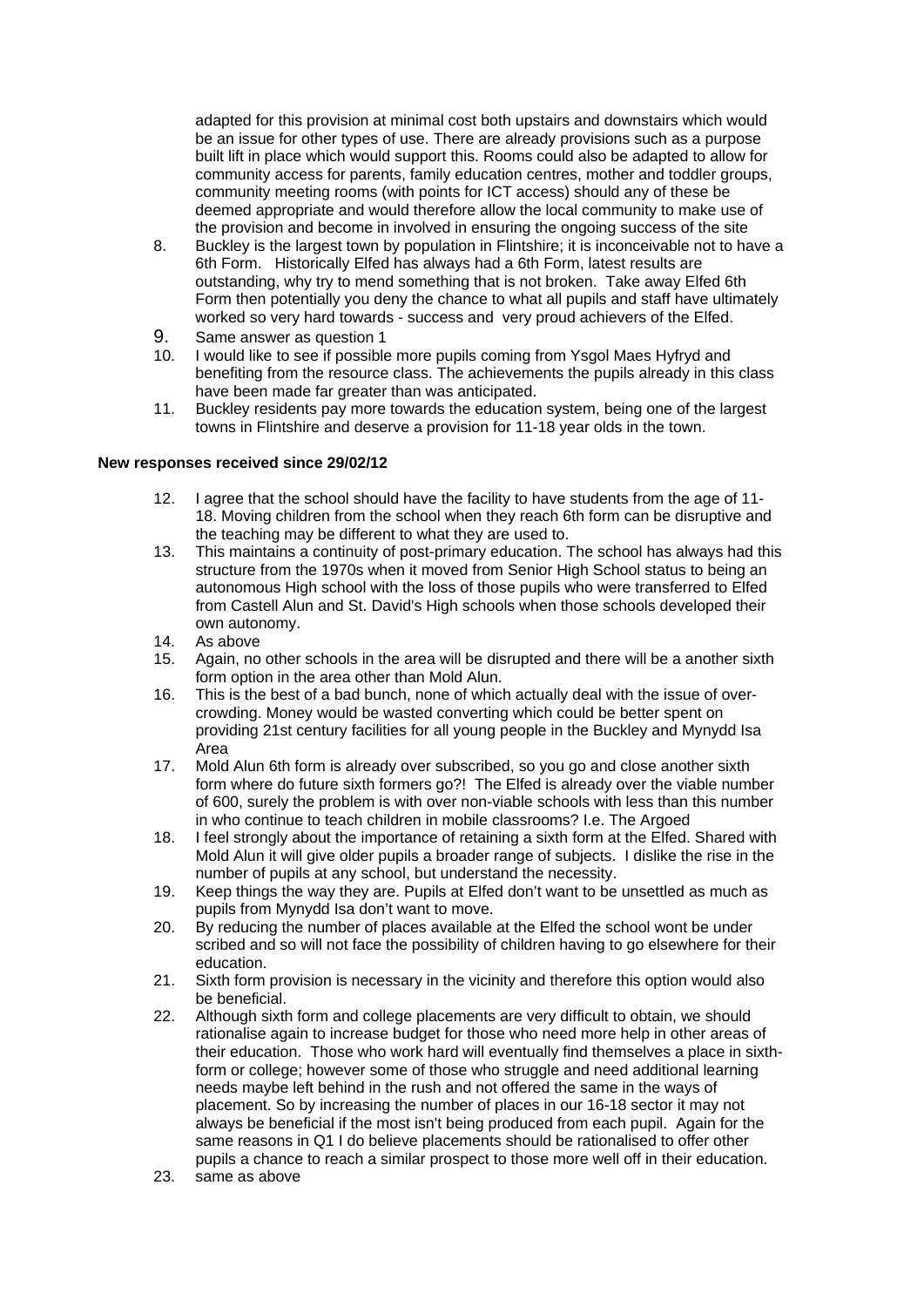- 24. Same reasons as Q2. Also, thought should be given to use of school outside school times. Music, art, sport, IT, drama facilities etc could be used by the wider community. I feel that the school and the county could do more to encourage this. In a time of financial strain, communities need to work together to benefit each other.
- 25. The school is clearly improving academically and has great facilities. I think it's important o provide a choice to 16-18 year olds. Mold Alun is a very large, and I feel, impersonal school, which doesn't suit all children. There is also evidence that teachers who teach a subject to A level are more likely to provide 'stretch' to more able GCSE pupils which can further drive up results at 16 and better prepare students for A levels.
- 26. Provides post-16 provision in Buckley and Mynydd Isa area and also allows for potential expansion of Elfed High School in future if population of high school age children in area increases.
- 27. The Elfed sixth form is nowhere near full and there are much fewer courses available there compared to the nearest sixth form in Mold Alun, therefore I cannot see a benefit of keeping the sixth form at Elfed considering the other available opportunities.
- 28. Any of these four options would do for me as none of them involve making any changes to the Argoed. Keep Argoed out of the options altogether.
- 29. As above, I don't tend to agree with keeping 6th form as there is an excellent college in Deeside where students can still study to an excellent standard.
- 30. This is the least worst option of the 4. There should be other options. However, consideration must be given to the community aspect of these options. A sixth form is essential for the locality. Students should not have to travel elsewhere to receive good quality, post-16 education. The school has an excellent academic record. The sixth form provides a quality learning environment for students in a familiar environment. The current sixth form numbers are reduced because some students, who wished to study there this academic year, were forced to travel to Mold to study their choice of 'A' levels. The school is successful. It should not be difficult to attract students to the sixth form, if only the courses are on offer. Even a 'consortium' type model would be possible, where students enrol and one school and travel to another for minority subjects. Thereby ensuring the roll numbers are maintained. Please also consider another reason that the Elfed has surplus places - the town has grown substantially in recent years, and the primary schools were unable to take the extra pupil numbers - for example the St Matthews Park Estate on Liverpool Road. Children from that estate were sent to Ewloe Green Junior School - this then becomes a feeder school for Hawarden High School = fewer children moving on to the Elfed from its catchment area.
- 31. To continue education from GCSE to A Level at one location, locally provides a more stable learning environment.
- 32. The Elfed needs support to continue its upturn in results and to improve its unwarranted reputation.
- 33. As 16+ education will be compulsory for future students, a town the size of Buckley should offer 16+ education, not force all Buckley 16+ pupils to travel elsewhere.
- 34. A town the size of Buckley is desperate to retain its Sixth Form. Buckley is seen as a more prosperous area of the County and it is time that the considerable income from higher council taxed houses is kept in the community to improve our educational requirements rather than being spent in poorer towns. It is disgraceful that councillors think it is acceptable for our youth to have to travel to Mold or Deeside instead of making Elfed THE sixth form in the area.

#### **New responses received since 26/03/12**

35. As with Option 1, there are major concerns regarding the changing of use of space. Spending £15.6m creating 'office' space remains an utter waste of money. In difficult financial times the council must reconsider this expenditure. Much of the Review quotes Welsh Government expectations but they are not prepared to fund 'efficiencies' and spending such vast amounts on an unnecessary development, that would greatly harm the educational environment of our children, is outrageous. Will safeguard requirements be met given the proximity of external adults using the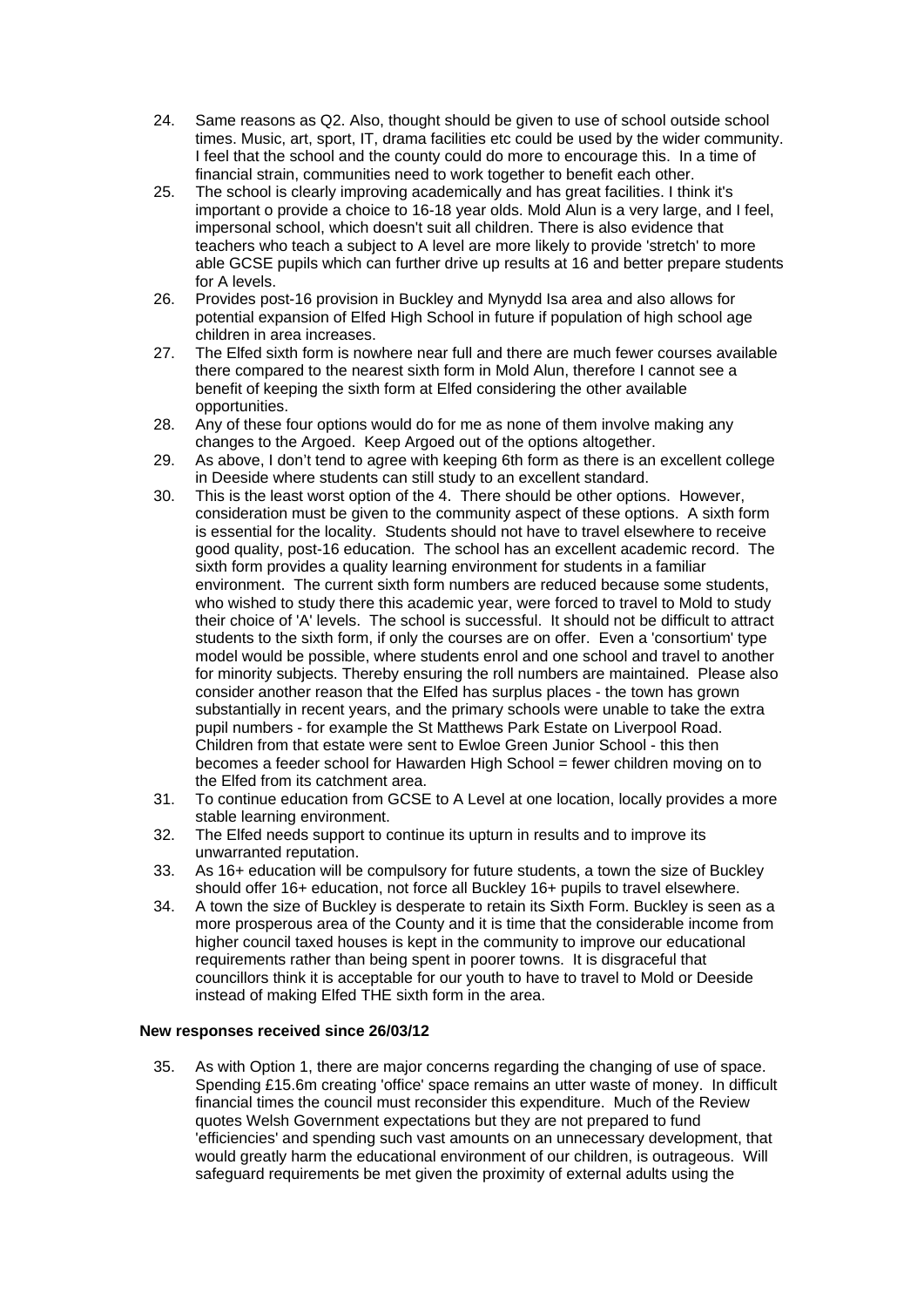buildings? Standards are rising at the Elfed and, once the perception is rightly challenged that Mynydd Isa is more successful, numbers will rise at the Elfed and the surplus will be reduced. Option 2 is a slight improvement on Option 1 in that post-16 education is available.

- 36. We have just relocated to Flintshire and our choice of Buckley and the Elfed was heavily weighted on the fact Buckley had a school that provided a sixth form for the future. This choice would enable our children to walk (healthily) to school as save on costs and valuable time having to travel to and from the next nearest 6th form. Has this cost in both quality time and money been factored into your calculations are they simply being ignored?
- 37. retains all provision at Elfed site for Buckley area
- 38. you cant possible leave Buckley with no sixth form provision, it should be extended if anything it has a fine reputation and my daughter has had to go to Mold Alun because the performing arts course that she requires for the future is not provided at Elfed. My son did his sixth form education at Elfed and we were really pleased with his performance, judging the 2 sixth forms I would always go for the Elfed as I think it is smaller and more professionally run. Why is Argoed now out of the equation???
- 39. There is no need for 6th form provision at the School. They are not able to offer a full spectrum of courses so some students end up taking options that are not in the full interest of the student. The school cannot cater for all abilities with the courses they offer.
- 40. Reducing places solves the issue, cheaply, with least disruption and allows for growth when needed safest for all student involved and allows school to recap its lost pupils slowly.
- 41. Elfed keeping their sixth form. Providing additional needs and other education in local schools.
- 42. So my children can carry on their education in a 'local' environment through to sixth form. Still have places available there in the future.
- 43. Buckley Elfed has had a 16-18 provision for a long time and had results to be proud of Elfed has always had high standards when working with additional needs and should continue for many years.
- 44. If young people are expected to stay in education until the age of 18, if they have no job or apprenticeship then future growth of a sixth from will be essential.
- 45. This is my preferred options out of those that are available, as it is Elfed that seems to have the problem of surplus.
- 46. I feel this is the best option, but with a variation on moving the non educational sites from the Westwood site into the office space made on the Elfed site and to keep the 6th form for the local area, this will then provide more space for Westwood C.P. School to increase in size and provide more primary places for the Buckley area.
- 47. Retaining the 16-18 provision in Buckley is important for parents as this may have also influenced other factors such as the purchase of a house base on its proximity to schools. Moving this provision from the locality will no doubt have an effect on the local economy and the attractiveness of Buckley as a whole to perspective future residents/families.
- 48. This is the only reasonable option!
- 49. N/A
- 50. Retaining sixth form provision is important as the town grows, we need this in a town to Buckley's size.
- 51. ELFED NEEDS TO REMAIN A SCHOOL SERVING THE NEEDS OF 11 18 YEAR OLDS. MY TWO YOUNGEST CHILDREN HAD HAPPY YEARS UP UNTIL SIX FORM AT ELFED.
- 52. Buckley has the largest population in the county; there is a drive in every other aspect of the community life to improve services in the area - health, leisure and shopping for Buckley residents. Then supporting this proposal will offer education for the community on the same level as other areas with the flexibility to grow provision when numbers increase which they will do over the next 10 years.
- 53. Buckley has the largest population in the county; there is a drive in every other aspect of the community life to improve services in the area - health, leisure and shopping for Buckley residents. Then supporting this proposal will offer education for the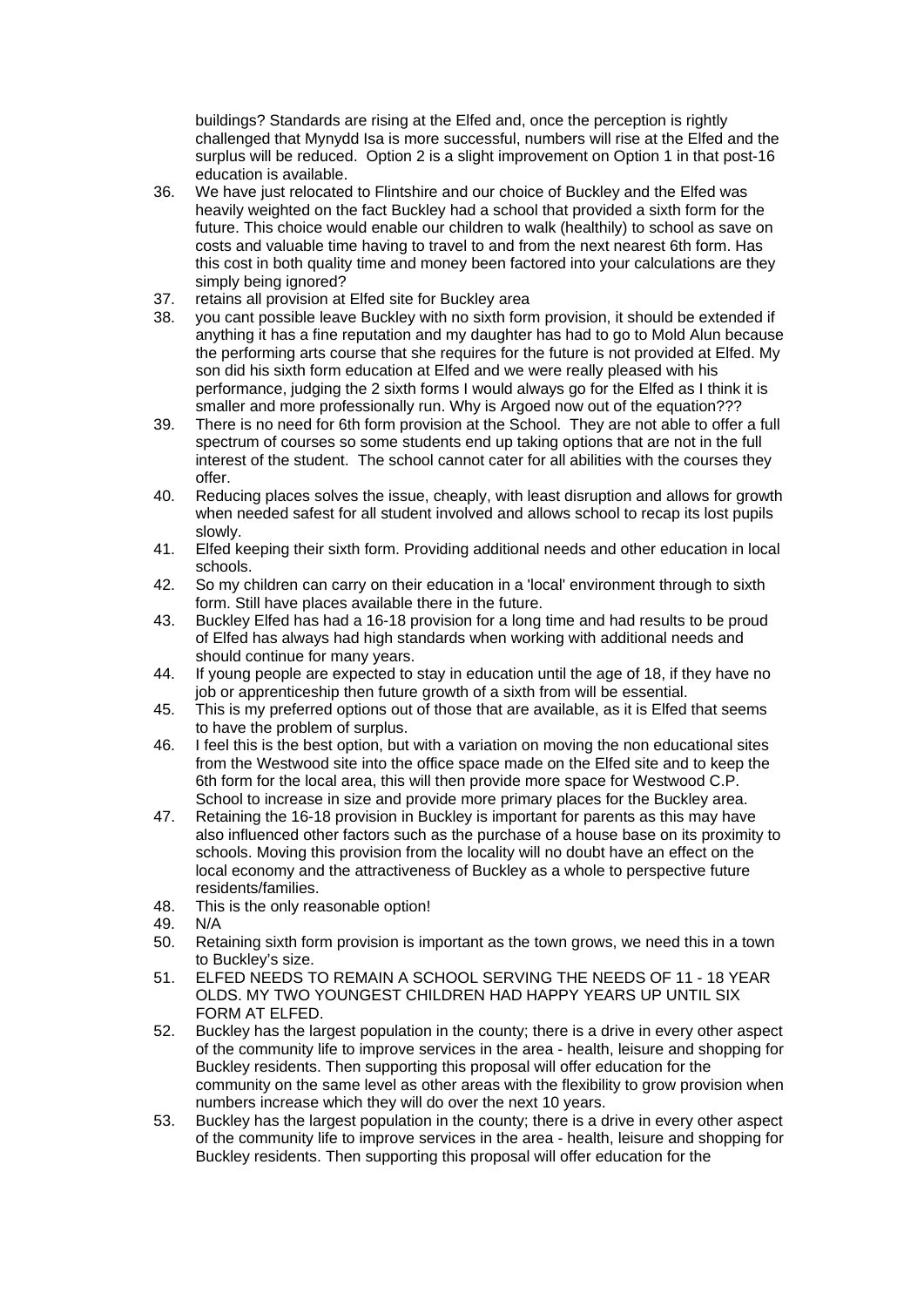community on the same level as other areas with the flexibility to grow provision when numbers increase which they will do over the next 10 years.

- 54. You are going to close the sixth form anyway.....
- 55. Although this suggests the sixth form will be kept, which is what I want...won't the sixth form have to be bigger to be retained by the Welsh Gov????? Also, as above, I also have great concerns over the use of the surplus space in school, in turn making less space outdoors for Elfed pupils, which contradicts the WA Schools Mod. Policy that says,-outdoor space should be shared equally between motorists, cyclists and pedestrians.....the children have no 'nice' outdoor space to go as it is now, e.g. to eat their lunch, as the canteen is much too small, or just to simply get some healthy, relaxing fresh air.
- 56. -This option could see vacated space being utilised for office space, services, or as conference/training facilities, ensuring that should additional places be required in future at the Elfed (as is likely to be the case in view of the rising need for primary places currently) that the material of the building remains suitable for use for secondary education. Such facilities could also serve to provide additional income to the school and would be easier to relocate in future. Co-locating Westwood into the Elfed buildings would restrict the ability of the Elfed to expand in future as increasing demand for secondary places arises, and would require the moving of Westwood to alternative premises. -We encourage young people to stay in education, and retaining the sixth form at the Elfed will help to achieve this locally. - The consultation booklet states there is no funding from the Welsh Assembly for any of the Options, therefore the best option will be one that considers the long term education needs locally, not just a temporary solution to address the current surplus places.
- 57. Buckley is the biggest town in Flintshire we should have the facilities to send our children to a local sixth form. See above for same response as option 1
- 58. Buckley deserves a secondary school to compete with the excellent standard provided by the Argoed. The problem is at the Elfed and should be addressed at the Elfed. Closing the Argoed is not the answer.
- 59. This would be the most favourable option in my opinion. This would involve the least disruption to the education of the local 3-18 year olds which has to be the primary objective to this programme. The community could also benefit from any use of the space created. The space could be used for improved leisure facilities or relocating the library giving more space and the option of an improved variety of facilities. This would also alleviate the potential traffic problems created from the morning and afternoon rush hour times and with the health centre also being located there it would not be isolated from the community. Other options for uses of the space could be conference facilities for local businesses providing an income to the council, an adult learning provision or use as an exhibition facility for cultural projects.
- 60. A sixth form is important due to the rising travel cost, and future rules that children must stay on at school till they are 18 it is imperative that Elfed stays a further education high school.
- 61. CHANGE 6TH FORM TO VOCATIONAL, MUCH MORE UPTAKE BY PUPILS, GROW THE PRIMARIES TO FEED ELFED (WESTWOOD ENHANCEMENTS) SAFER FOR ALL, COST EFFECTIVE, NO TRAFFIC ISSUES, NO PROBLEMS WITH BULLYING OR SMALL KIDS AT RISK, NO SHARED FACILITIES OR STAGGERED STARTS
- 62. VARIATION OF OPTION Enhance Westwood primary at current site to feed Elfed and turn 6th form into VOCATIONAL 6th form and move academic 6th form to ALUN. It would be least disruptive to education, cost effective solution, safer, better for traffic congestion, no shared educational facilities, less people on already multi use site,
- 63. Supports existing schools in the local area. Provides space that could be reclaimed in the future should more than 750 places be needed, which projected pupil numbers after 2018 indicate will be likely. Possibly merging Alun and Elfed 6th form and focusing a small number of courses on the Elfed site. Such as Performing Arts or Health & Social Care (for example). This would address some of the issues with an under used 6th form. This idea would also have a positive effect on the Elfed's public image.
- 64. Supports existing schools in the local area. Provides space that could be reclaimed in the future should more than 750 places be needed, which projected pupil numbers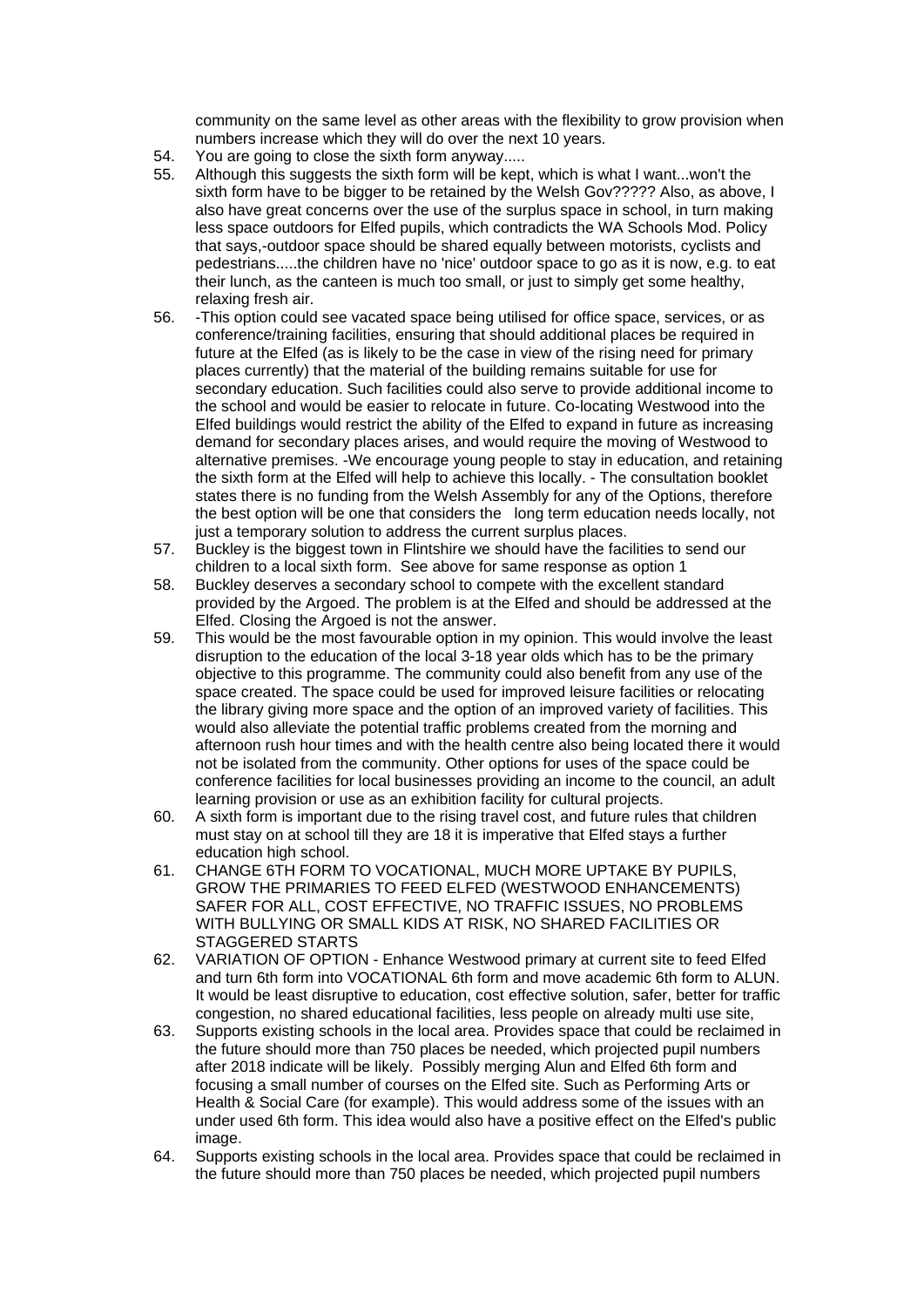after 2018 indicate will be likely. Possibly merging Alun and Elfed 6th form and focusing a small number of courses on the Elfed site. Such as Performing Arts or Health & Social Care (for example). This would address some of the issues with an under used 6th form. This idea would also have a positive effect on the Elfed's public image.

- 65. Supports existing schools in the local area. Provides space that could be reclaimed in the future should more than 750 places be needed, which projected pupil numbers after 2018 indicate will be likely. Possibly merging Alun and Elfed 6th form and focusing a small number of courses on the Elfed site. Such as Performing Arts or Health & Social Care (for example). This would address some of the issues with an under used 6th form. This idea would also have a positive effect on the Elfed's public image.
- 66. Supports existing schools in the local area. Provides space that could be reclaimed in the future should more than 750 places be needed, which projected pupil numbers after 2018 indicate will be likely. Possibly merging Alun and Elfed 6th form and focusing a small number of courses on the Elfed site. Such as Performing Arts or Health & Social Care (for example). This would address some of the issues with an under used 6th form. This idea would also have a positive effect on the Elfed's public image.
- 67. WITH VARIATION TO OPTION = Enhancements at Westwood school to enable its growth and feed into Elfed. I think the 6th form could be re-structed into a vocational 6th form and academic 6th form be re-located (Alun, Deeside AC) and rationalising places on a TEMPORARY basis would be a good solution to the problem. It would allow the school to recover and when the school intake needs to expand it will have the room to proving the building space is taken up by temporary solutions. Vocational 6th form could serve the local industries. The space could be mothballed or rented out. Safer for the Elfed kids as they would not be subject to disruption caused by major re-model work and their education would be aided, as the demographics already show an increase in achievement at the school as its number have decreased. Also safer for Elfed pupils on the basis of no shared facility, no accusations of contact with young children, less people on one site, more space for them.
- 68. Whilst on the surface, this is an attractive option because it retains the 11 18 provision in the area, the reality is with current and projected student numbers this is not a sustainable option and would not represent the best use of financial resources. THE BEST OPTION, WOULD BE TO REINSTATE OPTION FOUR FROM THE ORIGINAL CONSULTATION (I am baffled by the anti-democratic decision to stop that consultation period before it was completed because council members bowed to the anarchist approach of he who shouts the loudest gets heard. A single school solution, based on the current Elfed site represents the best possible option in terms of value for money, efficient use of resources and sustainable first class 11 - 18 educational provision in the community. This is not the time for short sighted, narrow minded protectionism of the status quo by councillors interested only in protecting their seats and allowances. As identified by Estyn, strong strategic leadership is required to provide the young people of Buckley/ Mynydd Isa with a 21st century education. There is no question that a single school solution is what is required.
- 69. I believe the sixth formers shouldn't have to change their schooling when there used to attending Elfed. I believe change is easier the younger you are.
- 70. I do not agree with all Elfed pupils and teachers moving into smaller space. Children will find learning with more noise and crowded areas difficult. To rent the other part to offices would mean a lot of police checks because not everyone is as nice as they might seem.
- 71. I feel that this would provide the most effective learning opportunities for young people in Buckley, which is what matters.
- 72. The school runs fine the way it is.
- 73. We strongly agree with keeping teenagers to sixth form together under one roof, to learn and progress in their education.
- 74. The sixth form allows continuation of education from teachers that the students know, and in a familiar environment.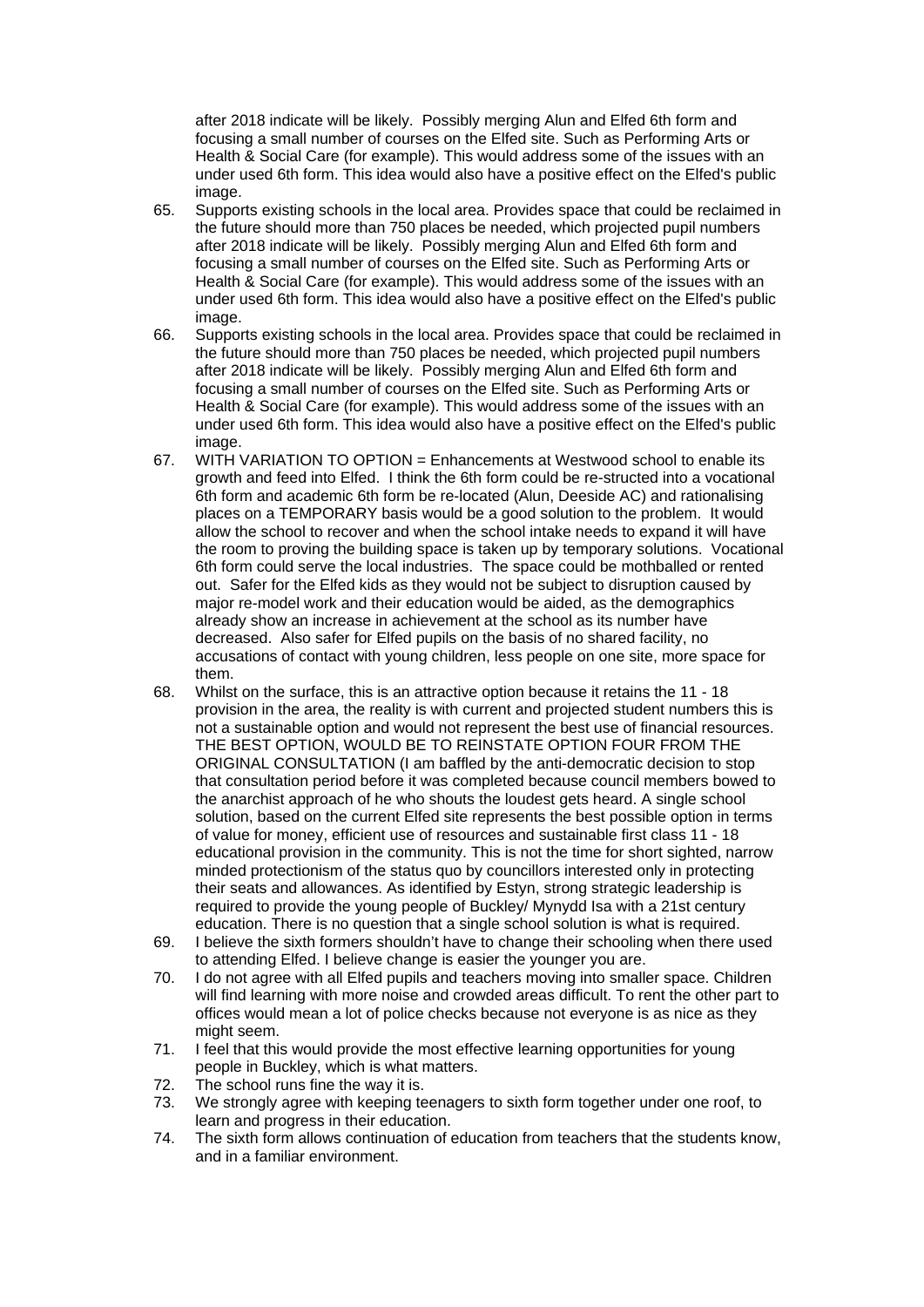- 75. I think the 6th form is an important part of the school. Pupils need a choice otherwise Mold Alun will be the only sixth form option.
- 76. Disagree with people not involved with the school accessing the building.
- 77. We really do need a local continuous up to & including 6th form for those who wish to carry on and maybe go to university.
- 78. Excellent sixth form facility providing excellent sixth form teaching and excellent results.
- 79. This is the best of a bad bunch, but the only reasonable one. I feel the school and its staff will not be secure long term.
- 80. Buckley is a large town and needs to retain its education centres.
- 81. Elfed High has always had a reputable reputation for 1--18 education in decades, to take this away would be highly irresponsible for the community.
- 82. Retains sixth form option. Better revenue fro mother streams, with leisure and cultural options providing a centre for the Buckley community.
- 83. Of all 4 options, this is the only reasonable one; however, it is the best of a bad bunch! This will not secure the school, or its staff, in the long term.
- 84. Although this is still not an ideal solution it is the lesser of the evils of the four choices, and it means that the West Lea site will remain in educational use and not be lost to potential residential development.
- 85. This school has a very successful 6th form (100% pass rate in 2011). Although it is small it provides a personalised learning experience for students and gives them the best opportunities. It would be wrong to take the 6th form away from its pupils. To make it would the council collaborate with schools in local consortium to exchange pupils for certain courses e.g. Mold Alun for psychology and here for sciences alongside Mold Alun as Mold Alun runs large classes for 6th form (30 pupils) would make more sense to have smaller classes there.
- 86. I don't think infants and junior school aged children should be forced to mix with senior pupils.
- 87. Why send 6th form pupils somewhere else when Elfed is perfectly adequate. Elfed already struggles with access to and from it, add the Westwood primary children and traffic, plus the patients for the so called 'health centre' that Buckley is meant to be having is a recipe for disaster. Both option 1 & 3 are going to cost over 10 million, clearly the council does not have this funding. Again FCC is not thinking of its children and their future i.e. upsetting the Belmont children and still waiting for the health centre. Keep things as they are. What would become of the Westwood site? More housing that Buckley could not support with local amenities, doctors, dentists, schools etc. Surely the answer to the falling number of students at the Elfed needs to be looked in to and something done, not closing down a primary school and mixing them together is definitely not the way forward. I'm sure the majority of Buckley people will go with Option 2.
- 88. The economic climate makes it difficult for families to afford to send their children further from home to study in sixth form. Buckley is a town and as such should have a sixth form facility.
- 89. It would be better to just keep the 6th form and allocate certain areas for different needs. It would influence more people to come to Elfed.
- 90. This is the best of the 4 options provided this time. I do however feel that the original proposal to merge with Argoed High school in the Elfed building or a new purpose built building for 11-18 yr olds would be a better solution. The Argoed is in cramped conditions currently utilising mobile buildings for maths lessons at all times. The Elfed is in the heart of the town with easy access and good facilities with the leisure centre attached and space to accommodate nearly all the children currently at Argoed. It seems odd to take their school out of the options and would appear this has been done purely because they caused such a fuss about it. Elfed's results are on a par with them now and I feel it seems that there is an unjust bad attitude to the Elfed school that needs addressing.
- 91. Variation of this option would be best all around, less disruption to all parties, less cost, safer, education quality would be better. Reducing space and amending on temporary basis would allow future growth. Projected growth in the town and local area indicates a need for more primary places thus feeding secondary. Changing the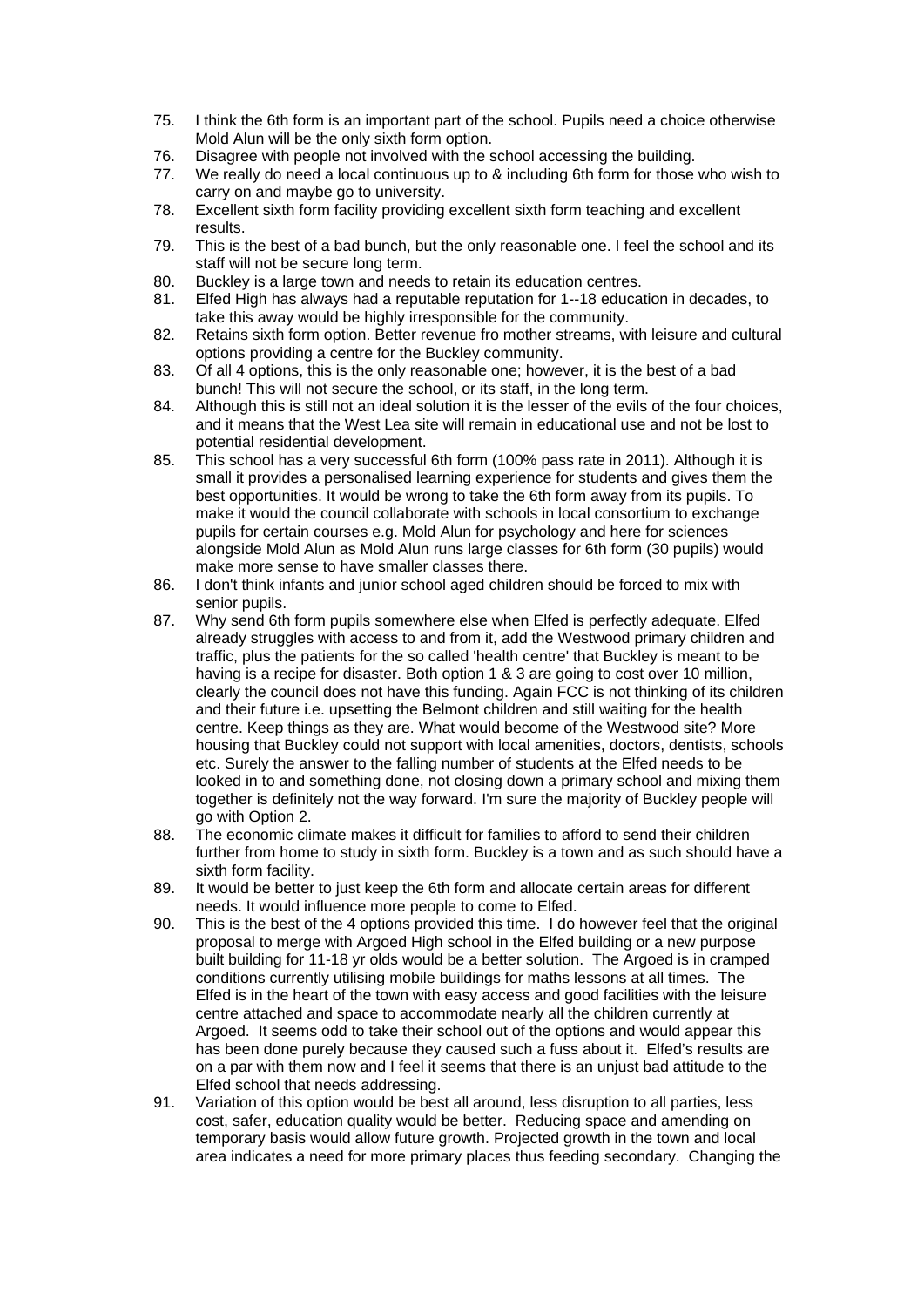6th form provision into maybe a vocational 6th form rather than academic may appeal to a large pupil base.

- 92. Variation of option with 6th form being turned into a vocational 6th form and the Alun becoming the academic 6th form.
- 93. Is 11-18 still realistic in terms of costs? Can Elfed High School sustain a sixth form with sufficient courses and resources at the school?
- 94. DONT BRING ARGOED BACK INTO THE OPTIONS IT IS A FANTASTIC SCHOOL
- 95. to spread 6th form places throughout the area rather than having all local 6th form places at the Alun High School.
- 96. The school already has problems in recruiting a viable sixth form, rationalising the number of students to 750 would mean that the 11-16 population would not be big enough to generate a viable sixth form. The other problem with this option is the suggestion of shared use of the site. See above in response to option 1.
- 97. It keeps things the same and children like to know that there is stability and routine.
- 98. Buckley needs a sixth form.
- 99. 3-16 is too much of an age gap. We need to keep primary and secondary schools separate for the sake of all the children for their safety.
- 100. It's good that 6th form can stay.
- 101. Have a child going into 6th form in Sept 2012 and would like to stay in Buckley. Also have a child starting Elfed in Sept 2012. Do not want to go to 6th form in Mold.
- 102. Because they should keep learning needs.
- 103. Prefer provision to 18 at one location.
- 104. Sixth form! This seems to be best option.
- 105. What other education, leisure and cultural uses will have to be carefully considered.
- 106. I believe Elfed sixth form offers a service for the children of the area and it works.
- 107. I agree completely with keeping the 6th Form at the Elfed High school available. The students benefit from continuity, therefore assisting with their ability to gain good grades and move on to university or employment.
- 108. 6th form isn't working in Buckley let the kids go to college, Mold Alun or work !
- 109. Again, an unfair option I think, how much money can be saved using this option. If this option is chosen I fear it is taken by councillors as a temporary option until they can find a way to do override any objections given by the public. I will be monitoring options 1 & 2 closely over the coming years to see if my predictions are true.

#### **Q6 If you support Option 2 what do you think would be needed to make it work? What local issues would need to be considered?**

- 1. Ask pupils at Elfed their opinions!! 2. Possibly close local libraries and house them at Elfed.
- 2. We want to keep the sixth form and the school as it is!
- 3. Implement the proposal as suggested but make full use of the existing facility for education. The extra space provides opportunities for extra resource. Parents who have previously abandoned Elfed should be reminded just how good school now is. Perhaps the school should be selling itself more when considering the September intake, Similarly, County should be discouraging pupils from within the catchment from attending other schools.
- 4. 1.Maintain current provision to ensure spaces available for additional pupils aged 16+ who will be attending school from Sept 2013 onwards 2.Re locate Westwood centre from Westwood school site 3.Removal of Westwood centre provides Westwood school with opportunity to expand, as the current 2 buildings could be adjoined will relatively little outlay. This gives Westwood the scope to expand and increase pupil numbers. There are currently a number of new builds under construction with nowhere else for these new pupils to go. Mountain Lane is over subscribed and Southdown is nearly fully subscribed, these schools will not be in any position to accept a rise in pupil numbers, Westwood will be the only school able to provide provision. 4. Percentage wise, a greater number of pupils from Westwood go on to attend Elfed. Increasing pupil numbers in Westwood will increase pupil numbers in Elfed, therefore solving the current pupil shortfall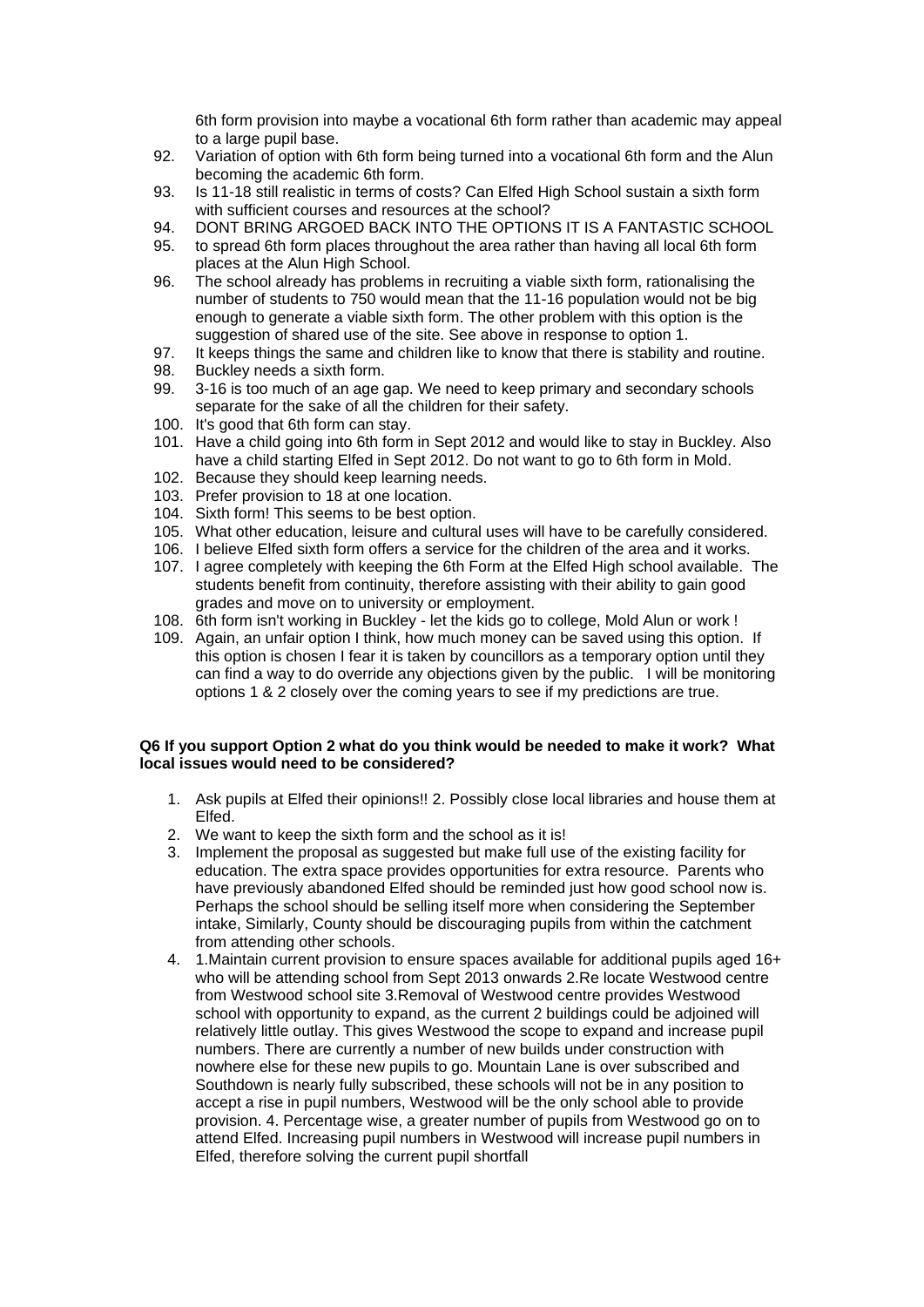- 5. get a better head in e.g. someone like Phil Pearce who promoted the Elfed much more and get Argoed pupils to come to the Elfed for 6th form instead of the Alun which is already far too large, offer more course ranges to get pupils to stay at the Elfed, my daughter had to go to the Alun because the drama course was not offered there, and my son did extremely well at the Elfed high school
- 6. More investment for the school is needed, the more money that is spent on the Elfed, the more it will attract prospective students. I feel that not enough positive news is released to the people of Buckley and outside the area, especially the ever increasing exam results! Better relations between students and staff of the Argoed and Elfed, mainly to encourage Year 11 students to come to the Elfed to study at "A level".
- 7. Rationalisation of the building to ensure that education provision and other users provision is appropriate for their individual needs. This would require some building work but at a far lower level than that of the other proposals. Appropriate users would need to be identified and it may be that some of these used the building on a 'hirer' basis thus generating income. Good communication and understand between the school and other users would be essential but this option offers least disruption to the life of the school as rooms can be identified and 'isolated' as appropriate.
- 8. Implement exactly what is being suggested by rationalisation! Making parents aware and reminding them how good the school is now performing.
- 9. transport location child places
- 10. We would need to incorporate cultural, commercial and community activities into the spare spaces.
- 11. Cultural, commercial and community activities could be incorporated into the spare spaces.
- 12. Improve teaching standards in Elfed, making it appealing to families in the catchment area. Dealing with complaints about teachers and improve the reputation of the school.

#### **New responses received since 29/02/12**

- 13. Funding! The comparative funding figures for 2011 showed that, on average, £5,595 is spent per pupil in Wales compared to £6,200 in England - a difference of £605 per pupil. There is no justification for this long-standing imbalance.
- 14. Traffic congestion
- 15. Traffic congestion.
- 16. Investment in education in Buckley, Mynydd Isa and Mold is very important. Traffic issues to/from the Elfed require resolving.
- 17. The profile of Elfed in the surrounding community needs to be raised.
- 18. Work experience placements could be extended, longer college courses offering university points at the end of each course could persuade more pupils to stay in further education. If their is a larger additional need available, a larger mass of pupils may choose to stay on with this education and excel.
- 19. Same as Q3. I would like to see the issue of perceptions of the Elfed tackled concurrently with these proposals. Focussing solely on logistical issues ignores the problem if the perception persists that the school is not attractive to prospective students. If the issue of limited sixth form provision is not tackled URGENTLY then 11-18 provision is lost by default.
- 20. Transport to the school is difficult and limited. Range of options at A level School image and transport needs addressing to encourage Argoed pupils to select the Elfed instead of Mold Alun at a level (if standards continue to improve then this may happen anyway)
- 21. It already works. FCC needs to look at the historical reasons (as suggested above) as to why pupil numbers have fallen at the Elfed High School. There is no reason why this school cannot increase its intake in future years.
- 22. Consider why Buckley parents are sending children to other high schools out of the area rather than most local school.
- 23. Ensure Elfed offer a wider range of post 16 courses that are relevant to employment prospects as well as academic provision e.g. child care, sports sciences etc.
- 24. Whilst I accept that parents have the right to choose which school their child attends, I do not agree with the allocation process. Pupils living in the Buckley area have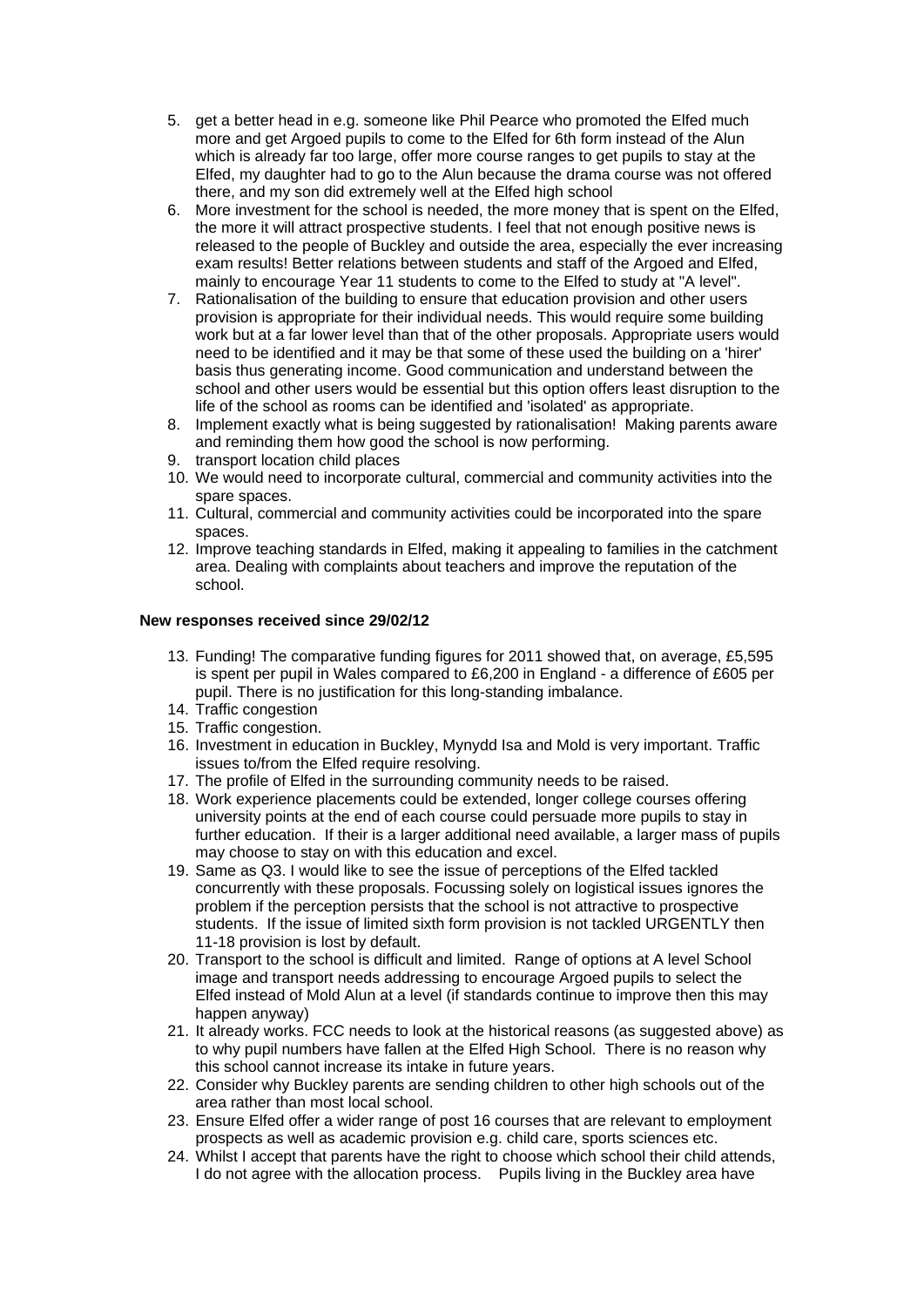been allowed to attend a recognised oversubscribed school (i.e. Argoed) and the LEA have been fully aware of dwindling numbers at the Elfed when this would have been the closest school. I do not feel that the LEA has worked closely enough with the school in terms of trying to 'sell it' as an alternative school of choice. Offer more subject choices at Years 12/13.

- 25. Instead of looking to 'do away with' something, why not look at why its not working, and aim to improve the facilities/subjects to attract more students.
- 26. Re-addressing why the Elfed Sixth Form isn't the Sixth Form of choice whether it be a changing of subjects offered or results from the school. Buckley is a large town and we should have a school that supports the community and is seen as being an excellent school otherwise the situation will become ridiculous with more talented children constantly leaving primary schools in the town to attend secondary schools out of town, leaving Elfed with less able or unwilling pupils and parents

#### **New responses received since 26/03/12**

- 27. This would allow Westwood to continue as it is. Elfed could continue pretty much as it is and the capacity could always be increased easily enough in the future should demand warrant it. It also means that the 6th form at Elfed is continued, and will also allow Argoed pupils from the vicinity to finish their education there rather than have to travel further distance, thereby reducing travel costs in these times of rising fuel costs. I would have thought that this was a no-brainer, but bearing in mind the suggestion last year that the Local Authority considered closing down one of the best achieving schools (Argoed) it does not fill me with confidence that the people making these suggestions and decisions are fit for purpose.
- 28. Keep up the good work currently being done by the staff at the Elfed! This will eventually show that it can attract pupils based on its improving performance; with patience the school will become a school of first choice. The stigma shown from the Argoed during their protests on merging with the Elfed is obviously based on out dated perceptions of the Elfed. Therefore the powers that be need to help support the efforts of the Elfed staff in overcoming these false perceptions of it being substandard. Look at the size of the school being too big as a positive opportunity to improve and attract pupils which would otherwise want to go to schools which are fully subscribed. These questionnaires and 'calls for change' only hinder the efforts in attracting pupils to the Elfed.
- 29. A review of subject offered and how pupils could choose in future. Locally, whatever moves into bid must be able to re-locate if Elfed needs to grow, it must also be safe for mixing with kids. Leisure costs should not be included in options, its schools issue!
- 30. Think you would need to look at and address why there are surplus spaces at Elfed and work on getting the school full again, or using the space for office? Then the space can be taken back for school if number increase in the future, if Westwood in space there will be no room for high school to grow again.
- 31. Find out reasons children are choosing not to attend Elfed but going elsewhere.
- 32. I actually feel option 2 could be added to, i.e. option 2a, use surplus Elfed space for offices, and re-locate the Westwood centre (surestart etc) at Elfed. As Elfed numbers grow, space can be taken back as required.
- 33. Nothing would need to be done as this is not needed to change the school
- 34. Out of all the options this is the only one to benefit pupils/teachers and the population of Buckley. Elfed high school and its sixth form is the centre of the town.
- 35. You need to consider all the "new builds" in Buckley, the population is set to grow.
- 36. I support option 1 or 2 because it offers the flexibility to return the facility to education should the numbers increase which they will do over the next 10 years. This has got to be the most efficient option to address the issue.
- 37. I support aspects of Option 2. The use of the 'spare ' space within the Elfed should serve to help retain and maintain the fabric of the building such that it could be returned for use by the Elfed as classrooms and facilities in future. Services such as those currently housed within the Westwood Centre that provide information and support to families and young people could be considered as possible services suitable for accommodation within the Elfed site. All options will need to consider the implications of increasing traffic with the new Health Centre and possible additional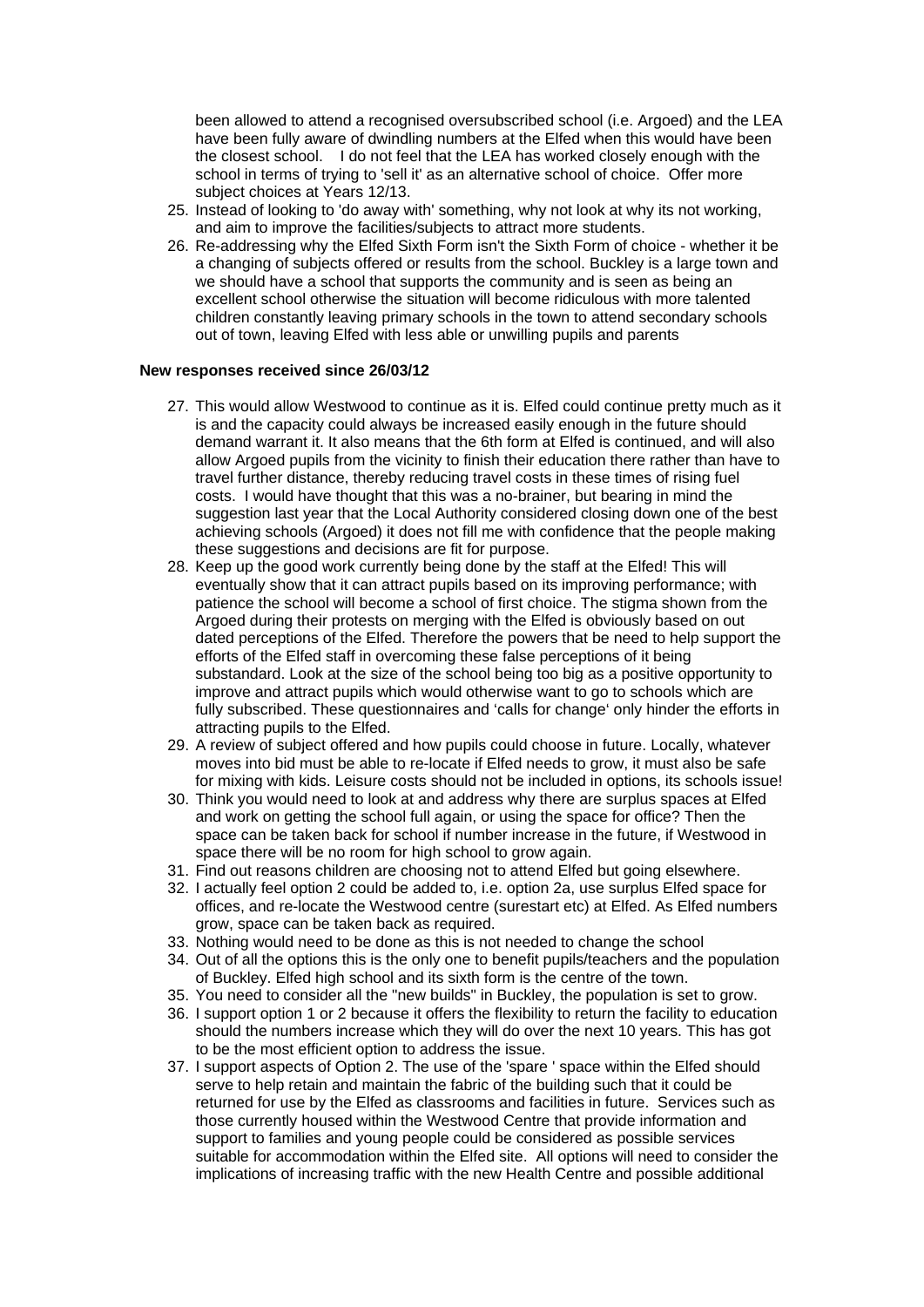leisure facilities on and around the Elfed site. Residents of Mill Lane in particular will be affected by any increase in traffic into the Elfed site. Options 1 and 2 will create less additional traffic than options 3 and 4.

- 38. More courses need to be made available for sixth forms and maybe the 2 high schools in area should be sharing facilities and courses we have been given no valid reasons why the Argoed has been taken out of the equation. The Elfed building needs to be modernised but surely this would be more cost effective than option 3 and 4. Build up the reputation of the Elfed with new housing developments in the area encourage more families to send their children to the school. Again use spare space for office facilities e.g. family centre etc and expand on primary school site. as option 1 comments
- 39. Judging by the inflated projected cost of using the space as an office a lot of these options would be more cost effective and so would need less financial injection. Other issues would be infrastructure around the site including access to the site which could potentially have 3 or 4 different uses.
- 40. AS ABOVE
- 41. Enhancement to WW primary, expanding it and move Westwood centre out to utilise space in Elfed, thus feeding Elfed long term and growing primary provision as needed for future projections. Re-structure the 6th form for vocational use, much more appealing to a lot of pupils.
- 42. Very minor disruption to pupils and no change to educational outcomes. No local opposition. If the 'new' space was used for adult learning or a FCC training centre instead of using hotels, then very few alterations would be needed to the building. Lowest cost solution to addressing the issue of surplus places at Elfed.
- 43. Very minor disruption to pupils and no change to educational outcomes. No local opposition. If the 'new' space was used for adult learning or a FCC training centre instead of using hotels, then very few alterations would be needed to the building. Lowest cost solution to addressing the issue of surplus places at Elfed.
- 44. Very minor disruption to pupils and no change to educational outcomes. No local opposition. If the 'new' space was used for adult learning or a FCC training centre instead of using hotels, then very few alterations would be needed to the building. Lowest cost solution to addressing the issue of surplus places at Elfed.
- 45. Very minor disruption to pupils and no change to educational outcomes. No local opposition. If the 'new' space was used for adult learning or a FCC training centre instead of using hotels, then very few alterations would be needed to the building. Lowest cost solution to addressing the issue of surplus places at Elfed.
- 46. The space not used by the school could be mothballed for future growth, or it could be utilised for office space (rental income), library, police counter, cultural centre, youth centre/Space, children's facility (surestart/genesis, training/adult learning, FCC office space, conference facility, storage for FCC. All a temporary measure to allow growth in future. For Elfed to recover, promotion of its own achievements and reputation is needed. Also, primary schools need to be feeding into Elfed, primary provisions need to grow to enable this, and Westwood has the space and ability to grow and should be enhanced to support this. Demographics show a need for more primary space, Westwood is perfect for it as opposed to the other local primaries, it has space and is a cost effective building according to building review - FCC stated that Buckley needs more primary as the housing developments grow, solve the problem all in 1 go!
- 47. I think that Elfed to have younger children would need to have one part of the school, so that all pupils aren't all mixed in together. e.g. a school within a school.
- 48. Careful planning. Talk to teachers and students.
- 49. Not sure, but resurfacing entrance footpath and widening the road would be an idea. You could use part of the Belmont site for this. Perhaps build a car park on Belmont field?
- 50. Offer more subjects and try to attract pupils from other schools.
- 51. Raise school profile. Introduce extended subjects.
- 52. A review of where the extra capacity is sports facilities and technology and arts block. There is not sufficient suitable space to locate a primary school in the building unless you are proposing to teach lessons in the sports hall other than PE.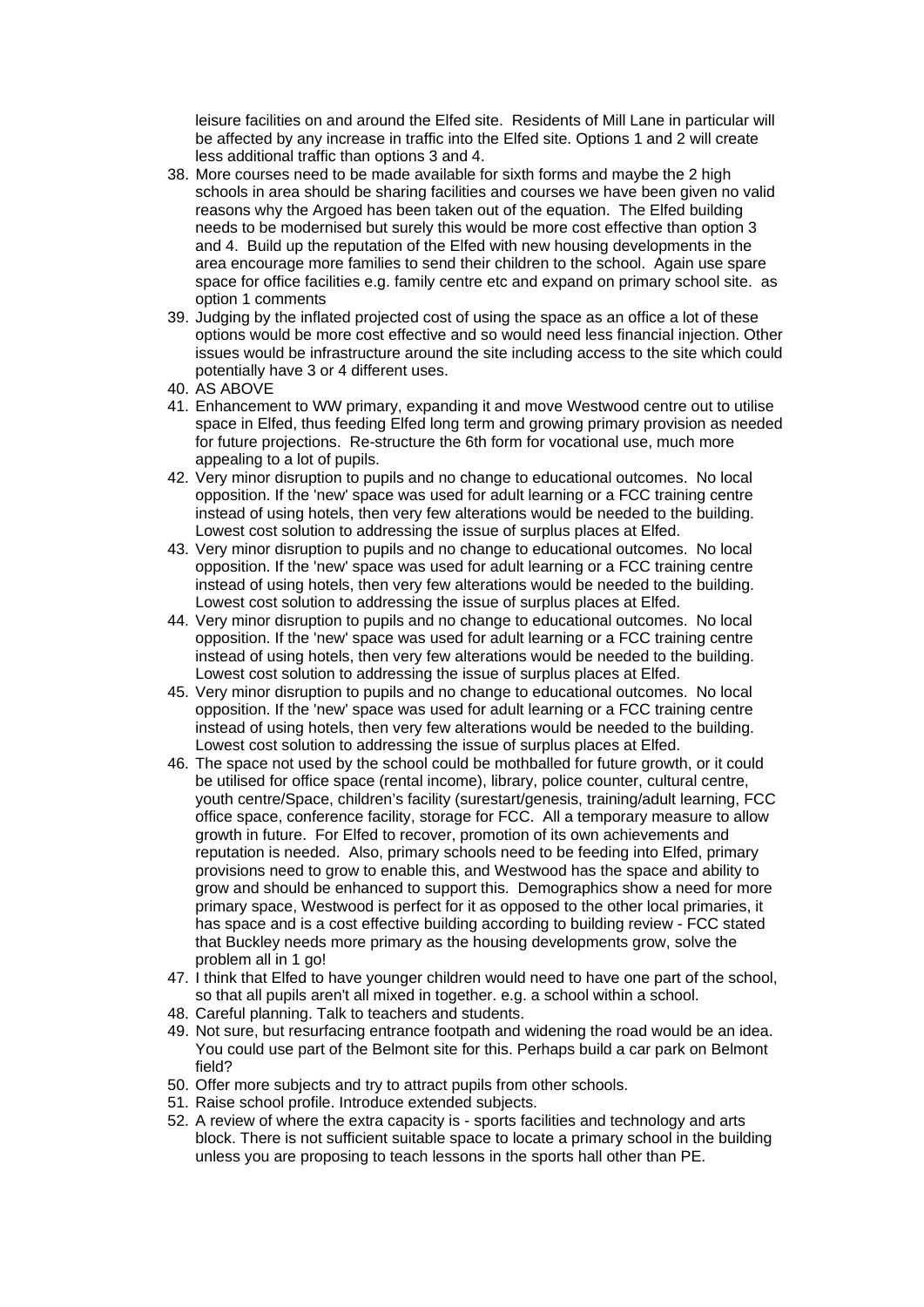- 53. Other services using the site could be hazardous potentially dangerous even! Security of school pupils and staff if general public are allowed free access, would be a nightmare!
- 54. I support this option.
- 55. For other 'services' to use the site would be potentially dangerous to the students and staff - how can you guarantee the safety of everyone if the general public are allowed free access to the site?
- 56. It is important to retain 6th form education at Buckley and also keep the space available to re-expand the school if an upturn in the population (school age) occurs due to housing/residential development in the area.
- 57. If more primary places are required in the area, this can only mean that the Elfed will reach capacity within the next few years. Therefore, association with organisations that have no link to the education system would only be a short term solution. It is also paramount on that subject that young people's safety and well being comes first. The imminent regeneration programme to improve the towns shopping facilities, accompanied by the ongoing building of more affordable housing, as well as due to the economic down turn. Younger people having children/ possibly larger families, indicates that Buckley will continue to grow. Therefore, whilst the school is in need of modernisation, it is important that it remains a 11-18 facility for the increasing population of the town.
- 58. The use of the sports centre when the school use it and who else uses it. Class sizes should be considered, students obviously learn best through smaller, more comfortable classes. Also parking space needs to be thoroughly considered.
- 59. I feel that this option should be modified to bring Argoed High School merger back into the equation. The existing Argoed site could be used to house both primary schools in Mynydd Isa freeing up two other school sites for other use. The two high schools together would give wider curriculum range to Elfed and solve the issue of overcrowding in the current Argoed site. It seems the logical answer to two problems to merge them in the Elfed building in the central town site.
- 60. Use spare space to move Westwood centre (surestart/fis etc) thus enabling rental potential and opportunity to grow Elfed as necessary over the years whilst downsizing on the short term. Make Elfed 6th form vocational and use Alun 6th form as academic, getting best out of both. Other uses could be any office space, training centre, conference facility, library, police counter, youth space, cultural centre
- 61. Mothball space for future growth or use temporarily for office space, police counter, training centre, library, cultural area, council use - take up the space by inserting Westwood centre into the building and allow Westwood school to grow thus feeding Elfed
- 62. The access to the school would need to be addressed
- 63. Keep things in the school as they are.
- 64. A strong business/marketing plan to make Elfed an attractable learning centre with excellent leisure and cultural elements,
- 65. Funding to support school infrastructure.

#### **OPTION 3 - Co- locate Westwood Primary School & Elfed High School on Elfed site establishing 3-16 provision on the campus.**

#### **Q7 How strongly do you agree or disagree with OPTION 3 (please tick ONE box only)**

| <b>Strongly Agree</b>      | =   | 12  | 6.8%  |
|----------------------------|-----|-----|-------|
| Tend to Agree              | $=$ | 4   | 2.3%  |
| Neither Agree nor Disagree | $=$ | 6   | 3.4%  |
| Tend to Disagree           | $=$ | 10  | 5.6%  |
| <b>Strongly Disagree</b>   | $=$ | 122 | 68.9% |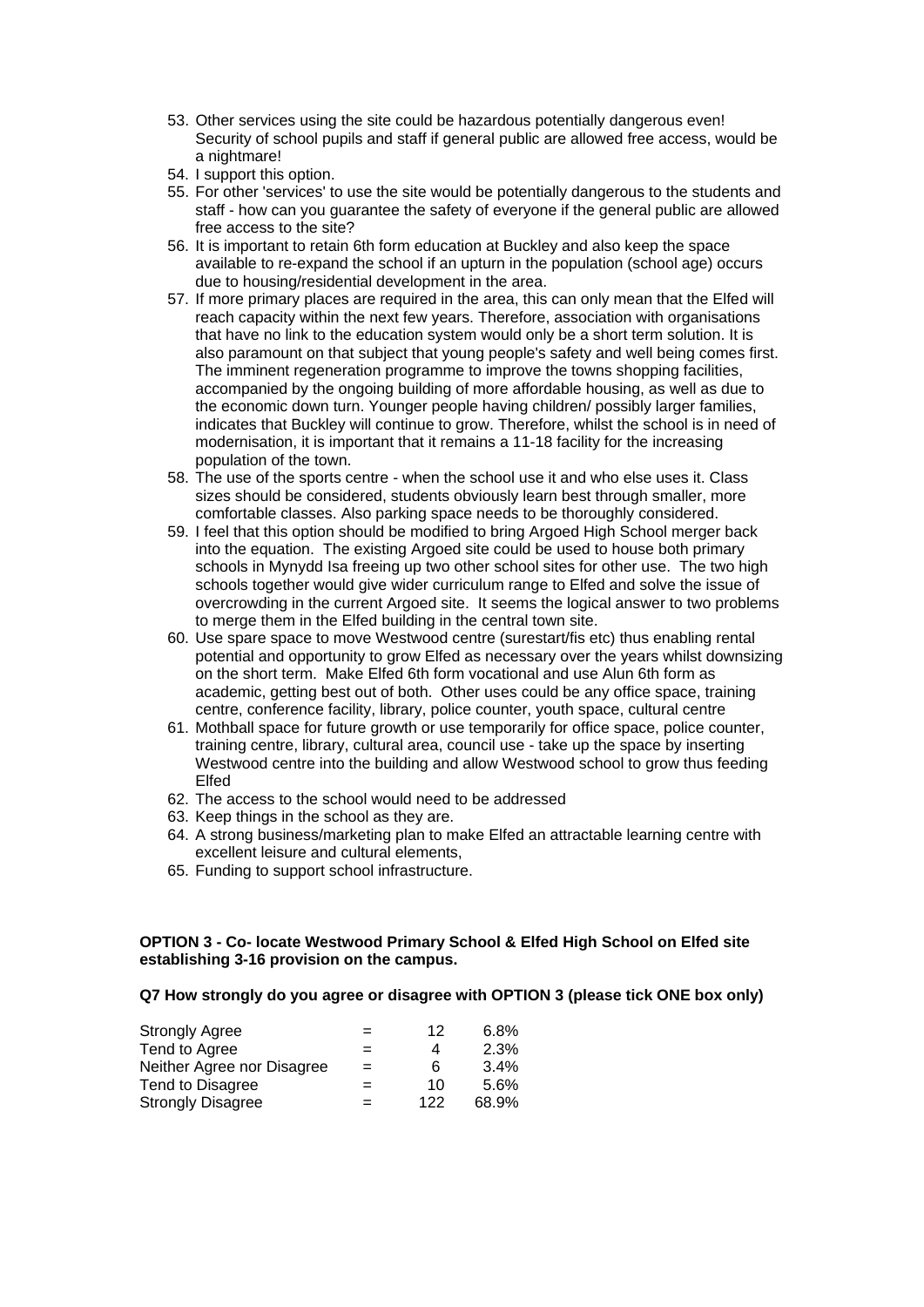#### **Q8 To help us understand why people agree or disagree with OPTION 3 please provide a short summary of your reasoning (250 words maximum)**

- 1. As a nursery nurse for over 20 years I feel that young 3-11 children should be kept happy and safe and stable. This would cause distress to pupils at present and very unnerved of being adjoined to a secondary school.
- 2. Two schools should be kept separately!
- 3. The infrastructure and access (numbers of vehicles collecting children would inevitably increase) at Elfed is not suitable for children of such a young age. The building itself is too imposing; young children should be educated in their own environment. The data from the most recently available Estyn Inspection (2006) detailed an overall attendance at Westwood of less than 92%. I firmly believe that would be reduced if the place of education is moved away from the main (south Buckley) catchment area.
- 4. I would not want my children to attend a school were there mixed from 3-18 year olds. For fear of bullying and intimidation from the older pupils, even though they wouldn't be mixed in school time. It's before an after school would be an issue. Reading the booklet it says you are going to look at how many children will attend Elfed in a few years time to know how many places you need. I live in Elfed catchment area and a lot of the children who live by me attend Argoed high. I think someone needs to look at the reason children are going out of the area as for many years most Buckley primary school children went straight to Elfed.
- 5. 1. There is no benefit to Westwood in this proposal at all. There is no evidence to suggest this option would increase the learning provision or teaching standards for the pupils of Westwood. This is a space filling exercise only and the same objective could be reached with far less upheaval and upset (as per my comments on Q6) 2. Safe-guarding issues 3. There would be no possibility in the future to re introduce catchment areas as all the primary schools would be located, roughly, in a line. There would be no schools this side of Buckley cross 4. Children's safety travelling to and from school. A large portion of pupils would have to cross a very busy main road in rush hour traffic. Their walk to school would be much further, increasing the danger for pupils who walk to and from school without adult supervision
- 6. it would not be good to put Westwood in the Elfed
- 7. Having a greater number of people in and around the Elfed campus, mainly very young children would be overwhelming. The extra traffic in the area would be extremely dangerous for everyone. This would also increase when the new Health Centre is built and the cost to the Council enormous, at a time when money is not so freely available!
- 8. As already stated, this would remove sixth form provision from the school which is totally unacceptable for the Buckley area. Reason have been outlined in detail in Option 1.
- 9. Infrastructure is wholly unsuitable for children of such a young age who should be educated in their own bespoke environment. Numbers of vehicles collecting children would increase with the added addition of a new doctors surgery planned on the same site, this could be extremely dangerous for all pupils, more so for younger children, a serious safety issue!
- 10. I personally think that Elfed and Westwood should co-locate but with the 6th form availability.
- 11. Too many traffic problems, longer distance for children to walk to school, health centre also coming to site.
- 12. With the health centre coming to the site alongside the Elfed School the traffic problems would be dreadful. Some pupils find it hard to get to school for 9.00 am and the distance to Elfed would make it even later when they arrive.
- 13. I think that primary schools should not be located next to a school where young adults attend.

#### **New responses received since 29/02/12**

14. I strongly disagree that children from the age of 3 should be mixing with older children. They would be bullied, pick up bad habits and see things they shouldn't.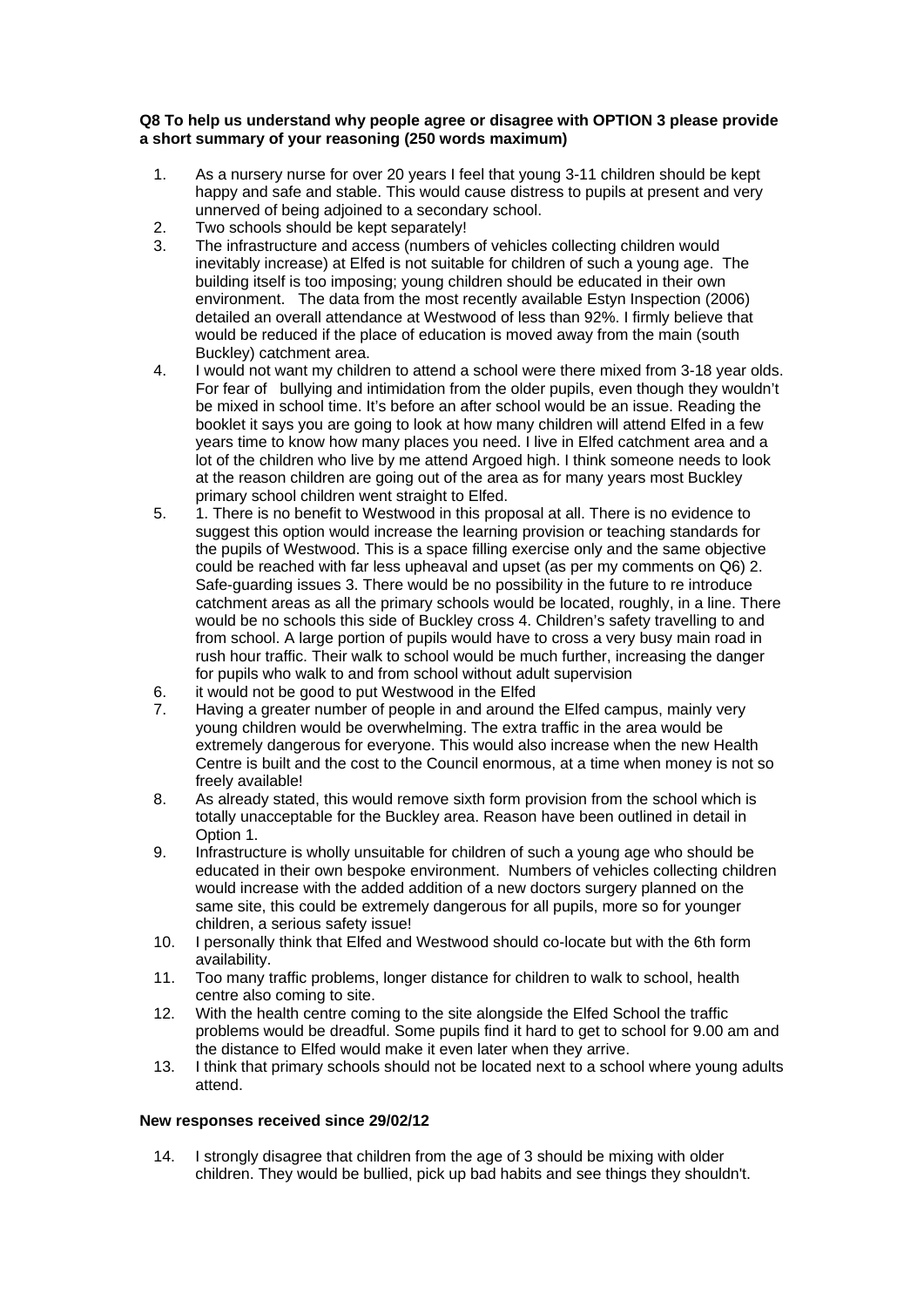- 15. I don't think that 3-11 year olds should be on the same site as 11-16 year olds
- 16. Again, the loss of the Sixth Form is unacceptable to me. (See my comment above.)
- 17. COMPLETELY INAPPROPRIATE building is unsuitable traffic ... to name a few
- 18. I would not feel comfortable with my 3 year old mixing with children 11 years old and above. I wouldn't put my child in that school and I don't think the school would be safe for the younger children. With all the additional houses you've allowed to be built all over Buckley don't you think this will eventually filter through to more children and you want to close a primary school and fill a high school? It absolutely shocks me at the lack of forward planning this council has. What would happen with the Westwood School and playing field????????? More houses would be by quess.
- 19. Building is not suited to primary school children, school run parents dropping younger children at school would increase the traffic at the Elfed and it is already mad during school opening and closing
- 20. The money for this would be better invested in modernising current schools.
- 21. Think that there is too much of an age group to be together. Not sure it would work personally. Think it would cost too much money to update the premises and make it appealing for younger children. Also there is access issues for transport too.
- 22. See option 1, the reputation at Westwood is a superior to the Elfed. The staff work as a family unit, raise funds within the school and should not be re-housed within a Secondary school where there will be increased "red tape" which in turn will mean the primary children will lose out. Everybody tends to throw funds at Secondary school as this is their "last chance" and on these grounds Westwood's pupils would be failed.!!!!!
- 23. I feel that co-locating a primary and senior school is a bad idea in any circumstance. I believe that children benefit from experiencing the transition from primary to secondary school and by co-locating the schools, children would not gain this experience.
- 24. It is ridiculous to put primary children into a high school; there are no provisions or safety for playtimes... The younger children will be bullied.
- 25. I have never experienced such an amalgamation but do feel it has some exciting opportunities to offer and feel that community spirit could definitely be developed creatively under such circumstances.
- 26. From one point of view this would make a shared use of resources available to one site and increase efficiency. Also high school children could be a constant role model to those in the primary school division. However, from another point of view, primary school children should in some ways be given their own safe place and environment to learn and grow as it's a crucial time in their education. Also congestion from parents and transport in the mornings and afternoons would increase and cause disruption having so many vehicles in one place at one time.
- 27. Combining both schools together will benefit those that will pass through the education system in the future in many different ways. When pupils reach 16 they can go to college or go to a specialised 6th form such as Mold Alun where the choices of subject are more diverse and the facilities more focused and modern.
- 28. It's wrong that children as young as 3 should not be going to school with teenagers (young adults). Traffic will be manic especially now the new Buckley health centre is going ahead on the same site. Westwood Primary is the only school in that part of Buckley. It would take me and my two children about 30 minutes to walk to Elfed if this goes ahead. Please Don't Move Westwood School !!
- 29. The logistical implications of relocating a primary school that caters for the south of the town together with the practicalities of accommodating such a wide age range within one site seems impractical. Traffic within the town would be almost unbearable and the Elfed site seems totally unsuitable.
- 30. This options seems to be driven from estate / premises factors rather than educational benefits o hard to comment (unless you can translate the financial savings into what t will mean for education e.g. £50 per uphill uplift etc
- 31. Having a through school for pupils of this age range would, in my opinion, not provide a suitable and nurturing environment for the infant age and younger junior age children, who would more likely than not feel intimidated by the high school pupils. Sectioning off part of the current Elfed high school to use as a primary school so that it was completely separate from the high school would be virtually impossible, and even if a solution was found, the building would have to be adapted for use by infant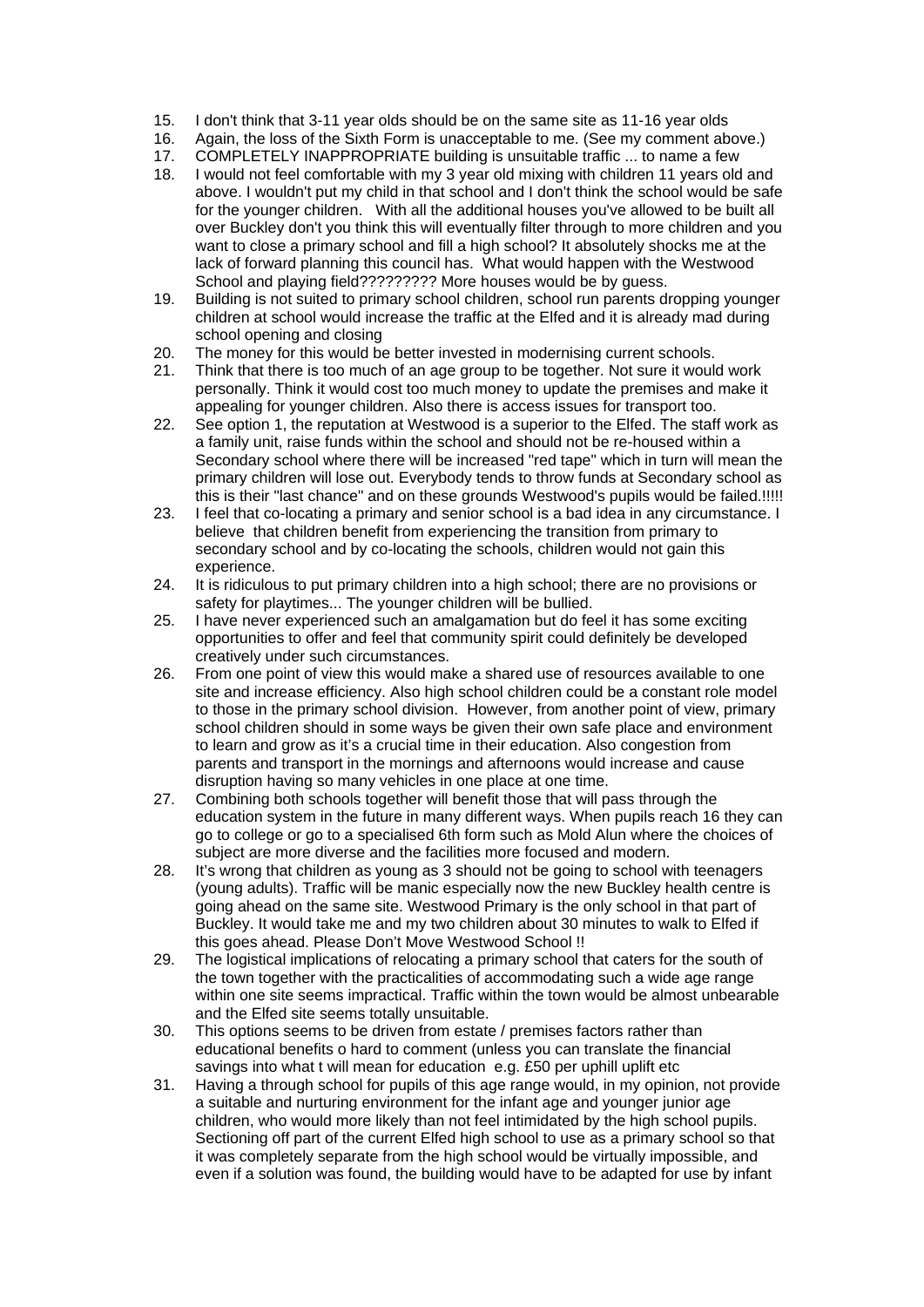age children, this includes outdoor play areas which it would be difficult to accommodate especially as car parking areas may need to be increased to accommodate the increase in traffic and additional staff and parent parking - primary school parents take their children to school and often go into school with them - and not all would be able to travel on foot.

- 32. The Elfed building is partly unusable and if Westwood moved in too there would have to be serious and extensive building work which would be costly. The current Elfed school fit into the available building and Westwood fit it their existing school building.
- 33. I totally disagree! This option would do nothing for our children. I feel that the transition between primary and secondary education is paramount to a child's mental growth. It prepares them for having to leave their school environment ready for example further education or work. Doing this option would take away this important developmental step from our children.
- 34. Absolutely not appropriate for either school. Aside from other, well publicised worries, particularly from Westwood School, the site is not suitable for further numbers of pupils. The access is problematic at the moment. Traffic would necessarily be generated by pupils who would have walked to school at Westwood, being taken to the Elfed campus. The access to the sports centre and parking is already shocking and it is very surprising that this issue has not already been addressed. A Health Centre is also planned for this site. Further pressure on the access and parking etc. It is dangerous.
- 35. The additional traffic combined with the Elfed and so close to Mountain Lane School would be absolute chaos and a misery for local residents.
- 36. Primary education should be completely separate. It would be intimidating for young children to be sharing routs to school with teenagers. Increased traffic.
- 37. The influence of 11 year olds on 3 year olds can be a worry at times, even when they are kept on separated areas of the grounds influence can filter through, so for them to be potentially exposed to young teenagers who stereotypically project hormonal issues and attitudes would be an immense worry to me as a parent.
- 38. You cannot have children of the ages of around 3-10 mixing with children up to the age of 16. Bullying and intimidation in all schools is a problem and I feel the children under 10 are not going to be protected. The learning styles and what they learn are so vast they need to be protected.
- 39. Access in to the school is already in a poor state and often heavily congested at start and end of school day in addition users of the leisure facilities. Add to this parents of primary aged children. The site will be chaotic and even more unsafe than it is at present. Cannot see how relocated primary school children will work. How will areas/facilities be segregated? Lunch times/breaks etc? Surely this will have massive costs implications? Students change considerably when they leave primary school and they start to act in a more grown up/adult manner as they are expected to do so. By co-locating a primary school within the Elfed you are taking away the next stages of maturity.
- 40. Need a provision to age 18.
- 41. The infra-structure is not appropriate to have 3 year old children and 16 year old adults - not just in the case of entering the building but in terms of traffic; walking to school; the huge size of Elfed from a 3 year old perspective; language and smoking on the way to school. The whole idea is awful and could do lasting damage to a child's early years and whole attitude to school.

#### **New responses received since 26/03/12**

42. Spending £11.5m creating a new primary area within the existing buildings is a complete waste of money. In difficult financial times the council should reconsider this expenditure and possibly examine the difference that just a fraction of such a large amount would make to all the primary schools in the county. Surely it would be more prudent to invest in the existing Westwood site. Standards are rising at the Elfed and, once the perception is rightly challenged that Mynydd Isa is more successful, the surplus will be reduced as greater recruitment is witnessed at the Elfed. Every community has the right of access to 11-18 education and, according to the council's statistics; Buckley has more properties than any other area. It would be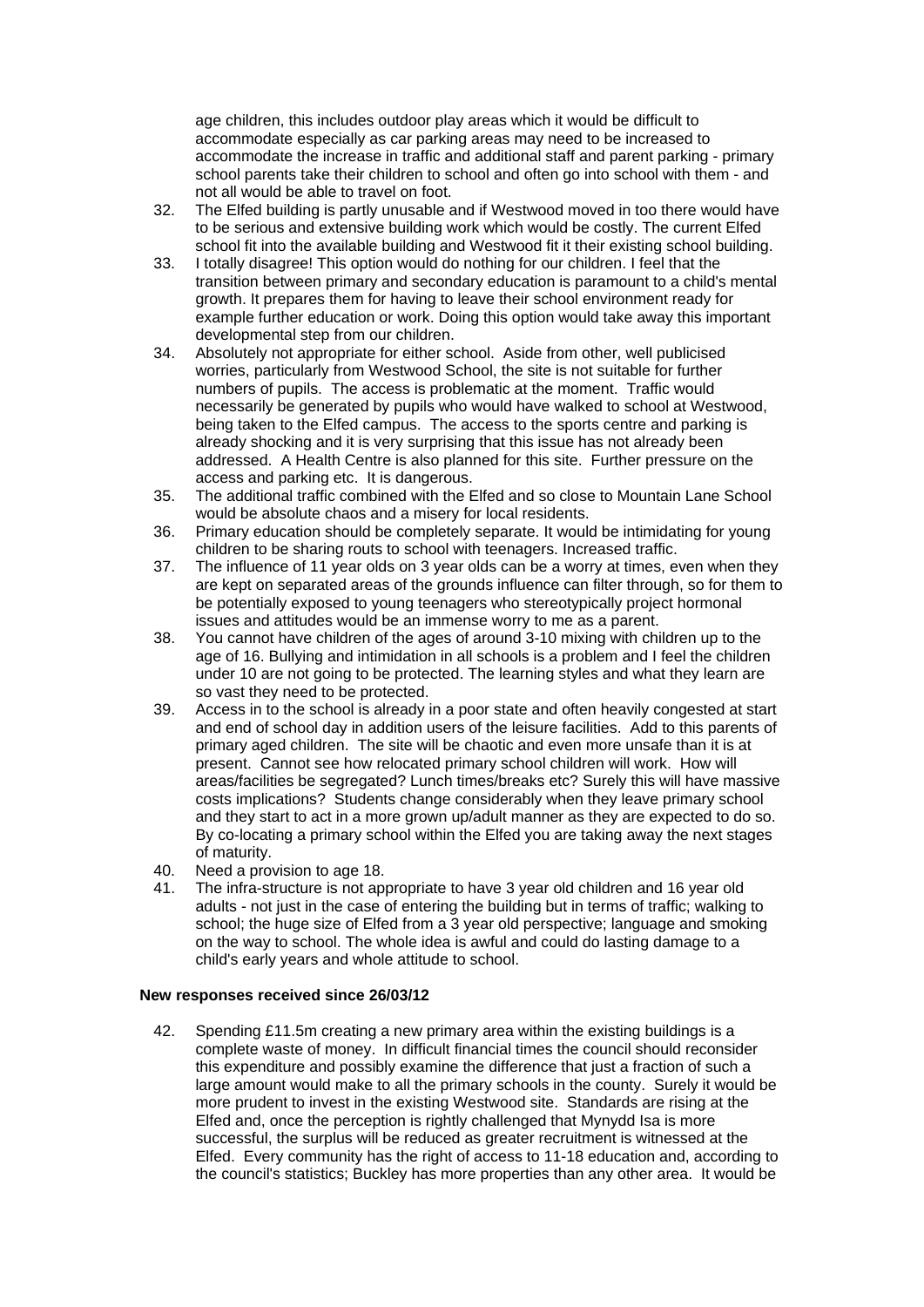totally unreasonable to withdraw the opportunity for Buckley's young people to enjoy a 'local' post-16 education and the clear benefits this can bring. Additionally, the recent improvements in standards at GCSE will result in greater n umbers of successful students seeking post-16 education which the school should offer.

- 43. Combining a Primary School and a High School is wrong on so many levels. It is unfair for both sets of students, particularly those of primary age. They are likely to come into unsupervised contact with much older children and I fear that this could lead to difficulties. I think there are real Health & Safety issues here and if anything was to happen then the Local Authority would surely be culpable. If this was to be a realistic proposition then it should have happened when the Belmont building was still standing. This was a school building, but it was sufficiently far from the Elfed. This has now been sold which, now that these options are being considered, shows a complete lack of foresight on the behalf of the Local Authority.
- 44. Co-locating both primary and secondary schools can never be a good idea even if it has been done elsewhere. Mixing young children with older ones during start/finish times will lead to obvious problems; groups of teenagers have their ways that are best separated from primary age children. Moreover, it should go without saying that Westwood is the only primary school located to serve the half of Buckley south of the major road running through the town. I am currently happy to allow my child to walk to the Westwood school site, as this teaches her independence. Asking her to walk across and along a busy main road to the Elfed site, which has teenagers being teenagers following the same pavements, would be totally unsatisfactory. Would anyone be able to live with themselves or their simplistic 'risk assessment forms' if god forbid a young child was injured or killed crossing the busy roads to the Elfed site.
- 45. It is unfair for children of 3 to 10 year olds to be exposed to the behaviours of older more mature children. These children are at a very influential age and behaviours /language would be copied, or questioned. Children are exposed to so much in the media and around the town that the school is the one place where they should be able to be safe and sheltered from such issues, to be able to be children. There would also be a major issue with entrance and exiting the site due to the vast number of children who need to be taken/collected.
- 46. I can see the logic in this proposal. Especially if the old junior school can be sold to help support the new build. My only concern would be the segregation of infant and junior school children from the older high school children.
- 47. Co-locating would change catchment locations for all schools, prove difficult to allow either schools to grow in future. Safeguarding issues, traffic and environmental issues, too many services on one site, cost implications, stress for all pupils, reduced quality of education.
- 48. Potential loss of jobs. Older students will be a bad influence on younger ones. Peer pressure will begin at an earlier age, swearing, smoking, drugs, bullying etc. Elfed sixth form moving to Mold Alun, unfair. Roads near Elfed would be very dangerous for the younger children. Traffic is bad enough already merging the schools will only make this worse and more dangerous.
- 49. Safety of children = walking in corridors with older children, shared canteen area? Louder age of drinking, drugs, sexual activities, swearing etc... Walking to school would take me 30 minutes (too long for young ones) if I had to walk to Elfed High School and it would mean my two young children would be walking amongst teenagers which they would find very intimidating. The road in front of the school is very busy and path narrow and is very hard to walk along at anytime with pushchair and needing to hold young child's hand. I believe there is going to be a healthy centre at the site as well as the sports centre which is going to make access to the school even more difficult. I don't want to have to drive to school, that's one of the reasons I picked Westwood primary because it is the closest to my home so I can walk my children. When my child moved from reception class to year 1 she moved from the early years unit at Westwood to the main building and it took her 4 months to adjust to a new building, corridors, older children and she was upset every night and morning until she settled in, if you moved her to another school - a high school I believe it will disturb her education for more that 4 months and her education is very important to me and at a young age I cant risk missing any of it because she would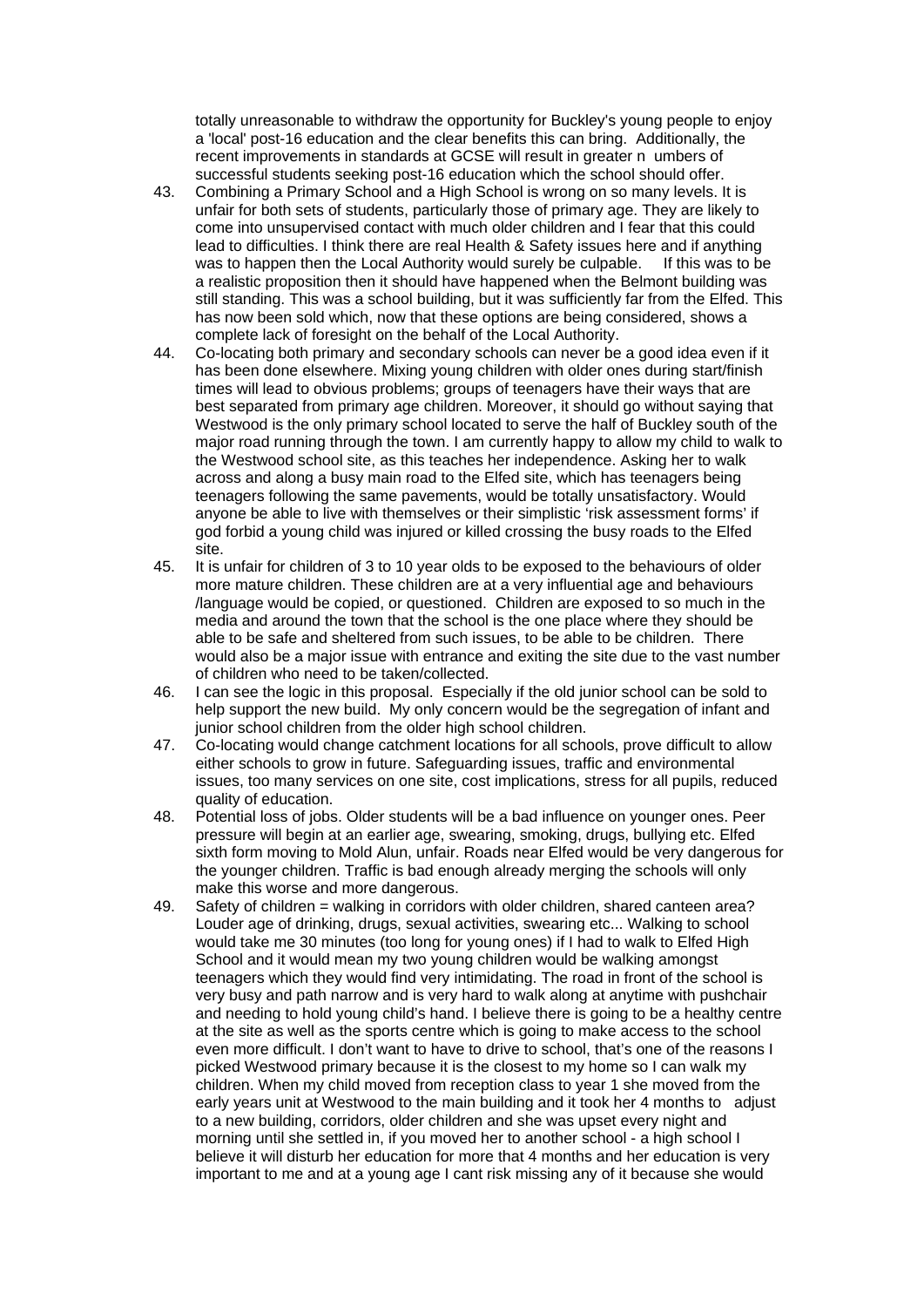be adjusting to new environment. Children like routine and this would be too much for them, it would also take away that exciting time when they move to high school at age 11.

- 50. Location Travelling times to take children to school would change; more parents would have to drive due to further distance. It would be dangerous for walking parents, especially parents with buggies, very narrow paths on Mill Lane. Shared facilities would be highly disruptive to all children, staggered times could cause problems for parents who walk.
- 51. I don't believe 3-16 year olds in the same school area is a good idea.
- 52. If there is extra need for primary school paces in the Buckley area, then Westwood is the only primary school with the scope to grow and extend. Also co-locating Westwood will mean that all Buckley primary schools are all within a small area, what happens to the other had of Buckley pupils.
- 53. The primary reason behind such a proposal is clearly cost saving above all else. Cost saving itself would appear admirable but not when it is to the detriment of child welfare provision or educational needs.
- 54. No 3 year olds should mix with older kids. Not good.
- 55. I totally disagree with combining primary and secondary school. I feel this would be totally detrimental to pupils learning and personal growth. I would move my child rather than accept this option.
- 56. Three years olds mixing with 16 year olds is a bad idea. Staggering school starts not good for working parents. Parking safety of children with more cars around.
- 57. This is a ridiculous idea, children aged 3-16 can not and should not be mixed. Arriving and leaving the school will be a major problem. This site is not big enough to cater for all that traffic. There is only one way in and out of the school (by car). Again the sixth form is needed at the school.
- 58. I will not be sending my daughter to a make-shift school with young adults.
- 59. This cannot work. There is no other co-joined provision which has not been new build - that has any kind of research that proves there is an education benefit to any of the children concerned. There is no scope to grow either primary of secondary on the same site when numbers increase, which they will within 10 years. Neither governing body support this view and none of the local councillors do either, which tells the real feelings and support within the community.
- 60. This cannot work. There is no other co-joined provision which has not been new build - that has any kind of research that proves there is an education benefit to any of the children concerned. There is no scope to grow either primary of secondary on the same site when numbers increase, which they will within 10 years. Neither governing body support this view and none of the local councillors do either, which tells the real feelings and support within the community.
- 61. It is beyond comprehension how you could think of doing such a thing as putting young children on same site as adolescents....it isn't safe! And whoever came up with this needs the sack.
- 62. Any option of co-location of Westwood CP to the Elfed site is wrong on so many levels, especially as there will be no new-builds...the Elfed building and outdoor site is barely fit for the pupils that are there now, never mind another school of small children being there as well! It is wrong; - morally, health and safety wise, logistically...the list goes on.....and importantly, it will NOT enhance the education of Westwood children. It is far better to leave them where they are happy, safe, and central to town and doing extremely well academically! That school would benefit more from enhancing the educational facilities where it is, upping pupil intake which due to the rapid growth of Buckley will be needed, and in turn will feed more pupils to Elfed.
- 63. -Many families currently walk to Westwood School. Co-location would require more families to drive to an already congested school campus, which is likely to become more so with the building of new Health Centre. This will also have an environmental impact and raises concerns for the safety of that would choose to walk. -Westwood is the only primary in South Buckley. With co-location, more southern households choose primary provision elsewhere in view of increased distances to their local primary. The uncertainty that this process has caused is already having an effect. - There are safe-guarding issues with 3-16 and 3-18 education on one site, as well as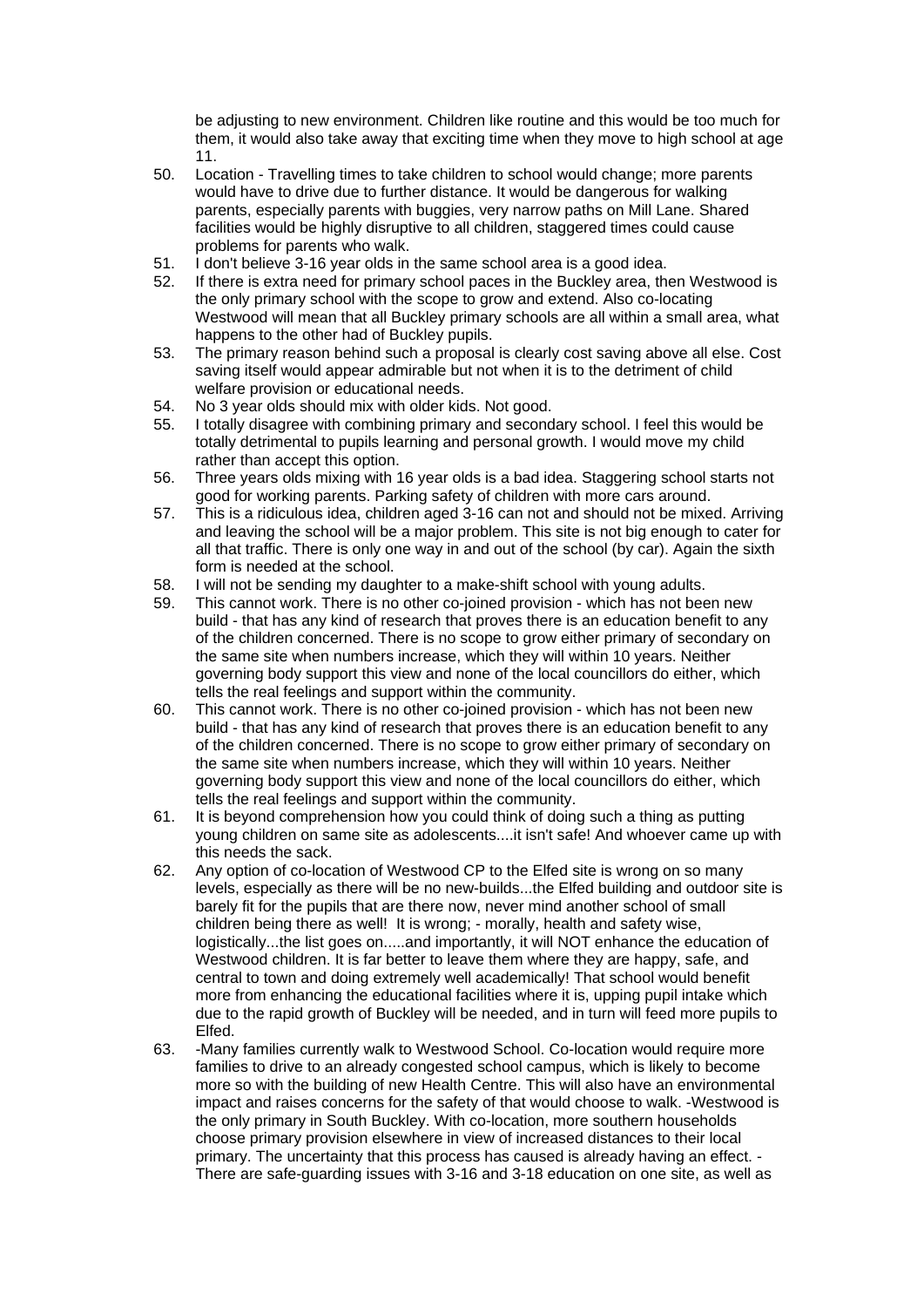those attending the new Health centre and leisure facilities. -Co-locations read of to date that are successful are associated with 'Free-schools' where the process was initiated by the secondary involved, and accommodation was purpose built premises; this would not be the case in the proposal of relocation/co-location of Westwood to the Elfed site. (Additional points recorded with Option 4)

- 64. The Elfed building is certainly not suitable for infant school children. As a mother of 2 young children in Westwood I would rather home school my children than send them to the Elfed site. This is not refection on the Elfed but it is unsuitable for small children. The safety of our children is always are main concern on the Elfed site is sports centre and health centre, heavy traffic, high school children should not mix with very young children the toilet facilities should not be shared, surely there is child protection issues. Not once have we heard any information that proves our children will benefit, apart from maybe half an hour a week in a computer room. The walking route and paths to Elfed are unsuitable and unsafe for very young children, its further away, the corridors would be very big for 3year old primary schools are purpose built for small people. I feel our children's innocence will be taken. And our children should not be used as part of this experiment nt.
- 65. This type of co location is unproven and the only other examples are either on a purpose built campus or are proposed options similar to this one. Co locating such a large age range has a variety of serious social and safety issues, which cannot be reliably resolved with all children using school facilities such as canteens, libraries and leisure. I have had no definitive answer at the consultations as to how 16 year olds and 3 year olds can be sufficiently segregated when using the same facilities on the same campus. Safety would be compromised travelling to and from school and during school with general public also accessing the site to use the leisure facilities. Other serious issues with this option are road safety from increased traffic, no option of increasing the primary or secondary provision in the future, when not if, all the proposed housing developments are completed and families are relocating to the area and want a local school to attend. Your future projections on this issue from the consultations are guesses and are not based on facts. The outcome of this option and option 4 are a significant decrease in the quality of the education for all ages involved.
- 66. I strongly disagree with Co-locating Westwood primary school and Elfed High due to various reasons. Location no primary at the heart of the community. Traffic issue that will be caused on mill lane its bad enough as it is now, with health centre as well it will be terrible. I DON'T want my children mixing with older children and hear language that's associated with teenagers. I believe that primary children should have their own school in their own grounds, so they can grow as they should without being pushed into growing up to early.
- 67. DISRUPTION IN EDUCATION, COSTLY, PERMANENT CHANGE WHEN SCHOOLS WILL NEED TO GROW TO ACCOMODATE FUTURE TOWN EXPANSION, SAFEGUARDING OF KIDS, TRAFFIC/ENVIRO IMPACT, LOCATION OF PRIMARY, PEER PRESSURE, SARED FACILTIES, BUILDING UNSUITABILTY FOR SMALL KIDS, LOSS OF STAFF AND CLUBS (AFTER SCHOOL/BREAKFAST/PENGUINS)
- 68. DISRUPTION IN EDUCATION, COSTLY, PERMANENT CHANGE WHEN SCHOOLS WILL NEED TO GROW TO ACCOMODATE FUTURE TOWN EXPANSION, SAFEGUARDING OF KIDS, TRAFFIC/ENVIRO IMPACT, LOCATION OF PRIMARY, PEER PRESSURE, SARED FACILTIES, BUILDING UNSUITABILTY FOR SMALL KIDS, LOSS OF STAFF AND CLUBS (AFTER SCHOOL/BREAKFAST/PENGUINS)
- 69. Destroys the hard work Westwood has done in the last couple of years to improve the school. Will damage the education for a large number of pupils. Removes the financial drain of an under used 6th form. Allows 6th formers to access a full range of subjects in an alternative setting. Only option to gain extra space after 2018 is to build a new school, costly and unnecessary. Will the numbers from Westwood actually fill the surplus places at Elfed should the 6th form close? It will be difficult to overcome local opposition.
- 70. Destroys the hard work Westwood has done in the last couple of years to improve the school. Will damage the education for a large number of pupils. Removes the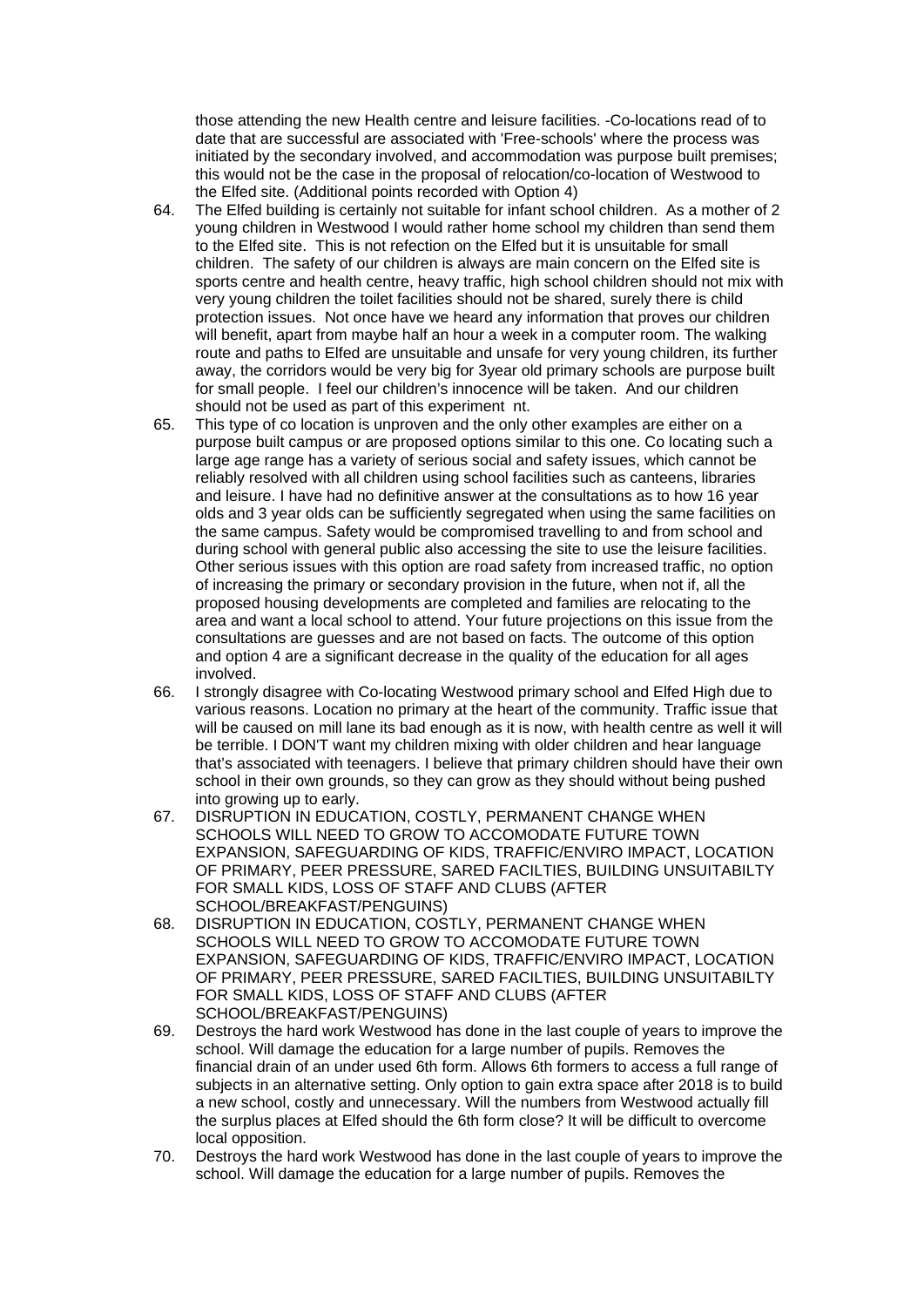financial drain of an under used 6th form. Allows 6th formers to access a full range of subjects in an alternative setting. Only option to gain extra space after 2018 is to build a new school, costly and unnecessary. Will the numbers from Westwood actually fill the surplus places at Elfed should the 6th form close? It will be difficult to overcome local opposition.

- 71. Destroys the hard work Westwood has done in the last couple of years to improve the school. Will damage the education for a large number of pupils. Removes the financial drain of an under used 6th form. Allows 6th formers to access a full range of subjects in an alternative setting. Only option to gain extra space after 2018 is to build a new school, costly and unnecessary. Will the numbers from Westwood actually fill the surplus places at Elfed should the 6th form close? It will be difficult to overcome local opposition.
- 72. Destroys the hard work Westwood has done in the last couple of years to improve the school. Will damage the education for a large number of pupils. Removes the financial drain of an under used 6th form. Allows 6th formers to access a full range of subjects in an alternative setting. Only option to gain extra space after 2018 is to build a new school, costly and unnecessary. Will the numbers from Westwood actually fill the surplus places at Elfed should the 6th form close? It will be difficult to overcome local opposition.
- 73. Diminishment of educational quality for Elfed/Westwood, Safeguarding of kids, traffic congestion, environmental impact, too many people accessing one site (health/leisure), cost implications for re-model, shared facilities will cause access problems and also reduce size of school areas, staggered start times not feasible for working parents, location - South Buckley needs a school, peer pressure - small children are impressionable and would copy the older kids (smoking, drugs, swearing, sex, inappropriate behaviour) Health and safety for building as its designed for young adults not small kids it would need major re-model of toilets, classrooms everything!, loss of staff as would not need as many support/cleaning staff, breakfast/after school clubs - valuable resource to us, would they continue, playgroups - would not need 2 in same location! THIS IS NOT A VIABLE OPTION ADN SHOULD BE TOTALLY DISREGARDED
- 74. The best option to support both Elfed and Westwood is to grow Westwood on its current site. The reduction in capacity was a large factor in the initial fall in numbers at Elfed. The current buildings at Elfed don't provide suitable accommodation for a primary school; the resources required to ensure it is are better direct to the current Westwood site. Moving Westwood from its current site provides a geographical imbalance in primary provision in Buckley. There would be serious concerns with very young children crossing the main road to get to the Elfed site.
- 75. I do not agree with all Elfed pupils and teachers moving into smaller space. Children will find learning with more noise and crowded areas difficult. To rent the other part to offices would mean a lot of police checks because not everyone is as nice as they might seem. To put Westwood school in Elfed I feel is not a good option as noise levels would affect learning and not all the older children are going to turn out to be good and in today's world the risk of drugs and other bad things would be more worrying in a school joining together.
- 76. I don't feel that a shared site would be of any benefit to learners. I can not think of any positive impact that this will have on young people in Buckley.
- 77. Because there will be too many pupils of different ages, and not enough room on site, therefore causing severe over crowding.
- 78. We strongly disagree to this plan as young children should not be educated together as the environment is totally different. They would have to eat in the same canteen and teenagers have a totally different vocabulary. This would be very frightening for any little 3 year old! Strongly strongly disagree. Very silly idea.
- 79. Why would you want to lose Westwood? It is very nearly perfect for primary school children. I dread to think of mums with prams and toddlers escorting their children along Hawkesbury Road at 8.45 am along with all the high school students.
- 80. I don't think its a good idea that children as young as three share a school with older pupils even if the areas are separate.
- 81. Why bring primary school in then not allowing the children to finish their education by doing away with the sixth form, forcing them to travel.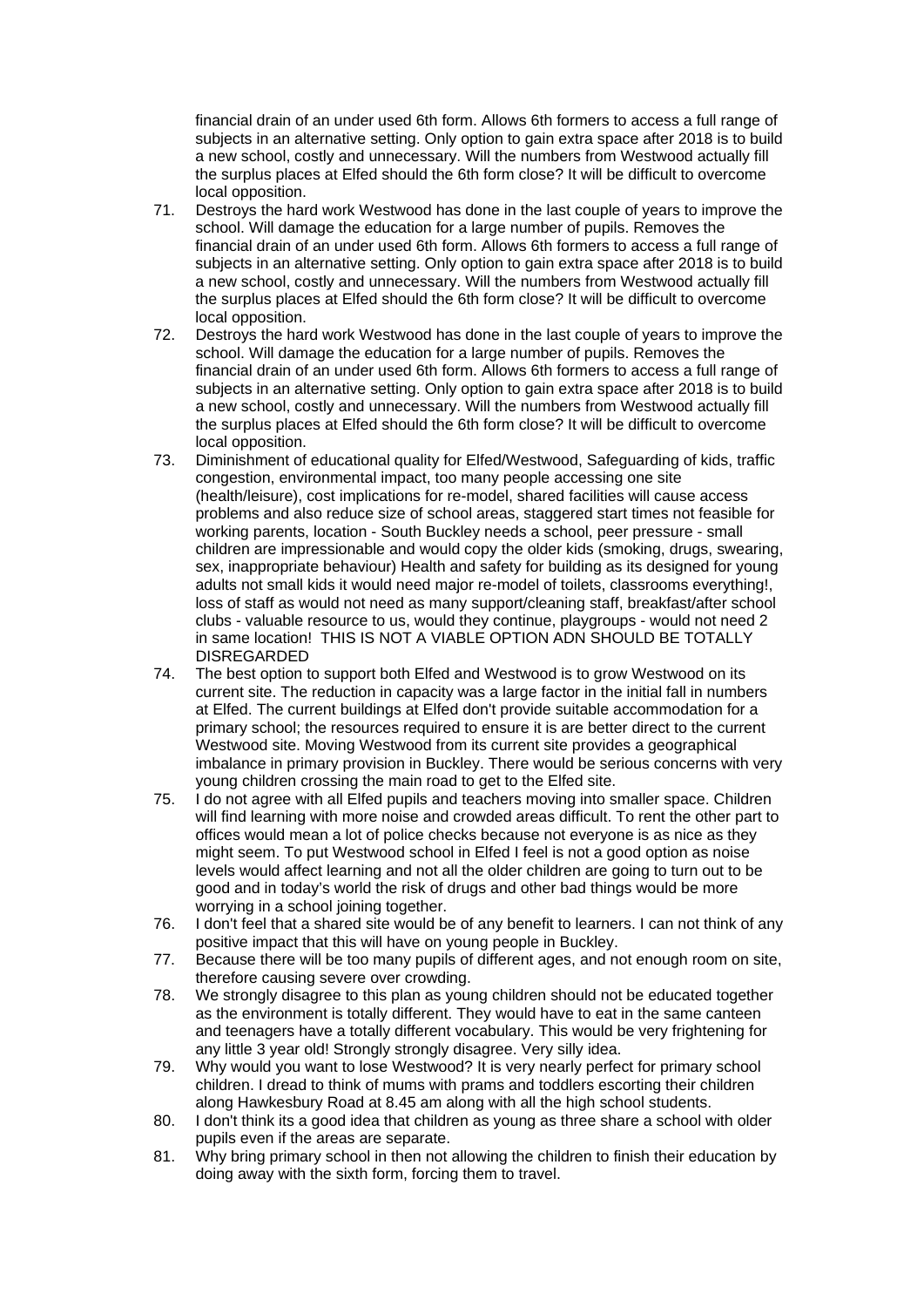- 82. Traffic congestion due to increased number of pupils and parents. No divide for primary children mixing with older students.
- 83. A local sixth form with easy access and no extra bus or car journeys will the school provide free buses?
- 84. Total unworkable option, both schools would face huge upheaval and the problem would not be solved!
- 85. It will mean that there is no primary education resource in the town centre. Increasing transport problems in the morning and end of the school day.
- 86. I think it is inappropriate to combine a primary and secondary school as such young pupils require different social skills to older pupils, to mix this would cause social imbalance.
- 87. Loss of sixth form and unfair having 3-16 on site, segregated or not. Sound carries and behaviours can be observed.
- 88. This is a completely in workable option, it would create massive upheaval for both schools and would not solve the problem!
- 89. Traffic is already an issue a lot of work would need to be done to resolve these issues. A vast amount of money would be spent. Not feasible to split current building into 2!! Where would play area for primary go? Too many cars, parking not ideal.
- 90. Due to the sometimes forced lack of discipline in homes and schools, I think the mixing of pupils with such an age difference would be detrimental to all. It could have a devastating effect on the impressionable youngsters and cause disruption to the concentration and study of the older pupils. It would be virtually impossible to segregate them completely. I also think the little one's would see and hear things that we would have no control over.
- 91. Worse idea ever! Not only would it reduce places from losing 17-18 ages, but having 3-11 ages in the same building and area would influence them into negative habits and many children would be afraid of these old children. I work with ages 2-4 so I know that this would not benefit the primary school. Also there most definitely wouldn't be enough parking space.
- 92. Traffic in the area, I live to far and don't drive. Age 3 mixing with 16 year olds walking to and from school. What is wrong with Westwood now? Happy with the school, teachers and area!! Why move us. Mountain lane is near to Elfed.
- 93. I do not feel that this will benefit the Elfed's profile as its results are now on a par with the other so called better schools in the area and this should improve its standing in the community. However, Westwood also has a bad reputation in the community maybe unjustly and to merge the two would make peoples opinions even stronger to move to other high schools. It would not aid the Elfed in its striving to wins round people opinions to send their children there for high school education.
- 94. In the previous consultation exercise , it was acknowledged that provision across such a wide ranging age band would be inappropriate on the one site
- 95. Quality of education for all, safety, wellbeing, traffic, environmental impact, peer pressure, shared services, staggered start/finish, location, multi use site - too easy for random people to access, building suitability for small children, breakfast/after school clubs, playgroup provisions, TOO MANY THINGS THAT COULD GO WRONG, COSTLY FOR ALTERATIONS, TOO MUCH CRAMMED IN! It would be a permanent move and in a few yrs time with projected house growth a new school may have to be built! ENHANCE WESTWOOD TO FEED ELFED!!!
- 96. SAFETY, EDUCATION QUALITY, SHARED FACILITY, PEER PRESSURE, TRAFFIC CONGESTION, ENVIRO IMPACT, BULLYING, SAFEGUARDING, MULTI USE SITE TO MUCH FREEDOM FOR RANDOM PEOPLE, - ENHANCE WESTWOOD TO FEED ELFED
- 97. DONT BRING ARGOED BACK INTO THE OPTIONS IT IS A FANTASTIC SCHOOL
- 98. Westwood School is the only primary school within the consortium which is in the south of Buckley. It is important that the all residents of Buckley have easy access to primary school. Moving the school to the Elfed site would mean that more very young students would have to cross at least one major road. There is also the issue of traffic on the Elfed site. This will be even more difficult when the new health centre is built on the old Belmont site. Almost half of the Elfed site is on the first floor. The staircases at the school are relatively narrow and be impossible for very young children to access the first floor.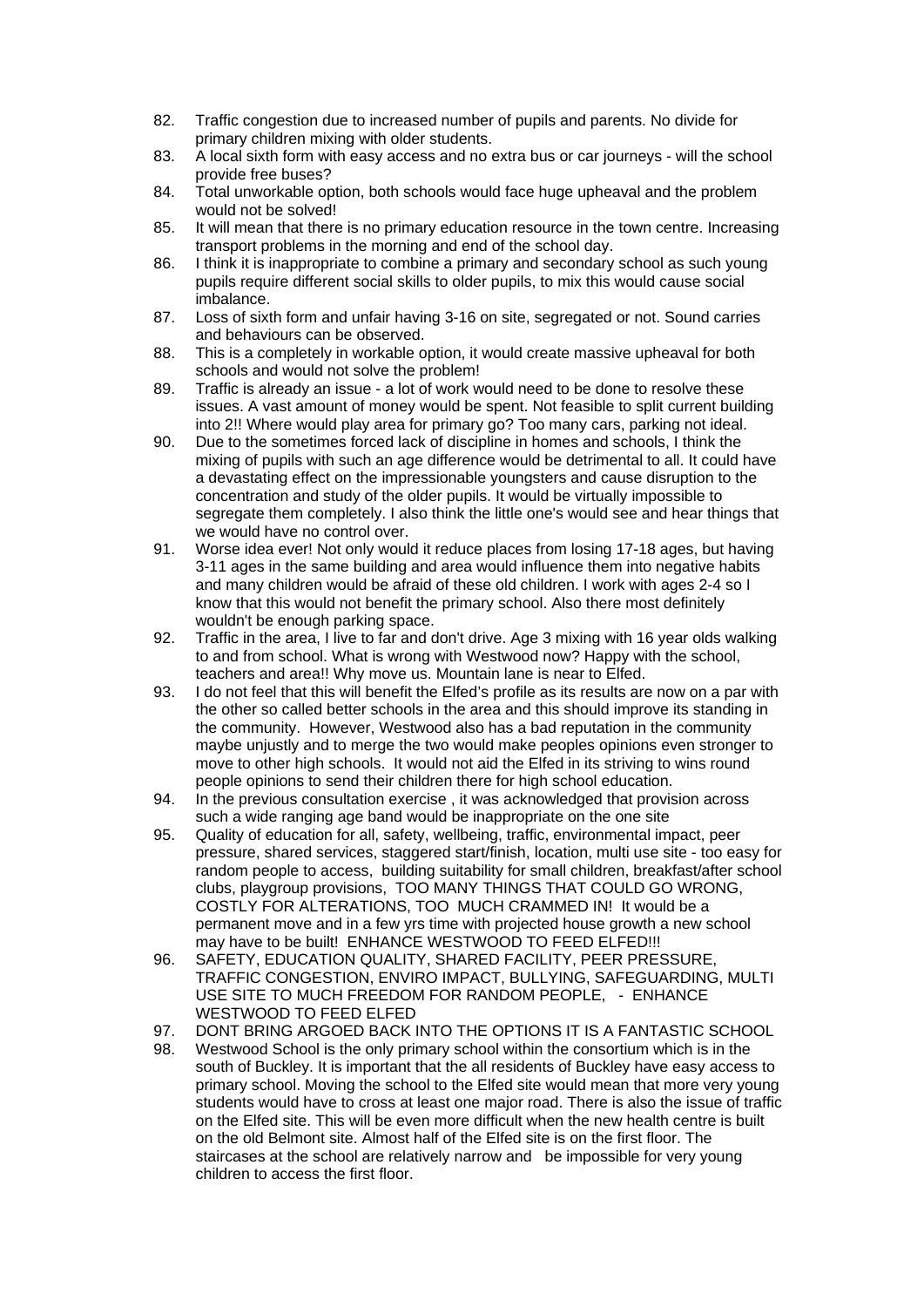- 99. It is not safe, there are limited case studies that can support whether a co-location will work unless the school has been specifically designed for the purpose.
- 100. Younger children need their one space to learn, not amongst older students.
- 101. I don't agree with high school and primary children together, even though in school they will be separate. It would be intimidating for younger children going into and after school. The traffic is bad enough now.
- 102. Logistical nightmare access to/from Elfed site. Is the Elfed site suitable for early years provision??
- 103. I'm unsure how it would work e.g. traffic.
- 104. Concerned about having young primary age children and older high school pupils on same site. Also about traffic access on one access route used by primary/high school and leisure centre. Traffic already bad.
- 105. Not feasible, school would require major alterations and the budget of 11.5 million is underestimated.
- 106. I think they should not have 3 year olds with 16 year olds.
- 107. Prefer provision to 18 at one location.
- 108. Sixth form closing.
- 109. High school has different standards of learning compared to primary schools. This high school primary school together will not work the way you think it would work, but 9-16 would be different.
- 110. 6th form provision should be retained and 3 year olds educated on site with 16 year olds would be difficult.
- 111. I don't believe it is a good idea to place youngsters of 3 and 4 with older high school aged children.
- 112. Primary school children should NOT be co-located into a high school. There is absolutely no 'Educational' benefit for either primary or secondary school pupils for this to happen. In addition to this, the volume of traffic entering and leaving the Elfed site would add to the already severe traffic issues surrounding Mill Lane. Facilities at the Elfed site are not entirely suitable to teach primary children and the cost of altering the Elfed site will be very significant, funds that should be spent on upgrading the educational facilities at Westwood in order to attract more pupils, who will in turn 'feed' the Elfed.

#### **Q9 If you support Option 3 what do you think would be needed to make it work? What local issues would need to be considered?**

- 1. Also as stated previous we picked Elfed for its 6th form.
- 2. Do not support this option
- 3. nothing
- 4. Same as above.

#### **New responses received since 29/02/12**

- 5. Won't work
- 6. see above
- 7. It cannot work..
- 8. Larger parking and multiple entry and exit roads into the area. also the number of facilities would need to increase on site.
- 9. It would not work
- 10. N/A
- 11. Entirely different buildings as far apart as possible on the grounds

#### **New responses received since 26/03/12**

- 12. Much thought needs to be put into the design and layout to make this option work for infant, junior and high school children.
- 13. NO SUPPORT AT ALL
- 14. N/A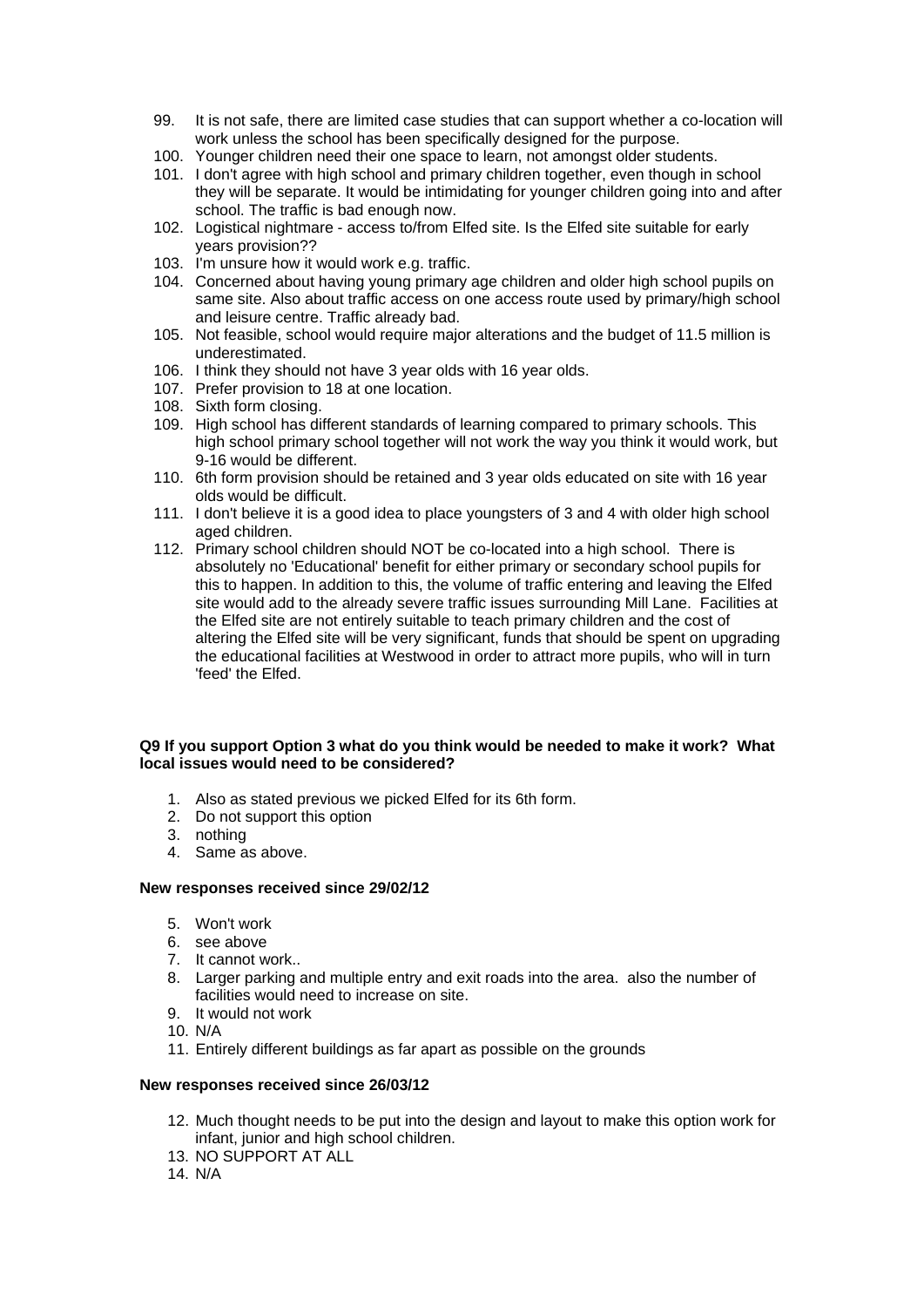- 15. There will be no children left in Westwood to move if this proposal goes ahead as all the parents will move their children before it happens and either home educate or look for provision in another area.
- 16. I do not support Option 3
- 17. NO SUPPORT
- 18. NO SUPPORT
- 19. NO SUPPORT FOR OPTION 3
- 20. Would not work.
- 21. It wouldn't work.
- 22. It would not work.
- 23. NO SUPPORT FOR OPTION 3
- 24. NO SUPPORT FOR OPTION 3
- 25. I am 5 years old and my sister often takes me to school and picks me up I would love to go to the same school as my sisters :-)
- 26. Buckley community spirit needs to be brought back bring all kids together !
- 27. As a parent of children aged 5 14 I simply can not see the reasoning as to why it would cause problem or concern to bring all these children in the same community together? Surely it can only improve attendance records, parent/teacher communication and save money now and in the future. I think this is more that a viable option which from a business point of view should be considered by councillors.

#### **OPTION 4 - Co-locate Westwood Primary School & Elfed High School on Elfed site establishing 3-18 provision on the campus.**

#### **Q10 How strongly do you agree or disagree with OPTION 4 (please tick ONE box only.**

| <b>Strongly Agree</b>      | $=$ | 12  | $6.8\%$ |
|----------------------------|-----|-----|---------|
| Tend to Agree              | $=$ | 6   | $3.4\%$ |
| Neither Agree nor Disagree | $=$ |     | 4.0%    |
| Tend to Disagree           | =   | 16  | $9.0\%$ |
| <b>Strongly Disagree</b>   | $=$ | 117 | 66.1%   |

#### **Q11 To help us understand why people agree or disagree with OPTION 4 please provide a short summary of your reasoning (250 words maximum).**

- 1. Why hasn't Drury infant school been considered amalgamating into Westwood and free that building
- 2. As stated above the infrastructure etc is unsuitable. Introducing 3-18 education would be even more chaotic.
- 3. Same as above
- 4. Safe guarding issues. As per above but with additional safe guarding issues. I am aware of proposed staggered start times, lunches and playtimes, however, you will never be able to give any parent the guarantee that their child aged 3+ will never come into contact with a child aged 18+ whilst within the new site. Therefore, it is unworkable, and is not an option on any level.
- 5. high schools and junior schools should stay separate
- 6. It would be very congested in an area already struggling to cope. As it is now there is the Elfed, Buckley Sports Centre and soon to be a new Health Centre.
- 7. This option retains the sixth form provision which is vital but bringing a primary school onto the site can have difficulties. The site does not naturally lend itself to Primary school provision as the building is on two floors, which would be difficult to adapt for Primary education. The cost of making such adaptations would be significant and may well prove to be detrimental to any proposed savings from the initiative. Also, with Mountain Lane in the immediate vacinity, there is the issue of 'competition' and the souring of relationships and it would also remove all primary education from the side of Buckley where Westwood is currently located, forcing parents to travel a greater distance to get pupils to school. With 2 schools on site, there would obviously be greatly increased safety issues i.e. traffic and road crossing which would have to be given careful thought and planning. Again, it may be that significant money would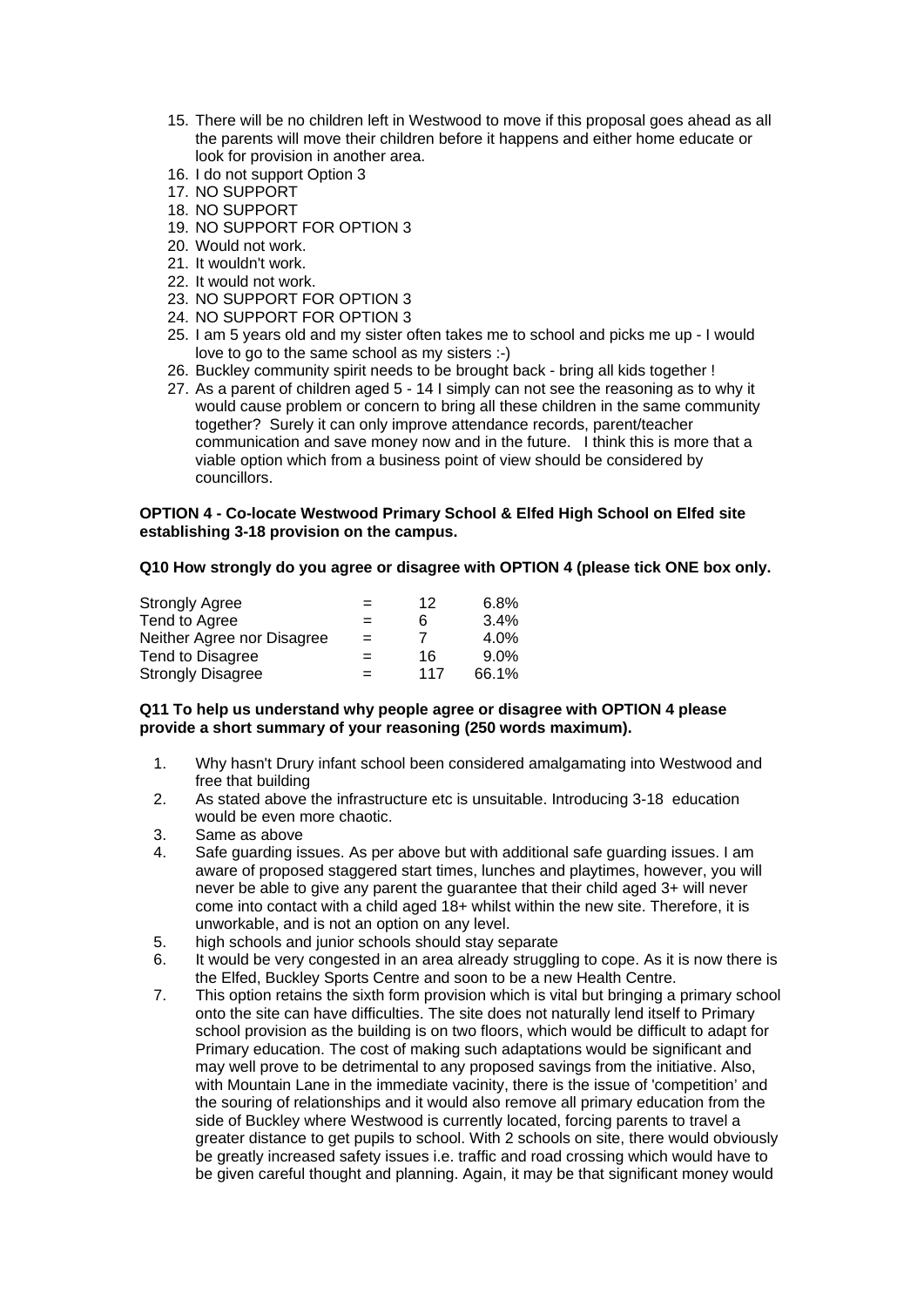need to be spent on such things as access arrangements which would diminish any potential scheme savings.

- 8. Infrastructure is wholly unsuitable for children of such a young age who should be educated in their own bespoke environment
- 9. I think that this option would work best for both schools, and also gives the junior school better facilities to utilise.
- 10. As above
- 11 As above
- 12. I am really against this idea. It was scary enough sending my 11 year old daughter to high school, knowing that there are 18 year olds in the same school.

#### **New responses received since 29/02/12**

- 13. Children being in school from the age of 3 mixing with pupils of 18 is disgraceful. We all know what goes on in schools, we have all been there. Some teachers don't have respect from some pupils, so young children seeing that, they will think it is ok to do that.
- 14. I don't think that 3-11 year olds should be on the same site as 11-18 year olds
- 15. I have no objection to this as a principle. However, a great deal of concern has been expresses about very young children being intimidated by the presence of much older students. Any possible effect might be ameliorated with a division of the Elfed building into distinct areas. Even better would be separate entrances, even separate driveways, so that students of primary age do not mix with older pupils. This is perhaps a way of assuaging to some extent the anger and concern of Westwood parents but it mitigates against the principle of education being a continuous process which a 3-18 school would enshrine. Whether ther is any justification for the parental fears outlined above is uncertain. I remember when Ysgol Belmont was opened that I was concerned that Belmont students at might be worried about several hundred Elfed pupils passing their school each day. To my knowledge, this fear proved groundless since I cannot remember a single occasion where Elfed students were any thing other than supportive.
- 16. COMPLETELY INAPPROPRIATE building is unsuitable traffic ... to name a few
- 17. I would not feel comfortable with my 3 year old mixing with children 11 years old and above. I wouldn't put my child in that school and I don't think the school would be safe for the younger children. With all the additional houses you've allowed to be built all over Buckley don't you think this will eventually filter through to more children and you want to close a primary school and fill a high school? It absolutely shocks me at the lack of forward planning this council has. What would happen with the Westwood School and playing field????????? More houses would be by guess.
- 18. Younger children will gain their own habits, bad habits, in their own time, they do not need to be encouraged by teenagers at an earlier age, i.e. swearing, smoking. Although this may be only a small amount of pupils.
- 19. Building is not suited to primary school children, school run parents dropping younger children at school would increase the traffic at the Elfed and it is already mad during school opening and closing
- 20. Disruption to pupils cannot be a good thing. The money to relocate would be better spent on modernising current schools.
- 21. Again I think that there is too much of an age group to be together. Not sure it would work personally. Think it would cost too much money to update the premises and make it appealing for younger children. Also there is access issues for transport too.
- 22. please see option 4
- 23. As I stated in option 3, plus I don't think that is appropriate to have children from such a wide age range being educated so closely
- 24. as above
- 25. I feel any of the above options, if developed fully and sympathetically, could be beneficial to the schools involved and the local community.
- 26. the majority of children who attend Westwood school progress to the Elfed, by relocating them as a separate school with in the Elfed site would fill the vacant places, keep a 6th form and improve a school already in existence.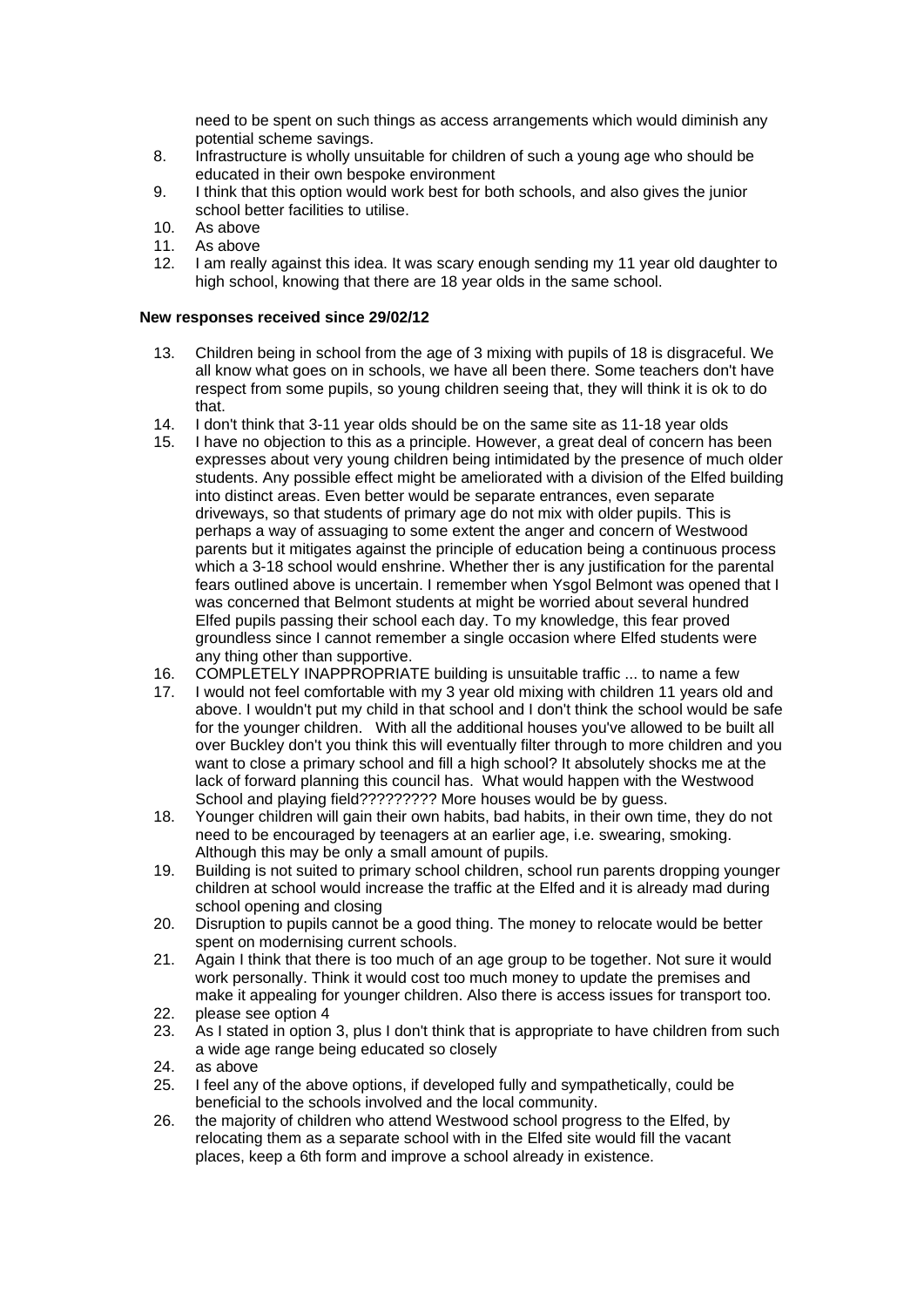- 27. It's wrong that children as young as 3 should not be going to school with teenagers (young adults). Traffic will be manic especially now the new Buckley health centre is going ahead on the same site. Westwood Primary is the only school in that part of Buckley. It would take me and my two children about 30 minutes to walk to Elfed if this goes ahead. Please Do Not Move Westwood School !!
- 28. See Q8
- 29. This option I feel serves the community as a whole better. The land from Westwood school could be freed up to put the new Drs surgery in.
- 30. Option 2 still referred but this could be an alternative, particularly if it combines educational and premises benefits.
- 31. Please see above (under option 3)
- 32. There is not sufficient room for both primary, secondary and further education in the Elfed building and the existing sixth form at Elfed is highly undersubscribed so keeping it at the school is not rational with Mold Alun sixth form so near. Westwood would also need separate space from the secondary school area due to the I buoys differences with education at primary and secondary level.
- 33. My opinion as above.
- 34. As above. Not appropriate.
- 35. The additional traffic combined with the Elfed and so close to Mountain Lane School would be absolute chaos and a misery for local residents.
- 36. As above.
- 37. As for Option 3
- 38. Same reasons as above
- 39. Not sure co-location of vast ages will work.
- 40. The infra-structure is not appropriate to have 3 year old children and 16 year old adults - not just in the case of entering the building but in terms of traffic; walking to school; the huge size of Elfed from a 3 year old perspective; language and smoking on the way to school. The whole idea is awful and could do lasting damage to a child's early years and whole attitude to school.

#### **New responses received since 26/03/12.**

- 41. Both schools are below capacity so be merging the two schools it will free up funding and enable the council to use the building which now houses Westwood for some other purpose.
- 42. As with Option 3, spending £11.5m creating a new primary area within the existing buildings is a complete waste of money. In difficult financial times the council should reconsider this expenditure and possibly examine the difference that just a fraction of such a large amount would make to all the primary schools in the county. Surely it would be more prudent to invest in the existing Westwood site. Standards are rising at the Elfed and, once the perception is rightly challenged that Mynydd Isa is more successful, the surplus will be reduced as greater recruitment is witnessed at the Elfed. Option 4 is an improvement on 3 since the post-16 provision is retained but serious questions must be raised regarding the effective use of space and the wisdom of 3 year olds being educated in the proximity of 16-18 year olds with their vastly different needs and outlooks.
- 43. Combining a Primary School and a High School is wrong on so many levels. It is unfair for both sets of students, particularly those of primary age. They are likely to come into unsupervised contact with much older children and I fear that this could lead to difficulties. I think there are real Health & Safety issues here and if anything was to happen then the Local Authority would surely be culpable. If this was to be a realistic proposition then it should have happened when the Belmont building was still standing. This was a school building, but it was sufficiently far from the Elfed. This has now been sold which, now that these options are being considered, shows a complete lack of foresight on the behalf of the Local Authority.
- 44. Co-locating both primary and secondary schools can never be a good idea even if it has been done elsewhere. Mixing young children with older ones during start/finish times will lead to obvious problems; groups of teenagers have their ways that are best separated from primary age children. Moreover, it should go without saying that Westwood is the only primary school located to serve the half of Buckley south of the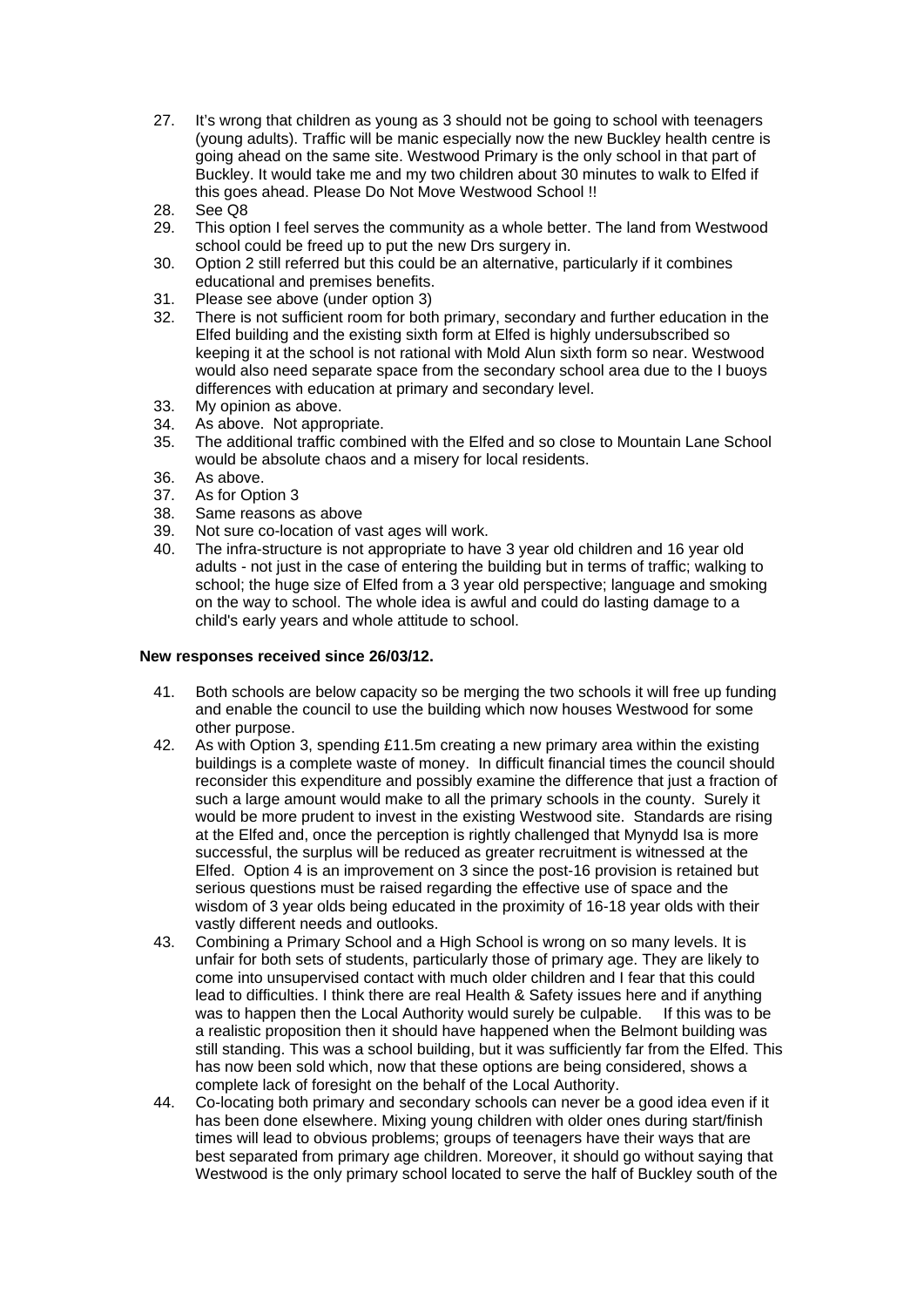major road running through the town. I am currently happy to allow my child to walk to the Westwood school site, as this teaches her independence. Asking her to walk across and along a busy main road to the Elfed site, which has teenagers being teenagers following the same pavements, would be totally unsatisfactory. Would anyone be able to live with themselves or their simplistic 'risk assessment forms' if god forbid a young child was injured or killed crossing the busy roads to the Elfed site.

- 45. It is unfair for children of 3 to 10 year olds to be exposed to the behaviours of older more mature children. These children are at a very influential age and behaviours /language would be copied, or questioned. Children are exposed to so much in the media and around the town that the school is the one place where they should be able to be safe and sheltered from such issues, to be able to be children. There would also be a major issue with entrance and exiting the site due to the vast number of children who need to be taken/collected.
- 46. The majority of the children who attend the Westwood School would go on to attend the Elfed. They would not be losing their local school and having to move out of the area. The school would just be moving to a new site with in walking distance of the old one. They would gain a new school adapted to cater for the needs of all the children with in the local community.
- 47. Same as above, plus staggered starts would not work for working parents, multiuse site would be too dangerous, shared services wouldn't suit small kids, loss in primary identity and no space for grow, bid unsuitable.
- 48. Potential loss of jobs. Older students will be a bad influence on younger ones (even more so with 16-18 year olds on the premises). Peer pressure will being at an earlier age, swearing, smoking, drugs, bullying etc. Would result in no space in the Elfed for new pupils (from all the new housing estates being built locally). Not enough space (canteen, play time space). Would be over crowded, as most Elfed pupils are expected to remain on site at break and lunch. Different break times for high school and primary school pupils would not work well due to disruption of lessons. This would be unfair on all pupils of the schools, as it will disrupt their education. No funding from the Welsh Government. Due to the bad influence of older pupils, disruptive behaviour will begin at an earlier age. This will not only affect other pupils, and anyone involved during school hours (disruptive behaviour in class for example). It will disrupt teachers in their attempts to do their jobs, but also the education of other pupils. This behaviour is likely to continue outside of school in both homes and in the local community. Disrupting children's familiar grounds, and potentially their education. This is very unfair! Will be very intimidating to young pupils, and they're a target for older ones. More inconvenient for younger pupils parents, as they are likely to have to walk children to school due to roads being busier by Elfed.
- 49. As above. Don't know why its got anything to do with Westwood if the high school is not full and Westwood should not be involve, you need to sort out high school problems not involve Westwood.
- 50. The infant children will not be isolated completely from young adults and I feel this will be very unnerving for them. 2. The traffic around the school site is extremely busy now and I know you say you will make provisions for the extra cars but I think the site is only big enough to deal with so much change. 3. The pavement along mill lane is very narrow and the majority of parents have young children in buggies so this will cause potential dangers. 4. The canteen, theatre and I'm sure many other places in high school will be quite over whelming for small children to deal with.
- 51. I strongly disagree to this option. There are too many safety and child welfare issues to maintain. Would all over 16s be CRB checked? (Peer pressure) Children's safety and welfare is paramount and this option would jeopardise this immensely. Traffic and parking would be a major factor that would need addressing as its directly a problem.
- 52. I don't believe this is appropriate for very young children to be mixing socialising with 11-18 year olds.
- 53. If there is a need for extra primary places, then surely there will be a need for secondary places in a few years so a variation on option 2 would be the best to a full school to utilise places.
- 54. The retention of 16-18 year old education locally appeals.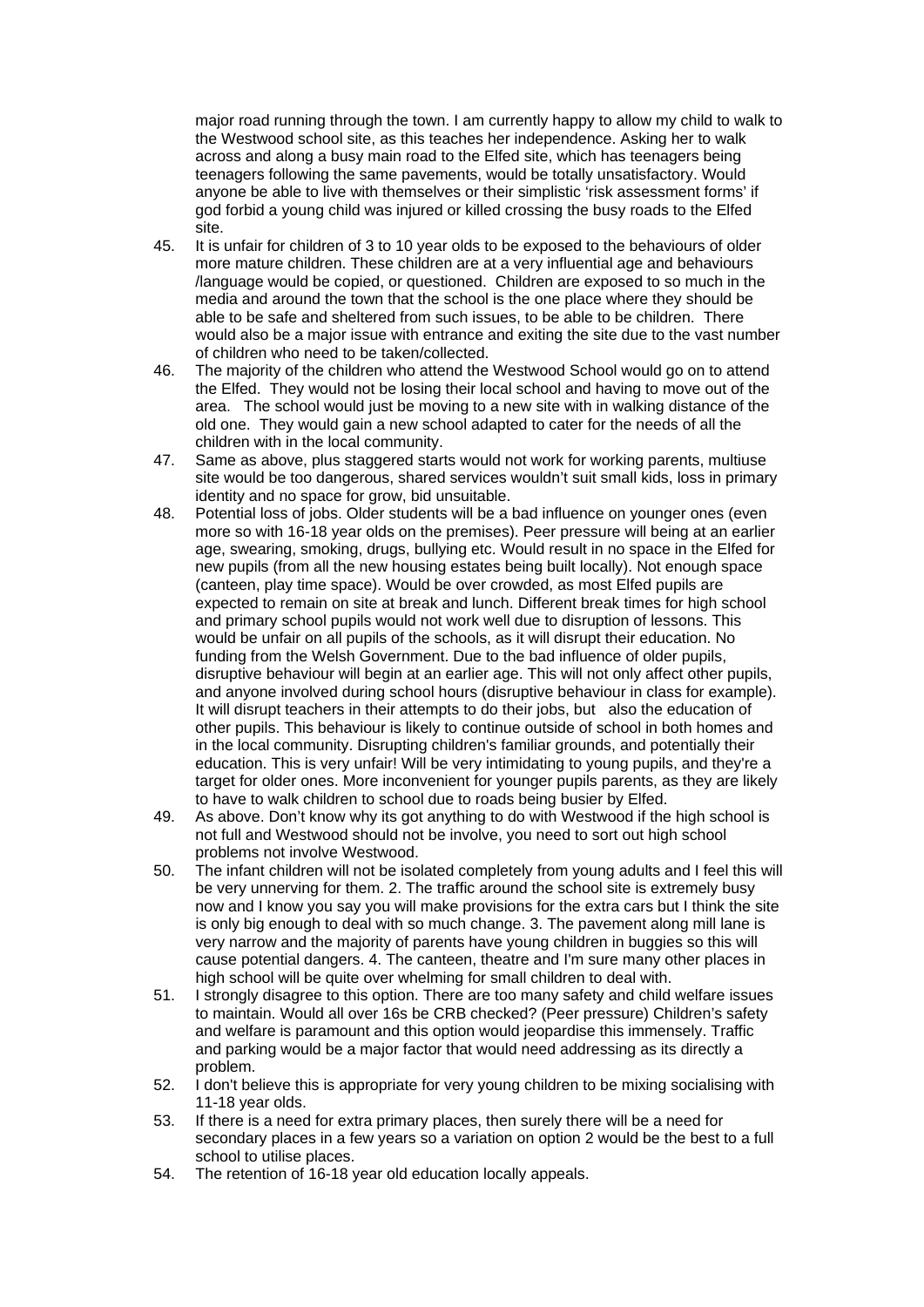- 55. Keep Westwood going.
- 56. I totally disagree with combining primary and secondary school. I feel this would be totally detrimental to pupils learning and personal growth. I would move my child rather than accept this option.
- 57. As above
- 58. Same reasons as question 8.
- 59. Having two schools on our side does not work. Over time numbers will decline, again a town the size of Buckley needs independent / separate primary schools.
- 60. I DONT AGREE WITH THIS OPTION HAVING HAD 3 CHILDREN WHO ARE NOW ADULTS ALL ATTENDING WEST LEA AND BUCKLEY C.P AND AS A MOTHER WHO DOESNT DRIVE OR OWN A CAR THE DISTANCE FROM WHERE I LIVE WOULD HAVE BEEN A BIG DIFFERENCE TO WALK WITH 3 YOUNG CHILDREN.
- 61. Be relocating Westwood to Elfed you will in no way enhance my daughters education.
- 62. This cannot work. There is no other co-joined provision which has not been new build - that has any kind of research that proves there is an education benefit to any of the children concerned. There is no scope to grow either primary of secondary on the same site when numbers increase, which they will within 10 years. Neither governing body support this view and none of the local councillors do either, which tells the real feelings and support within the community.
- 63. This cannot work. There is no other co-joined provision which has not been new build - that has any kind of research that proves there is an education benefit to any of the children concerned. There is no scope to grow either primary of secondary on the same site when numbers increase, which they will within 10 years. Neither governing body support this view and none of the local councillors do either, which tells the real feelings and support within the community.
- 64. As above!!
- 65. For reasons stated above!!
- 66. As for option 3, I have traffic/transport concerns; the geographical distribution of the primary schools would be such that they would all be in North Buckley; Options suggest alteration of existing buildings and NOT purpose built ones (it is unclear how the site would be adapted); increasing need for primary school places, so why include a primary in the Options put forward. In addition- - In Blaenau Gwent, the NASUWT raised concerns that a 3-16 school was not as suitable model for young pupils; The authority stated that proposed sites were separated by 1/2 a mile with a sports centre at the centre. This separation would not be possible at the Elfed site. - Housing development in Buckley is increasing the need for primary places. Westwood is currently the only primary with scope to expand, but this would be restricted if not impossible with co-location. -Educationally it is unclear how co-location would benefit either school. No evidence has been put forward to suggest that co-location of Westwood will help raise standards or provide better choices in either school.
- 67. All the same reasons above. Surely it would make more sense to keep Westwood where it is and expand using the sure start centre as part of the school as it was years ago as we are the only primary school in Buckley with the facilities to expand.
- 68. This option has all the same serious issues as option 3. In addition to this there are pollution issues with the increased traffic possibly leading to health problems especially in the young physically developing children. There would be a lack of space for all age groups giving the feeling of overcrowding. The school catchments would change affecting not only Westwood but the other primary schools in Buckley.
- 69. Co-locating primary and high school would be a security nightmare, you cant CRB check every 18yr old in the school. And it's not right. I strongly disagree with Colocating Westwood primary school and Elfed High due to various reasons. Location no primary at the heart of the community. Traffic issue that will be caused on mill lane its bad enough as it is now, with health centre as well it will be terrible. I DON'T want my children mixing with older children and hear language that's associated with teenagers. I believe that primary children should have their own school in their own grounds, so they can grow as they should without being pushed into growing up to early.
- 70. DISRUPTION IN EDUCATION, COSTLY, PERMANENT CHANGE WHEN SCHOOLS WILL NEED TO GROW TO ACCOMODATE FUTURE TOWN EXPANSION, SAFEGUARDING OF KIDS, TRAFFIC/ENVIRO IMPACT, LOCATION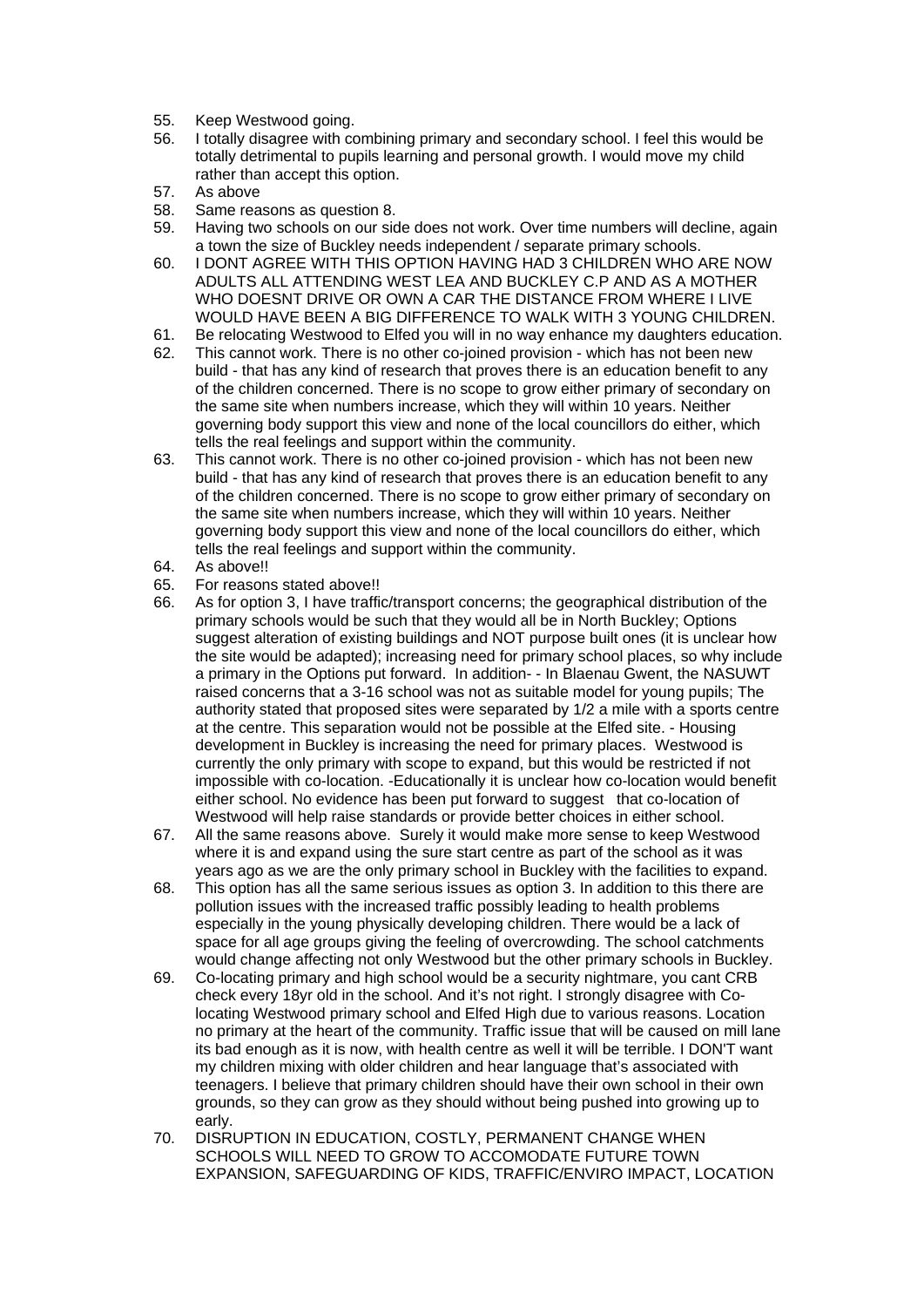OF PRIMARY, PEER PRESSURE, SARED FACILTIES, BUILDING UNSUITABILTY FOR SMALL KIDS, LOSS OF STAFF AND CLUBS (AFTER SCHOOL/BREAKFAST/PENGUINS)

- 71. DISRUPTION IN EDUCATION, COSTLY, PERMANENT CHANGE WHEN SCHOOLS WILL NEED TO GROW TO ACCOMODATE FUTURE TOWN EXPANSION, SAFEGUARDING OF KIDS, TRAFFIC/ENVIRO IMPACT, LOCATION OF PRIMARY, PEER PRESSURE, SARED FACILTIES, BUILDING UNSUITABILTY FOR SMALL KIDS, LOSS OF STAFF AND CLUBS (AFTER SCHOOL/BREAKFAST/PENGUINS)
- 72. Destroys the hard work Westwood has done in the last couple of years to improve the school. Will damage the education of a large number of pupils. Only option to gain extra space after 2018 is to build a new school, costly and unnecessary. Possibly merging Alun and Elfed 6th form and focusing a small number of courses on the Elfed site. Such as Performing Arts or Health & Social Care (for example). This would address some of the issues with an under used 6th form. This idea would also have a positive effect on the Elfed's public image. It will be difficult to overcome local opposition.
- 73. Destroys the hard work Westwood has done in the last couple of years to improve the school. Will damage the education of a large number of pupils. Only option to gain extra space after 2018 is to build a new school, costly and unnecessary. Possibly merging Alun and Elfed 6th form and focusing a small number of courses on the Elfed site. Such as Performing Arts or Health & Social Care (for example). This would address some of the issues with an under used 6th form. This idea would also have a positive effect on the Elfed's public image. It will be difficult to overcome local opposition.
- 74. Destroys the hard work Westwood has done in the last couple of years to improve the school. Will damage the education of a large number of pupils. Only option to gain extra space after 2018 is to build a new school, costly and unnecessary. Possibly merging Alun and Elfed 6th form and focusing a small number of courses on the Elfed site. Such as Performing Arts or Health & Social Care (for example). This would address some of the issues with an under used 6th form. This idea would also have a positive effect on the Elfed's public image. It will be difficult to overcome local opposition.
- 75. Destroys the hard work Westwood has done in the last couple of years to improve the school. Will damage the education of a large number of pupils. Only option to gain extra space after 2018 is to build a new school, costly and unnecessary. Possibly merging Alun and Elfed 6th form and focusing a small number of courses on the Elfed site. Such as Performing Arts or Health & Social Care (for example). This would address some of the issues with an under used 6th form. This idea would also have a positive effect on the Elfed's public image. It will be difficult to overcome local opposition.
- 76. Diminishment of educational quality for Elfed/Westwood, Safeguarding of kids, traffic congestion, environmental impact, too many people accessing one site (health/leisure), cost implications for re-model, shared facilities will cause access problems and also reduce size of school areas, staggered start times not feasible for working parents, location - South Buckley needs a school, peer pressure - small children are impressionable and would copy the older kids (smoking, drugs, swearing, sex, inappropriate behaviour) Health and safety for building as its designed for young adults not small kids it would need major re-model of toilets, classrooms everything!, loss of staff as would not need as many support/cleaning staff, breakfast/after school clubs - valuable resource to us, would they continue, playgroups - would not need 2 in same location! THIS IS NOT A VIABLE OPTION ADN SHOULD BE TOTALLY DISREGARDED
- 77. See above, same applies.
- 78. If Westwood does move to Elfed I don't think it should be a move that's detrimental to the education of the sixth formers.
- 79. I don't feel that a shared site would be of any benefit to learners. I can not think of any positive impact that this will have on young people in Buckley.
- 80. Because the age gap between 3-18 is too great, and I think bullying would certainly increase.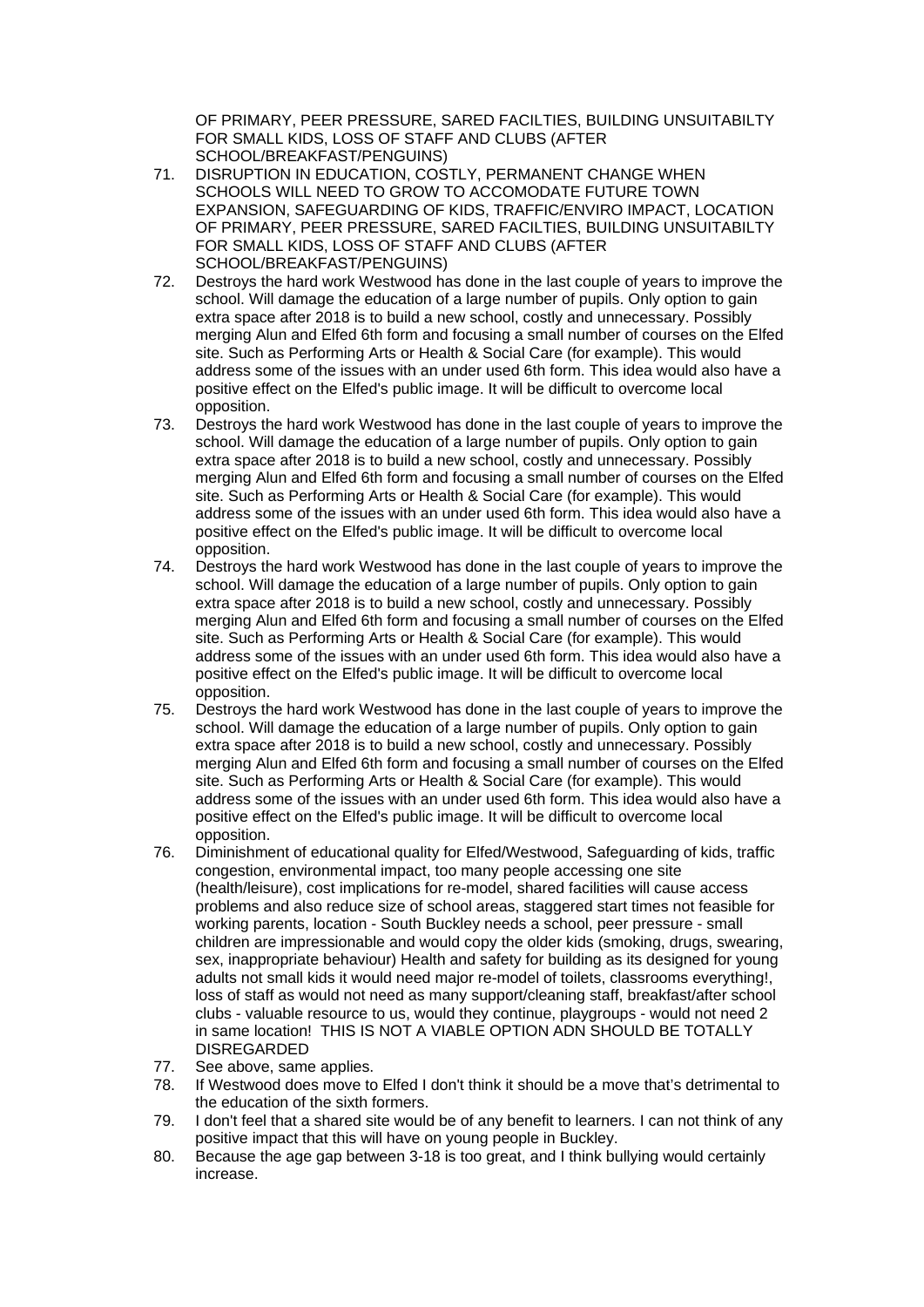- 81. Strongly disagree to this plan due to congestion for parents getting all these children to school. Also do not agree with 3 years old being in the same school as 18 year olds! very silly idea.
- 82. Elfed is too big and distracting for primary school children in my point of view. Westwood is much better.
- 83. I don't think its a good idea that children as young as three share a school with older pupils even if the areas are separate.
- 84. Feel primary age children may be overwhelmed for many issues if primary and secondary pupils are mixed together.
- 85. No feelings either way.
- 86. Would not work a with option 3.
- 87. It will mean that there is no primary education resource in the town centre. Increasing transport problems in the morning and end of the school day.
- 88. Again I disagree with this option to the same as option 3.
- 89. Better that sixth form is retained but having 3 18 yr olds on site, sound carries and behaviours observed.
- 90. Again, same as option 3 this would not work.
- 91. This seems to be the only option that keeps things close to how they are now, with the added provision of Westwood Primary School. However, it seems I have to choose an option and in the lack of NO CHANGE option available, then option 4 is my choice.
- 92. I think financially this would be the best option for the two schools. A similar scheme work in Deeside.
- 93. Traffic is already an issue a lot of work would need to be done to resolve these issues. A vast amount of money would be spent. Not feasible to split current building into 2!! Where would play area for primary go? Too many cars, parking not ideal.
- 94. Due to the sometimes forced lack of discipline in homes and schools, I think the mixing of pupils with such an age difference would be detrimental to all. It could have a devastating effect on the impressionable youngsters and cause disruption to the concentration and study of the older pupils. It would be virtually impossible to segregate them completely. I also think the little one's would see and hear things that we would have no control over.
- 95. Worse idea ever! Not only would it reduce places from losing 17-18 ages, but having 3-11 ages in the same building and area would influence them into negative habits and many children would be afraid of these old children. I work with ages 2-4 so I know that this would not benefit the primary school. Also there most definitely wouldn't be enough parking spaces. 3-11 years should not be taught with the same building as 11-18 years.
- 96. Traffic in the area, I live to far and don't drive. Age 3 mixing with 16 year olds walking to and from school. What is wrong with Westwood now? Happy with the school, teachers and area!! Why move us. Mountain lane is near to Elfed. Why move the offices in Westwood to Elfed as numbers are very big now. (last 2 years, 32 in my child's class!
- 97. As my reasons above for Option 3.
- 98. Quality of education for all, safety, wellbeing, traffic, environmental impact, peer pressure, shared services, staggered start/finish, location, multi use site - too easy for random people to access, building suitability for small children, breakfast/after school clubs, playgroup provisions, TOO MANY THINGS THAT COULD GO WRONG, COSTLY FOR ALTERATIONS, TOO MUCH CRAMMED IN! It would be a permanent move and in a few yrs time with projected house growth a new school may have to be built. ENHANCE WESTWOOD TO FEED ELFED
- 99. SAFETY, EDUCATION QUALITY, SHARED FACILITY, PEER PRESSURE, TRAFFIC CONGESTION, ENVIRO IMPACT, BULLYING, SAFEGUARDING, MULTI USE SITE TO MUCH FREEDOM FOR RANDOM PEOPLE, - ENHANCE WESTWOOD TO FEED ELFED
- 100. DONT BRING ARGOED BACK INTO THE OPTIONS IT IS A FANTASTIC SCHOOL
- 101. See the comments for option 3.
- 102. It is not safe, there are limited case studies that can support whether a co-location will work unless the school has been specifically designed for the purpose.
- 103. It is not safe for the younger children to mix with older ones.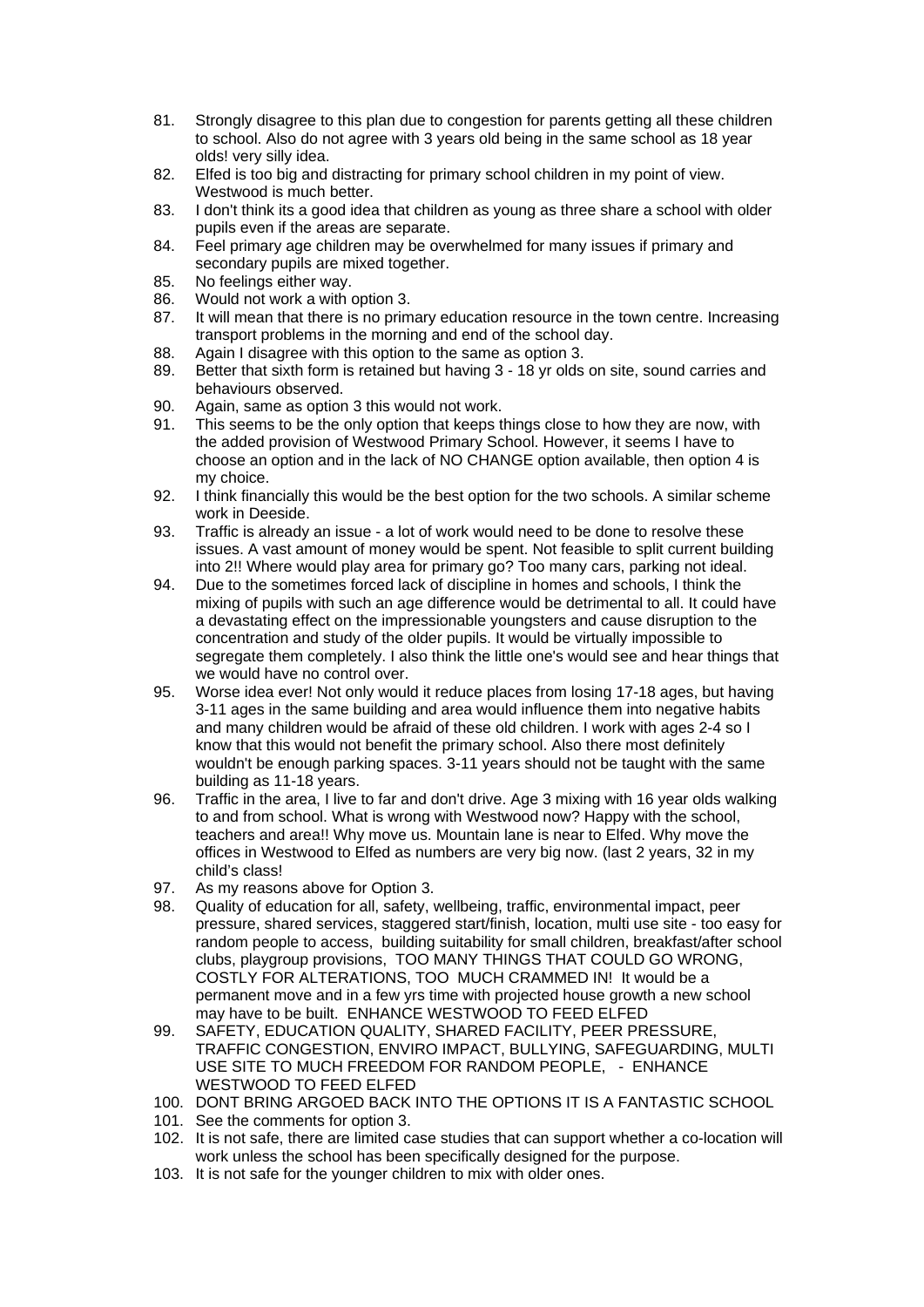- 104. Logistical nightmare access to/from Elfed site. Is the Elfed site suitable for early years provision??
- 105. Concerned about having young primary age children and older high school pupils on same site. Also about traffic access on one access route used by primary/high school and leisure centre. Traffic already bad
- 106. Not feasible, school would require major alterations and the budget of 11.5 million is underestimated.
- 107. I think they should not have 3 year olds with 16 year olds
- 108. Still provides provision to 18 at one location.
- 109. It is unsuitable to have very young children in the same area as teenagers due to language etc.
- 110. + Sixth form! primary school.
- 111. As above, but 18-19 year olds educated on site with 3 year olds.
- 112. The younger generation could be scared of school when seeing all the bigger children.
- 113. As option 3
- 114. Obviously this is only my personal thoughts, but after 16 children are ready to move on in the world, be that further studying or working. They should be treated as young adults and be given the opportunity of choice, by either attending a college to help them mature or find adequate employment to help them further their career as chosen. I think we should seriously start outsourcing further education to collages wrexham/chester/deeside and prepare these young adults to 'the real world'.

#### **Q12 If you support Option 4 what do you think would be needed to make it work? What local issues would need to be considered?**

- 1. Do not support this option
- 2. see above

#### **New responses received since 29/02/12**

- 3. Maybe some method of segregation, with a common building but separate institutions within that building.
- 4. Again won't work
- 5. It cannot work. there will be nothing but problems..
- 6. N/A
- 7. You would need to re-model the site so that the younger pupils would be completely separate from the older pupils. It would be easier for parents as well having all their children on one site.
- 8. Transport access would be is horrendous!

#### **New responses received since 26/03/12**

- 9. Money could be spent to enhance Westwood at current sites, to attract more pupils and therefore feed Elfed. ADITIONAL My suggested option would be to go along with Option 1 or 2, dependant on the requirement for sixth form in future. To use the space at Elfed, I would include use for either office space such as the services currently at Westwood Centre, moving such 'family' services would make them more accessible to all when medical centre is completed. Another use for space would be as a training facility or adult learning centre, which could be provided by current Elfed staff. The space could also be used for council staff, to save on rental of hotels and conference facilities. Other uses could be: - Police Counter - Library - Museum - Storage - Office Rental
- 10. N/A
- 11. I do not support Option 4
- 12. NO SUPPORT
- 13. NO SUPPORT
- 14. NO SUPPORT FOR OPTION 4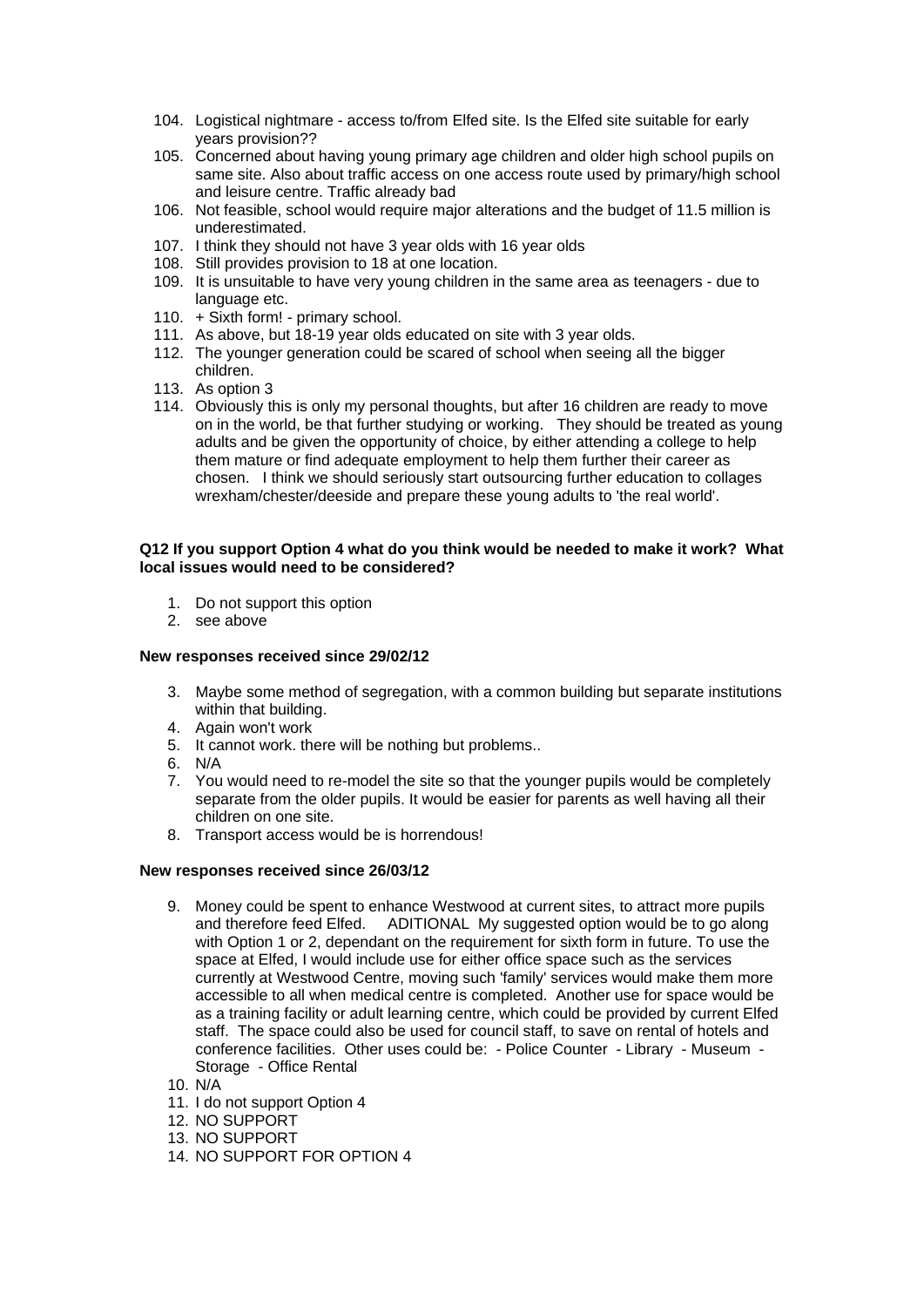- 15. I think the school should be separated into certain areas e.g. 1. The youngest under 5's. 2. Westwood pupils. 3. Elfed pupils. 4. 6th formers. It would also be good to keep the sixth formers on Elfed's site as they can teach a lot to young children and they can also learn a lot through doing it. Would also be beneficial if someone wanted to do childcare, or teaching as a career.
- 16. My son has gone through high school at the Elfed and wishes to attend sixth form on the school site which we strongly agree with.
- 17. Absolutely nothing would make this option work!! (Only viable option would be to merge Elfed High with Argoed, securing pupil numbers, saving the 6th form and ensuring staff jobs.)
- 18. (Could you tell me what Argoed occupancy is? Is Bryn y Baal and Argoed merging?
- 19. Nothing would make this option work!! (The only long term viable option would be to merge Elfed High School with Argoed High School, this would secure pupil numbers (including the 6th form) in the long term and ensure staff jobs.
- 20. The only issue needing to be considered is our children's education. It is inevitable that there will be disruption and building work going on during term time. As long as the children's education is not disrupted and stays the same or better still IMPROVES, then you can change what you like.
- 21. To be honest everybody is from Buckley and the primary school children should logically move into Elfed for their high school provision. So I don't understand why there should be any local issues. I still feel moving the Argoed and Elfed together would have been the best option.
- 22. Maybe the answer would be to relocate the Elfed pupils to one of the Junior school premises, and all infants and junior school pupils under one roof at the Elfed school premises.
- 23. NO SUPPORT FOR OPTION 4
- 24. NO SUPPORT
- 25. Funding.
- 26. By placing younger children in any high school would not help in preparing young adults for employment within the adult world.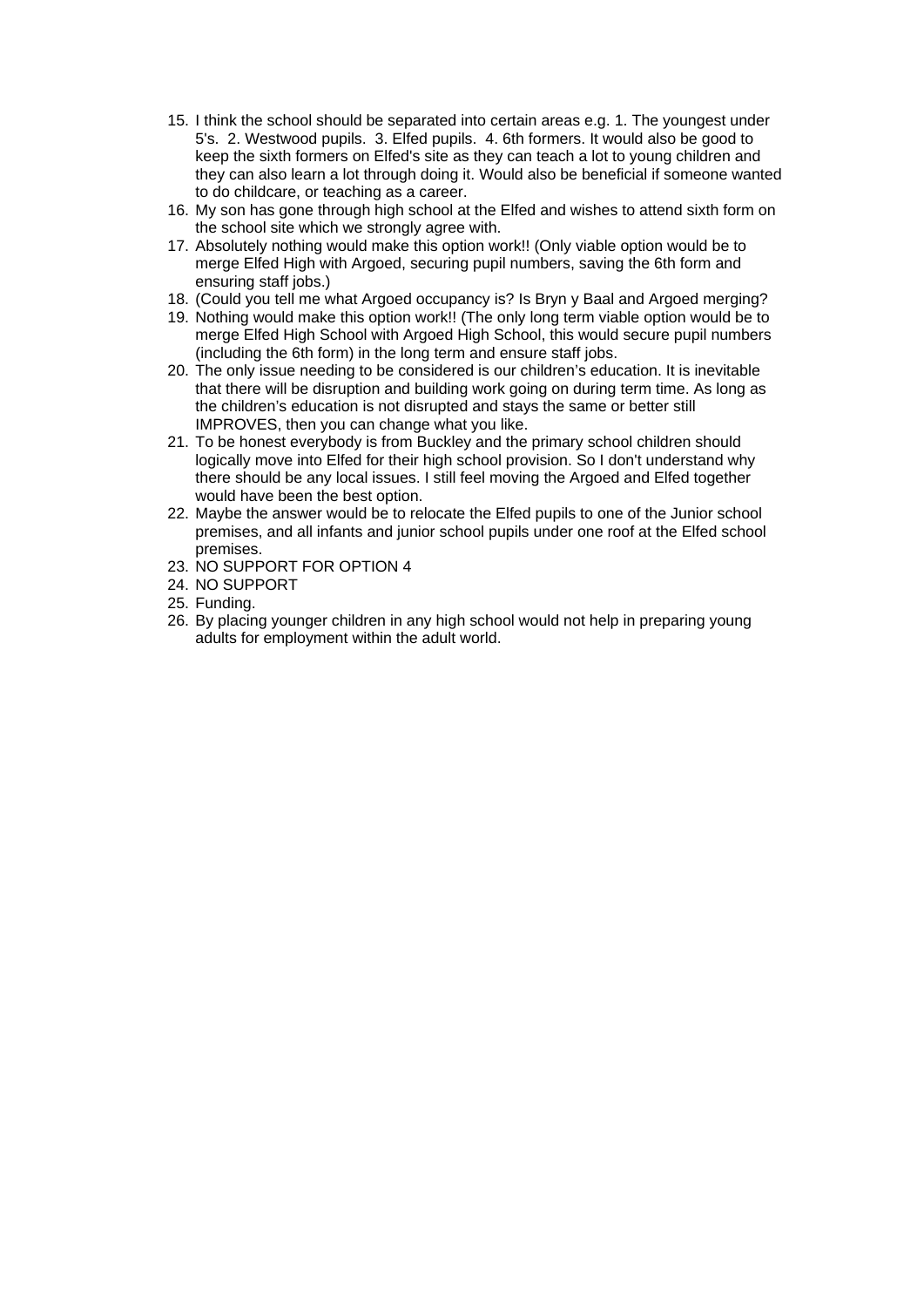### **Q12c Postcode**

| 1.  | CH4 0HP                         | 58.  | CH7 2SA         |
|-----|---------------------------------|------|-----------------|
| 2.  | CH4 0QW                         | 59.  | CH7 3AJ         |
|     |                                 |      |                 |
| 3.  | CH4 0SZ                         | 60.  | CH7 3BE         |
| 4.  | CH4 8SJ                         | 61.  | CH7 3BL         |
|     |                                 |      |                 |
| 5.  | CH <sub>5</sub> 1PJ             | 62.  | CH7 3BW         |
| 6.  | CH <sub>5</sub> 2AZ             | 63.  | CH7 3BZ (4)     |
|     |                                 |      |                 |
| 7.  | CH <sub>5</sub> 3DA             | 64.  | CH7 3ES         |
| 8.  | CH <sub>5</sub> 3H <sub>Z</sub> | 65.  | CH7 3HE         |
| 9.  | <b>CH66 4LE</b>                 | 66.  | CH7 3HQ         |
|     |                                 |      |                 |
| 10. | CH7 1GJ                         | 67.  | CH7 3HU (2)     |
| 11. | CH7 2AB                         | 68.  | CH7 3JA         |
|     |                                 |      |                 |
| 12. | CH7 2AE                         | 69.  | CH7 3JN         |
| 13. | CH7 2AG (2)                     | 70.  | CH7 3JT         |
|     |                                 |      |                 |
| 14. | CH7 2AN (2)                     | 71.  | CH7 3LD         |
| 15. | CH7 2AQ                         | 72.  | CH7 3LH (4)     |
| 16. | CH7 2AR (2)                     | 73.  | CH7 3LJ (2)     |
|     |                                 |      |                 |
| 17. | CH7 2AU                         | 74.  | CH7 3LR         |
| 18. | CH7 2AX                         | 75.  | CH7 3NH         |
|     |                                 |      |                 |
| 19. | CH7 2AY                         | 76.  | CH7 3NL         |
| 20. | CH7 2BB (2)                     | 77.  | CH7 3PB (4)     |
| 21. | CH7 2BH                         | 78.  | CH7 3PR         |
|     |                                 |      |                 |
| 22. | CH7 2DA                         | 79.  | CH7 3PX         |
| 23. | CH7 2DF (2)                     | 80.  | CH7 3QA (3)     |
|     |                                 |      |                 |
| 24. | CH7 2DY (3)                     | 81.  | CH7 3QG         |
| 25. | CH7 2EE                         | 82.  | CH7 3QL         |
| 26. | CH7 2EH                         | 83.  | CH7 4DS         |
|     |                                 |      |                 |
| 27. | CH7 2GA                         | 84.  | CH7 4LB         |
| 28. | CH7 2GD                         | 85.  | CH7 4UA         |
|     |                                 |      |                 |
| 29. | CH7 2HP                         | 86.  | CH7 5DZ         |
| 30. | CH7 2HX                         | 87.  | CH7 6BJ         |
| 31. | CH7 2JF                         | 88.  |                 |
|     |                                 |      | CH7 6EE (3)     |
| 32. | CH7 2JL (3)                     | 89.  | CH7 6HA         |
| 33. | CH7 2JN (4)                     | 90.  | CH7 6NL (2)     |
|     |                                 |      |                 |
| 34. | CH7 2JR                         | 91.  | CH7 6QE (2)     |
| 35. | CH7 2JS                         | 92.  | CH7 6RY (2)     |
| 36. | CH7 2LB                         | 93.  | CH7 6RZ         |
|     |                                 |      |                 |
| 37. | CH7 2LE                         | 94.  | CH7 6SD         |
| 38. | CH7 2LF                         | 95.  | CH7 6SW         |
|     |                                 |      |                 |
| 39. | CH7 2LG                         | 96.  | CH7 6TB         |
| 40. | CH7 2LH (8)                     | 97.  | CH7 6TD         |
| 41. | CH7 2LQ                         | 98.  | CH7 6TE         |
|     |                                 |      |                 |
| 42. | CH7 2LW                         | 99.  | CH7 6TR         |
| 43. | CH7 2NB                         | 100. | CH7 6TW (2)     |
| 44. | CH7 2ND                         | 101. | CH7 6TY         |
|     |                                 |      |                 |
| 45. | CH7 2PH (2)                     | 102. | CH7 6UB         |
| 46. | CH7 2PW                         | 103. | CH7 6UG (5)     |
| 47. |                                 |      |                 |
|     | CH7 2PY                         | 104. | CH7 6UZ (5)     |
| 48. | CH7 2PZ                         | 105. | CH7 6WG (4)     |
| 49. | CH7 2QA                         | 106. | CH7 6XQ         |
|     |                                 |      |                 |
| 50. | CH7 2QF (3)                     | 107. | CH7 6XW (2)     |
| 51. | CH7 2QJ (3)                     | 108. | CH7 6XY (2)     |
|     |                                 |      |                 |
| 52. | CH7 2QL                         | 109. | CH7 6YN (2)     |
| 53. | CH7 2QN                         | 110. | CH7 6yy         |
| 54. | CH7 2QP (2)                     | 111. | CH8 7BP         |
|     |                                 |      |                 |
| 55. | CH7 2QR                         | 112. | <b>LL15 1HD</b> |
| 56. | CH7 2QT                         |      |                 |
|     |                                 |      |                 |
| 57. | CH7 2QW                         |      |                 |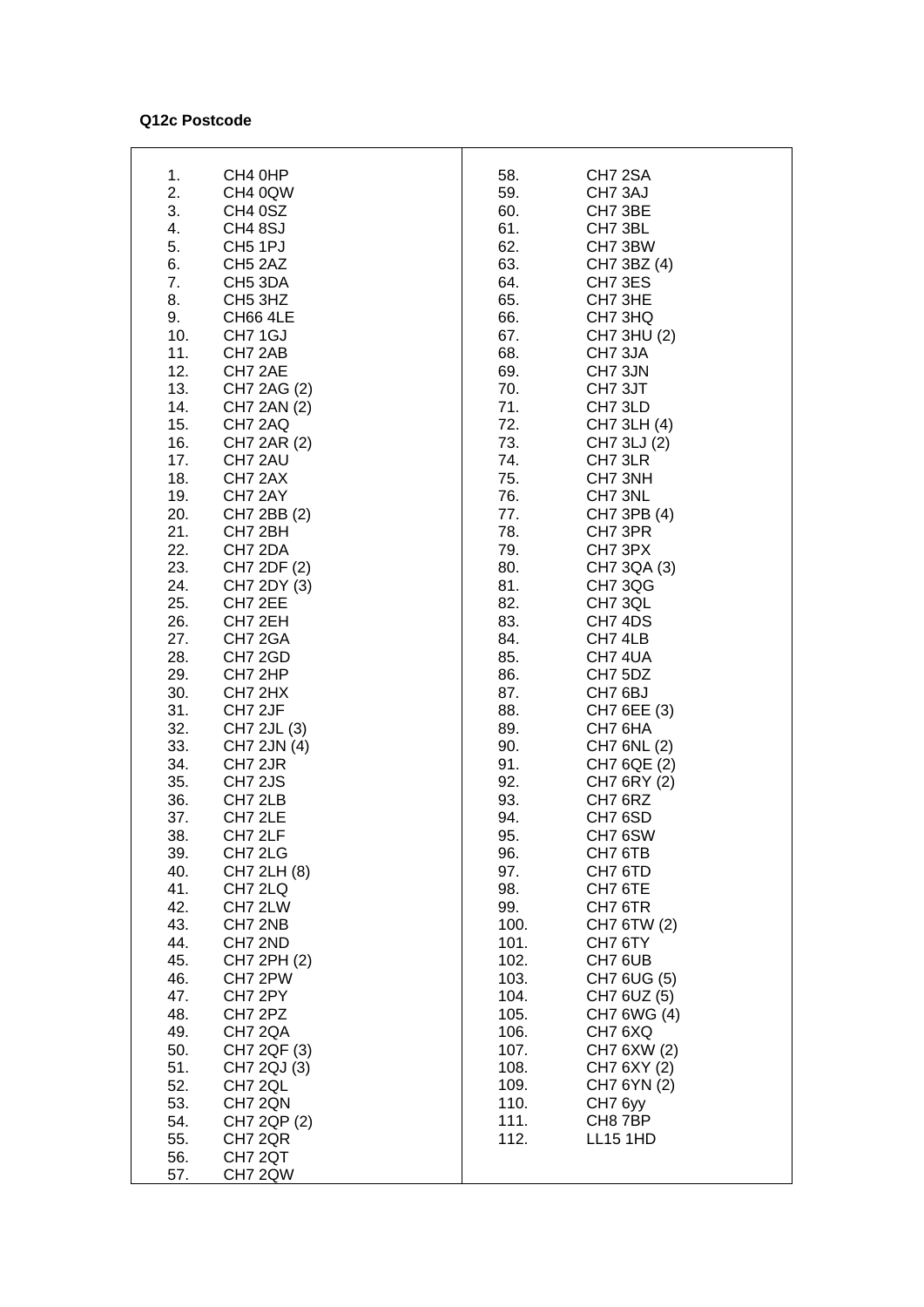#### **Q13 Are you....? Please tick all that apply**

| Parent or carer of Elfed High School pupil                | 62 | 35.0%   |
|-----------------------------------------------------------|----|---------|
| Parent or Carer of Argoed High School pupil (progressing) | 31 | 17.5%   |
| Parent or Carer of Ysgol Mynydd Isa pupil                 | 19 | 10.7%   |
| Parent or Carer of Drury Primary School pupil             | 0  | $0.0\%$ |
| Teacher (Westwood Primary School)                         | O  | $0.0\%$ |
| School Staff (Westwood Primary School)                    | 8  | 4.5%    |
| School Governor (Westwood Primary School)                 | 3  | 1.7%    |
| Parent of Carer of Westwood Primary School pupil          | 33 | 18.6%   |
| Parent or Carer of Southdown Primary School pupil         | 8  | 4.5%    |
| Parent or Carer of Mountain Lane Primary School pupil     | 11 | 6.2%    |
| Teacher (Elfed High School)                               | 6  | 3.4%    |
| School Staff (Elfed High School)                          | 3  | 1.7%    |
| School Governor (Elfed High School)                       |    | $1.1\%$ |

#### **Other please specify**

- 1. In charge of Ju-Jitsu club at Westwood Centre in free time.
- 2. Governor at Mountain Lane Primary School
- 3. None, but having had 2 children go through Elfed, in 6th form at Elfed and one is now at the Alun (only because course wasn't offered at Elfed).
- 4. Retired staff member of Elfed High School.
- 5. Starting a family
- 6. teacher at Argoed
- 7. Staff from another school
- 8. Children progressing to Argoed so future post 16
- 9. Also Teaching Assistant at Ysgol Mynydd Isa
- 10. Argoed High School student in year 11
- 11. local resident (5)
- 12. Teacher and Parent Governor @ Mountain Lane
- 13. Parent of child who is 8 months and considering which school to attend
- 14. Previous pupil of Argoed
- 15. teacher Mountain Lane Primary school
- 16. ex pupils father
- 17. One child progressing into secondary education
- 18. ELFED 6TH FORM PUPIL AND AUNT TO WESTWOOD PUPIL
- 19. GRANDPARENT
- 20. pupil Argoed High School
- 21. pupil Ysgol Mynydd Isa
- 22. Governor (Ysgol Mynydd Isa)
- 23. Grandparent Elfed and 2 Primaries
- 24. Staff at Hawkesbury Play Group next to Elfed.
- 25. GRANDPARENT
- 26. Ex Argoed Pupil
- 27. Parent pupil Ewloe Green
- 28. Ysgol Mynydd Isa Child
- 29. School child (2)
- 30. I attended Elfed
- 31. My sisters attend Elfed.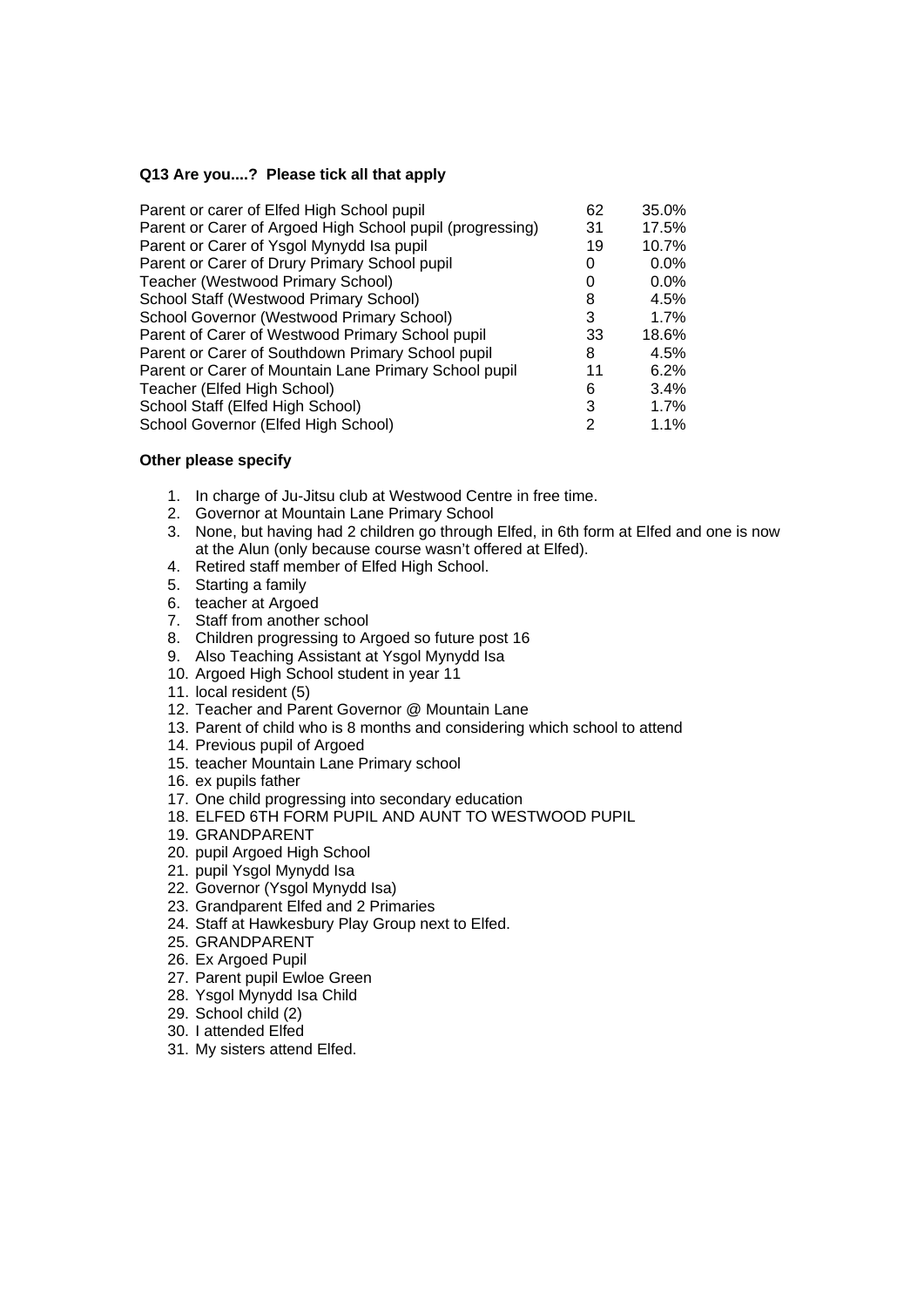**Flintshire County Council** 

# **Lifelong Learning**

# **Area Schools Review 2012**

# **Queensferry, Shotton and Connah's Quay**

**Responses received by 30/04/12 = English 198 / Welsh 1**

# **Final Report**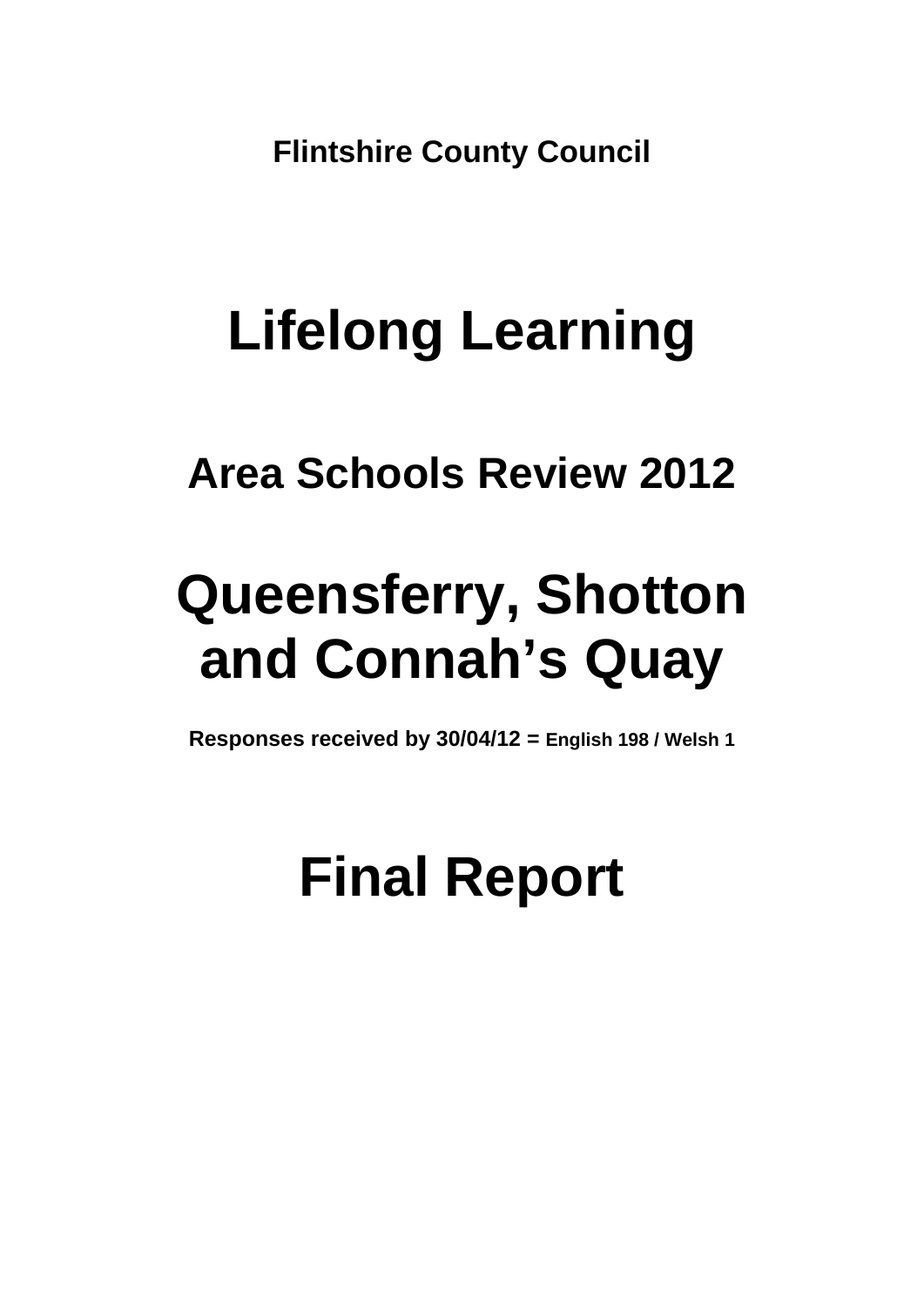## **Area Schools Review 2012**

# **Queensferry, Shotton and Connah's Quay**

## **John Summers and Connah's Quay High Schools Consultation Form Responses.**

#### *198 received by 30/04/12*

## **OPTION 1 - Replace John Summers High School with a new school building (11-16 school and Post- 16 hub at Connah's Quay High School)**

**Q1 How strongly do you agree or disagree with OPTION 1 (please tick ONE box only)** 

| <b>Strongly Agree</b>      | $=$ | 25 | 12.7% |
|----------------------------|-----|----|-------|
| Tend to Agree              | $=$ | 27 | 13.7% |
| Neither Agree nor Disagree | $=$ | 22 | 11.2% |
| Tend to Disagree           | $=$ | 15 | 7.6%  |
| <b>Strongly Disagree</b>   | $=$ | 90 | 45.7% |

#### **Q2 To help us understand why people agree or disagree with OPTION 1 please provide a short summary of your reasoning (250 words maximum).**

- 1. Too Expensive
- 2. Option 1 is likely to attract more learners to the school once the new build is in place. This could, but may not, alleviate the issues with the school being under target numbers. This would however be more beneficial to learners than the current building, Estyn usually agree that learners tend to do better if they are learning in a nicer environment. Connah's Quay High learners would not benefit at all unless their class sizes were reduced by students favouring the new school.
- 3. why should we waste money on that
- 4. The idea of this whole programme is to save money. How would spending £20million+ on a new secondary school save any money at all?
- 5. Why replace the building with a new one when the existing building could be brought up to a decent standard in phases with less disruption to all, also less funding would be needed?
- 6. I appreciate that John Summers is more central for the areas around Deeside but my year 8 daughter really enjoys going to Connah's Quay High School, has a wide group of friends and has never had any trouble whilst she has been there. Not only am I concerned about the disruption this will have to her education and whether or not she will be placed with friends in classes, as a working family, it puts more pressure on the travelling to and from school. By the time a decision has been made, my daughter who is in year 8 at present will be at a critical point of her education and I find it totally unfair that this potential move may have a detrimental effect on her grades. The traffic through Shotton has always been horrendous so to put a school on this stretch of road for the number of pupils you are suggesting attend does not bear thinking about.
- 7. I am for this option, though it is not my preferred, because it retains 11-16 education in Queensferry. I believe, as a resident of Deeside who has had three children attend John Summers, that the school serves the community well. Moreover it improves, as evidenced by Estyn, and has excellent prospects for the future. The family ethos and nurturing which goes on there is non-pareil. I look forward to my grand-children attending. I would be very unhappy for them to go to Connah's Quay before reaching 6th. form age. I feel the school needs to keep hold of its strong identity, and this is only to be done by allowing it to be self-contained i.e. not amalgamated with Connah's Quay High - or whatever the Council proposes to call such a school. Queensferry is a very challenging area to run a school, and John Summers rises to those challenges. This is not to be thrown away. The people here need this school.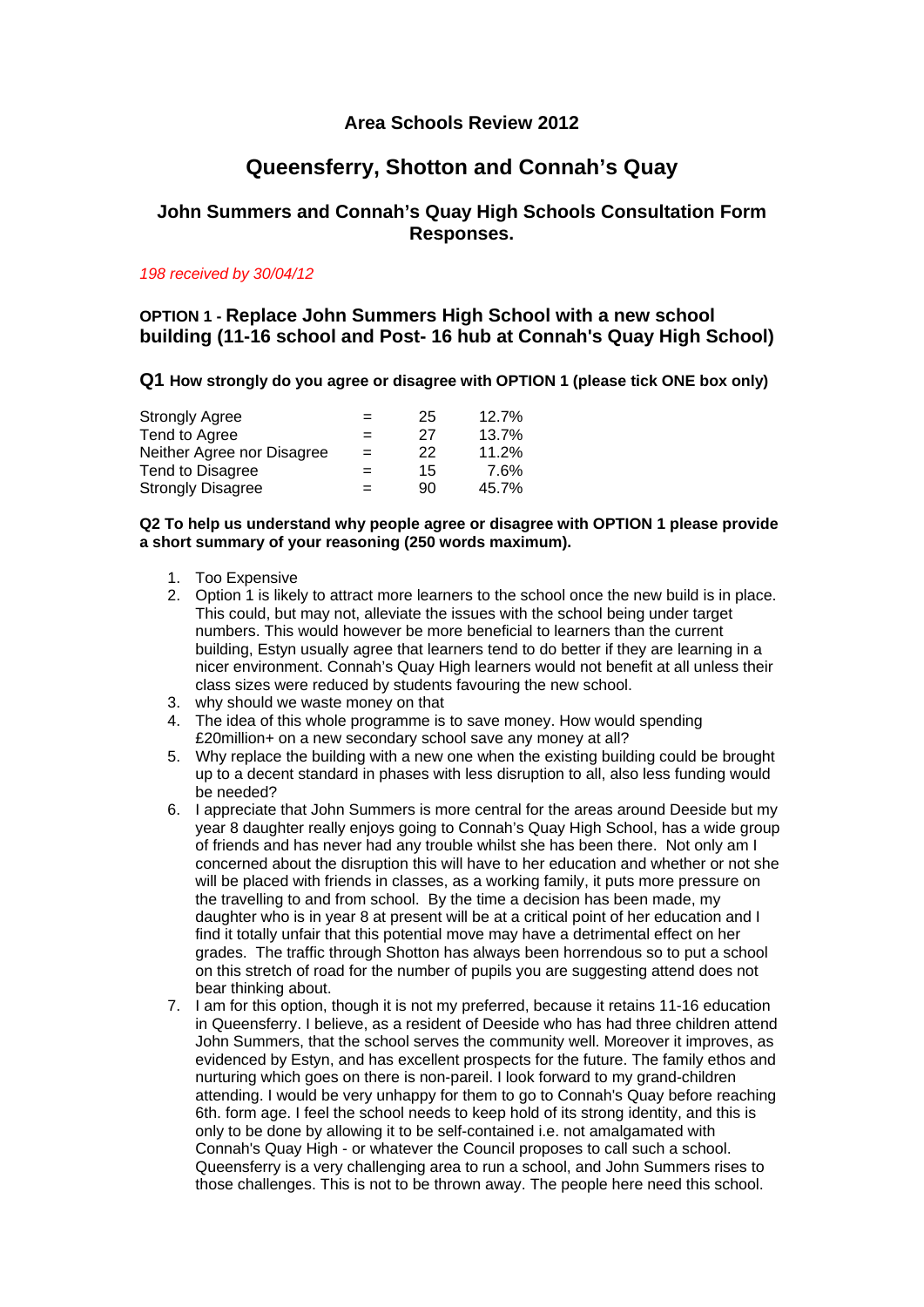Some of the children have a difficult life, to say the least, and this should be the overriding factor.

#### **Responses received since 05/03/12.**

- 8. The presence of a school on the John Summers site is extremely important as it serves an area of extreme deprivation and a catchment which is expected to grow dramatically with the new gateway development in Garden City. I have no comments either way regarding the post 16 hub at Connah's Quay. The school has a distinctive Ethos and a committed professional staff and as the latest Estyn inspection will testify has a great deal to offer
- 9. JSHS has the potential to become a fore-runner of new school builds in North Wales. A new build would enable us to embrace the money-saving and forward thinking practices that are available.
- 10. Make the site more attractive for prospective families in the forthcoming massive housing development in Sealand. Flintshire needs a modern secondary school.
- 11. This would alleviate the problem of surplus places is there adequate money for this option though. The new build would need to take into account the northern gateway project and its proposed new housing developments.
- 12. This would be very nice to have a new build but concerned that, when it came down to it, would there be enough money available to support option.
- 13. Currently as the building stands at JSHS it does not meet the needs of a 21st century school. There is money available for this from Sealand developers.
- 14. JS needs improving to be 'fit' for purpose. JS will continue to serve its community in a purpose built facility fit for purpose. JS would be ready for the anticipated increases in pupil numbers.
- 15. Option 1 and option 3 would be most favourable for JSHS community. A new school building would provide up to date facilities and resources benefiting the Queensferry pupils and community as a whole. Facilities that can be accessed by all. Financial support from council/Welsh Assembly, parental support. new places made available for the housing development (education needed).
- 16. A combination of option 1 and 3 would be most favourable, it would provide up to date facilities benefitting the local community and providing community based education, addresses JSHS building issues.
- 17. Option 1 would be an investment for the future of John Summers High School and the community. Ideally it could be combined with option 3 to make a 3-16 facility.
- 18. New 3-16 facility for John Summers. New start Fresh new state of the art school fit for the 21st century. Admittingly big expense, but would pay off in the long term. New approach to education; transition difficulties of the past would eliminated.
- 19. Further investment required in this area. The primary school is relatively new, a new build would address the surplus places and allow a purpose built building be ready for gateway transformation of the area.
- 20. Flintshire schools across the board need to move into the 21st century and combine this with option 3, you have the potential for a very exciting innovative school.
- 21. JSHS remaining open as it provides a focal point for the community. The school has library and resource facilities attached where everyone from the area can take part. JSHS was modelled on community learning primary and secondary and adult classes in the community.
- 22. John Summers High School provides excellent education for learners aged between 11-18.To combine and develop further this excellence, a new build would be highly beneficial and accommodate learning and progression within the 21st Century.
- 23. Although I agree with the idea of JSHS remaining open, I feel that the expense of a new building makes this an unlikely option. On these grounds I tend to disagree.
- 24. Where is the savings with this option? Where would the money come from for the new building? It does not address the issue of surplus places at John Summers.
- 25. This is the most expensive and most ridiculous option. Why do you need to replace a relatively good school when you have already offered in option 2 to refurbish said school? This is throwing away good money the "council" can ill afford.
- 26. There is no new modern secondary school in Flintshire, so this option is exciting. This option acknowledges that the Northern Gateway Project will ensure an increase in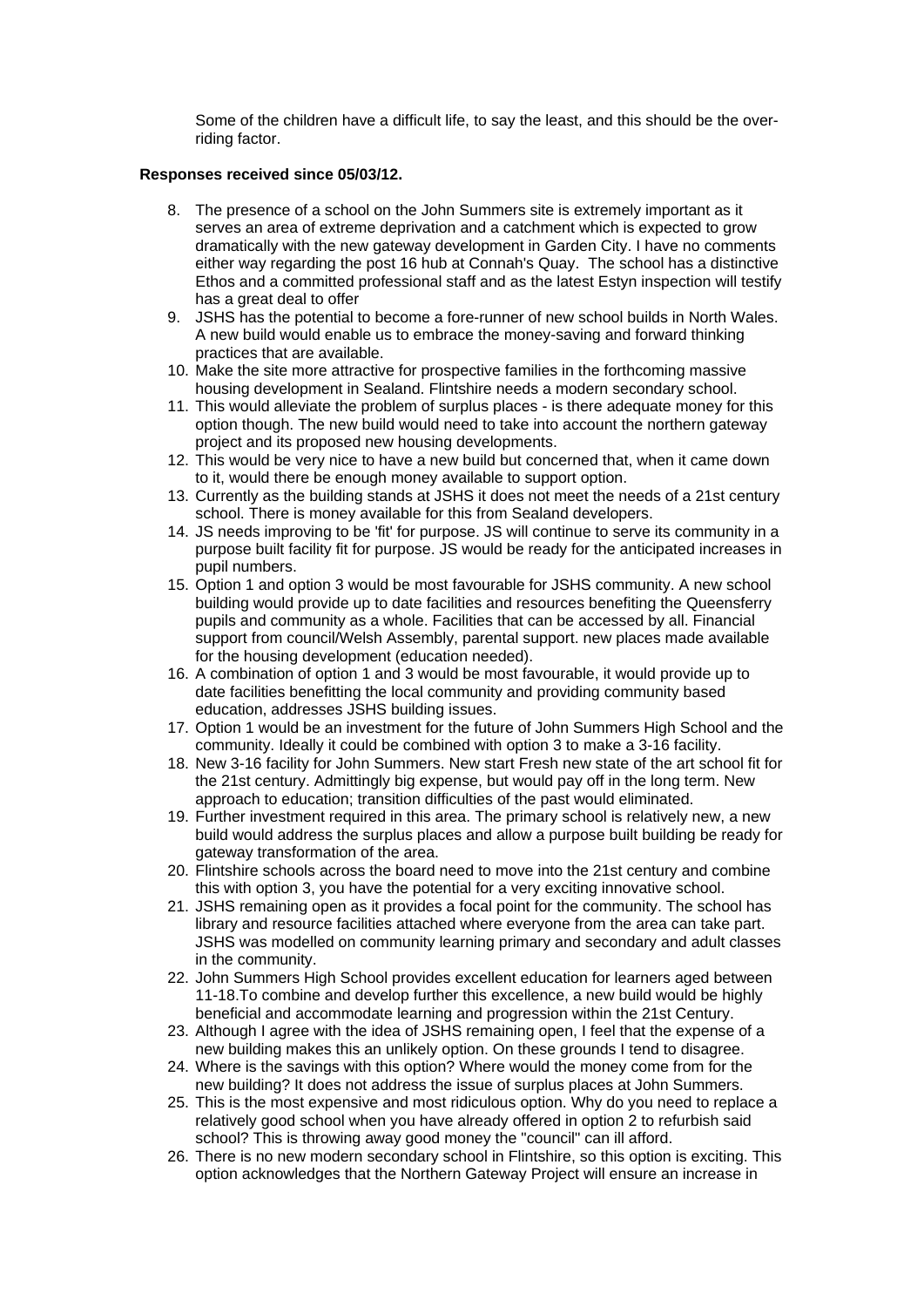students wanting to attend JSHS. Significant funding should be available from the project.

- 27. All would benefit from a rebuilt, including benefiting the local economy via jobs.
- 28. Has some merits, although the loss of post 16 would be disappointing. Ideal situation - new build taking into consideration of Northern Gateway Project.
- 29. £25m of local tax payers money could be better spent in other areas as the present school building is proving adequate at present and the council is obviously short of money to spend on social/affordable housing, attracting employment etc.
- 30. Obviously a top option, it wouldn't be very cost effective, unless it offered a 3 to 16 facility.
- 31. A new build would serve the area very well and would allow all the good work done at this school to be rewarded.
- 32. Current building is good. Just needs improvements.
- 33. Expensive, Existing building adequate.
- 34. In the long term pupil numbers will increase, particularly as a result of the Northern Gateway Project.
- 35. All would benefit from a rebuild. It would provide an education provision in the two communities also boosting the economy.
- 36. I would prefer option 5 develop 3-16 facility at JSHS with new building to deliver education fit for the 21st century. One governing body and one management structure.
- 37. Building already here, appears to be a strange decision (option)
- 38. A new school building would maintain a high school at the heart of the local community. Together with the existing 'campus' facilities this would provide a fantastic resource for many years to come.
- 39. Loses yr 12-13 at JSHS successful and shows good role models to younger pupils. Like new building aspect - would make facilities more user friendly and up to date for 21st century. Negative = building period disruption.
- 40. I believe that this option would ideally be combined with option 3. A facility like this would be the heart of a community such as Queensferry.
- 41. The local community is in need of a school building which is fit for the 21st century and to inspire learners to contribute fully to the wider community industries as they continue to grow.
- 42. Maintain secondary education in the community.
- 43. I do not understand how this option would save any money. This would involve spending millions of pounds rebuilding John Summers High School, however it would not address the issue relating to surplus places within the school.
- 44. John Summers High School has too many surplus places, so redeveloping the site is a waste of money. Ian Budd and Tom Davies were unable to make clear who would be teaching in the 6th form hub, and how it would currently affect the people who teach 6th form within the relevant schools. What's the point of a 6th form hub being erected right next door to Deeside College - makes no sense.
- 45. Rebuilding the school will not solve the problem of surplus places waste of 25 Million pounds - where has that figure come from???? - The size of this cost would suggest that this is in fact NOT an option. Ian Budd and Tom Davies were unable to make clear who would be teaching in the 6th form hub, and how it would currently affect the people who teach 6th form within the relevant schools. What's the point of a 6th form hub being erected right next door to Deeside College - makes no sense.
- 46. John Summers High School has lots of surplus places so there is no point in redeveloping the site. This will waste rather than save money.
- 47. JOHN SUMMERS HIGH SCHOOL HAS TOO MANY SURPLUS PLACES. SO REDEVELOPING IS A WASTE OF MONEY. IAN BUDD AND TOM DAVIES WERE UNABLE TO MAKE CLEAR WHO WOULD BE TEACHING IN THE 6TH FORM HUB, AND HOW IT WOULD CURRENTLY AFFECT THE PEOPLE WHO TEACH THE 6TH FORM WITHIN THE RELEVANT SCHOOLS. WHAT IS THE POINT OF A HUB ON THE DEESIDE COLLEGE SIGHT WHEN IT TAKES AWAY THE CHOICE OF LEARNERS TO BE EDUCATED AT THEIR SCHOOL.
- 48. The amount of money needed to replace John Summers with a new building would be far too much. It would not increase the number of learners attending so we would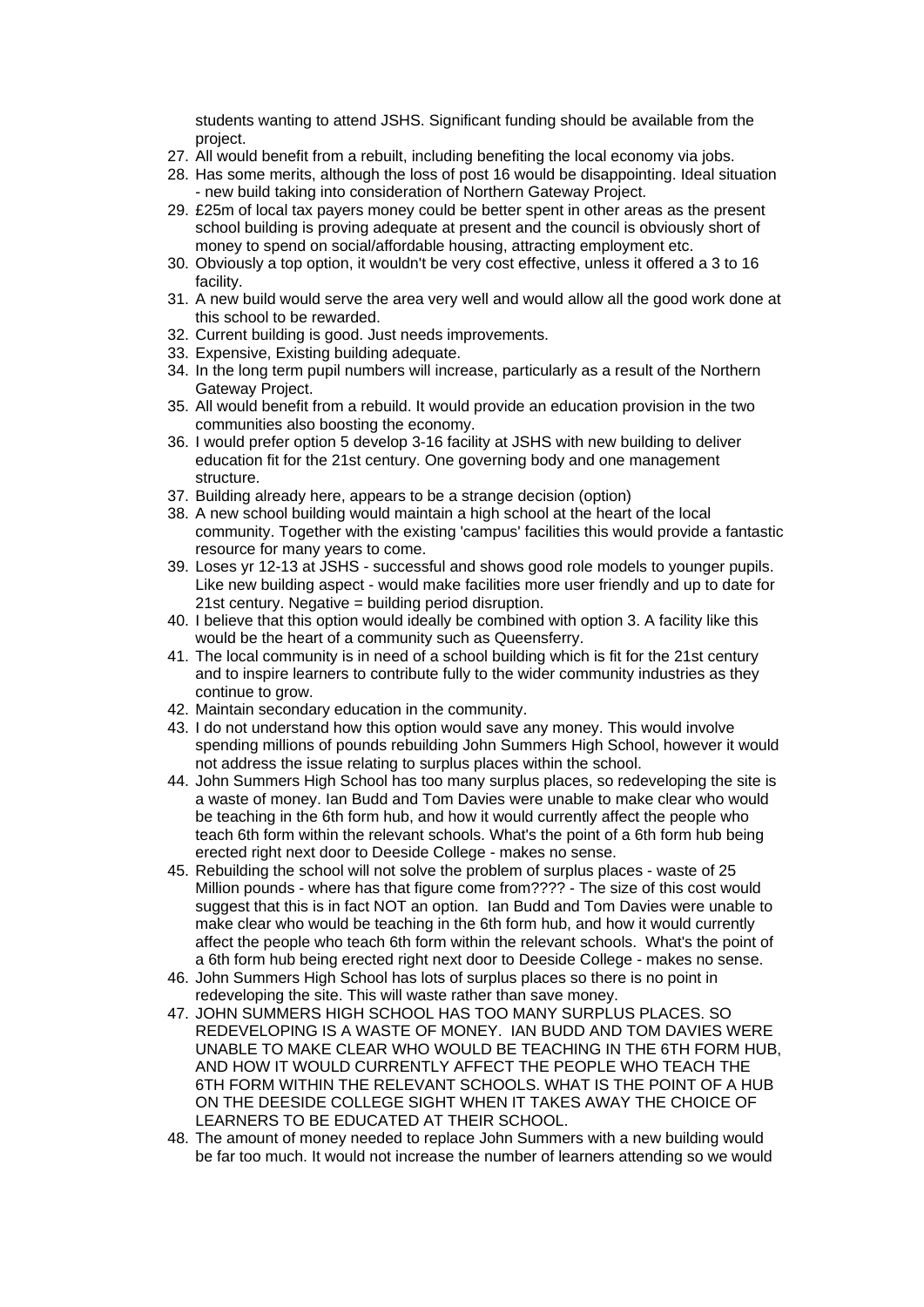end up paying over 20 million pounds for a school that will still have more than 25% surplus places and a small 6th form with no indication that this will increase.

- 49. This does not make sense. There would still be surplus places and the cost is far to high with absolutely no benefit.
- 50. I don't see how demolishing John Summers and building a new building would increase the numbers attending John Summers and increase numbers in sixth form and decrease surplus. Also, does CQHS have a sixth form or is it with the college? This is unclear. It seems a completely ridiculous cost for something I doubt would improve the situation. Due to John Summer's "short life span", surely the best option would be to shut John Summers and distribute the students around the local area, providing transport to school for learners and support for these students.

#### **New response received since 09/03/12**

- 51. This option is not sustainable. It will never happen as the money is not there to replace the building. It does not address the issues of surplus places at John Summers High School
- 52. Extremely expensive for council tax payers.
- 53. Not enough pupils to support the school and seems a lot of money to take down the existing building to rebuild and still not have the funding for the education because of the surplus places
- 54. I sent my child to Connah's Quay because I thought it was a good school. If you put JSHS in with them, there would be too many pupils. My daughter will be going into year 10 and we do not want the disruption.
- 55. The school environment would be a better experience more conclusive to learning.
- 56. Unnecessary cost.
- 57. The school is already there. Pointless building another one.
- 58. Due to cost.
- 59. Costs are too excessive to run this option. Surplus costs would be met from local authority funds ultimately tax payers.
- 60. This is a very expensive option to replace a school.
- 61. Willing to listen to suggestions for a post 16 hub at CQHS but have major concerns about it. Transport is a major issue with the traffic problems between Connah's Quay and Shotton. Concerns about the impact on 11-16 at CQHS if post 16 hub based there.
- 62. This is meant to be a cost effective exercise. How is building a new school cost effective? Where is the money coming from?
- 63. Would this affect pupils at Connah's Quay? Doesn't actually say if Connah's Quay High School will be closing apart from Option 4.
- 64. Connah's Quay own produced form for and Alternative Option: Maybe Hawarden High should be in the frame, it is closer to Queensferry High. I really do not think pupils should be sent 3 times as far away to CQHS (should be Qferry School Close). It will impact on the pupils after school activities, where as Hawarden is within walking distance to Queensferry school. CQHS is ticking along nicely, my son is happy there, why try to mess with a school that is doing well as it is. A post 16 hub is a good idea. I know pupils hate having to go to different places +16. That is why my son will go to Deeside College in 2015 when he is +16. Not to be bussed to other schools to follow A Levels
- 65. I strongly disagree as there is nothing wrong with the building as it is.
- 66. Transport for 6th form to Connah's Quay would be a problem. Mixing people from JSHS and CQ would be a bad idea. There is a lot of rivalry between both schools, it wouldn't go down well at all.
- 67. Holding a 6th form at Connah's Quay would seem pointless as Connah's Quay High School is so close to the college 6th form students may as well just go to Deeside College.
- 68. Connah's Quay High School is a very successful school and it is also part of a very successful Post 16 6th Form consortium. It is also located next door to Deeside College; therefore, the post 16 hub is not needed. John Summers High School is undersubscribed, this will not change just because it has a new building.
- 69. Might as well just send us all to the college, not enough money to replace the school.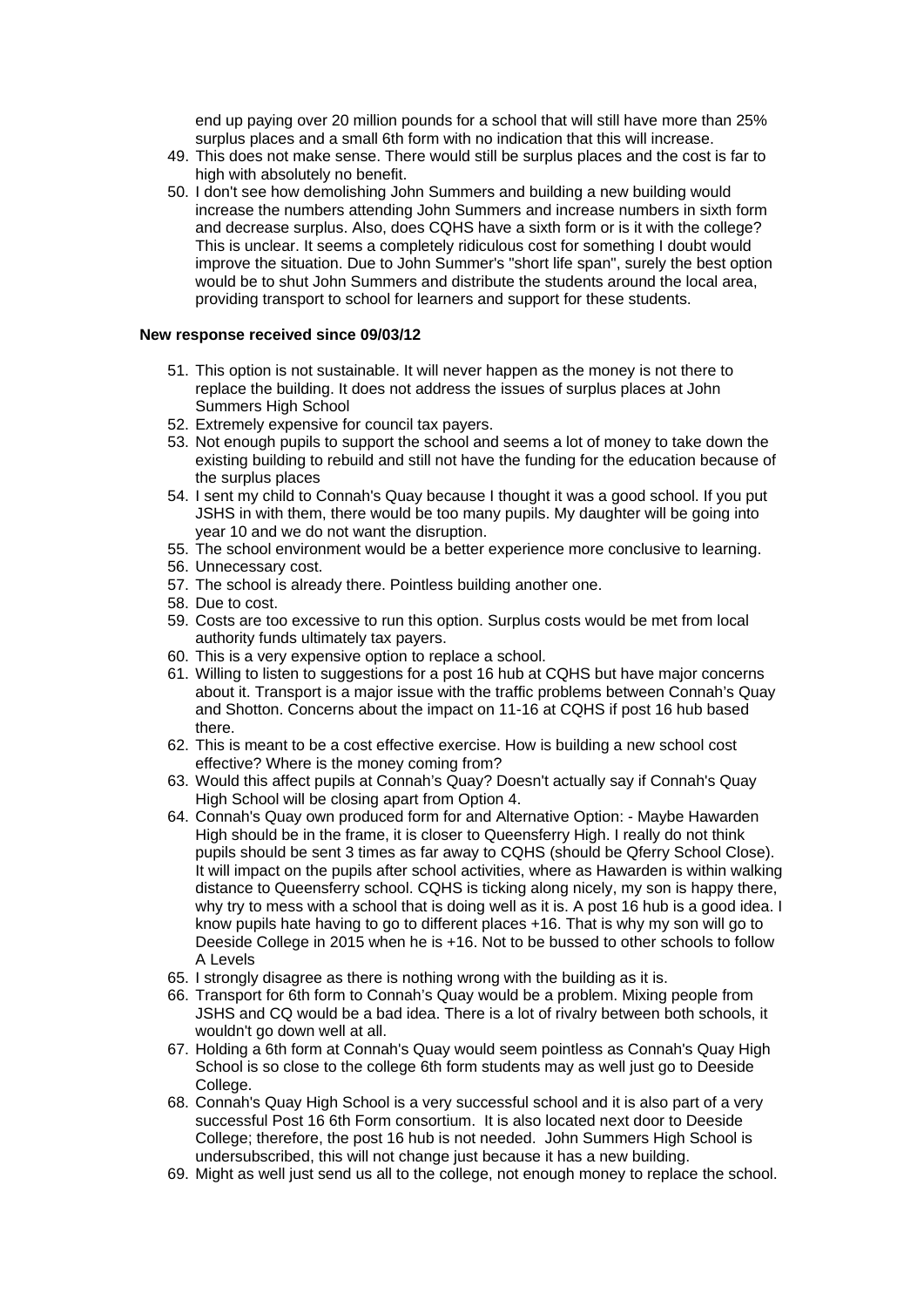- 70. Getting rid of our sixth form would mean it would be harder to get to sixth form in CQ.
- 71. The cost to the tax payer
- 72. I would like to see this happen but understand that in the current climate the funds that would be required are not available.
- 73. It would be very nice to have a brand new high school over on the site. I think this option would just work out far to expensive.
- 74. Cost would be too much in this current climate.
- 75. John Summers is in an ideal position for the Deeside area.
- 76. Think the council will have a lack of funding to do this.
- 77. Although it would be very nice to have a brand new school, I think it would be too expensive of an option.
- 78. It will not fill the surplus places that they have now. It will be too expensive for the council to 25 million.
- 79. Unable to see this option being viable at this time. With the economy as it is.
- 80. This is an ideal option, when there is plenty of money in the pot. Surely a replacement would boost pupil ratio.
- 81. This is an ideal option, when there is plenty of money in the pot. Surely a replacement would boost pupil ratio.
- 82. This would be expensive to be rebuild a whole school.
- 83. the building is in need of repair
- 84. Too expensive to rebuild whole school, would cost more than save.
- 85. Does not meet criteria of saving money.
- 86. School is badly in need of a revamp, I understand this is a very expensive option but a new school would attract more pupils from more parents who would otherwise send their children to other schools, giving the numbers needed to sustain the school. Also could the 3-16 facility be used in this option? GENERAL OBSERVATION It seems inevitable to me that there will be job losses what ever option we choose, I have chosen the options which I think will lead to the least jobs losses.
- 87. Building a new school will not change the fact that the school has less than 600 pupils. A waste of money. Will not be an 'effective use of resources'.
- 88. A lot of money will be wasted with this.
- 89. From local knowledge very few parents are happy to send their children to John Summers High School so to spend so much money replacing it when there's no guarantee it will work is a sheer waste of resources.
- 90. Cost/Economics. John Summers numbers are ridiculously small. Connah's Quay HS should not even be in this 'plan'.
- 91. Modernisation
- 92. I DO NOT THINK IT REQUIRES A WHOLE NEW BUILDING
- 93. Connah's Quay is fine as it is no need to change.

#### **New responses received since 26/03/12.**

- 94. Would be a financially ambiguous option!
- 95. John summers high school offers its pupils a small, safe and friendly learning atmosphere, where teachers know the names of 90% of all pupils within the school. They offer great support for children that need extra help to achieve their full potential. My daughter is a quiet ,well behaved pupil ,who I feel would be lost in the crowd in a large school like Connah's s Quay ,and not encouraged to reach her ful l potential thus it would be deplore mental to her education.
- 96. The issue of the post -16 hub does not seem to be fully planned. How will it be staffed? What will the role of the consortium be? How will learners education come first.
- 97. Cost of replacement of John Summers does not meet the Counties guidelines.
- 98. Does not address cost and surplus places.
- 99. As a teacher at Connah's Quay high school, it would be inappropriate of me to comment on the future of John Summers High School
- 100. Tend to disagree with this option as it would be more money being used up and I'm sure a remodel would do the job adequately.
- 101. I am opposing the Post-16-Hub being built in Connah's Quay. I do not see why Connah's Quay has to have the monopoly on Post-16 education. The Town already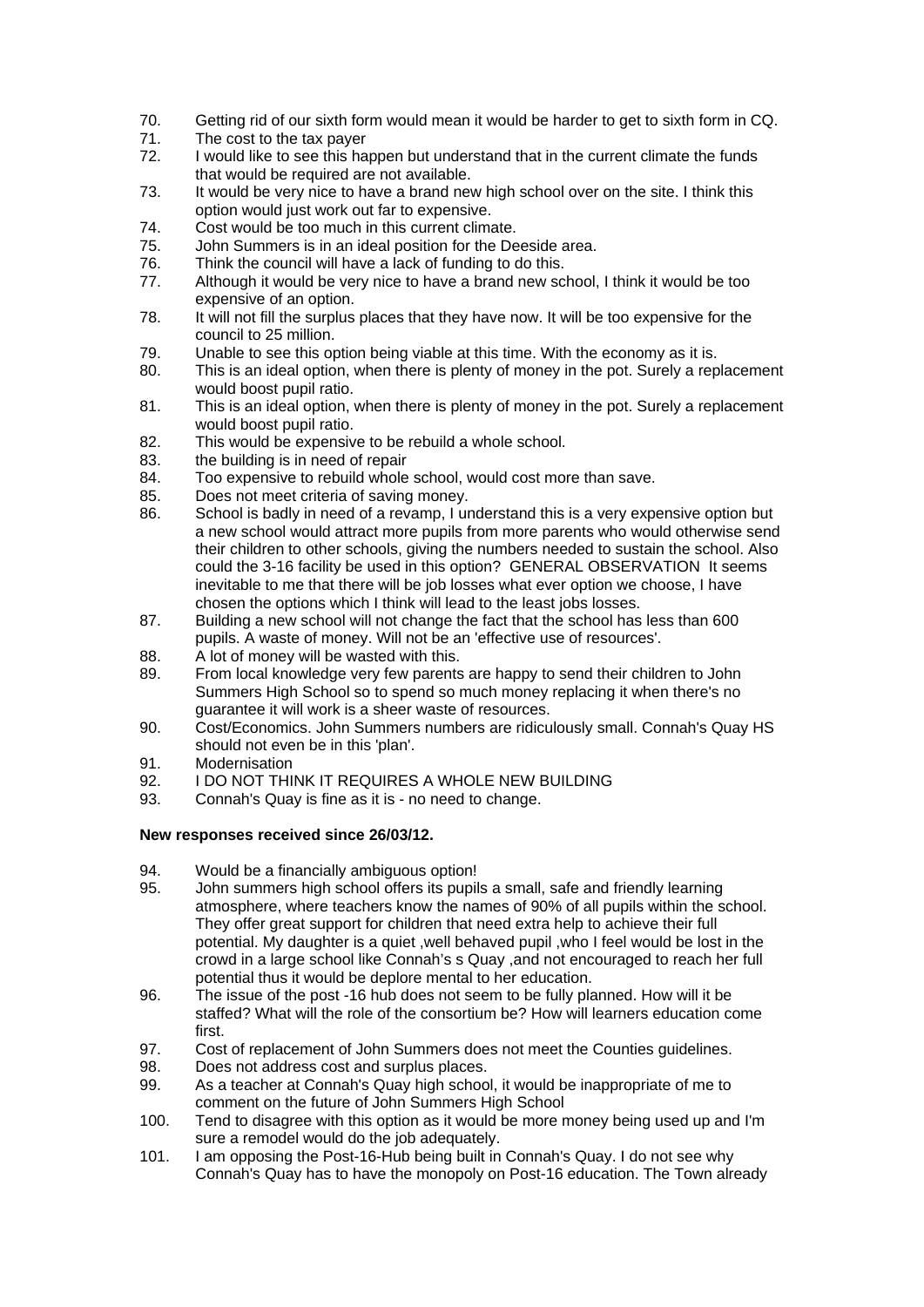has this facility provided by Deeside College whilst Shotton, Queensferry and Garden City are all being left without the facility and as such a fair and equal opportunity to be able to educate their young people past 16 years old, depriving them of a fair and equal opportunity to better themselves.

- 102. I strongly disagree with the amalgamation process as this is just going to cause stress confusion worry for parents and children involved as many people do know that quay high an john summers high DO NOT GET ON with one another ....
- 103. In my view I think this would not be a cost effective option.<br>104. MY PREVIOUS COMMENTS DISAPPEARED AND SUBM
- MY PREVIOUS COMMENTS DISAPPEARED AND SUBMITTED INCOMPLETE, PLEASE TAKE NOTE, I WANT MY OPINIONS TO COUNT. What a waste of money, the savings will be where exactly. How can you put more money into building a new school on the John Summer's site when it is still undersubscribed? Ridiculous!!!! Only positive comment is building a Post 16 Hub at Connah's Quay. A must, this is the opportunity to make Flintshire shine and link to the excellent work from Connah's Quay High and Deeside College. Leave everything else alone just build the HUB.
- 105. John Summers is under occupied now, why would you throw more money at this school when numbers are low. I strongly agree with building a Post 16 hub at Connah's Quay high school though, this is a must. Do not replace John Summers with a new school building, waste of public money and WILL NOT result in any savings at all. Cannot believe this has been put as an option.
- 106. This is a very expensive option that can possibly result in a reduction of surplus places if the new school is built to accommodate the current/projected numbers of learners (i.e. something around 400). However it does not address the issue that there will still not be enough learners in the school to make it a viable secondary school. As stated in FCC documentation for a high school to be viable there needs to be 600 or more learners. I would argue that even this number is insufficient if a school is to be able to provide an appropriate curriculum in line with the WG Learning and Skills Measure. I believe that elected members have either not been sufficiently briefed or do not fully understand the important learning and teaching elements that need to be considered in this review. It appears that it is more about making sure that there is a school in Queensferry at all costs even though there is no logical a rgument for this to be the case

#### **Q3 If you support Option 1 what do you think would be needed to make it work? What local issues would need to be considered?**

- 1. Apart from the obvious costs involved surely the existing learners would need to be re-housed while the new school was built? Where would this be? If they continue attending on the same site this could be potentially dangerous and disruptive**.**
- 2. It would need money, and the will of the Council (it already has the will of the people locally.) The issue of no sixth form would have to be considered, but plans for this to happen in Connah's Quay would seem to be well in hand. This option would definitely work, because it does already.

#### **Responses received since 05/03/12.**

- 3. To incorporate any money saving eco ideas (e.g. solar panels/heating etc) would need to be embraced by the local public.
- 4. Funding from WG and housing development. If it's not done now it never will be. Now is the chance.
- 5. Adequate resource. Disruption to the existing site during the rebuild.
- 6. Enough capital to do the job properly. Would need to consider disruption on the site, disruption to primary school and most importantly, the disruption to pupils being 'rehoused' as work goes ahead.
- 7. You would only need one governing body. There will be a higher intake due to new developments and higher intake through primary schools.
- 8. Financial support from county/WAG, parental support. More places for increased pupil numbers from new housing development.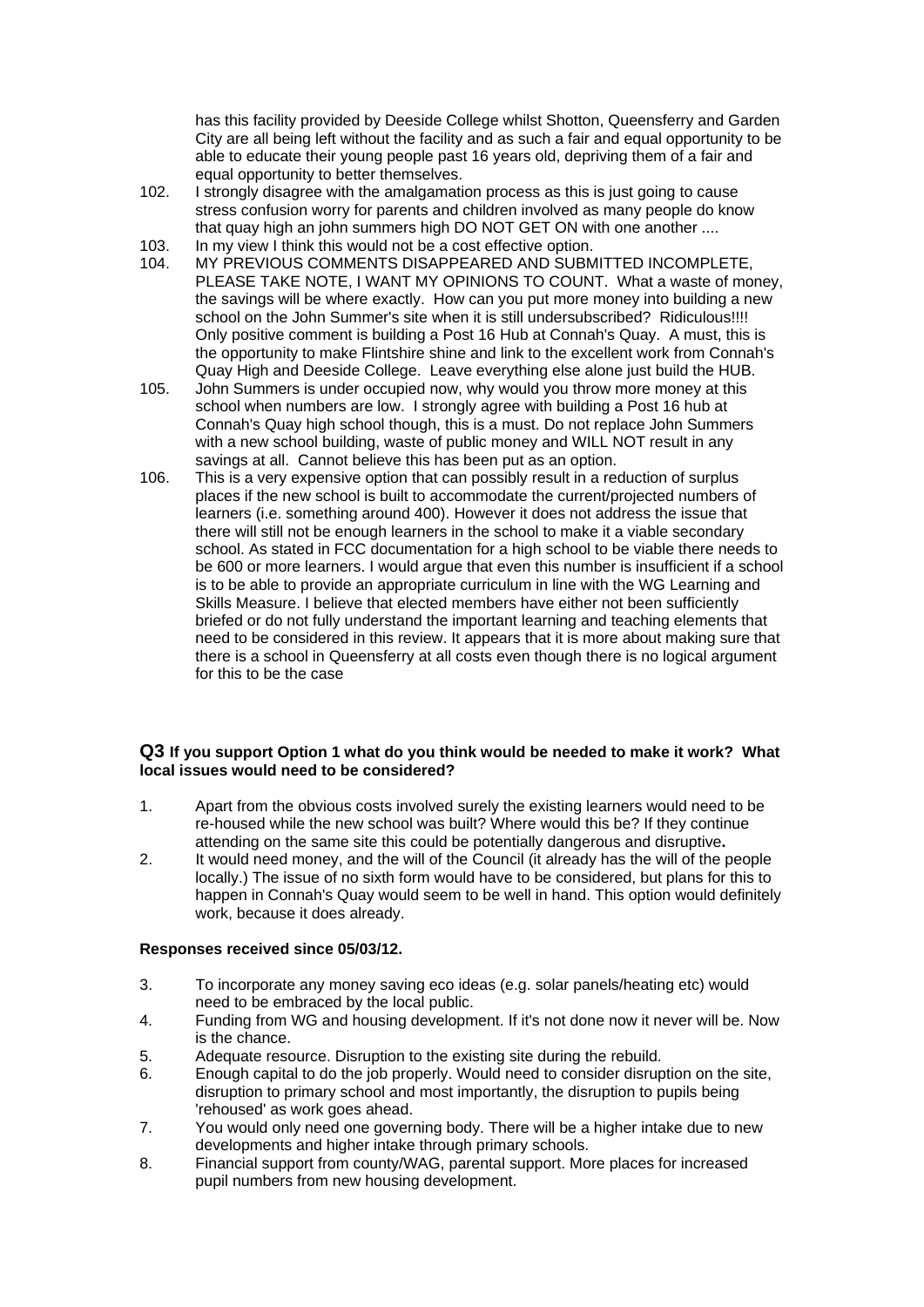- 9. Where would lessons be taught etc while the new building was being constructed? Logistics of rebuilding would therefore have to be considered.
- 10. New pupils moving to the area. Particularly in the context of the Northern Gateway Project. Potential new home buyers would expect a decent modern school for their children.
- 11. Financial support. Local councillors opening their eyes to local needs. If possible I would rather keep the consortium post 16 as it is too.
- 12. Have a new school for what in the near future will be a growing population.
- 13. Financial input is up to date or upgrade the building.<br>14. Higher intake from new developments therefore need
- Higher intake from new developments therefore need to accommodate new build.
- 15. A vast amount of money would have to be made available from Welsh Government.
- 16. There is considerably high deprivation rate in this area, so our students deserve and need a supportive new environment that will help them achieve their goals.
- 17. Sixth form as pupils to stay in full time education until 18 the only way to monitor would be via a school.
- 18. Loss of post 16 education within the community is a disappointing blow.
- 19. The issues of providing ongoing education whilst rebuilding would have to be addressed. Should be possible to do this with out too much disruption utilising the existing facilities.
- 20. Would need funding for rebuilding. Would prove to be good value for money over time.
- 21. Local issues would include the increase in the birth rate in the area and the new housing development nearby which will provide not only houses but jobs for people in years to come.

#### **New responses received since 09/03/12**

- 22. Due to the number of surplus places this option could be developed without too much disruption to the existing school.
- 23. n/a
- 24. The building needs additional work done to smarten it up, they need to give the school more resources to promote them selves better and to up their reputation.
- 25. A lot of funding would be required and this is not in the budget of the Welsh Government or the local authority.
- 26. To make this option work there would have to be a lot of funds available but to think that all the new housing being built in the area should be taken into consideration.
- 27. Consider the expanding population.
- 28. Money and commitment to the project
- 29. The council would have to work with the staff and pupils too see what their views of how many they want their school to be.
- 30. This would mean no job losses and no pupil disruption. No extra traffic would be created.
- 31. This would mean no job losses and no pupil disruption. No extra traffic would be created.
- 32. Use local businesses to do the work, better road system for entrance and exit to the school.

#### **New responses received since 26/03/12**

- 33. Cost and housing of pupils during rebuilding. Further explanation of post-16 provision is required.
- 34. The Post-16-Hub being located at the Shotton/Queensferry/Garden City end of Deeside, the land is available at the moment where the old RAF housing/ buildings have been knocked down recently.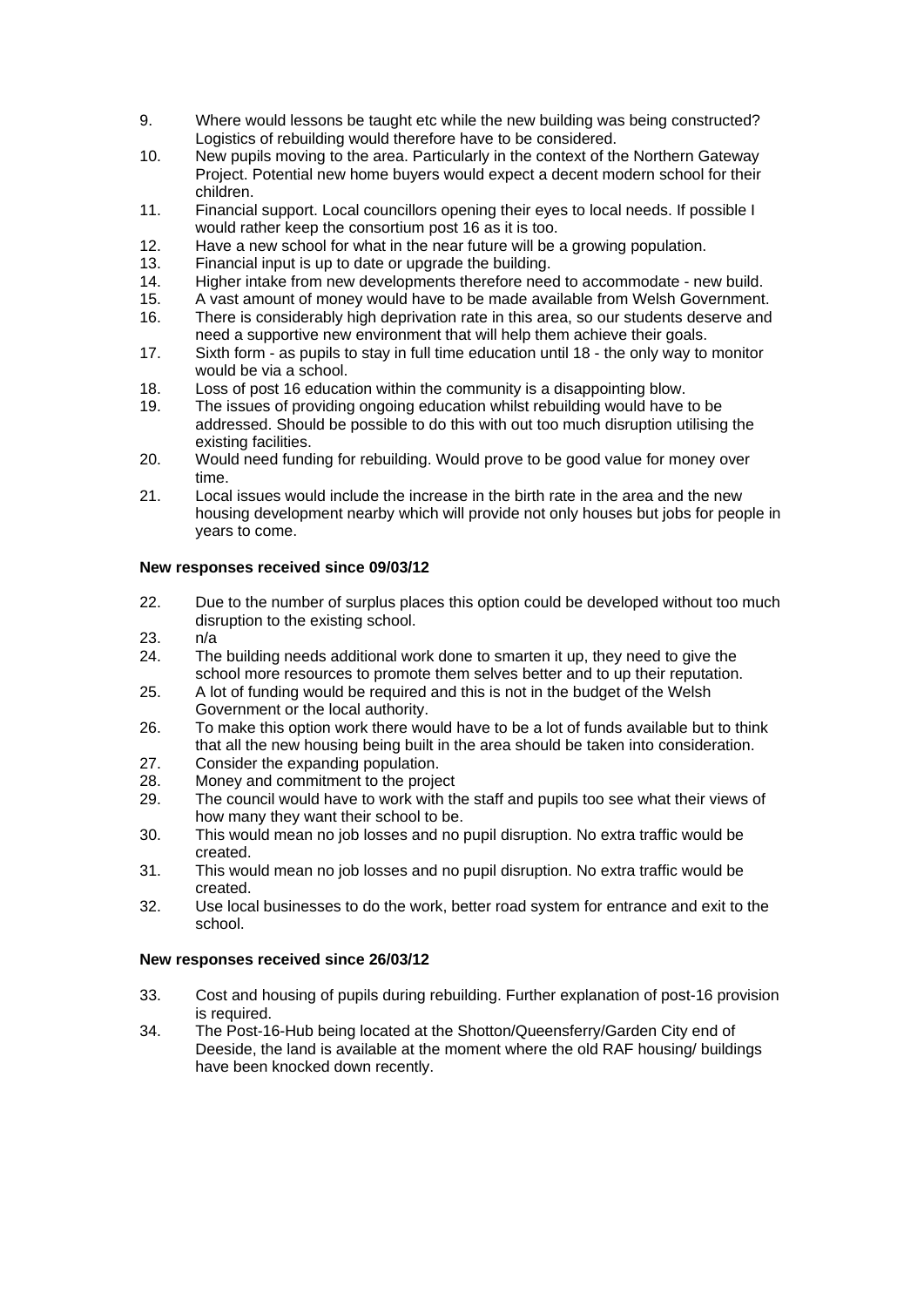# **OPTION 2 - Remodel John Summers High School (11-16 school and Post 16 hub at Connah's Quay High School).**

**Q4 How strongly do you agree or disagree with OPTION 2 (please tick ONE box only** 

| <b>Strongly Agree</b>      | $=$ | 15 | 7.6%  |
|----------------------------|-----|----|-------|
| Tend to Agree              | $=$ | 37 | 18.8% |
| Neither Agree nor Disagree | $=$ | 33 | 16.8% |
| Tend to Disagree           | $=$ | 23 | 11.7% |
| <b>Strongly Disagree</b>   | -   | 72 | 36.5% |

#### **Q5 To help us understand why people agree or disagree with OPTION 2 please provide a short summary of your reasoning (250 words maximum)**

- 1. Still far too much outlay for the council
- 2. Views are very similar to that of Option 1 but as the costs are significantly reduced, in the short term this would appear a better option. I'm assuming that it could be a phased development and therefore less disruptive to current learners? However, would we be back to square one in a few years time therefore costing the tax payers more in the long run than if we just bear the costs of a new build now?
- 3. It is my opinion that this would be the best option from those available as it gives the least disruption and upset to staff. ,pupils and families. It makes good use of the existing facilities and lessens the worry about the extra traffic that would be needed to transport all children to and from shotton to Connah's quay on a daily basis, using roads that can barely cope with the existing traffic.
- 4. I appreciate that John Summers is more central for the areas around Deeside but my year 8 daughter really enjoys going to Connah's Quay High School, has a wide group of friends and has never had any trouble whilst she has been there. Not only am I concerned about the disruption this will have to her education and whether or not she will be placed with friends in classes, as a working family, it puts more pressure on the travelling to and from school. The traffic issues through Shotton has always been horrendous so to put a school on this stretch of road for the number of pupils you are suggesting attend does not bear thinking about.
- 5. Again, not my preferred option, but another which retains 11-16 education in Queensferry - reasons for tending to agree are same as for Option 1. I cannot reiterate too strongly that these children need to stay in their own area. They will be disrupted and upset transferring to a bigger school in Connah's Quay after only two or three years.

#### **Responses received since 05/03/12.**

- 6. Is this solution imaginative enough?
- 7. Does not receive any funding from WG. We need a new school.
- 8. This is not quite as attractive as option 1 and would probably cost jut as much money. it would enable the school to make adjustments for disabled access and possibly improve sports/science facilities.
- 9. Feel that unless remodel was done extremely well it could end up as any money available being swallowed up with a disappoint outcome.
- 10. Does not address any of the current issues that this school requires to be a 21st century school. It will just result in more surplus places.
- 11. JS needs to be upgraded to become a school fit for purpose. Simple remodelling is not enough.
- 12. Remodel would improve the school initially but replacing JSHS would provide long term efficiency, raise standards and continue to improve results. Raise moral of the local community.
- 13. Remodelling would improve school facilities, however, option 1 (new school building) would be more favourable as it would raise moral of local community, improve standards and results, addresses JSHS building issues.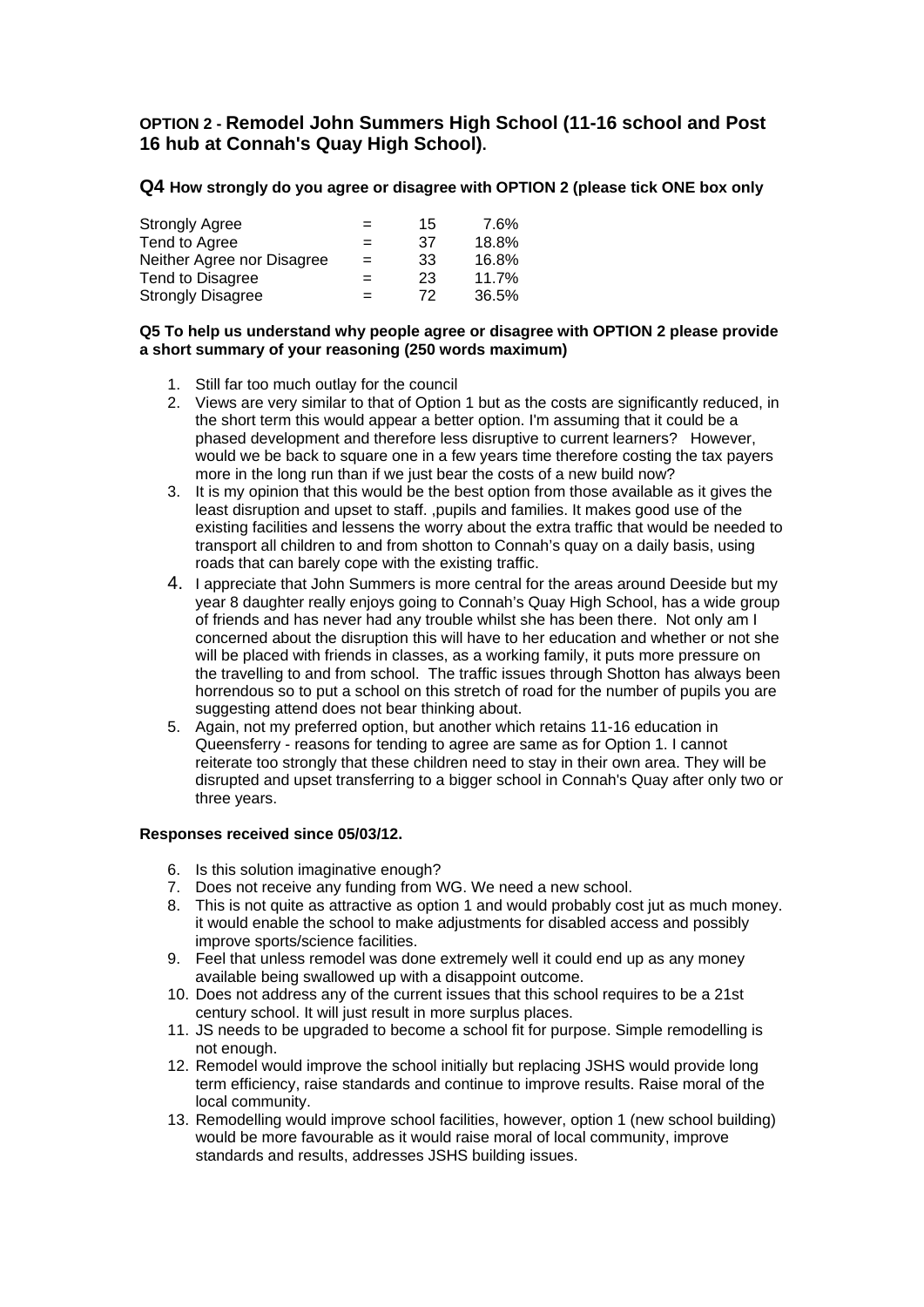- 14. Although option 2 has its benefits, they are 'short term' in comparison with the benefits of option 1, which would be more of an investment in the long term.
- 15. In the long run, just a remodel could be more expensive than a new school building.
- 16. If money was available for this option I would feel it wasted if additional funding could not be found to upgrade to option 1 or 3.
- 17. JSHS is already a working community school where parents attend after school club with their children. The school is a community and to take that away from a deprived area would make the area lack a focus that we provide.
- 18. As previously stated with a higher intake from a new development the school will need to accommodate. It would make more sense to build a brand new school (and probably be more cost effective).
- 19. It is not financially feasible for the council to fund this option.
- 20. Option 1 is too expensive; Option 3 is not suitable for primary school children to be close to secondary school children. They should be kept separated. Therefore feel that this is the best option for John Summers High School.
- 21. Again how would this address surplus numbers? Do councillors think that learners that live in the local area to John Summers but go to Hawarden will then decide to go to John Summers because of a refurb?
- 22. The refurbishment of John Summers is a considerable option. There are areas which are in need of improvement. Providing this is done for the benefit of the school, with input from the headmaster and the teaching staff.
- 23. If funding is available for this option then surely additional funding could be sourced to invest in replacing JSHS? Option would be better if it was 11-18.
- 24. A modernised building would benefit all.
- 25. Re-modelling is so much more disruptive and probably quite costly, but at least it recognises the need to maintain a High School in Queensferry.
- 26. Same reasons of cost to council and public. The school is already doing well in its present building. The council could well spend the money on housing etc as when the pupils leave school and develop into adults they will need to live somewhere.
- 27. I would like to see the opportunity for change maximised, this option does not do that.
- 28. 'Fit for Purpose' school. However, we would lose out 6th form which will reduce numbers on roll.
- 29. This would only work if a full re-furb was to take place.
- 30. Could be an option, building in place, but appears to be wasting a lot of money.
- 31. Extensive refurbishment would be required. More economical to rebuild.
- 32. Similar reasons to option 1 but negative is no new improved facilities (or on a big scale anyway), positive is he fact there would be relative continuity.
- 33. Same reasons as for Option 1. However, although up front funding would be less, this may cost more in the long run.
- 34. Although I tend to agree I am concerned that in the long run remodelling the school gradually would cost more than a complete rebuild - especially taking into account the need to make the building disabled friendly.
- 35. This option would be slightly cheaper than the option suggested within option 1. However, it still does not address the main issues relating to the school modernisation process as this would not decrease the number of surplus places within John Summers High School. John Summers High School does not have a very long life span, therefore it seems pointless to invest a huge amount of money into a school that will likely not exist in the future.
- 36. John Summers High School has too many surplus places so would be a waste of money. Ian Budd and Tom Davies were unable to make clear who would be teaching in the 6th form hub, and how it would currently affect the people who teach 6th form within the relevant schools. What's the point of a 6th form hub being erected right next door to Deeside College - makes no sense.
- 37. Remodelling the school will not solve the problem of surplus places waste of 13 million - again, where has this figure come from?? - again the size of this cost would suggest that this is in fact NOT an option. Ian Budd and Tom Davies were unable to make clear who would be teaching in the 6th form hub, and how it would currently affect the people who teach 6th form within the relevant schools. What's the point of a 6th form hub being erected right next door to Deeside College - makes no sense.
- 38. As Above.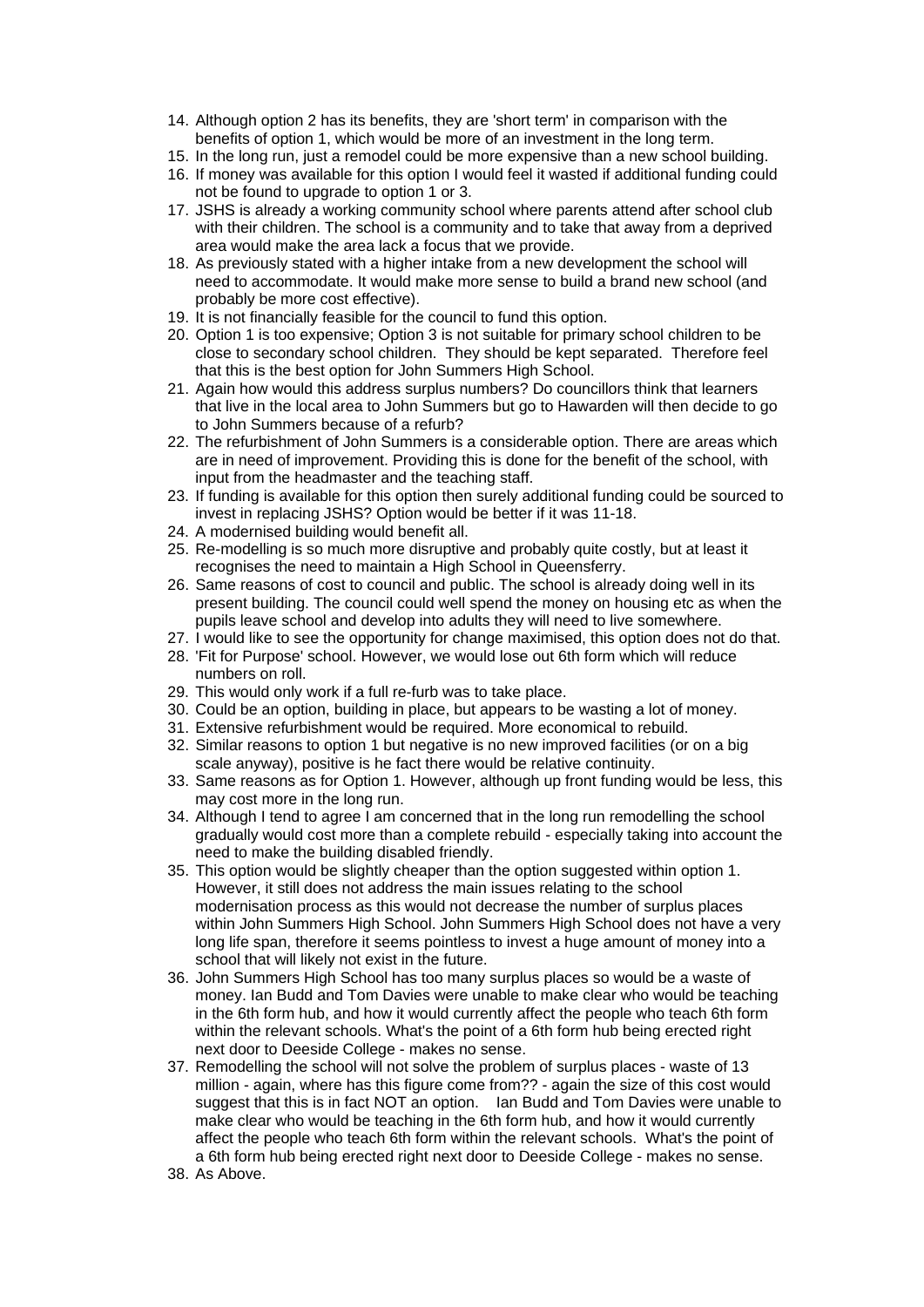- 39. A waste of money if John Summers is to be remodelled a high school. IAN BUD AND TOM DAVIES WERE UNABLE TO MAKE CLEAR WHO WPOULD BE TEACHING IN THE 6THY FORM HUB, AND HOW IT WOULD CURRENTLY AFFECT THE PEOPLE WHO TEACH THE 6TH FORM WITHIN THE RELEVANT SCHOOLS. WHAT IS THE POINT OF A HUB ON THE DEESIDE COLLEGE SIGHT WHEN IT TAKES AWAY THE CHOICE OF LEARNERS TO BE EDUCATED AT THEIR SCHOOL.
- 40. Although the amount of money needed to remodel John Summers would be less than rebuilding, it would still be far too much and would not address the issues that have brought about this process in the first place. It would not increase the number of learners attending so we would end up paying millions of pounds for a school that will still have more than 25% surplus places and a small 6th form with no indication that this will increase.
- 41. This does not make sense. There would still be surplus places and the cost is far to high with absolutely no benefit.
- 42. What comes into 'remodelling' the school? What is involved in this and how would it increase numbers of students and decrease surplus? Again, what is the real situation

#### **New responses since 09/03/12**

- 43. This also is unsustainable. It will not address the issue of surplus places at John Summers High School
- 44. Expensive for council tax payers.
- 45. Again this will not help with the surplus places in the school and the money being spent could be spent more wisely
- 46. There are too many children to put into one school. There will be rivalry between the two schools.
- 47. Cheapest option.
- 48. Similar to option 1 but might be easier and more cost effective to knock down and rebuild rather than play around with existing building.
- 49. Provide school suitable for learners within that area of Deeside.
- 50. Seems a reasonable option although bearing a cost should be the least disruptive.
- 51. More expense again and John Summers is not a sustainable school for 21st Century Life Long Learning. The closure of J.S is the only option.
- 52. Willing to listen to suggestions for a post 16 hub at CQHS but have major concerns about it. Transport is a major issue with the traffic problems between Connah's Quay and Shotton. Concerns about the impact on 11-16 at CQHS if post 16 hub based there.
- 53. Again its a cost cutting exercise to spend on a building that is "not sustainable for the 21st century" Where is the money coming from?
- 54. Would this affect pupils at Connah's Quay High School?
- 55. Our school is fine as it is no changes are needed since I moved here in year 7 our school has improved amazingly.
- 56. Remodelling is a good idea, but same reason as above.
- 57. This option is the same as option 1 with less being done to the school. It poses the same problems for 6th form students and wouldn't really save anything.
- 58. Connah's Quay High School is a very successful school and it is also part of a very successful Post 16 6th Form consortium. It is also located next door to Deeside College; therefore, the post 16 hub is not needed. John Summers High School is undersubscribed, this will not change just because it has been remodelled.
- 59. Might as well send all sixth form students to college as its right next to Connah's Quay High School.
- 60. The refurbishment would be very good for JSHS as it is needed in some areas of the school although the merge with CQ sixth form is not food due to transport and near environments.
- 61. As above
- 62. Think this could be afar more achievable option. Both in time limits and cost.
- 63. There would be far too many pupils attending one school. The reason we chose JSHS because it was a small school and we do not want our three children to travel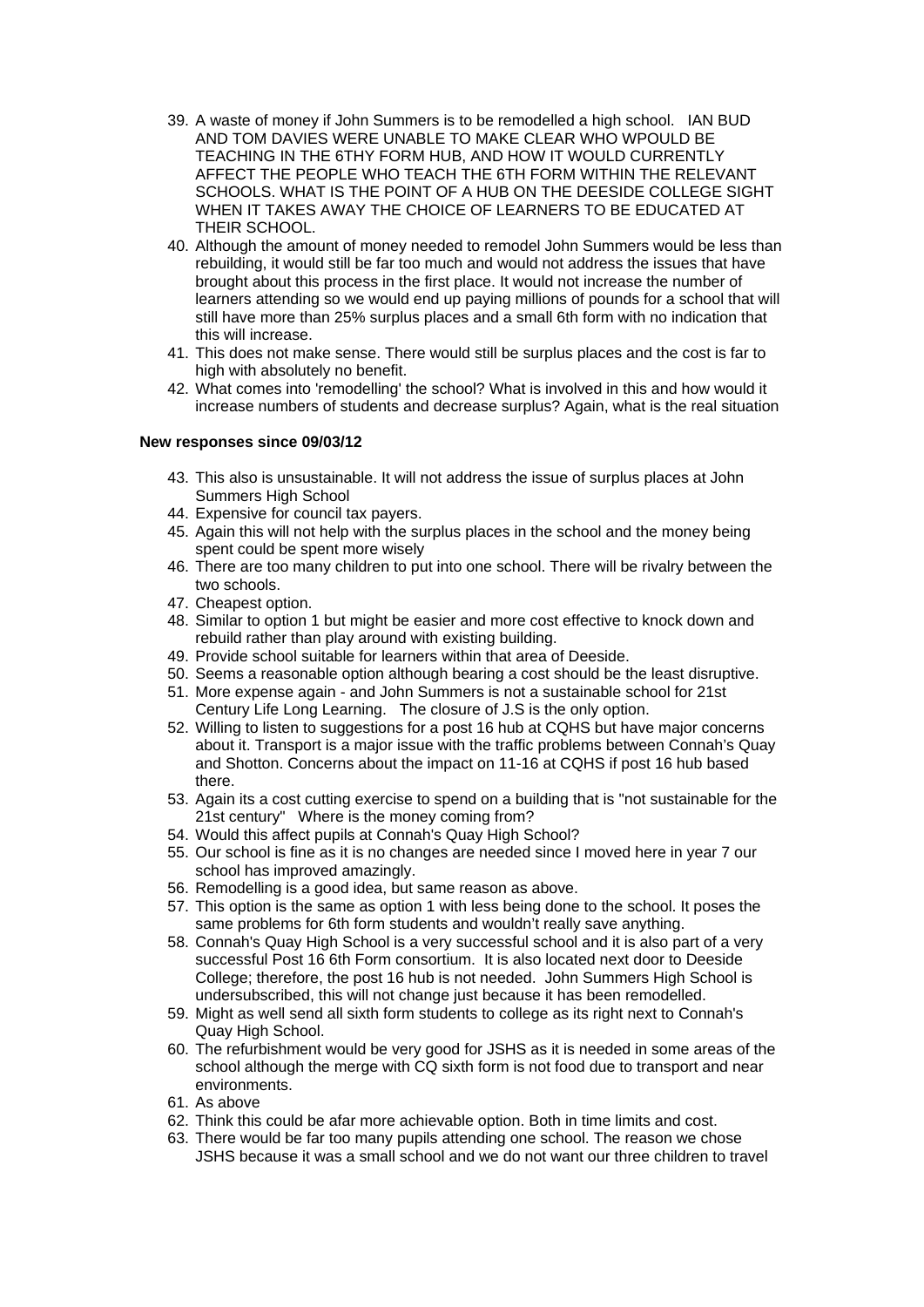to Connah's Quay everyday they currently walk to school. If I want my children to attend Connah's Quay High School, I would have sent to there.

- 64. Think this could be an option with good funding. It would save us joining CQHS.
- 65. I think the pupils, staff and other members of the community will benefit more if the school was remodelled and certain areas brought up to a higher standard.
- 66. Still won't fill surplus places and if you are going to the expense of a refurbishment you might as well build a new building.
- 67. I understand this option needs numbers of pupils to increase. Surely a remodel, would like option 1 encourages more pupils.
- 68. I understand this option needs numbers of pupils to increase. Surely a remodel, would like option 1 encourage more pupils.
- 69. This would mean that the school would only be patched up and not sustainable into 21st century life long learning.
- 70. the building is in need of repair
- 71. John Summers would not be fit to go forward in the 21st century with what amounts to a 'Patch up job'.
- 72. Does not meet criteria of saving money.
- 73. Possibly a better option than option 1, less disruption involved. Why not 3-16 option as well?
- 74. Again, remodelling will improve the school but not address the fact that less than 600 pupils attend the school.
- 75. Post 16 hub is ok idea. How much will this remodelling cost? Will it improve the school for a long term period?
- 76. What would this achieve? other schools in the area need refurbishment etc so what makes this school so special!
- 77. Connah's Quay is not affected so unsure why this would improve our school

#### **New responses received since 26/03/12.**

- 78. I feel it would be fruitless to spend money on a school that should be ploughing existing energies into campaigns that encourage future learners through the door by better advertising, moral boosters.
- 79. by 16 my daughter would have the option of going to college to continue her education ,so not affected by this change .
- 80. Again how does this serve to reduce cost and surplus places?
- 81. Does not address cost and surplus places.
- 82. Option is too short term and would still require further work or rebuilding in the near future. This is only a temporary solution. This does not address the number of surplus places at John Summers High School at the 11-16 age groups. Further explanation of post-16 provision is required.
- 83. This would be a better option than to totally rebuild in my view.
- 84. I am opposing the Post-16-Hub being built in Connah's Quay. I do not see why Connah's Quay has to have the monopoly on Post-16 education. The Town already has this facility provided by Deeside College whilst Shotton, Queensferry and Garden City are all being left without the facility and as such a fair and equal opportunity to be able to educate their young people past 16 years old, depriving them of a fair and equal opportunity to better themselves.
- 85. What is the difference between remodel and replace in this instance.
- 86. Again, I cannot see how this would be cost effective.
- 87. How does this option help with the undersubscribed No in John Summer's? Where is Hawarden High in this, St David's Saltney? If there is any movement of John Summers pupils it should be to these schools not Connah's Quay High. Yes to Post-Hub at Connah's Quay High.
- 88. Similar to option 1 above. It is obviously a cheaper option, but the viability argument is the same.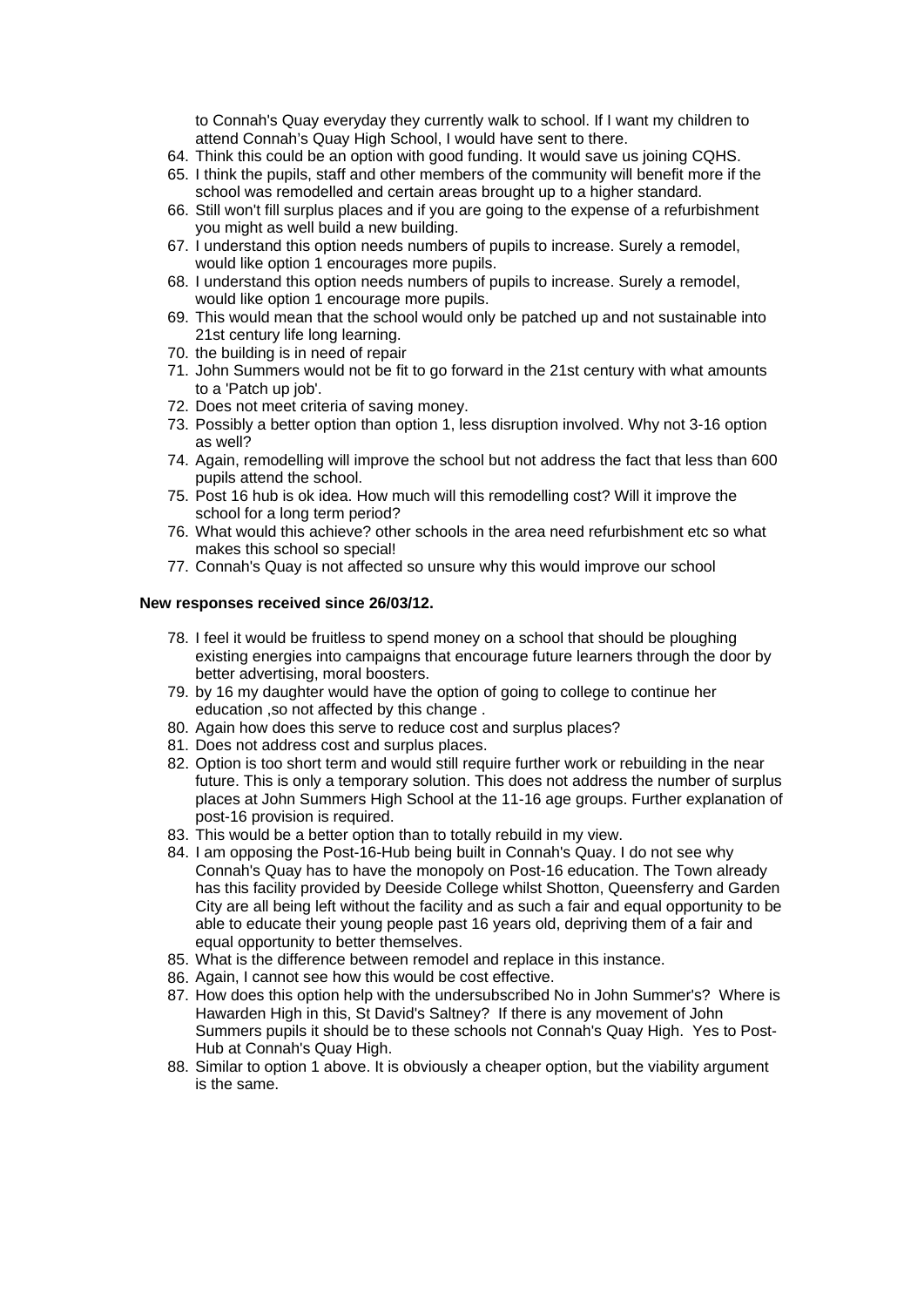#### **Q6 If you support Option 2 what do you think would be needed to make it work? What local issues would need to be considered?**

- 1. Similar to Option 1 taking above concerns into account.
- 2. Locally, I don't see issues. The issues are with the Council and Welsh Government there seems to be a view that the buildings will not stand modernisation. Having served in the past as a Parent Governor for two terms of office, I know that money has been wisely spent on buildings improvements. The school compares favourably to other schools in Flintshire. This should be brought out in discussions. Nonetheless, in an ideal situation where money could be made available, then of course there should be a re-build.

#### **Responses received since 05/03/12.**

- 3. Probably as much money as for option 1. Plans to minimize disruption whilst the remodelling is going on. Health and safety consideration e.g. dust and rubble.
- 4. Financial support, parental support, more places in school needs to be made available for the new housing development.
- 5. Financial support from county/WAG. Parental support more places for increased pupil numbers from new housing development.
- 6. Similar to option 1, logistics of re-modelling would have to be considered.
- 7. Financial input is up grade the building. The county need to recognise that JSHS is unique in the area. At the present most children can walk to school so if you make it that they have to be bussed to school then financial constraints will present some parents taking them to school (they won't pay the bus fare).
- 8. You would need to attract the learners that currently attend Hawarden but live closer to John Summers back to the school. If Hawarden is over prescribed why are these learners not going to John Summers?
- 9. Sixth form as pupils to stay in full time education until 18 the only way to monitor would be via a school.
- 10. I would also be concerned about the disruption to the school and the learning environment while the work took place if it was a gradual process.

#### **New responses received since 09/03/12**

- 11. I feel this option in my opinion to resolve the forthcoming situation as due to funding in the current climate, this will save money and be more convenient for both schools in the future if attending Deeside College.
- 12. Keep costs down. Retain 2 separately run high schools.
- 13. n/a
- 14. As above
- 15. Money and Commitment again.
- 16. More opportunities for the students, state of the art learning facilities to give them the best chance of receiving a high quality of education.
- 17. New housing i.e. on RAF Sealand would bump up pupil numbers.
- 18. New housing i.e. on RAF Sealand would bump up pupil numbers

#### **New responses received since 26/03/12**

19. The Post-16-Hub being located at the Shotton/Queensferry/Garden City end of Deeside. The land is available at the moment where the old RAF housing/ buildings have been knocked down recently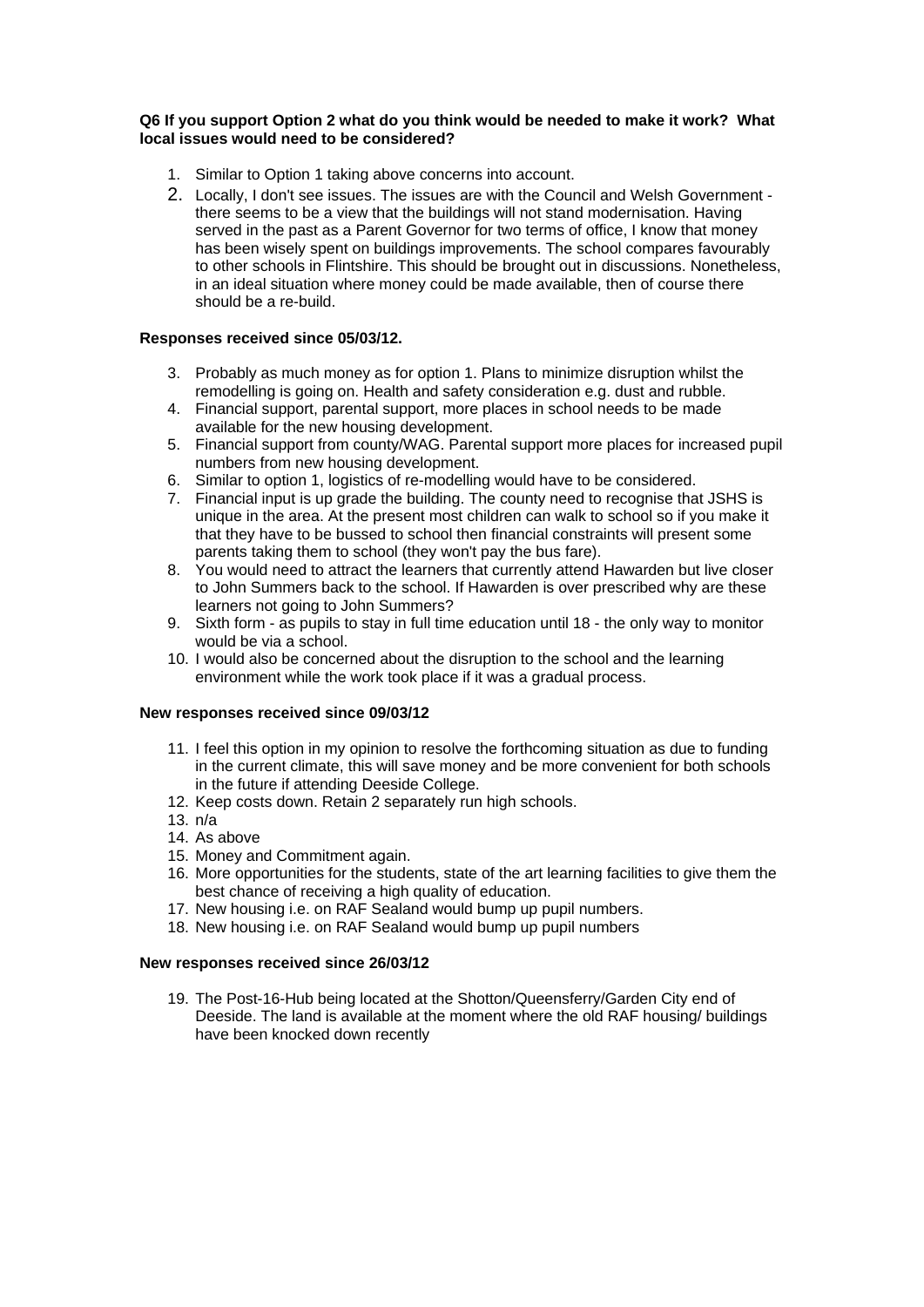# **OPTION 3 – Develop 3 - 16 facility at John Summers High School with a post 16 hub at Connah's Quay High School.**

**Q7 How strongly do you agree or disagree with OPTION 3 (please tick ONE box only)** 

| <b>Strongly Agree</b>      | $=$ | 80 | 40.6% |
|----------------------------|-----|----|-------|
| Tend to Agree              | $=$ | 22 | 11.2% |
| Neither Agree nor Disagree | $=$ | 19 | 9.6%  |
| Tend to Disagree           | $=$ | 13 | 6.6%  |
| <b>Strongly Disagree</b>   | $=$ | 56 | 28.4% |

#### **Q8 To help us understand why people agree or disagree with OPTION 3 please provide a short summary of your reasoning (250 words maximum)**

- 1. All things considered this appears to be the best option. Something has to be done at John Summers as free capacity of 30 % needs addressing.
- 2. I don't see the benefit with this option at all. Learners would still favour other schools if the facilities remain outdated and in need of repair so the school would continue to run inefficiently.
- 3. Remodelling john summers high school I feel is the way forward for 3-16 or 11-16 the school has been part of the community for a long time and is in need of developing. A post 16 hub at Connah's quay is a good idea as this is where john summers high school falls down by only having a small amount of 16+ students (49) this would be money well spent as more and more students are staying in full time education and will encourage more students to do so. this will give limited interruption to the students at an important time in their education Connah's quay has the space available and good facilities around and in the area.
- 4. With Queensferry Primary School already located next to John Summers High School I don't see what difference this would make. Except exceed the 600 students for the whole school. Even then I don't think that there would be enough students to fulfil a variety of successful GCSE programmes.
- 5. Although the age groups would be separated into classes/playgrounds, parents and carers would have no option but to have their younger children listen to the everyday banter that goes on between older children and little ones would soon pick up on words or phrases that they may not normally hear on a day to day basis. Some smaller children or in some cases even some young parents would find it very intimidating or even quite frightening to have no option but to walk by groups of noisy teenagers at regular times every day to take their children to school. Much thought went into the school age groups and they were set up as such for reasons unknown to me but it works, if it works why try to fix it?
- 6. I appreciate that John Summers is more central for the areas around Deeside but my year 8 daughter really enjoys going to Connah's Quay High School, has a wide group of friends and has never had any trouble whilst she has been there. Not only am I concerned about the disruption this will have to her education and whether or not she will be placed with friends in classes, as a working family, it puts more pressure on the travelling to and from school. The traffic through Shotton has always been horrendous so to put a school on this stretch of road for the number of pupils you are suggesting attend does not bear thinking about.
- 7. My preferred option. This is to a large extent what we have already on Campus, so it is a natural progression to bring a nursery on site. We can just carry on doing what we are doing and go from strength to strength. Estyn inspectors had an appreciation of the particular nature of the school - how it is integral to the community, and provides support and cohesion. Let us have children from age three, therefore, and innovate by looking after them all the way through in a way which is timely, caring and consistent. Let us have the whole child.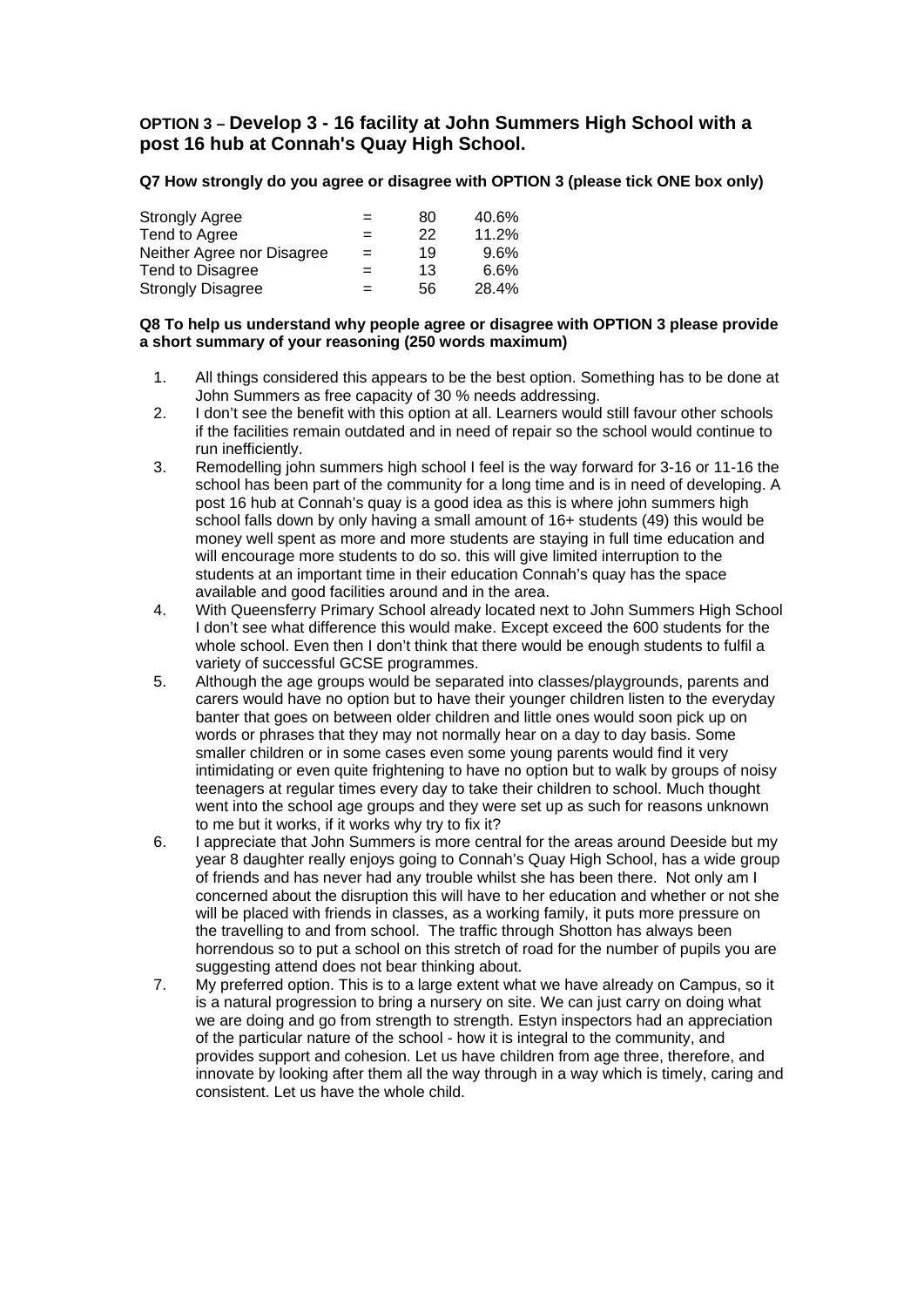#### **New responses received since 05/03/12.**

- 8. We need to look at delivery education fit for the 21st century. This option supports value for money, curriculum planning effective management and pupils progression it does away with all the difficulties associated with the transition process.
- 9. This is an opportunity for Flintshire to truly visionary, to utilise a skilled workforce, excellent management structures and an enhanced curriculum based on a new "Super School" 3-16 facility. A truly community based educational facility. Go for it! This would maintain an iconic presence and facility in Shotton in a part of the community where that presence is needed most and could be seen as a way forward in educational practice. A real Community School. To maintain good practice, this needs to be based around one Head and Governing Body. This would be better served however by a new build. Could this be option 5?
- 10. All of the elements are already here on John Summer Campus we just need a suitable base to operate from! JSHS and Campus has excellent educational facilities already in place form the age of two onwards. Tiddlers Playgroup takes children from the age of two+ and is extremely proud of the achievements and governmental reports they have achieved. Since I have also worked in the Primary School (Queensferry) and now in the High School I have seen first hand the importance of continuity, especially in the lives of some children. I believe a new centre of education (3-16) would only improve this, at the very least, by incorporating a new Nursery Centre here on the Campus. There are other excellent classes/facilities and services already on site including a modern fully equipped library, a well equipped Resource centre, mother and baby clinic, health Visitors, Education Support Services, Adult Education Classes, Second Chance skills classes just to name a few - all of them working together in one place for e Community and education advancement of the area. JSHS is a part of this. I believe that it is possible to completely dispel the negativity that has surrounded this school in the past. Teachers, support staff and those here on Campus have worked very hard to produce results with both children and the community. This can only be more beneficial for the area at large. They are results we are all proud. If we had a modern green place to do it in it would make it even better. To sum up an option is to build some kind of super school in another area. Let's not forget that there on this campus we already have it. The infrastructure is already in place, we would not have to 'convince' anyone of the benefits or merits of this, unlike elsewhere. We (the campus) have succeeded with what we have - now we would like a building worthy of that effort and the results achieved.
- 11. A new idea an interesting idea, quite a revolutionary idea. Would support the local community in a fashion that is desperately needed - a cohesive, inclusive, supportive environment and curriculum from 3-16.
- 12. This is by far my favoured option. It provides a very exciting possibility for curriculum and educational change. It would alleviate transition difficulties, would allow for vertical, as opposed to horizontal groupings and would offer enormous professional development opportunities for staff in all key stages. One governing body and management team though.
- 13. This would be an innovative move forward for pupils of the schools and for community as a whole. It would provide ownership to the community and status for the school as new project moving forward.
- 14. This in innovative and offers exciting prospects to streamline education in the local area. It would give the opportunity to improve transition issues. It would improve primary education by providing specialist knowledge.
- 15. Established strong community campus. Transition between key stages would be much easier. A continuous provision integrated and planned. Improved facilities for all (particularly 3-5).
- 16. Provide a future community school for the long term to provide local education of a high standard for all pupils. 3-16 provides consistency of teaching and learning and staff support local to the areas needs. Foundation for further learning post 16 - County suggested that buildings of JSHS was not fit for purpose.
- 17. To provide community based education at JSHS of a high standard. 3-16 provides staff support to meet areas needs and consistent high standards.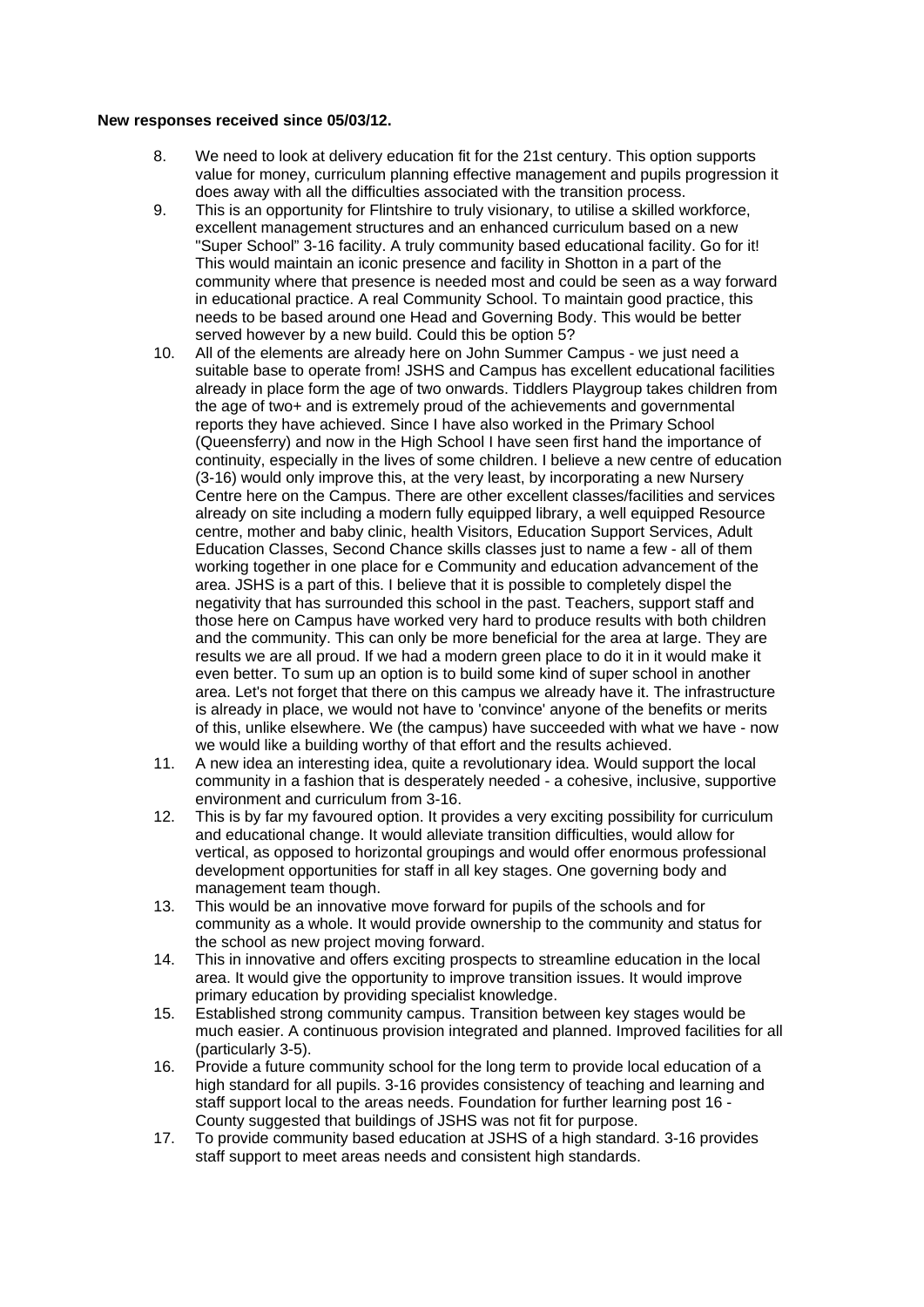- 18. Option 3 is an innovative idea, which would have extremely positive implications for the community and the education of pupils in John Summers catchment area. Even better would be to combine option 3 with option 1 or option 2.
- 19. Works well with what we already have buildings and staffing wise.
- 20. This is a fantastic chance t move into the 21st century with a new idea. One School.
- 21. An innovative approach to delivering education in the 21st century pupil progression, curriculum planning, effective management and value for money.
- 22. This needs to link with option 1. A combination of option 1 and 3 would be best suited for pupils, staff and other members of the local community. One headteacher and one governing body is the most sensible and effective option to lead this new build/school. Summary: New school building : One governing body : One headteacher : 3-16 and post 16.
- 23. This would be an innovative approach to teaching and learning. It would enable the site to remain open for existing and future pupils. It would not cause disruption or upheaval for what is an area of disadvantage.
- 24. John Summers' numbers would drop even lower if the school did not offer sixth form and t a post 16 hub in Connah's Quay was built. Surely there would still be surplus places even if it became a 3-16 facility. Also with sixth form provision being moved to a different site this would have a knock on effect for all sixth forms in the area and schools such as St David's and Flint High already having a large number of surplus places would have buildings too big due to sixth form being relocated. Also learners want to stay in their high schools for sixth form otherwise they would have chosen to go to Deeside College.
- 25. This option of adding nursery places to the primary school is one option to consider. This would provide the younger children with a continuity of education, this could also help the parents who have nursery age and primary age children in school.
- 26. This option is exciting and innovative. It will provide an education fit for the 21st century that supports pupil progression and effective curriculum planning. This option provides continuity and cohesive curriculum that will suit local children. This option would be even better if it was tailored to 3-18 years.
- 27. It is an innovative approach to delivering education fit for the 21st century. It supports pupil progression, curriculum planning, effective management and value for money. Minimum disruption for learners. Develop 3-18 for the whole education system in one place.
- 28. 3-18 would be the best option and in a new school building to accommodate increase in pupil numbers from Northern Gateway Project. Current JSHS has made excellent progress and with further investment in young people, would help with raising levels of aspiration and investment by Industry in the community.
- 29. As the area is already struggling in many ways it would be good to see an influx of new buildings to give everyone a sense of pride. It would be a good for a family to be able to have their child in the one building at the beginning of their child's education and see it through to the end.
- 30. This option would be the most effective way of improving John Summers and offering parents and children a whole of life in just one school, giving both the learning and security from 3 to 16 under one roof.
- 31. This would be the best option save a rebuild.
- 32. It would seem to be the most economical thing to do.
- 33. It encourages a more rounded and developed curriculum across all key stages. Enables very exciting/undaunting transitions, also plenty of room for prof.development.
- 34. I strongly agree with option 3 as this is my preferred option.
- 35. An innovative approach to deliver education which is fit for the 21st century. Eliminates any issues with transition from primary to secondary school.
- 36. I consider this as the best option.
- 37. I think this option is the best way forward for the school.
- 38. This is the only option I feel is suitable for teaching staff and pupils of John Summers High School.
- 39. To support the local community and as least disruption to the children and parents. A 'one site suits all' would be perfect for 3-16 yrs.
- 40. I think that this is the best option.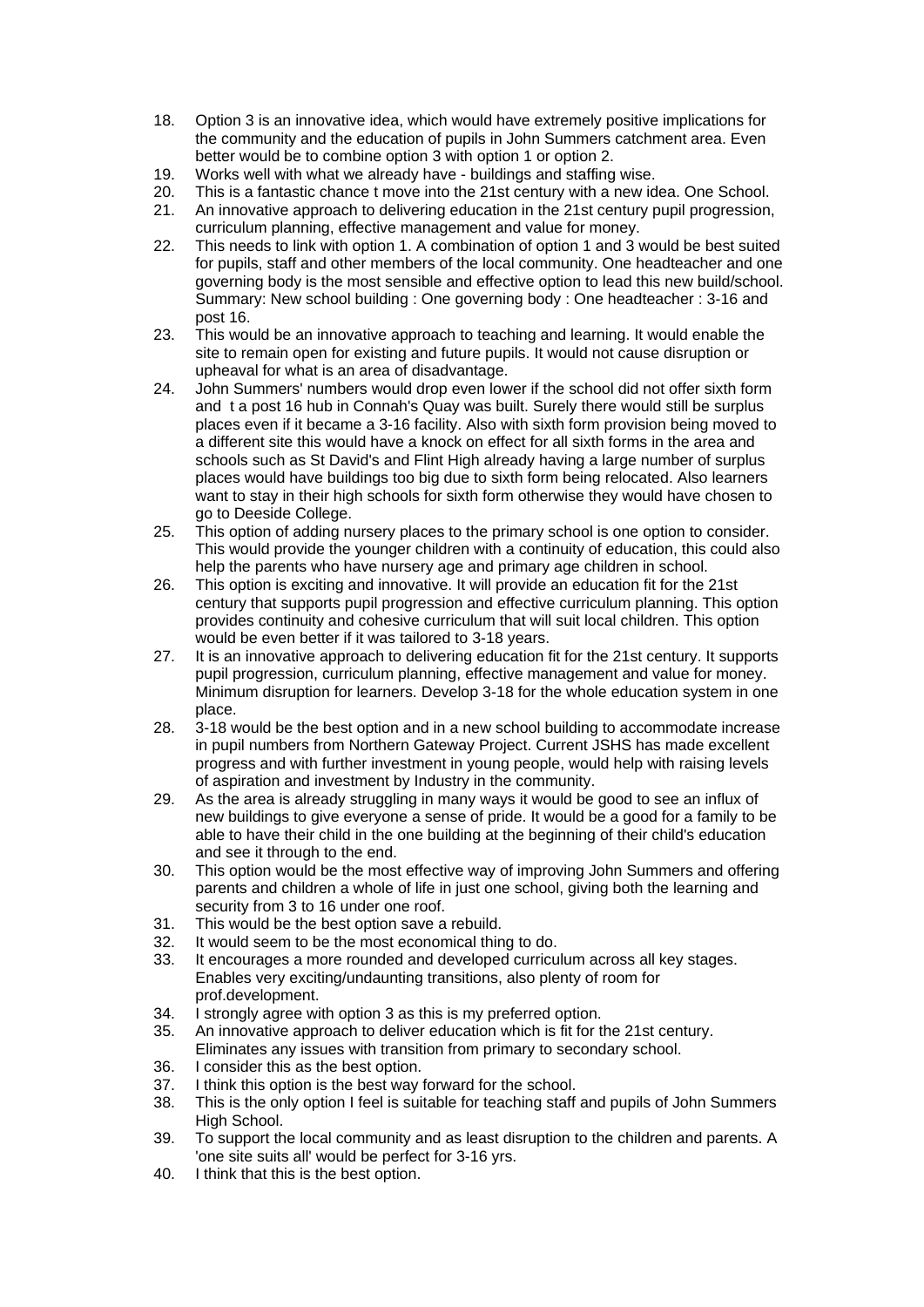- 41. This is an innovative approach which supports pupils progression, curriculum planning and value for money.
- 42. This is the obvious option but should just have one headteacher and one governing body but would benefit from a new build, perhaps this could be option 5.
- 43. Facilities already on site.
- 44. This situation almost exists already. The campus has a playgroup for 2.5 yr olds, a primary school, high school, education support centre, community centre and resource centre.
- 45. This is the best option although the post 16 hub at CQ is a negative for me.
- 46. It would be an innovative option, forward looking having a school that begins at nursery age and goes through to GCSE (16). We already have the primary school, secondary school, library and adult learning centre on the same site and this would be a natural progression. Would be an asset to the community of Queensferry and would be even more effective if combined with option 1 or 2.
- 47. A 3-16 facility would allow learners a complete and stable transition from one school stage to another. The pupils would also be more familiar with their environments, reducing the apprehensions involved in moving to 'big school'.
- 48. I think developing a 3-16 facility is a very modern streamlined approach to education in line with other countries. The children's wellbeing should be first and fore most over and above any cost saving implications.
- 49. Develop a 3-18 facility. To enhance transition between key stages. To ensure local pupils have access to a wide range of educational and community first facilities. One headteacher, one governing body. Minimum disruption to learning and ensure progression.
- 50. A simple 3-16 school with 1 governing body and 1 head would be both educationally and financially beneficial, and this option also solves post 16 concerns. Educationally innovative with many benefits.
- 51. This still does not solve the problem of surplus places and John Summers school building has a very short life span. This is probably the cheapest option of the four but still does not address any of the problems which have brought about this process.
- 52. This still does not solve the problem of surplus places and John Summers school building has a very short life span. This is probably the cheapest option of the four but still does not address any of the problems which have bought about this process. Ian Budd and Tom Davies were unable to make clear who would be teaching in the 6th form hub, and how it would currently affect the people who teach 6th form within the relevant schools. What is the point of a 6th form hub being erected right next door to Deeside college - makes no sense.
- 53. This still does not solve the problem of surplus places and John Summers school building still has a very short life span. This is probably the cheapest option of the four but still does not address any of the problems which have brought about this process. Ian Budd and Tom Davies were unable to make clear who would be teaching in the 6th form hub, and how it would currently affect the people who teach 6th form within the relevant schools. What's the point of a 6th form hub being erected right next door to Deeside College - makes no sense.
- 54. This still does not solve the problem of surplus places and John Summers school building has a very short life span. This is probably the cheapest option but still does not address any of the problems which have brought about this process.
- 55. This still does not solve the problem of surplus places and John Summers school building has a very short life span. This is probably the cheapest option of the four but it still does not address any of the problems which have brought about this process. IAN BUDD AND TOM DAVIES WERE UNABLE TO MAKE CLEAR WHO WOULD BE TEACHING IN THE 6TH FORM HUB, AND HOW IT WOULD CURRENTLY AFFECT THE PEOPLE WHO TEACH THE 6TH FORM WITHIN THE RELEVANT SCHOOLS. WHAT IS THE POINT OF A HUB ON THE DEESIDE COLLEGE SIGHT WHEN IT TAKES AWAY THE CHOICE OF LEARNERS TO BE EDUCATED AT THEIR SCHOOL.
- 56. This still does not solve the problem of surplus places and John Summers school building has a very short life span. This is probably the cheapest option of the four but still does not address any of the problems which have brought about this process.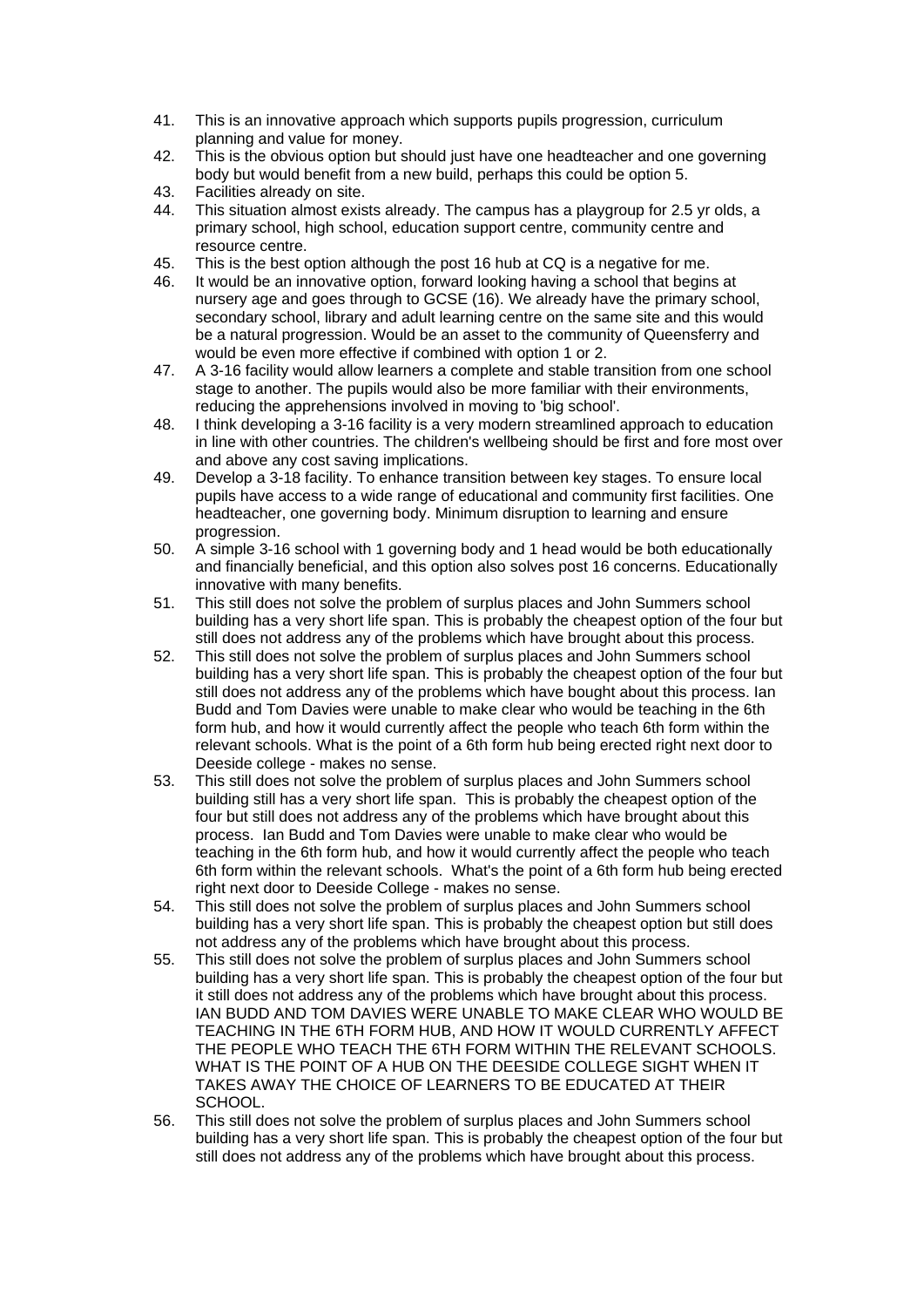- 57. This does not address the problem that John Summers High School has a short life span, and that money would have to be spent continuously on the building. Surely it is better to close John Summers High School and send the pupils to their nearest secondary school.
- 58. I do not know if this would work due to not understanding whether the '600 learners attending' is just across ks3/4 or would it be across the school? Even so the financial situation of extending to a primary school seems illogical when there are many primary schools in the Flintshire area for learners to attend. Again, what is the situation with the CQHS sixth form? This still does not solve the issues that have been raised.

#### **New responses received since 09/03/12**

- 59. This is a possibility but thought would need to be considered about how this would work. The proposal in the booklet does not appear to have been thought through fully.
- 60. I don't understand why Queensferry CP isn't like most other primary schools in having a nursery. I think all primary schools should have nursery provision. Is Hawarden High oversubscribed? maybe some pupils i.e.Sandycroft should fee to John Summers to balance numbers.
- 61. I don't know how this will affect the younger age group as my younger child goes to Custom House school.
- 62. This is an insight why I do no agree to amalgamation between the two schools. I won a case in the appeals courts many years ago as the pass rates at C.Quay and John Summers was abysmal, the A/C pass rates were dreadful and they agreed. Hence I won my case for my two older children to go to Mold Alun. The A/C pass rates now at C.Quay High school are very good and now my son attends C.Quay high school. As from Sept 2011 he is in all top sets and a change for him and other pupils could be very detrimental. Keep it as it is as there could be a downward spiral. Bring back for parents evening that you should see each of your child's teachers individually for feed back on how well your child is doing, not on the say so of the tutor presenting a piece of paper indicating targets and behaviour.
- 63. If there has to be a choice, I would pick this one up. Although I would prefer the two schools to be separate.
- 64. This would alone not address the surplus places unless the school is down sized or another local school is closed and brought into JSHS.
- 65. Unnecessary cost.
- 66. Good idea, closing primary school, everyone in the same area.
- 67. Don't believe viable due to complex needs of both ages.
- 68. Again a reasonable solution.
- 69. Not cost effective as this school is not sustainable for 21st Century Life Long Learning.
- 70. I did not send my elder children to John summers due to its reputation and the heads attitude towards complaints made against pupils! They are always smoking and swearing when I go to pick up my children from Queensferry cp & will not move for people to pass! You can't complain as Mr. Rashud is unapproachable!! My 4 sons have all attended Queensferry cp but I feel so strongly against this that if it goes ahead I will find an alternative school for my one year old daughter, & move my 2 younger children if it occurs before they leave Queensferry! I put my older sons in Hawarden so they were not part of John summers so will therefore not support this option!
- 71. Willing to listen to suggestions for a post 16 hub at CQHS but have major concerns about it. Transport is a major issue with the traffic problems between Connah's Quay and Shotton. Concerns about the impact on 11-16 at CQHS if post 16 hub based there.
- 72. The building is in need of repair and modernisation -for inclusion. This is obviously at a substantial cost, from where? Will it then last or will we be facing the same problem in a few years time. Closure of a school is inevitable I feel. If Johns Summers needs major work or even a rebuild- why are we considering it? Not cost effective. I understand the implications that it has for the community, students and teachers. It's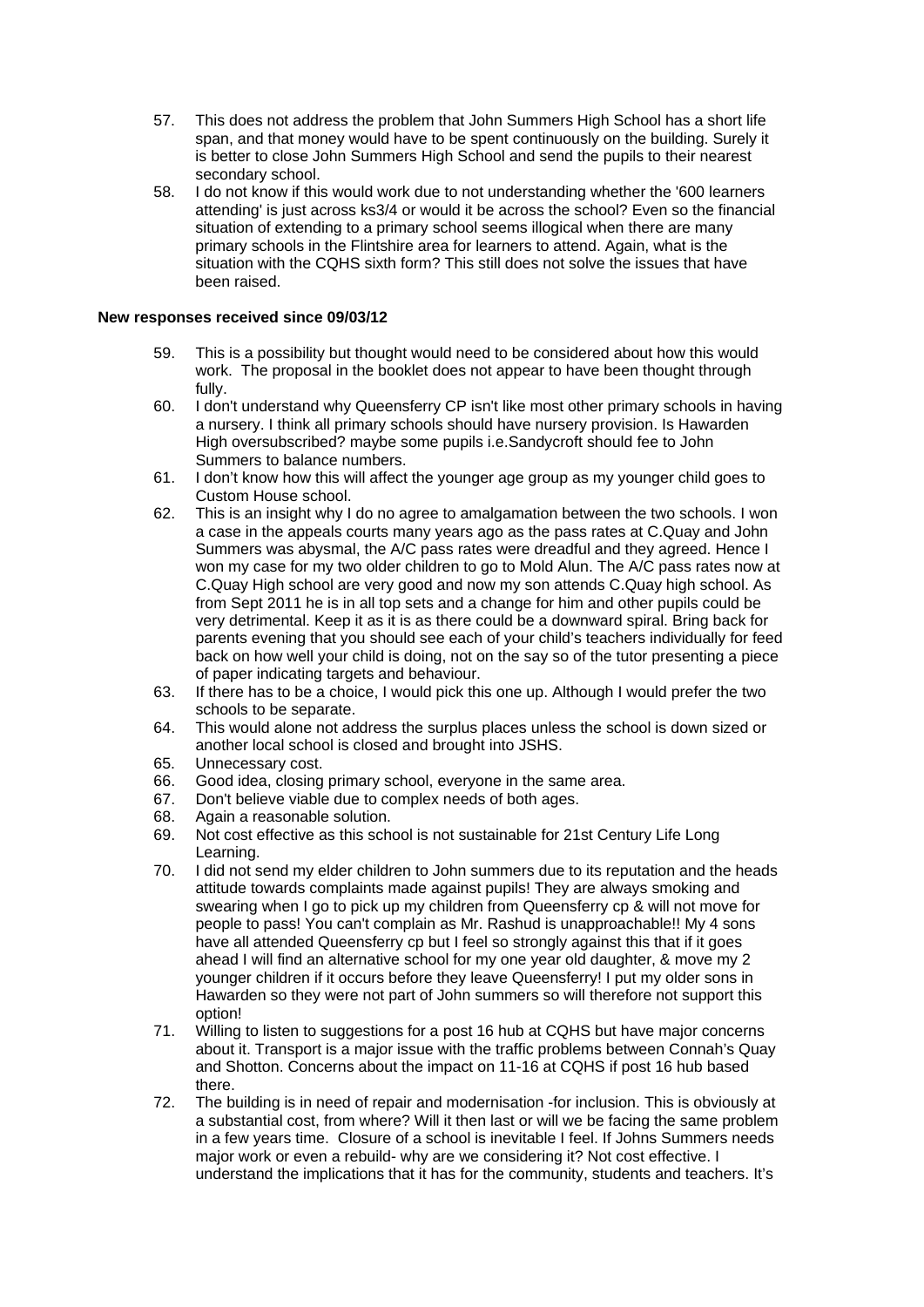a hard decision one where we have to be open minded - but we all know it comes down to money at the end of the day. Do we have enough in the pot to comprehend options 1-3.

- 73. Would this affect pupils at Connah's Quay High School?
- 74. I strongly agree about this because everyone will have a wide variety of facilities such as leisure centre and library.
- 75. Would be better 3-18 and to keep JSHS sixth form.
- 76. This would be the best option for John Summers High School and also ease the transition between Primary School and High Schools. However, I feel that the best option would be to make it a 3-18 school as the hub in Connah's Quay is pointless being next to Deeside College.
- 77. This may increase the numbers in John Summers High School and make the building more cost effective. Again, the post 16 hub would need clarity - is it part of Connah's Quay High School? Is it just on the same site but independent? Who will staff it? What will happen to the consortium provision already provided by Flintshire schools in the area?
- 78. I think that option three would be the best for John Summers high school, however, I think it would be more appropriate if it was 3-18 years. This option would ease the transition from primary to secondary education.
- 79. The idea would be good if it was from 3-18 instead of 16.
- 80. The best outcome for John Summers. It would be the least changed. John Summers doesn't need to change as their recent report was 'excellent'. The state of the boiling isn't affecting the learning and pass rates.
- 81. Because there's nothing wrong with this school!
- 82. Seemed to be the preferred option for people affected in this area
- 83. There will be one head teacher and one government body for the schools. It would be easier for the children to be in one school.
- 84. 1 headteacher and governing body for all key stages. Community would still have access to campus.
- 85. There will be one headteacher for all key stages and also one governing body.
- 86. There would be 1 headteacher and 1 governing body for all key stages.
- 87. This is the option I see working best. John Summers High School has turned a corner and replaced its poor reputation with a good one. This has been done thanks to the hard work of all the staff and governing body, especially that of the headmaster Mr Rashud. I do not feel that enough support is shown for this achievement by the LEA, would like to be proved wrong with this point, with John Summers being allowed to grow as a school. I have 2 children attending this school year 7 and 9. The school I believe can grow as a 3-16 facility and become not only one of the best schools in the area but one of the best schools in Wales and one to be proud of by everybody associated with it. Hopefully this option will be the one that is chosen and with the backing of all staff, parents and the LEA the school will go on to achieve its full potential.
- 88. This could be the best option for the school to bring it right into the 21st century and carry it on for many years into the future. Also it is a proven way to go forwards in many European countries.
- 89. There are plenty of good primary schools in the area, no need to have another.
- 90. John Summers HS has now got a good reputation and has come a long way in recent years.
- 91. Think this is the best option
- 92. It would bring Queensferry/Shotton into the 21st century with education. It would be a centre for the children. Great idea.
- 93. I think this option will work as the facilities are already in place, and the money could be spend on improving the areas of the schools that need it rather than losing a valuable part of a community. Also it makes it easier for the children to move through the stages.
- 94. This option would be a brilliant opportunity for Flintshire to be apart of the modern educating system, causing
- 95. 1 headteacher of the schools and 1 governing body for all key stages.
- 96. This option would be a brilliant opportunity for Flintshire to be apart of the modern educating system, causing the least disruption to all pupils and staff.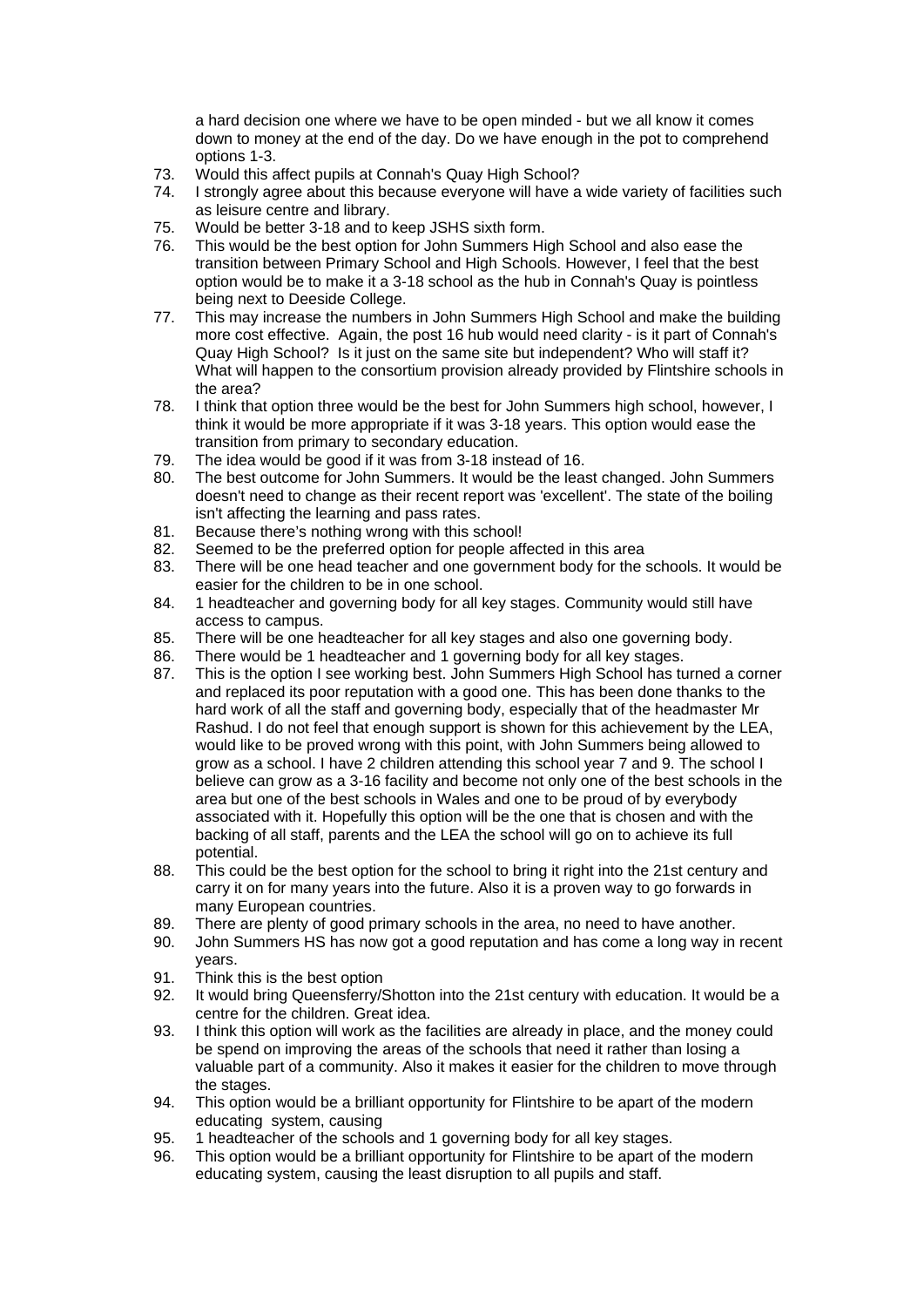- 97. The buildings would not be suitable and therefore the reason is it would be patched up and not sustainable into 21st century life long learning.
- 98. I agree to this because it's a similar set up to how it is now. Which will be the least disruption to the children.
- 99. Much better use of existing buildings.
- 100. This would be a costly venture for the L.A. and would not actually solve any problems. There is already a primary school onsite & the deficit would remain.
- 101. Developing a 3-16 facility is a very strong reason to support Op. 3. Relatively low cost. Maintain QF Campus.
- 102. Does not meet criteria of saving money.
- 103. Seems to be the obvious choice, would go along with this option if people where not going to lose their jobs. Would the school get a make-over
- 104. This is the best option out of the 4 for now. It will give the school an opportunity to focus an education from 3-16. However, the building is not 'fit for purpose' and will therefore trigger a review in a year or so anyway. This option needs funding. The building does not even have proper wheelchair access!!
- 105. Building life is unlimited. Will this cause further disruption in next few years?
- 106. Best way forward for John Summers High School we need good quality school in this area.
- 107. I feel that this would be the best option for the school as with options 1 and 2 there is insufficient funds to either rebuild or remodel the school and this option is the way forward for John Summers.
- 108. Connah's Quay High is proven to be one of the best in Flintshire. Staff and pupils have worked hard to achieve this so why jeopardise it! If I wanted my children to attend a school in Queensferry then I would have sent them there in the first place.
- 109. The only good thing from option 1-3 is the new build of a sixth form. This would provide a central building for the youngsters of Deeside. That makes sense.
- 110. THE FACILITIES AT JOHN SUMMERS SEEM TO MAKE THIS THE EASIEST, CHEAPEST AND SAFEST OPTION FOR EVERYONE INVOLVED
- 111. No need to include Connah's Quay High affects John Summers and Hawarden High School.
- 112. There would be one head teacher and one governing body for all key stages.

#### **New responses received since 26/03/12.**

- 113. Would boost numbers of learners therefore providing eligible funding.
- 114. If it kept John summers school separate from Connah's Quay I would not mind this option .Already has a Junior school on the campus ,so I don t think adding an infant school would change it too much .Think this option would make life easier for parents who have children of different ages .
- 115. This does not address the issue saving money.
- 116. I would only agree with this option if Connah's Quay High School remained an independent school and the post 16 hub at Connah's Quay High School was run by Connah's Quay High School Staff
- 117. I would only agree with this option if Connah's Quay High School remained an independent school and the post 16 hub at Connah's Quay High School was run by Connah's Quay High School Staff
- 118. Does not address surplus places and cost.
- 119. Does not address cost and surplus places.
- 120. Which primary schools would be affected? Further explanation of post-16 provision is required.
- 121. This would be a totally inappropriate action to take, as we already have a perfectly working, caring, welcoming nursery called The Croft Nursery in Aston. This nursery is fantastic, parents past and present highly rate this school. The staff work amazingly with the children and it seems crazy to even consider closing such a thriving institution. My boy attended this nursery in 2007 and now my little girl has just started last week, I don't know anybody who has a bad word to say about The Croft. It goes without saying, the loss of the staff's jobs will be lost also - SO FOR THAT REASON PLEASE SAVE THE CROFT NURSERY!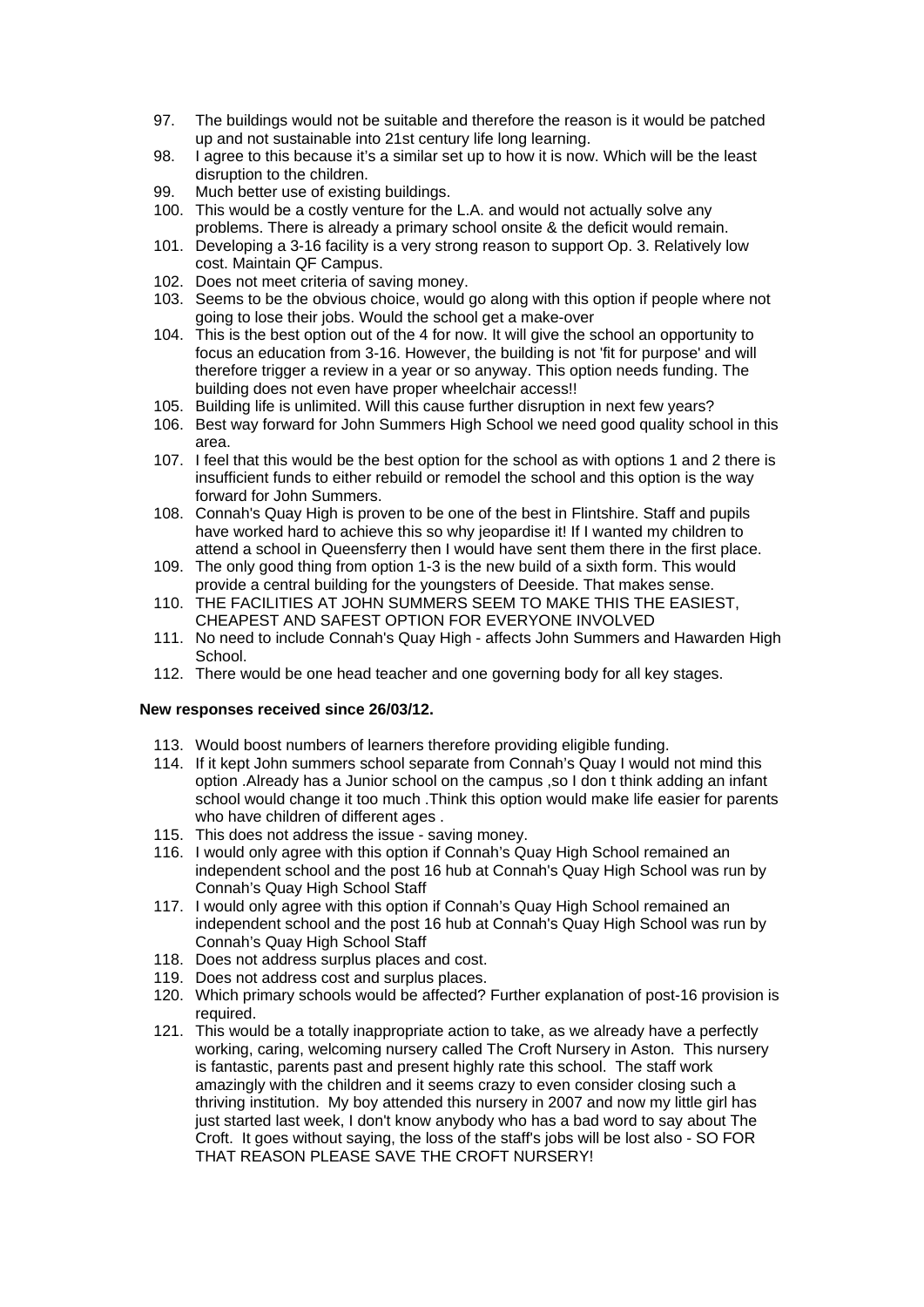- 122. This is the best plan as the facility already operates; this plan would just make it formal. Although I think a remodel of the John Summers School building should still be an option here. I am opposing the Post-16-Hub being built in Connah's Quay. I do not see why Connah's Quay has to have the monopoly on Post-16 education. The Town already has this facility provided by Deeside College whilst Shotton, Queensferry and Garden City are all being left without the facility and as such a fair and equal opportunity to be able to educate their young people past 16 years old, depriving them of a fair and equal opportunity to better themselves.
- 123. I really am shocked to the core hearing that the much loved croft nursery school will be closed due to the amalgamation process of putting a nursery at the Queensferry campus the croft is the only nursery school round the area that has been running for many yrs has helped prepare thousands of children for school and has given all our kids the VERY BEST START TO SCHOOL LIFE.I SAY SAVE THE CROFT FULL STOP !!!!
- 124. In my view this is probably the most cost effective option, and the one of most benefit to learners.
- 125. Well once again I have looked into the advantages of this and the money saving possibilities, my opinion there aren't any.
- 126. This still does not lead to a viable school in terms of numbers in particular year groups/key stages. It seems to be yet another desperate attempt to keep a school open when all logic and rational decision making would lead to this being dismissed as an option. I know that schools of this nature can bring some benefits in terms of continuity of learning, but the population is simply not big enough to make it work. The reference to the Northern Gateway that is often made is again a desperate attempt to justify this and other options. The numbers associated with this do not stack up to make this or any of the other option viable. There would have to be some sort of astonishing economic up turn both locally and globally if the top end projections are to become a reality, and even then the overall numbers are not sufficient to lead to a viable school.

#### **Q9 If you support Option 3 what do you think would be needed to make it work? What local issues would need to be considered?**

1. Ideally, a rebuild would be wonderful. Failing that, a re-model. So, this is bringing in options 1 or 2 in addition. Failing both those, it would still be possible. The people of Sealand would need re-assurance that this would not pose a threat to Sealand C.P.

#### **Responses received since 05/03/12.**

- 2. It would only work with a 'single governing body', 'one head'. This option is meaningless without these. This also maximizes staff effectiveness, so crucial within education.
- 3. I have answered that I think in the paragraph above
- 4. A newly build 3-16 school would really kick start the project and give it purpose. However two governing bodies and two headteachers would not work if it is to cohesive between key stages.
- 5. Little in terms of financial input. However it may necessitate the closure of the Croft Nursery and the provision of nursing facilities at Queensferry CP and St.Ethelwold's CA primary school, negligible cost I should think.
- 6. Possible problems with transition would be averted as there would be no movement for pupils across different sites. Parents/carer would be served better by one site. Would be good if some refurbishment/remodel could be part of this option.
- 7. You would need only one head and one governing body. To rebuild and produce a new and innovative school.
- 8. Refurbishment/rebuild of John Summers. Rebuild/extend age 3-5 provision at Queensferry CP.
- 9. Support of feeder schools and staff, financial support. More places need to be made available for the new housing development - investment in the future.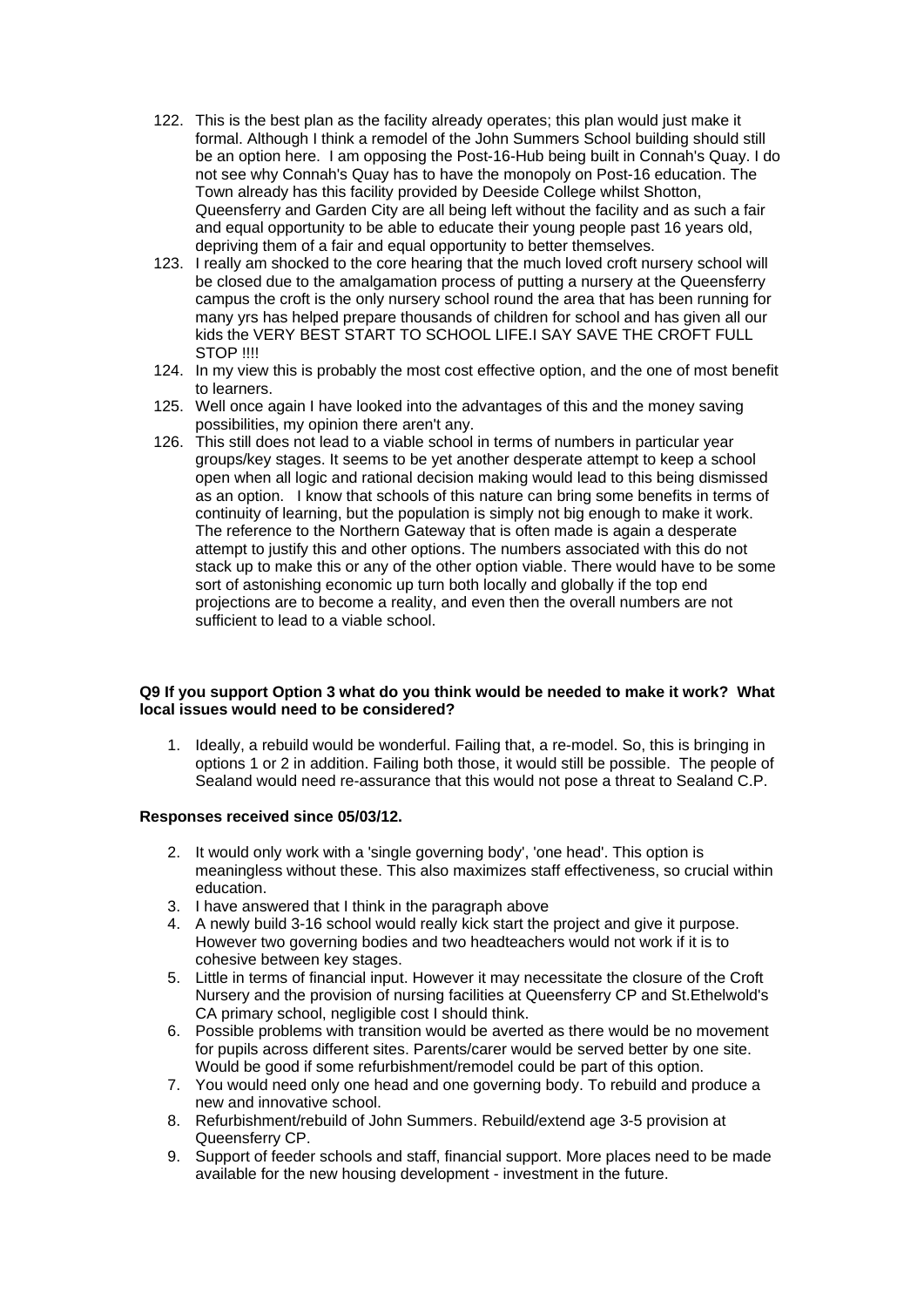- 10. Support from Queensferry primary school financial support from county/WAG more places for increased pupil numbers from new housing development.
- 11. To make it possible, and to save money, 3-16 facility would have one headteacher ad one governing body. Better management/even better pupil/teacher relationship.
- 12. I would even promote a 3-18 facility. Careful consideration of teachers pay and conditions would be necessary.
- 13. An area that has continually been deprived of jobs, development and investment now has a chance to save a hub of the community and invest for the future.
- 14. Single governing body and one management structure maximises staff effectiveness.
- 15. An acceptable financial contribution from the local council. One management structure and one governing body.
- 16. Even with proposed developments such as the northern link projections do not see a huge increase in pupil numbers. To make this option work you need more pupils wanting to go to John Summers.
- 17. For this option to work effectively there must be only one governing body and one headmaster. The Northern Gateway Project should be considered.
- 18. One headteacher and one governing body to oversee the school. Adapting the buildings to be fit for the purpose via a rebuild.
- 19. Construct new nursery on site. Provided childcare provision.
- 20. The building appears to be adequate at present, catering for pupils from ages 3-16 years would mean no interruption in their education and would enhance the schools position as an integral part of the community. Where in it already promotes opportunity and respect.
- 21. Making the school the hub of the community, easier access, refurbs of rooms, and public areas, enhancing of sports facilities.
- 22. In order to enhance this some building adjustment/refurbishment would help in pushing new boundaries.
- 23. Consideration needs to be taken with the new affordable housing planned and to accommodate the local community in a local school. It would have a massive detrimental effect on our community as 'bussing' to and from school would be both costly and impractical.
- 24. Smoother transition. Total school cohesion.
- 25. Even more effective transition liaison. Bear in mind large new housing development locally. Less disruption between yr 6 and yr 7 for pupils.
- 26. Forward thinking. There would also need to be expansion to existing facilities but this would be offset by not having to run a separate nursery building.
- 27. I feel that for the facility to be complete it would require one, rather that two headteachers and governing body so that it became more cohesive rather than remaining as two separate entities.
- 28. Decisions should be made jointly with staff and the head at John Summers. Consideration should be made to current housing plans especially given that many more children locally may need school places at John Summers and emphasis should be placed on current Estyn reports.
- 29. Investment or some refurbishment of school facilities would be needed to ensure that learners have access to 21st century facilities. Local economy/jobs. Sixth form would offer local pupils the opportunity to stay in post 16 education, in an environment in which they are familiar.
- 30. Refurbishment of JSHS, 2. One Governing body, 3. Senior management team.

#### **New responses received since 09/03/12**

- 31. I think having a post 16 hub on one site is a good idea but wonder how this will fit in with 'A' level provision at Deeside College. The provision of 'A' levels across 4 sites as the consortium doesn't work well and puts pupils off applying due o bus journeys.
- 32. n/a
- 33. Sixth form should be kept in the consortium.
- 34. JSHS definitely needs a sixth form, because there is a great relationship between teachers and pupils. Subjects are taught in a familiar environment, which keeps pupils on track with peers and work.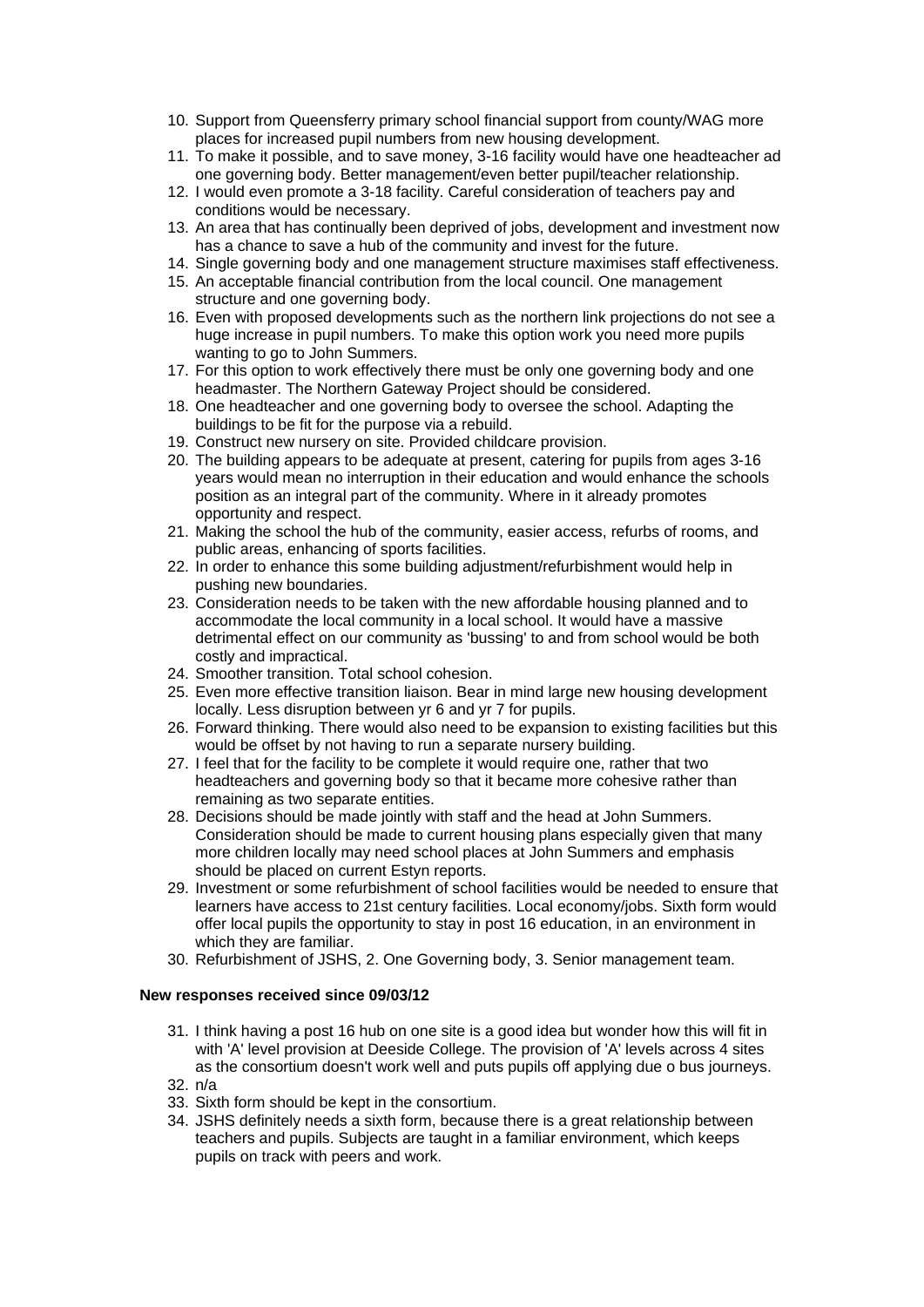- 35. Changing the plan from 3-16 to 3-18 as this would be the best option for the school and its pupils. This would cost less than building a 6th form hub and cost students less time and money due to travel.
- 36. Make it a 3-18, would be cheaper and wouldn't involve so much travelling and money towards transport.
- 37. JSHS would need a refurb for this whole 3-18 idea, with out our sixth form it would be a major loss to our community and make a lot more problems for students to get to school.
- 38. Having the funding for the post 16 hub. Also transport issues to and from the hub for further away schools. And the whole point of sixth form is to stay with the environment they are used to. Might as well go to the college if this was to happen.
- 39. Disability stuff new windows and leaking.
- 40. Community support, money to invest. The community would still have access to the campus. Also we would like to keep the sixth form at John Summers.
- 41. Community support needed, remodel school. Post 16hub is pointless, might as well go to college. Need the sixth form attached to school.
- 42. Community support, remodel the school also. We would have consider our sixth form as a sixth form student consortium as well established and it would effect the schools potential grades.
- 43. Community support remodel the school, +16 hub will be a bloody shambles. It removes the purpose of 6th form. Also transport will be a right kerfuffle.
- 44. Funding as always is a big issue that needs to be addressed. It is important that the school gets full support.
- 45. Extra funding.
- 46. In my view it would only work under one head, one governing body (too many chiefs and all that!)
- 47. Upgrade the facilities so it benefits all students whether nursery pupils or high school students.
- 48. Makes sense to utilize what we have already got. The cost would be realistic for the council to meet.
- 49. I agree with this option as it is a step forward for Shotton. I feel it would work better with one head and one governing body.
- 50. I feel this option would be more successful with 1 headteacher and 1 governing body. Remembering the great Estyn report the present Headteacher has achieved.
- 51. Community support, money put into school fund, re-model of the school. Other community members will still have access to the campus which they need. Keep the sixth form attached to the school for a friendly environment.
- 52. I feel this option would be more successful with 1 headteacher and 1 governing body. Remembering the great Estyn report the present Headteacher has achieved.
- 53. This option by far the best for Shotton and the pupils. Would like to see a united approach to the running of the school, with one head and one governing body.
- 54. I understand this could create more traffic morning and afternoons. So perhaps using the North Street entrance for nursery or older pupils could ease possible problems.
- 55. The primary phase and secondary phase to remain separate with a Head for each
- 56. Funding is needed and work must begin on raising funds.
- 57. Remodelling?
- 58. We would have to have funding to remodernise the high school i.e. new windows, also there may be some concern over the traffic flow on the residential area at back on school.
- 59. Community support, remodel the school. The community will still have access the rest of the campus such as the library and the clinic. Pupils at John Summers need a sixth form attached because it is a friendly environment. You are able to reach your full potential as you are able to form a better connection with the teachers.

#### **New responses received since 26/03/12.**

- 60. Funding
- 61. The Post-16-Hub being located at the Shotton/Queensferry/Garden City end of Deeside. The land is available at the moment where the old RAF housing/ buildings have been knocked down recently.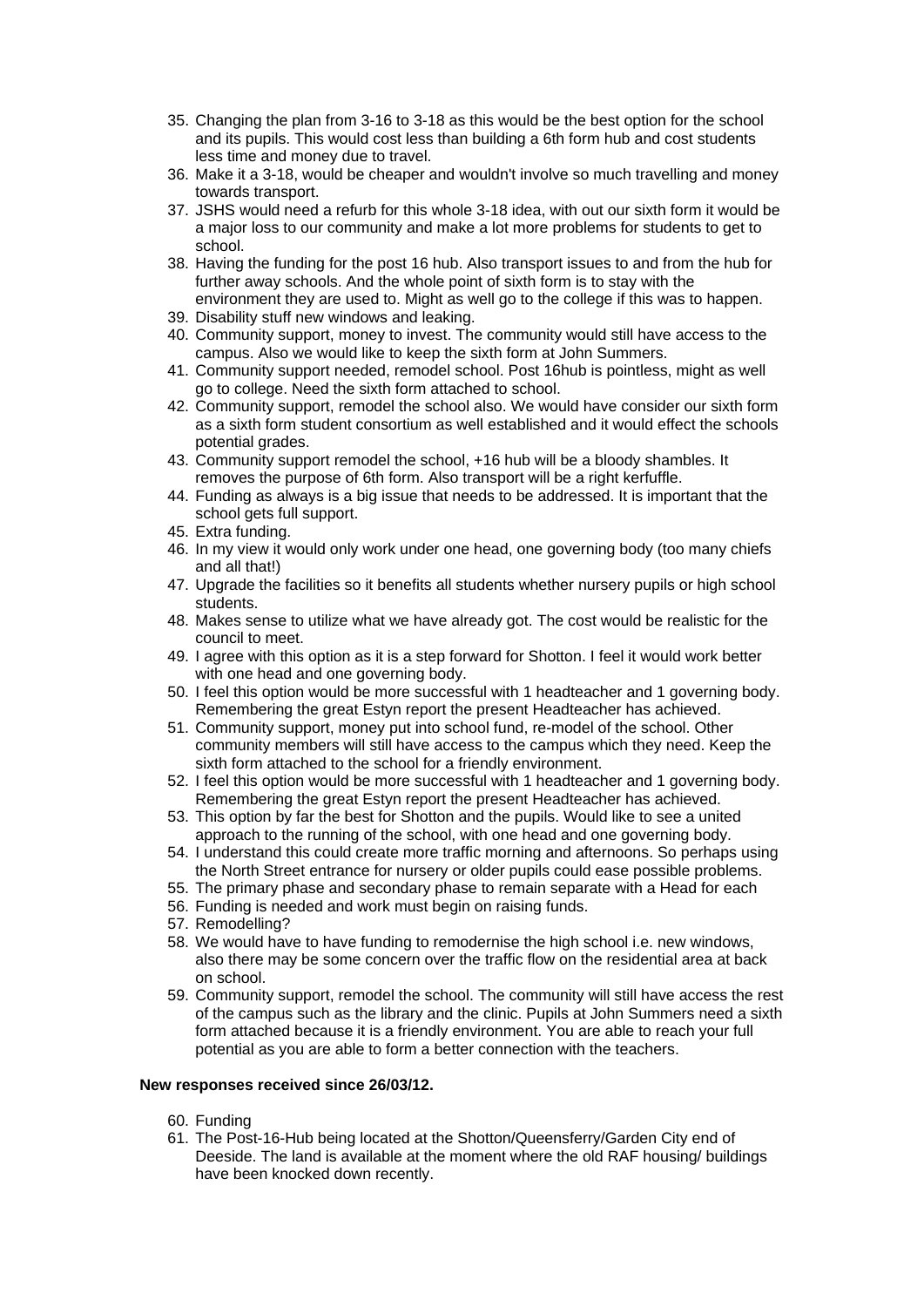**OPTION 4 – Amalgamate John Summers High School with Connah's Quay High School (one Headteacher and one Governing Body, involving the closure of two schools and the creation of one new school on the existing sites.**

**Q10 How strongly do you agree or disagree with OPTION 4 (please tick ONE box only.** 

| <b>Strongly Agree</b>      | $=$ |     | 2.0%    |
|----------------------------|-----|-----|---------|
| Tend to Agree              | $=$ | 3   | 1.5%    |
| Neither Agree nor Disagree | $=$ | 4   | $2.0\%$ |
| Tend to Disagree           | $=$ | g   | 4.6%    |
| <b>Strongly Disagree</b>   | $=$ | 161 | 81.7%   |

#### **Q11 To help us understand why people agree or disagree with OPTION 4 please provide a short summary of your reasoning (250 words maximum).**

- 1. Best alternate option.
- 2. This seems the most sensible. I can't talk about John Summers but I know that the management team at Connah's Quay High have improved the reputation and success of the school significantly. It would surely make sense to share these skills and create a single school that benefits learners by providing an education based, in theory, on twice the amount of experience and expertise that exists now for each school. This option is the only one that will allow best practice from both schools to be shared, and thus improve the education for learners from both high schools.
- 3. I strongly disagree with amalgamating the two schools, and using two sites.Connahs Quay high had two sited previously years 7 and 8 at Rowleys drive and as a previous student at Connah's quay high I feel this is detrimental to the education of the students, it did not work before and I don't feel will work again.Connahs Quay High is and excellent school and has changed a lot over the past 15 years it is now and up and coming school with good teachers and fast improving results I feel this is down to the whole of the 11-16 being in one place under one head teacher. To use both sites under one name is still going to cost money, surely the same amount. If the amalgamation does go ahead my 9 year old will not be going to the new one and will be placed elsewhere. I am strongly apposed to this amalgamation.
- 4. because it will wreck a good school ( Connah's quay high) by putting a bad one (john summers ) with it
- 5. I think it is unfair that Connah's Quay High School have been included in this modernisation programme. Connah's Quay is a fantastic school with only 10% surplus places. The school has almost 1000 students and includes a sixth form of over 137. All of these exceed the criteria required for a school to be put under review. I would like to know why other schools with higher surplus places have not been included. I feel these plans would severely disrupt the running of a perfectly operating school just because it would save 'a bit' of money. I think this process needs to be reconsidered.
- 6. This would bring even more traffic chaos than already exists on roads that are barely able to cope now. The children that attend both schools come from varied family, social and economical backgrounds and there are many that do not mix outside of school hours. There has been for many years a strong pride in families and pupils choice of school; this has brought about a normal, healthy rivalry. Many families have very strong views on children being forced to be schooled together as this could turn some (now petty) issues into major problems between rival pupils and their families both in and out of school. These problems do not always go as a pupil leaves school but pass on to the next generation as it has done for years both here and in many. many areas.
- 7. This is not a solution to anything, but will actually create a host of problems. It takes no account of the social problems of many families this end of Deeside. These pupils and their many needs will be lost. How are families of pupils coming up after those registered at the time of change going to afford the bus fares? Also, logistically and operationally it simply doesn't work. I remember the split site that there was for the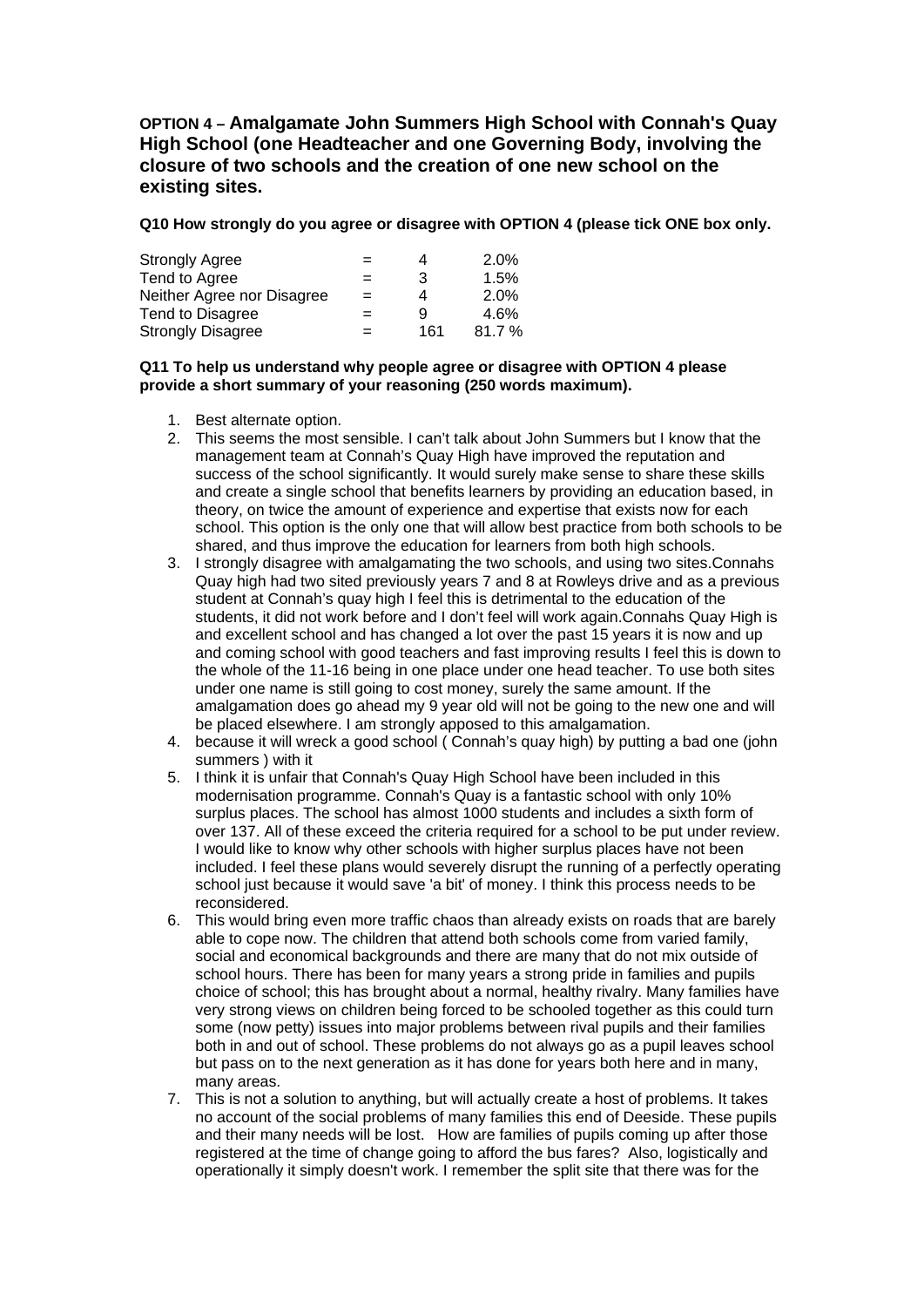then new Connah's Quay High School (late 1970's). It was nothing but a mix-up and a nightmare, and the lower school in Shotton Rowley's Drive finally closed. (A much nicer building than the new one in Connah's Quay. It was the first Haddow school in Wales, and is still now put to good use as Deeside Enterprise Centre.) Amalgamation, similarly, will be the thin end of the wedge for John Summers High just a slower way to close it. This isn't right. It isn't just. Can I draw your attention to a study which came out last July from the New Policies Institute and commissioned by the Joseph Rowntree Foundation? It stated that the new objective of Welsh Government to bring child poverty to 5% (previously 10%) according to statistical trends had not a hope of being met. It concluded that what authorities should do, therefore, is to make children's existence more tolerable. We should give them the services they need, where they need them. Thank-you.

#### **Responses received since 05/03/12.**

- 8. Logistically not possible because of the ongoing traffic problems from Queensferry to Connah's Quay A498. Transportation of the pupils would be a nightmare.
- 9. NO benefits. Would create a sense of "Pulling out" of the most deprived part of Flintshire. Amalgamation is a knee jerk response with little proven success. Transport issues and the gridlock on Chester Road make this a non starter.
- 10. Option 3 with the incorporate of option 1 would resolve issues not just for the immediate future but for many years to come with the development (large scale) of the Deeside area. Option 4 would do very little to address these.
- 11. Don't understand how this helps the problem of 10% too few places. Creates a lot of unneeded stress when there are better options. As a parent within the area, I do not want this.
- 12. Would not alleviate the surplus place issue. Would cause enormous disruption to two communities. Transport along the already congested A548 coast road would make it enormously difficult for pupils. In an area of deprivation like this it would be an act of catastrophic proportions to rip the heart out of the community. This is a community school and belongs in the community.
- 13. Don't think this would work at all.
- 14. Really bad idea. Does not address any issues of transport problems, transition issues, from primary to secondary. No good for the community.
- 15. This will not serve any purpose. Two sites do not work logistically. This will not be beneficial for the local communities.
- 16. Transport issues would be a considerable problem. Integration of pupils could pose difficulties, affecting learning. Negative impact on the local Queensferry community. County suggested that JSHS building was not fit for purpose.
- 17. Transport issues and traffic would be a major problem, negative impacts in local community, integration issues leading to long term effects on their learning, this option does not address JSHS building issues 'not fit for purpose'.
- 18. I do not believe this option would be of any benefit, as it does not address any of the problems raised i.e. surplus places.
- 19. Damaging on two communities. Over congestion on roads/traffic queues/pollution. More pupils playing truant. Possible anti-social behaviour/crime. Poor punctuality.
- 20. Poor idea. The fact that this is even an option shows how some people with decisions making authority know absolutely nothing about education and what communities want.
- 21. Yet again a school closure would lead to major issues in many areas. Transport the congestion is already horrendous. SEN provision at CQHS is an issue, we have over 30% on SEN register.
- 22. Disruptions to two very different communities who have a long history together. It would disadvantage JSHS pupils due to financial constraint, parents could not afford to bus pupils. A498 is already a very congested road and does not need further traffic problems.
- 23. Strong disagree : Poor transition : Job losses : Poor transport links : Probably the worst option available.
- 24. Amalgamation is disruptive and would create further difficulties for a community first area.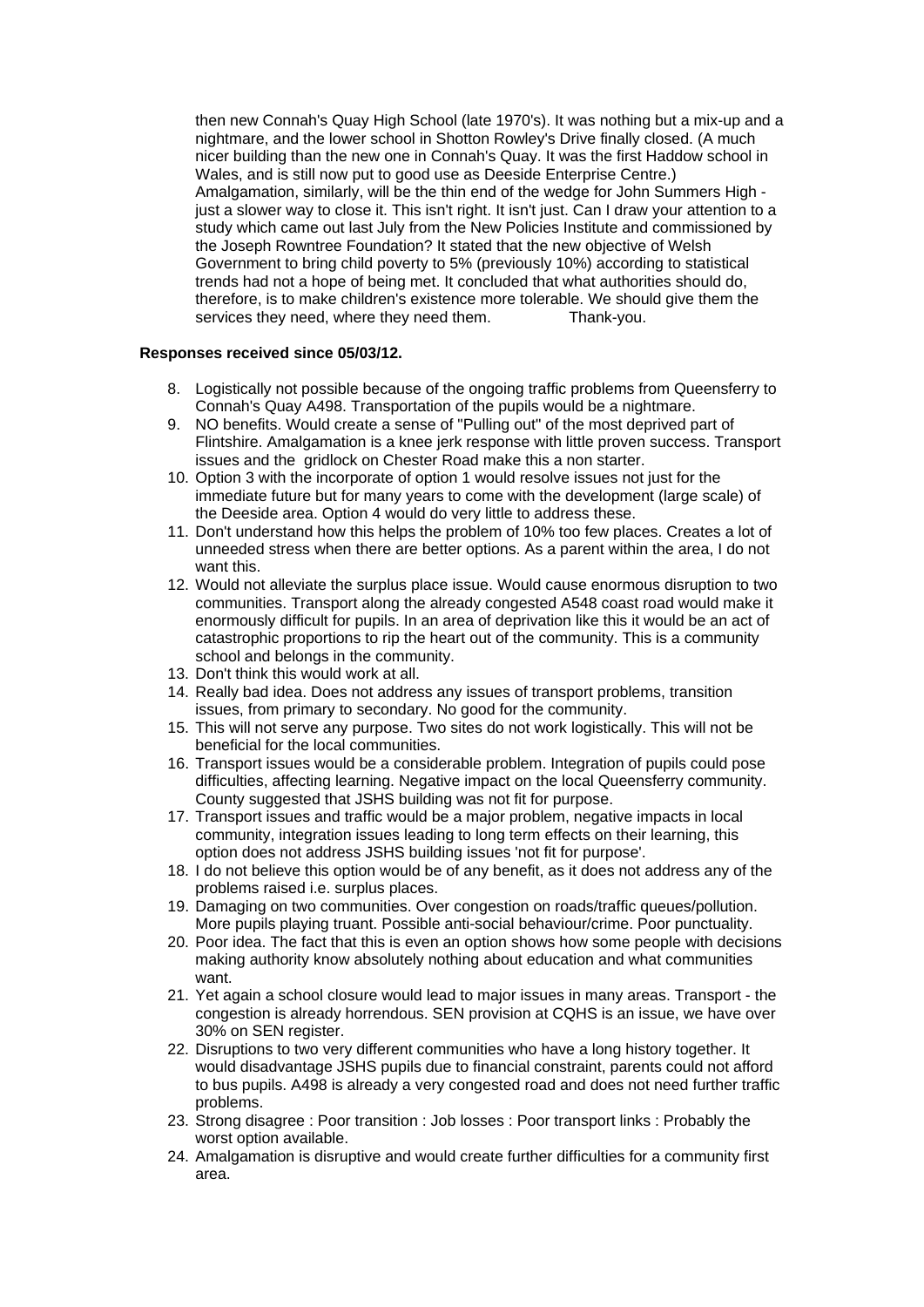- 25. THERE IS ABSOLUTELY NO BENEFIT FOR CONNAHS QUAY STUDENTS IN THIS OPTION. I DO NOT WANT MY CHILDREN TRAVELLING TO ANOTHER SITE AS I'M SURE THAT PARENTS OF JOHN SUMMERS SCHOOL DO NOT WANT THEIR CHILDREN TRAVELLING TO A DIFFERENT SITE. CONNAHS QUAY HIGH SCHOOL HAS IMPROVED DRAMATICALLY OVER THE LAST FEW YEARS AND I DO NOT WANT TO SEE ANY CHANGES TO THE SCHOOL WHICH WILL PREVENT FURTHER SUCCESS WHICH I FEEL THAT THIS OPTION WOULD. I HAVE ALREADY CONTACTED MARK TAMI REGARDING MY CONCERNS AND WILL BE DOING SO AGAIN HAVING ATTENDED THE MEETING HELD AT CONNAHS QUAY SCHOOL ON 5/3/2012. I WILL ALSO BE ATTENDING THE MEETING AT DEESIDE LEISURE CENTRE ON 12/3/2012. IN THE MEETING HELD ON 5/3/2012 IT WAS STATED A NUMBER OF TIMES THAT LOCAL COUNCILLORS HAD PUT THESE FOUR PROPOSALS TOGETHER, I WANT TO KNOW WHO THEY ARE AND THE COMMUNITIES THEY REPRESENT AS I DO NOT BELIEVE THAT COULCILLORS REPRESENTING THESE 2 SCHOOLS AND SURROUNDING AREAS WOULD HAVE AGREED TO THIS PROPOSAL. WAS CONNAHS QUAY AND QUEENSFERRY REPRESENTED FAIRLY? I WANT THIS INFORMATION AVAILABLE AT THE MEETING ON 12/3/2012. I HAVE NEVER BEEN INVOLVED IN ANY FORM OF PROTEST BUT THIS IS ONE PROTEST THAT I WILL GIVE 100%. MY CHILDRENS EDUCATION IS AT STAKE IF THIS OPTION IS IMPLEMENTED AND I WOULD SERIOUSLY CONSIDER SENDING MY YOUNGER CHILD TO A DIFFERENT HIGH SCHOOL WHEN THE TIME COMES.
- 26. This is not an option as it does not address surplus places. Also it does not address the issue of the poor building of John Summers. It would save a headteacher's salary but this is not a saving in the scheme of things. Surely it is unfair to make teachers at CQHS re-apply for their jobs. CQHS school had an excellent Estyn report, results keep getting better and it does not meet the criteria for an area review so why put staff under considerable stress that work hard and are successful?
- 27. I believe that one school spread over two sites would not work. How can having one governing body, one headteacher possibly give 100% attention to both sites at the same time? It is imperative that the headmaster is in-situ to oversee each and every aspect of their school.
- 28. This option would disrupt the education of students from 2 communities. Students performance would be significantly harmed.
- 29. Loss of community services and school would affect whole community. Disruption to pupils learning.
- 30. Disruption of two communities: Would take the heart out of the local community. Further disadvantage areas of Q Ferry, Shotton and Sealand that are already disadvantaged.
- 31. This option shows that the buildings are obviously fit for the purpose to support option three. Bussing of children and staff has been tried at many places in the past and is a logistical nightmare in practice.
- 32. This would cause too much traffic on an already extremely busy road. The disruption to both sets of pupils would be detriment to their education.
- 33. There are many reasons not to close a community school. JSHS students are best served with their own institution.
- 34. Total disruption to 2 communities. Unnecessary travel. Amalgamations are disruptive to the community.
- 35. This option would be disruptive for the communities involved and would add to the traffic congestion in Shotton. I find it hard to see any educational benefits for pupils.
- 36. This option would disrupt two communities. There would be no educational benefits. Why close an excellent school??
- 37. Pupils really do not get along. Quite a distance for pupils to travel.
- 38. This is by far the worst option! Solves nothing and stores up problems for the future.
- 39. Transport issues adding to current congestion in Shotton. Not popular in either community. Waste/misuse of current JSHS site.
- 40. Does not address the issue of surplus places or the condition of the buildings. See few advantages apart from saving the salary of a headteacher. However, set up costs (stationary, signs, reorganisation, transport etc) would far exceed any cost saving.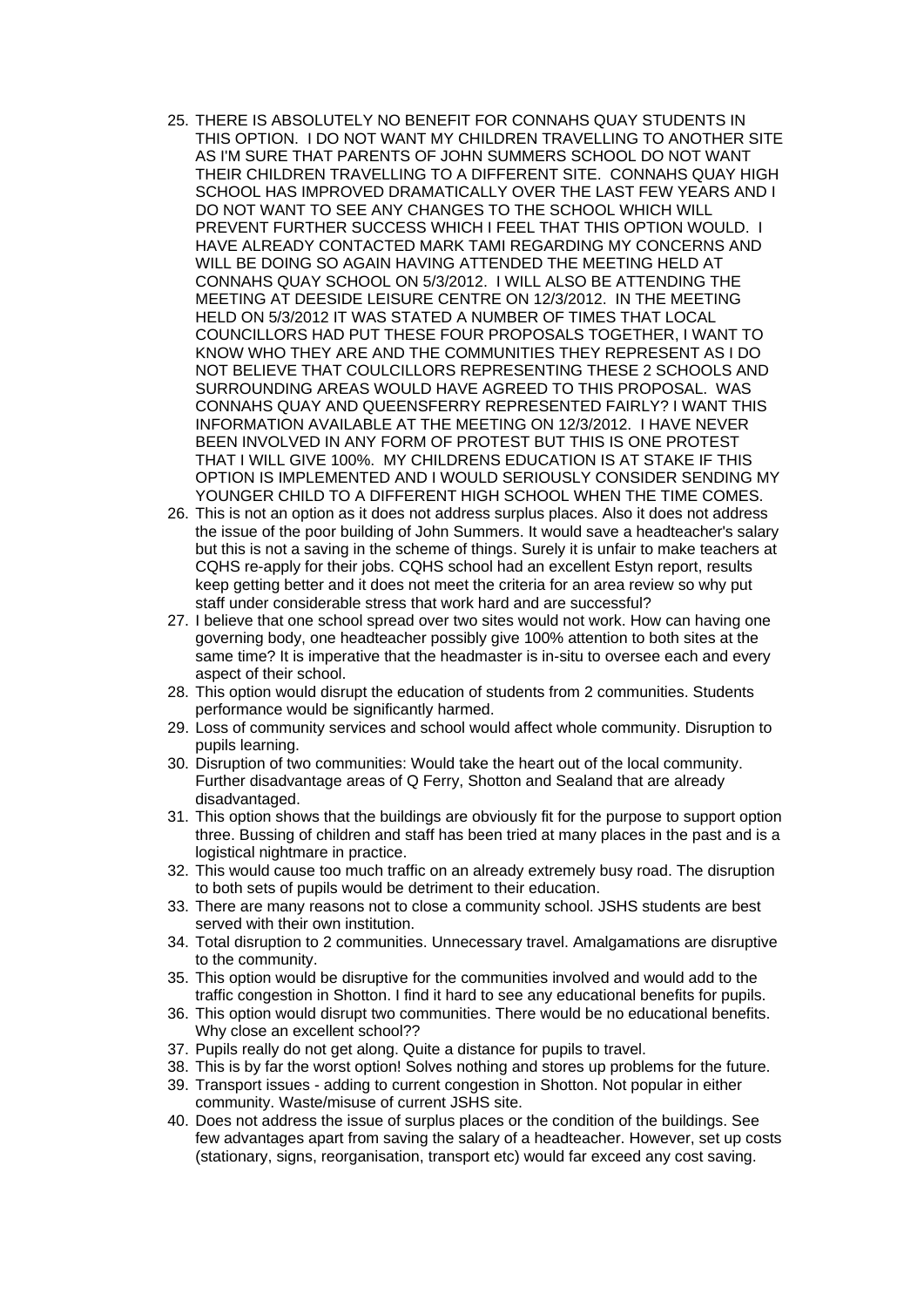- 41. This option would cause disruption to two communities, neither of whom want this, whilst also disrupting the academic lives of two schools for no apparent reason!
- 42. Loss of school and community services will have a major impact on the locality. Transport issues for example, cost of travel, congestion and environment. Too disruptive for learners/community.
- 43. Removal of secondary education from the community, 2. Difficult travel conditions along coast road, 3. Ignores future building/housing developments.
- 44. This seems like an impossible idea. The thought of students and staff being split over 2 sites would have a devastating affect on the learners as well as the staff. There seems to be no logical explanation behind the reasons for Connah's Quay High School being in this process in the first place. The school's surplus places is below the number identified within the criteria as is the number of sixth forms on roll. However, there are other schools within the area who do seem to fit the criteria who don't seem to be involved within the process.
- 45. Shocking to close one of the most improved schools in Flintshire, which has just under 10% surplus places, one thousand happy learners and a thriving 6th form. Connah's Quay does not meet the criteria to be in this process at all. Ian Budd and Tom Davies were unable to make clear who would be teaching in the 6th form hub, and how it would currently affect the people who teach 6th form within the relevant schools. What is the point of a 6th form hub being erected right next door to Deeside College - makes no sense.
- 46. CQHS does not meet any of the criteria which triggers this process. This option seems extremely unfair and almost personal against CQHS. It has been the most improving school in Flintshire County in recent years - what on earth is the point in closing this school??? It makes no sense. Why not close John Summers and divide the learners between all the neighbouring schools if John Summers has so few learners - surely this solves the problems. Apparently this idea was previously rejected. I would like to hear how that decision was explained and justified. Ian Budd and Tom Davies were unable to make clear who would be teaching in the 6th form hub, and how it would currently affect the people who teach 6th form within the relevant schools. What's the point of a 6th form hub being erected right next door to Deeside College - makes no sense.
- 47. CQHS should not be in this process at all. It does not fit the criteria in any way. Also the idea of one school on 2 sites so far apart is ludicrous and will obviously have a detrimental effect on both teaching and learning. Ian Budd and Tom Davies were unable to make clear who would be teaching in the 6th form hub and how it would affect the people who currently teach 6th form within the relevant schools. A 6th form hub on the Deeside College site would take away the opportunity for students in this area to continue their education at their chosen school.
- 48. Connah's Quay high school SHOULD NOT BE PENALISED BY AMALGAMATION WHICH ENTAILS CLOSURE. IT IS A SUCCESSFUL WELL SUBSCRIBED SCHOOL WITH LESS THA 10% SURPLUS PLACES AND A SIXTH FORM OF MORE THAN 137 LEARNERS WITH EXCELLENT RESULTS. IAN BUD AND TOM DAVIES WERE UNABLE TO MAKE CLEAR WHO WPOULD BE TEACHING IN THE 6THY FORM HUB, AND HOW IT WOULD CURRENTLY AFFECT THE PEOPLE WHO TEACH THE 6TH FORM WITHIN THE RELEVANT SCHOOLS. WHAT IS THE POINT OF A HUB ON THE DEESIDE COLLEGE SIGHT WHEN IT TAKES AWAY THE CHOICE OF LEARNERS TO BE EDUCATED AT THEIR SCHOOL.
- 49. For this option I am struggling to understand why such an improving school (Connah's Quay High School) that does not meet any of the criteria given by the Welsh Assembly Government as it has less than 10% surplus space, nearly 1000 learners on roll and a 6th form of over 135 given by the Welsh Assembly Government because is being considered as a school that could be closed. I understand that Connah's Quay High School have been considered due to the fact that it is an area school review however there are a number of other secondary schools in the area with more surplus spaces, less learners on roll and a much smaller 6th form and for some reason these schools are not mentioned in any of the options given. It just seems to me that this option would create a bigger problem. This option also isn't a long term one as both John Summers and Connah's Quay High School buildings both have a short life span so in the end this process would start over again. A better idea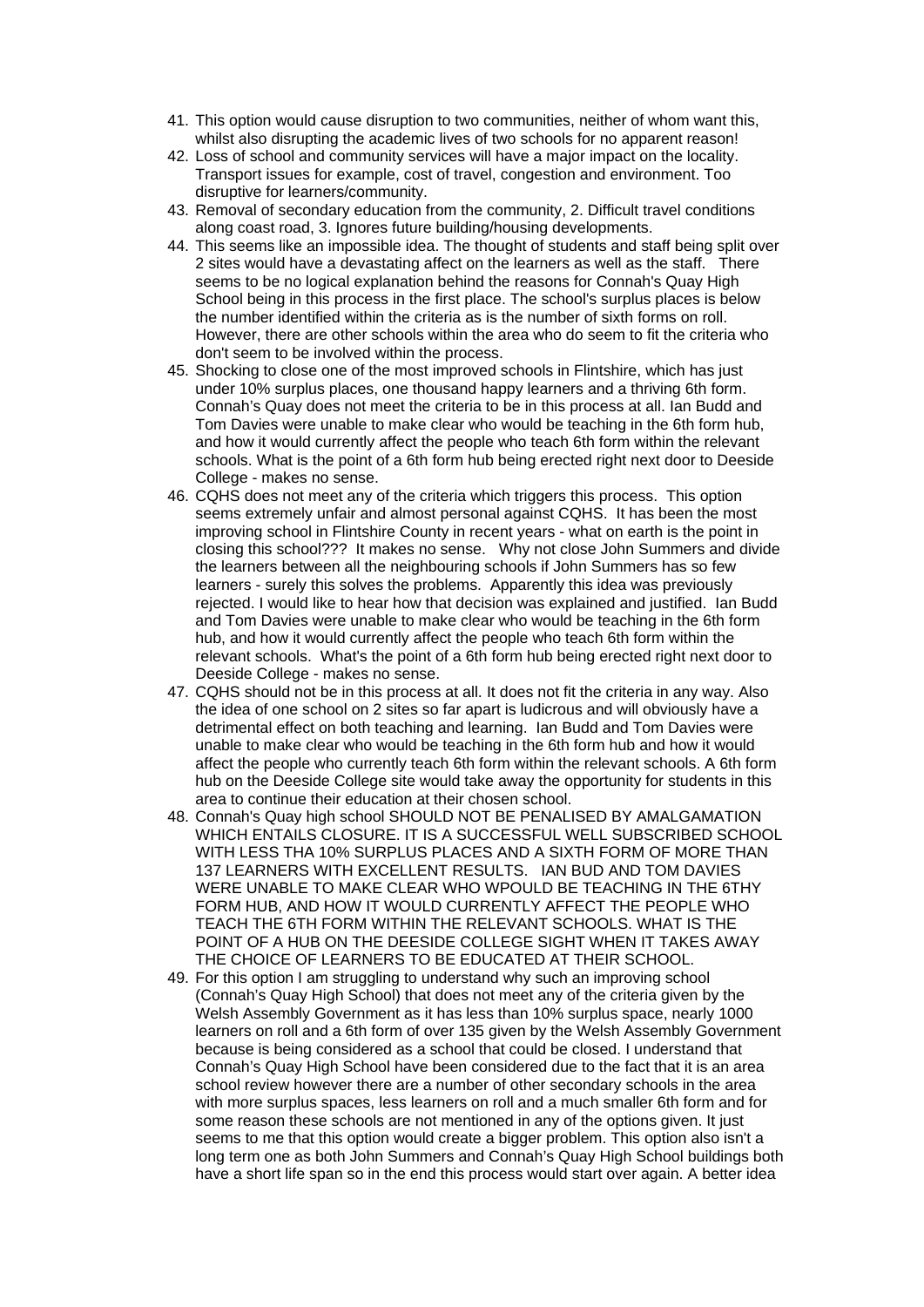is to close t he school with the most surplus places, least learners on roll and smallest 6th form and invite those learners to go into the closest school available to them in the area. Invest money into the existing schools to accommodate the mew learners.

- 50. This would be devastating for the local communities, as well as staff at the schools. Connah's quay high school has a relatively small number of surplus places, where as John Summers has more, so it seems very unfair to put the local community in Connah's Quay through this system. The logistics of having to run two sites would be extremely difficult. The road between the two schools if frequently blocked with traffic. This does not address the modernisation needs, especially when John Summers site has such a short life span. The modernisation of two sites would be an expensive option.
- 51. Connah's Quay should not be in the review at all; with approx. 1000 learners and a 120+ sixth formers and less than 10% surplus places, the option of an amalgamation or any adjustment to CQHS is illogical. The problem is John Summers, not CQHS so why has a thriving school been dragged into such an upheaval? Why would the government go out of their way to seek a school where students and staff are on two sites; far more problems would be raised if this option was used? There are also many other schools who are in a worse position than CQHS and yet they are not in the review. Again, what would happen with the sixth form? This still remains unclear. All 4 of these options seem to leave major pot-holes for the issues and problems that the council are seeking to address.

#### **New responses received since 09/03/12**

- 52. Connah's Quay High is an excellent school and works exceptionally well for children with ability and children who struggle. It has an excellent pastoral care and additional needs department who really care for the young people. I think the formula they have there really works with an effective leadership team. My children have done/are doing extremely well there educationally and personally. The opportunities to do well are very much at the forefront and this is demonstrated in the results the school attain. I wouldn't want this to change. My son is now at Cambridge University and this is down to the encouragement and opportunities at CQH.
- 53. This is my preferred option as the pupils would not be disrupted from their current schools and having two school as one would allow the funding from the Welsh Government. Maybe the council could provide some funding to support this option and it would still be considered the most inexpensive way of providing a good education for all the children. The Headmaster in CQHS has proved to be very able in turning a schools reputation around and who ever was successful in the Head teacher post would need to provide all the opportunities for the children to bring them success.
- 54. Too many children for one school!!!
- 55. Does not address the problem at all.
- 56. Catchment area would be too large. High cost project. Very unhappy if schools merge, as CQ currently very successful and well run, with well behaved pupils. It will not retain this success if schools merge. Any issues at John Summers should remain there and be resolved without involving CQ High.
- 57. No obvious savings dilution of learning and organisations. Remodelling of JS would still need to take place. One school would reduce funding/head and this is without change in demographics or pupil numbers even with gateway regeneration.
- 58. Size of school too big.
- 59. This has already been tried and did not work. No point in going back in time.
- 60. Totally against an amalgamation of the 2 schools!! It looks as if CQHS will be used as the post 16 hub meaning that there is a strong likelihood of the learners aged 11- 16 of CQHS will have to travel to John Summers for some (or all of their learning). This option is a complete non starter. I was a child who went to the old Rowley's Drive School then moved up to CQHS for my 3rd year of high school.. What an utter shambles that idea was. The traffic situation between Queensferry and Connah's Quay is chronic and I feel that the learners would be spending more time sat in cars/buses etc instead of walking to their local school and enjoying quality time with their friends on the walk.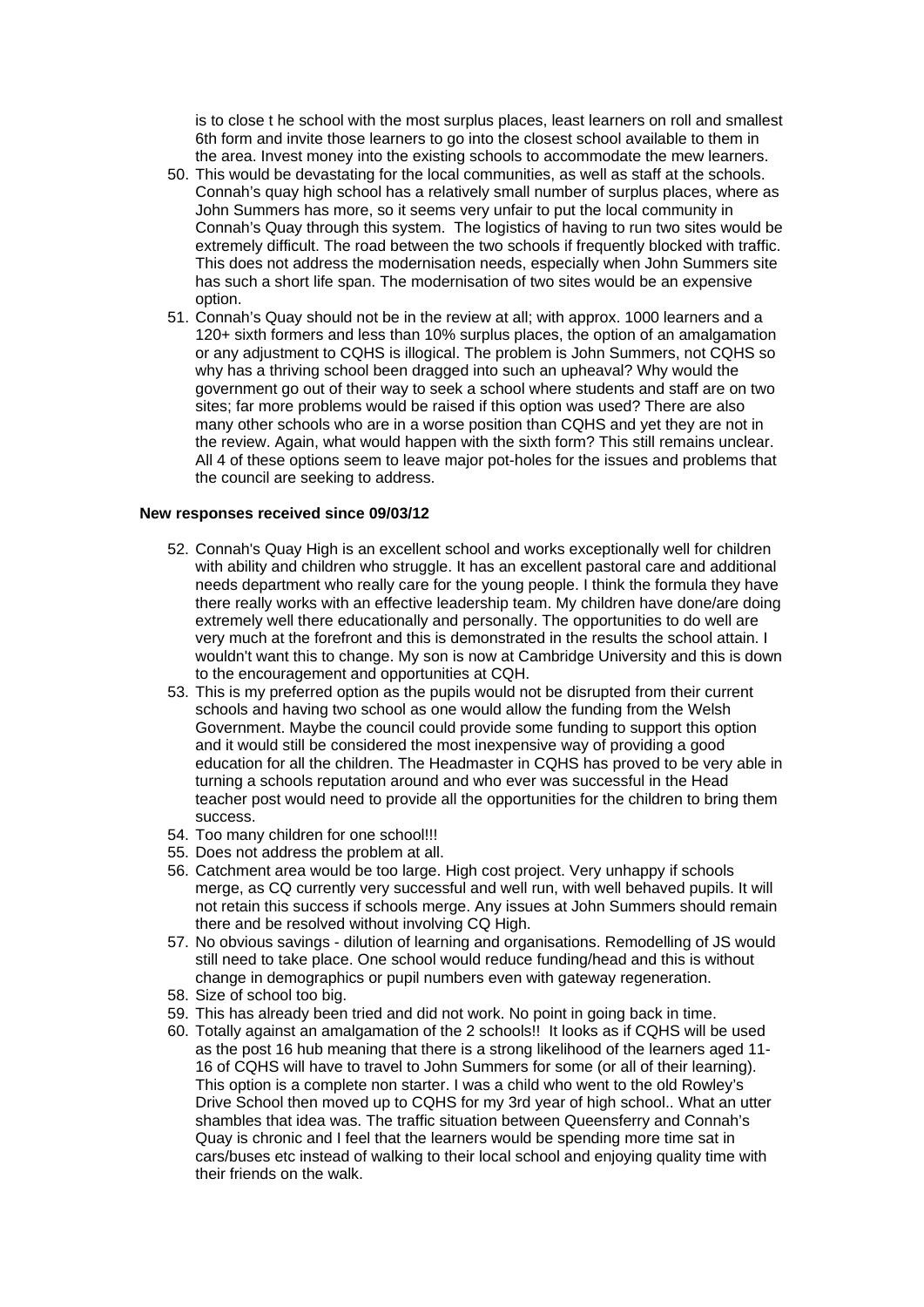- 61. This I feel is taking a step backwards- two sites has been done before it did not work well then and with the added congested traffic through Shotton feel it would be worse now. This option should not even be considered I do however agree that a new 6th form hub would be a great advantage/opportunity for life long learning in the environment, providing the financial support is agreed.
- 62. Where would this new site be? Travel for pupils? Would transport be required?
- 63. This is a ridiculous idea as us and Connah's Quay don't get on as it is
- 64. Mixing the two schools would not work. Transport would be a problem.
- 65. This is not a good idea as it would cause too many problems between pupils and also for parents choosing where their child goes to high school.
- 66. This option is outrageous. Split site schools are proven to be unsuccessful, also the cost to run two sites would not be cost effective. The only saving would be a headteacher salary but would leave staff and or pupils with a ridiculous commute down a road that is always very busy, wasting valuable learning and teaching time. Not too mention unhappy parents and pupils in both areas.
- 67. Expensive, waste of money, increase in transport needed, not all people would be able to walk to school, it would cause a rise in obesity.
- 68. I believe neither of these schools want to merge as there has always been conflicts and rivalry between the schools.
- 69. There is a rivalry between both schools and communities and so there would be conflict. Plus the loss of John Summers would be losing the heart of the community. Plus everyone will lose jobs.
- 70. This is the option that would affect my children. I most definitely do not want thus option to go ahead. I went to CQHS and that is where I wish my children to go to. It seems crazy for them to have to relocate to the other side of the area when we have a perfectly good school not far from where we live.
- 71. The loss of the school will have a big effect to the community. Also there will be loads of traffic to go through to travel to and back to both schools.
- 72. Don't want to be associated with Connah's Quay. Loss of school will hugely impact community.
- 73. I don't want to have anything to do with Connah's Quay. Transport will be a issue and the loss of JSHS will be a big loss to the community.
- 74. Area is large enough to sustain 2 high schools. In both areas the housing estates are growing and developments are planned.
- 75. Just don't think it would work on any level. Was tried many many years ago and proved itself to be unworkable.
- 76. There would be far too many pupils for the one school and I do not want my three children to travel that far to school.
- 77. A large area that could support two schools.
- 78. In my view not an option if it happened, I would move my children elsewhere. The rivalry is too great and the traffic would be a nightmare. How can you councillors imagine joining these two schools when John Summers came out with a one in the inspection and CQHS didn't? If I wanted my children to go to CQHS I would of sent them there. Its a big fat NO from me on this.
- 79. Children don't want to move school, also increased traffic would have an impact on an already struggling high street, also not all would be able to get busses, therefore personal safety is endangered as they have to walk.
- 80. Pupils can get forgotten about when they attend a 'super school' classes wouldn't be as personal. I could go on and on and on. Also both areas C Quay and Shotton would loose their identity.
- 81. Unable to except that Shotton will have no secondary education facility.
- 82. I chose JSH because it has less pupils and excellent teaching staff. I don't want this to change.
- 83. The loss of the school will have a huge impact on the community. The transport will be costly for parents sending children to the school. Loss of many jobs.
- 84. I chose JSH because it has less pupils, and excellent teaching staff I don't want this to change.
- 85. Placing the school over two sites in unworkable due to the travelling involved from one to the other both by the learners and the staff. It didn't work last time !!!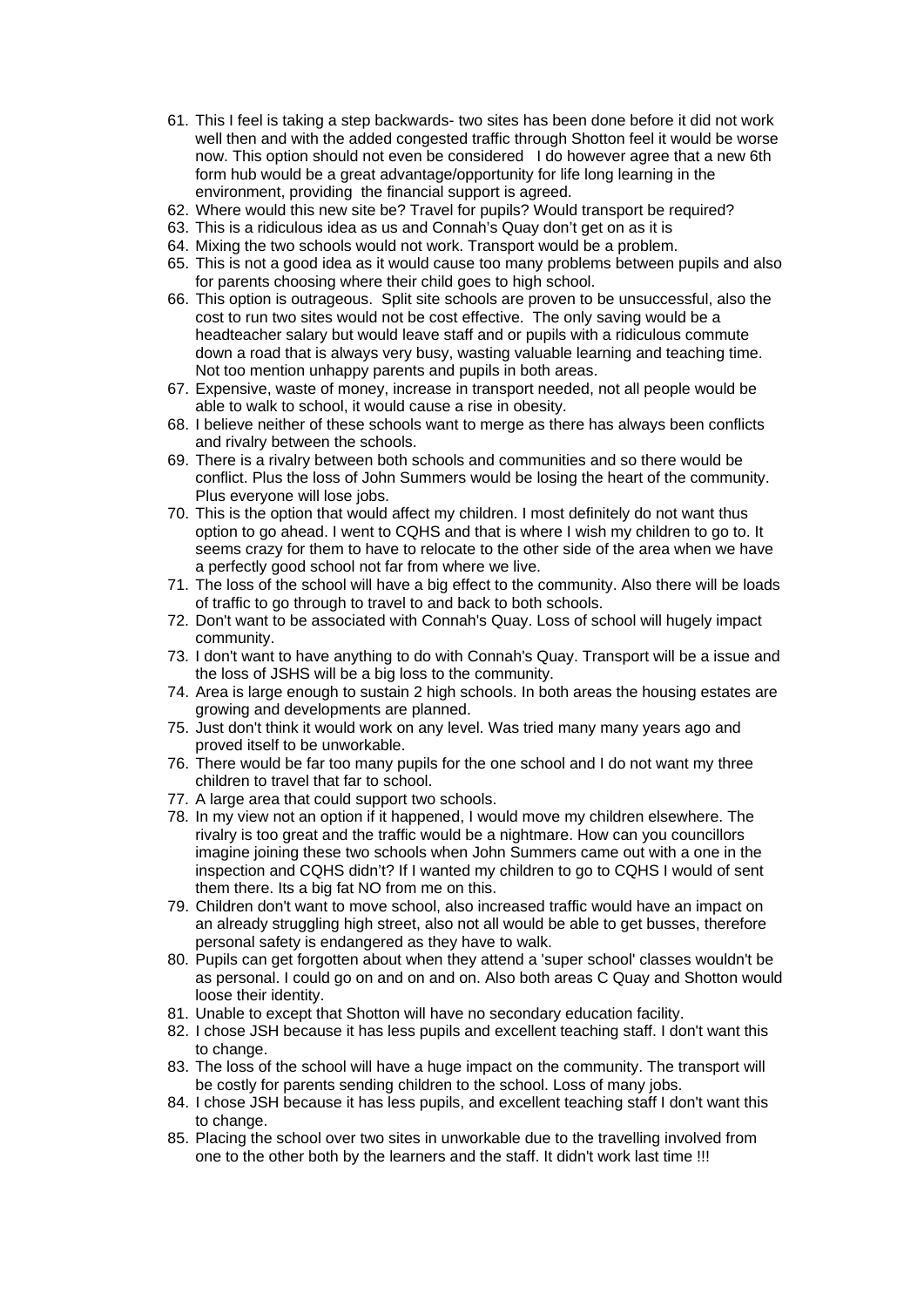- 86. This is how CQHS used to be run many years ago. Didn't work then, no point going back to something.
- 87. Does not meet criteria of saving money. Connah's Quay High school gives excellent opportunities for its learners. Why change this? Everyone knows split site schools have issues. Why create a problem
- 88. Don't agree with this option, need more details, than what described above, at this moment it's a no no. Also seems people would lose their jobs in this option also.
- 89. This is a ridiculous idea that solves nothing. All this does is save one wage. You cannot expect one head to run two sites when the access through Shotton is so awful. It does not solve any of the issues that triggered to renewish the first place.
- 90. 2 site school would not work. Total waste of money and resources. CQHS shouldn't even be in this process.
- 91. Connah's Quay High school works look at exam results! The issue seems to be due to numbers falling at John Summers so give their parents the option of moving to another schools. Do not jeopardise the futures of our children.
- 92. Why is CQ in the review (nor = 1000) sixth form >120 surplus spaces 10%ish! other schools e.g. Flint, St David's would trigger a review based on numbers. Also where is the saving with this option? = Salary of 1 head!! Not that much!! What happens with iob security?
- 93. THIS WOULD CAUSE TOO MUCH DISRUPTION TO THE CHILDREN AND TEACHERS IN EACH SCHOOL
- 94. CQHS does not need to change as it has adequate pupils to sustain it.
- 95. The loss of John Summers would make a huge negative impact on the community. There would also be a huge problem with the transport of the pupils to and from school.

#### **New responses since 26/03/12.**

- 96. Connah's' Quay own form Alternative:- The best option we think would be to keep CQHS separate from John Summers High School but a good ides making one school by i.e. CQHS college for sixth form school students, only to include other schools as well.
- 97. Totally unacceptable to even contemplate bringing about the closure of such a highly maintained secondary school which has had a lot of money spent on keeping it that way in the past 15 years including first class science facilities.
- 98. Connah's Quay own form Alternative: New school on the gateway development for John Summers Pupils and Hawarden High. Amalgamate Connah's Quay and Deeside College.
- 99. Connah's Quay own form Alternative: Use money earmarked for schools anyway. They are always in need of upgrades, text books, gym equipment etc It's the children going to schools that matter.
- 100. Connah's Quay own form Alternative: None of the options reduces the surplus place issue they are designed to address. Consideration should be made to either relocating learners from JSHS and closure of site, alternatively amalgamation of JSHS with a closer school such as Hawarden High school or St David's Saltney.
- 101. If this were to happen I would move house if necessary to ensure my daughter did not have to go to such a large school. Flintshire county council would have to provide transport and places in other schools ,I am sure I will not be the only parent who feels this strongly about it
- 102. I am unable to see why Connah's Quay High school is part of this review at all. None of these 4 options appear remotely suitable for our school.
- 103. I strongly disagree with this proposal due to traffic congestion between the two schools.
- 104. I strongly disagree with this proposal due to traffic congestion between the two schools.
- 105. Does not address surplus places and cost. A backwards step in terms of transport problems. Connah's Quay High School does not meet any of the criteria for inclusion in the review.
- 106. Does not address cost and surplus places. Connah's Quay High School does not meet any of the criteria areas in the review process.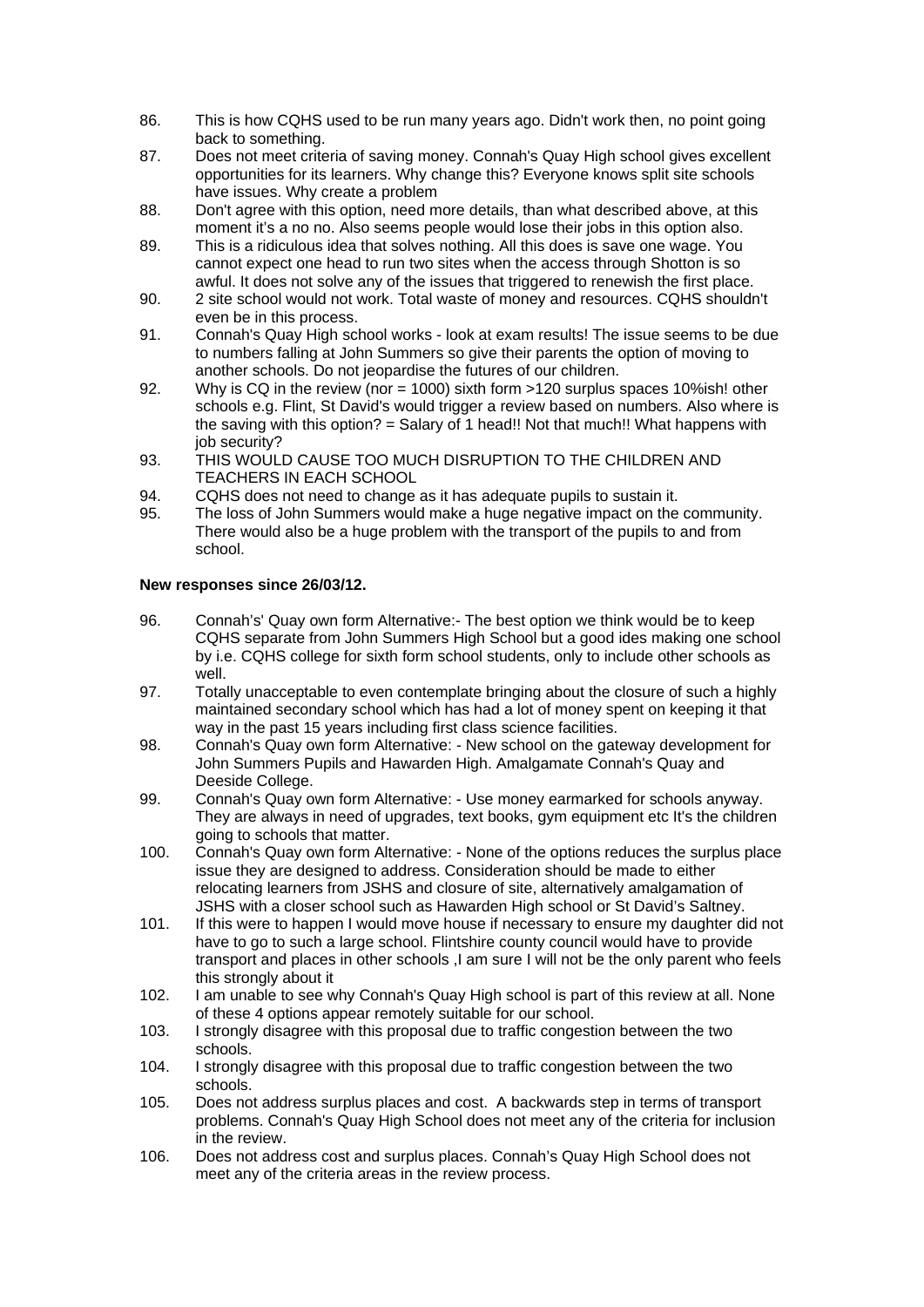- 107. Connah's Quay High School should not be included in this plan as it does not meet the criteria to be considered for closure, as it is over the threshold for both 11-16 and sixth form sizes. We also provide above the required number of courses without considering the extended range we can include through the consortium & core learning centre. Also we make excellent use of the funding we receive per pupil compared with other schools. Connah's Quay High School is a successful school with good exam results and a positive Estyn report with sector leading features; it would therefore not be good for the learners in the Connah's Quay area to close the school and would definitely have a negative impact. If this option is considered, both schools will become unsettled and parents may move older children and/or seeks alternatives places for future Yr 7s; teachers in both schools will begin to look for other jobs immediately leading to lack of continuity and stability for all learners. Any closure of a school with excess surplus places should consider the location of ALL the nearest schools for the learners, as for some John Summers' pupils, other school sites are nearer. A far better solution would be a gradual winding down of one school by not accepting Yr 7s. Funding of extensions and new buildings will still be required and discussion of sixth form provision.
- 108. Total waste of money to close two schools then open one school on the EXACT same two sites.... Makes no sense.
- 109. It would be cheaper and safer for me to send my children to the Elfed High School in Buckley than send them to Connah's Quay High as I would not qualify for free transport living within the 3 mile radius of the School. My children would have to walk for over 2 miles to their school, be exhausted and unable to perform to their best ability if this plan were to be implemented. To go to the Elfed my children would be able to walk to Shotton Station, catch the train and then the bus to school and be in a better state of mind to carry out a days work. As for the children of Garden City to ship them by bus over the New Bridge to Connah's Quay high campus is a 6.8 mile trip (one way), when it is just 5.2 miles to go to the Elfed, again I wonder about the exhaustion of the children having to make this journey on a daily basis and the effect it will have on their standard of education.
- 110. Due to surplus numbers then this looks like the obvious option. However I do think there is another option: Make John Summers campus into the post 16 hub. B enefits: - Queensferry is very central for all schools across Flintshire. It also has good transport links. Takes away the stigma of John Summers School as a secon dary school and creates a whole new area for the school as a post 16 hub including investment. I will personally move area before sending my child to John Summers school due to reputation.
- find one of the sites convenient to access. Also, I do not understand why a successful 111. I cannot see how a split site school could possibly work, especially with the traffic issues between the two sites. Staff would be late for lessons and learners would only school like Connah's Quay is included in such a review at all.
- 112. No, No, No. Leave the highly successful Connah's Quay school alone. Excellent Leadership team, staff and well motivated pupils, giving greatly improved why touch it. If you do the Education Department will take sole responsibility for failing standards. Split sites has been tried previously it does not work, the department knows that. I wonder how de-motivated the staff are now, waiting to see if they have a job at the end of this. Hands off, like Argoed we will fight to protect our school. As mentioned previously look at other schools if you have to, Post Hub at Connah's Quay a definite. Should I even mention problems transporting pupils the infrastructure will not take this option.
- 113. Connah's Quay High is an extremely popular school, with good Estyn and examination results. It has a strong Leadership team and dedicated teaching staff. Pupils are happy and well motivated which is why exam results are good. This option has done nothing but de-motivate pupils and staff, how can the school keep their staff with the threat of amalgamation on the cards. SHAME ON YOU. Traffic problems transporting pupils to Connah's Quay where do I start? The answer leave Connah's Quay as it is with the exception of building a POST 16 HUB nearby. What a perfect opportunity the authority has to build an outstanding further education centre with close links to Deeside College. Leave 11-16 alone.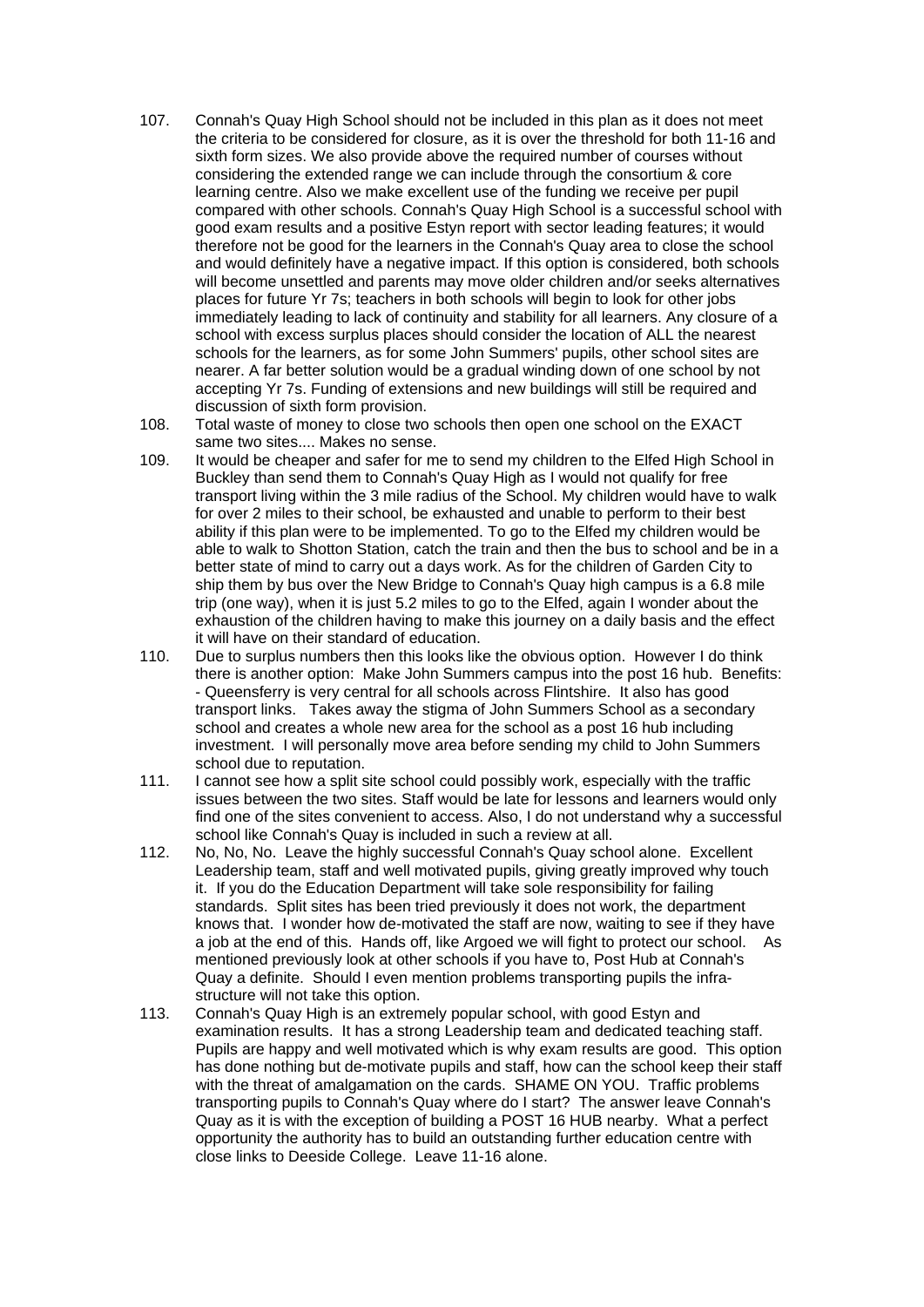114. This option is again an attempt to keep a school open on the Queensferry site. The option as presented would lead to a highly inefficient organisation, indeed the sort of organisation that LA's across the UK have worked very hard to get rid of for decades! CQHS is a viable school by any measure the LA wishes to make. It does not have significant numbers of surplus places, and it has sufficient numbers of learners to be able to provide a curriculum that meets the needs of learners and the WG Learning and Skills Measure. Unfortunately JSHS does not meet those measures. It is already high reliant on CQHS and other schools in terms of it being able to offer the appropriate number of learning opportunities to meet the Learning and Skills measure, and there are also a large number of surplus places.

#### **Q12 If you support Option 4 what do you think would be needed to make it work? What local issues would need to be considered?**

- 1. I would imagine that the amalgamation would mainly be made up from those at CQ High as it is the better school and Greg Dixon would be the obvious choice as head as he has done a great job turning that school around, but would he be happy about losing CQ High's identity as part of the process ?
- 2. The biggest issue in any merger is that staff within the schools feel threatened and in danger of losing jobs. This is likely to be impacting on teaching already and my own children have both reported that staffs in their school (CQH) do not want to merge. My guess is that if they knew their jobs were secure and that this is purely about providing improved learning opportunities they may feel differently. One this is established a merger between 2 good organisations will be carried out relatively smoothly. People assume that this is about saving money, aka jobs, again if the public were aware that actually it is more about learners then the public would show greater support too. It is important to point out that the staff savings will happen but over a greater time span in terms of people leaving their posts through choice.
- 3. This would be my ideal choice as I don't think that it would cause as much disruption to the pupils. By the time a decision has been made, my daughter who is in year 8 at present, will be at a critical point of her education. She is settled, has a good group of friends, her confidence has grown immensely since she has attended Connah's Quay High and she is doing really well in her subjects. The school are, by far, one of the most caring schools I have ever had the pleasure of dealing with and I feel proud that both my children attend Connah's Quay High (my son is currently in 6th form). There are many more family homes being built in Connah's Quay, John Summers is not local to the community, Connah's Quay High is. Whilst the traffic leading to the school at peak times is busy, this is nothing in comparison to the traffic in Shotton, which will only become worse if one of the other 3 options is successful. I cannot express strongly enough how must I wish for Connah's Quay High to remain.

#### **New responses received since 05/03/12.**

- 4. Additional: Taking into account the northern gateway project and other long term criteria, pupil numbers will increase. With money made available from this project plus other contributing finance interests. My support for a brand new purpose built high school replacing John Summers High with this new facility three to sixteen and post-16 hub at Connah's Quay; again this new high school would be one governing body and one management structure. Call it Option 5.
- 5. This option has little merit and should be removed from the available choices
- 6. It wouldn't work. Bad idea!
- 7. It is a waling time bomb which would only work on paper and in an office in County Hall.
- 8. Nothing would make it work as there are too many differences between the social backgrounds, aims and aspirations of the pupils and their families.
- 9. The transport issue is a huge problem. The road between Shotton and Connah's Quay is congested and would be time consuming getting from site to site. Surely Hawarden is nearer so needs to be in the review. Also St David's in Saltney is quicker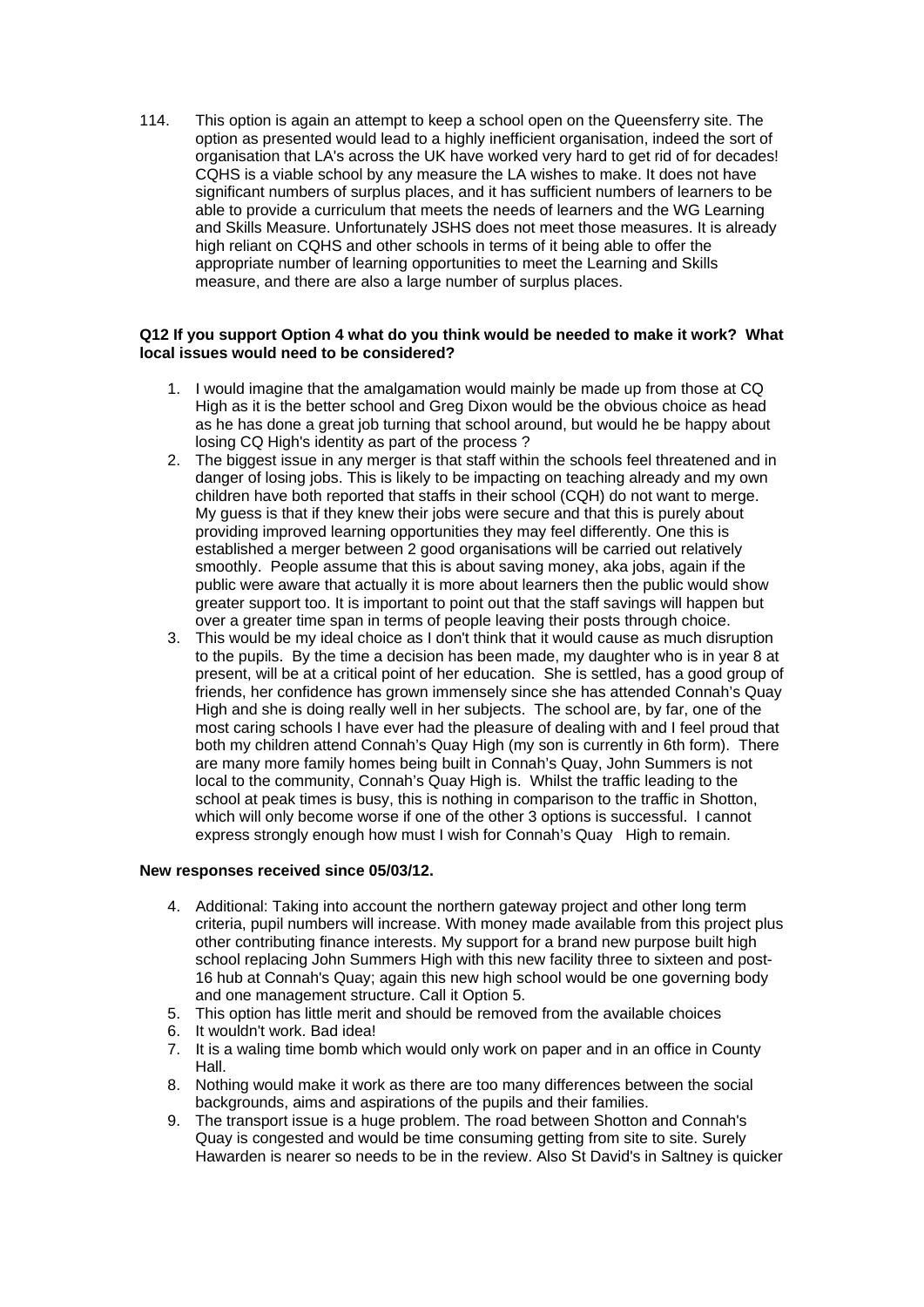to get to from John Summer's and also has many surplus places. It would make more sense to send the learners from JS's to Saltney.

10. Traffic congestion through Shotton and transport arrangements. Ensuring the buildings fit for purpose.

#### **New responses received since 09/03/12**

- 11. Connah's Quay own form alternative:- Set up catchment area so people living near the high schools have to go there unless require a specialist school due to language or religion i.e. Maes Garmon, Richard Gwyn. I moved to my house before I had children because I wanted my children to go to Golftyn C.P. and the CQHS and the near college. Other people should do the same. Leave CQHS alone. WE are open to a 16+ centre near CQHS.
- 12. Connah's Quay own form alternative: They don't need to be interfacing with anything. Connah's Quay High school is working well so leave it alone! If they amalgamate the schools there are traffic issues, fighting issues, only one headmaster won't work, my child's education will seriously be affect and I am totally against it.
- 13. Connah's Quay own form alternative:- Yes Give the headmaster at Hawarden High school a telephone call, see how he/she likes the idea of sharing!! Absolutely ridiculous suggestion and a shear waste of money. We do agree to building a post hub 16+ at CQHS.
- 14. Connah's Quay own form alternative:- Try contacting Hawarden High school and let John Summers share a facility with them. CQHS has an excellent academic record and should remain so far the future. As for suggesting the pupils could travel over the Flintshire bridge is ridiculous. Get in the real world!!
- 15. Connah's Quay own form alternative:- John Summers has a significant surplus of places, yet Hawarden High is unable to accommodate the pupils requesting to attend, ergo move pupils from Hawarden to John Summers via amalgamation. As there is no space on the Hawarden site to extend utilise the John Summers site, by some updating/remodelling of current buildings. Traffic congestion is also a major problem between Queensferry and Connah's Quay, so again it would be logical to transport pupils between Queensferry and Hawarden, to avoid adding to an already difficult situation. Why is Hawarden High being 'politically protected'?
- 16. Connah's Quay own form Alternatives:- Connah's Quay High School is fine as it is as the children are doing well at their work and are happy and do not want any changes doing.
- 17. Connah's Quay own form Alternatives: Leave the two schools as they are as there is always friction between the two schools. The teachers struggle managing the amount of children they already have.
- 18. n/a
- 19. Connah's Quay own form Alternative: What about Hawarden High School? Their site is old fashioned and small. Could they merge with John Summers? Connah's Quay High school is big enough. I live on the road where CQ High is located. The traffic is bad enough as is the rubbish left by the children at break time. Invest in John Summers School. The site is more than big enough. Imagine being a parent and having to travel through Shotton twice a day to go to CQ High School.
- 20. Connah's Quay own designed form Alternative Option: Leave CQHS out of the mix as this is currently an excellent school, only has 10% surplus places and with an additional 140 houses being built at Wepre, these will more than likely be taken up then. Build a post 16 hub at either CQHS or Deeside College as this will definitely enhance the learners. Partially close some of John Summers school classrooms to either utilise as additional council office space/meeting rooms/councillors use. Look at over crowding at Hawarden High and possibly amalgamate those 2 schools as logisitically they are closer.
- 21. TRAFFIC!!!!!!!!!
- 22. Connah's Quay own form Alternative:- I cannot see how amalgamating the two schools and running two existing sites will ensure either is fit for 21st century education, especially when there has been no identified funding to do this. CQHS and JSHS were many years ago run over split sites, and given the traffic management situation in Shotton & Queensferry this would be even worse hour than it was then! I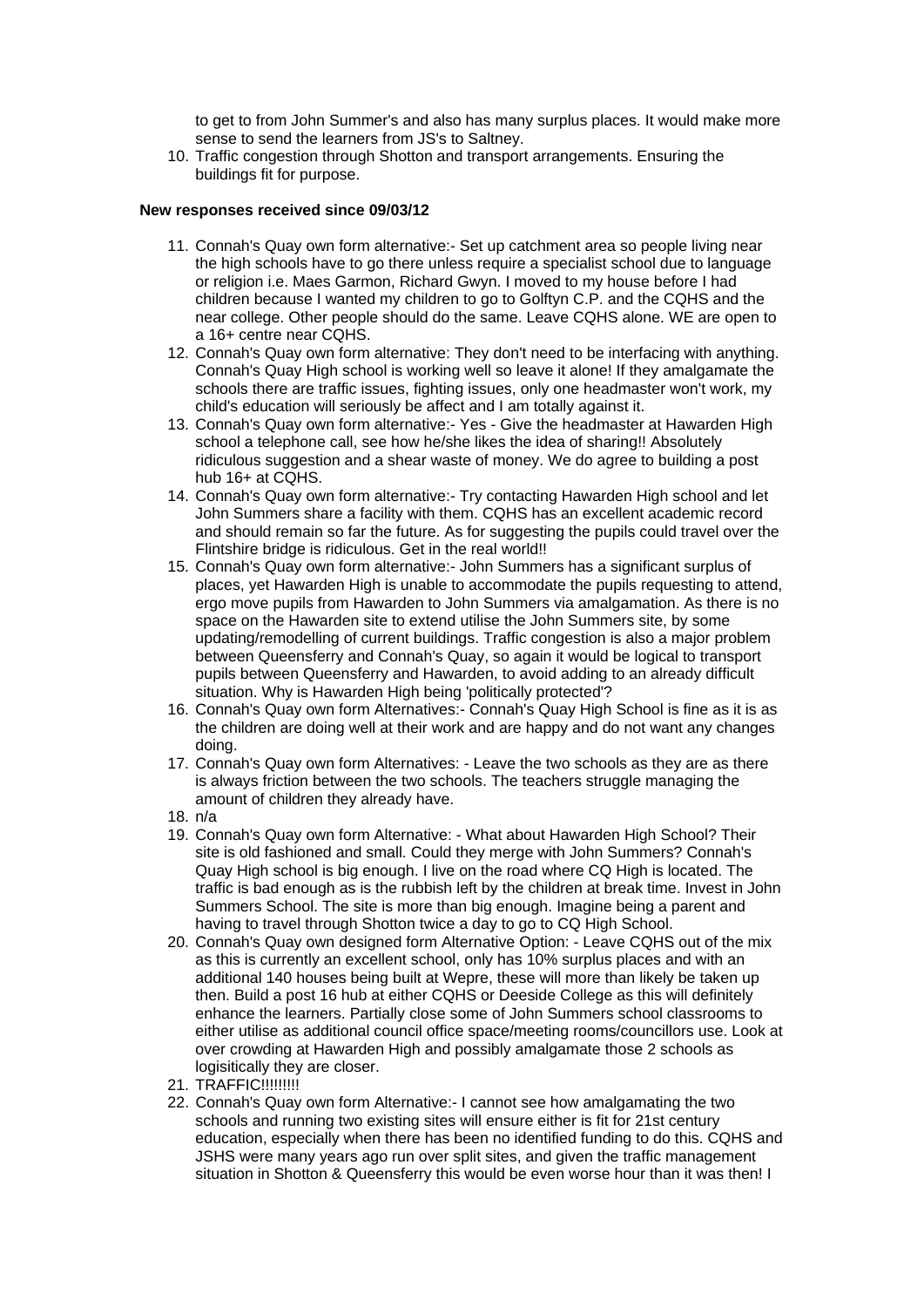do however agree that the post 16 hub should be situated on the site adjacent to CQHS.

- 23. Connah's Quay own form Alternative:- The possibilities of linking Hawarden and John Summers; using space within the grounds at Hawarden, it is not ground locked it has fields. John Summers also has scope to extend. Splitting 11-16 learners between the three other secondary education establishments within the area. Looking at some serious possibilities as to the effect on the learners, communities etc of any changes; is it box ticking? As I cannot see any monetary savings in providing education in any changes that might be suggested. A stand alone post 16 hub, with their own controls i.e. Governing body; it might be good for links to have the Governing Body made up from other Governing bodies i.e. representation from all secondary schools and the colleges. This surely has potential to release spaces in other schools and also save on buses during the day; it would require buses from various areas at the start and end of the day. Executing a fair and equal evaluation, with all pros and cons laid out in layman's terms. Stop Councillor Steele-Mortimer from telling us that things are ok in the press and that he is following what a committee has suggested is right! If he stayed awake at meeting he might get the whole picture!
- 24. Amalgamate John Summers with Hawarden High. Modernise Connah's Quay so it can continue to thrive.
- 25. Connah's Quay own form Alternative: As a parent Connah's Quay High school is doing really well and I am very pleased with there success rate. I feel if there is to be an option, I also would agree on exploring the possibility of a new sixth form building which would give a wider range in subjects for the learners.
- 26. Connah's Quay own form Alternative: a) Option: Amalgamate John Summers High School with Hawarden High School. Surplus numbers from Hawarden can overspill to John Summers. Technical closure of the 2 schools and creation of 1. There are good transport options walking to school for children living in Gladstone Way Mancot to reach John Summers. b) Build post 16 hub at Connah's Quay and refurbish Connah's Quay High School to improve existing facilities.
- 27. Connah's Quay own form Alternative:- To re-model John Summers High School but only for the amount of children that they have there and not to make anymore room.
- 28. Connah's Quay own form Alternative:- I do not think that this would be a good idea, there have been many disagreements between the school for many years and it will just disturb all pupils at Connah's Quay High School.
- 29. Connah's Quay own form Alternative: If John Summers School is low on numbers, why can't it join with Hawarden High? Would make more sense! Leave an excellent school like Connah's Quay High alone!!!
- 30. Connah's Quay own form Alternative: Leave schools where they are and as they are. Why waste money and time on this matter. It will only disrupt pupils lives. Just spend money on improvements where and when required.
- 31. Connah's Quay own form Alternative:- There must be other options to explore for the benefit of the students involved.
- 32. Connah's Quay own form Alternative: Leave CQHS as is and develop a 16 hub on site. With regards to John Summers pupils relocate students to CQHS and/or Hawarden High School. Relocate students to CQHS and remodel CQHS site to accommodate all students or relocate John Summers students to Hawarden and remodel school, this maybe a problem as there is not as much scope to enlarge Hawarden High School.
- 33. Connah's Quay own form Alternatives:- If CQHS was rebuilt and was made as one hub then I think that would make sense, but has anyone thought about the traffic and how the children from the other side of Shotton. It would be good to have 11-13 as one with head and 14-16 as another with head too. The bullying situation would be much better. The teachers would show more respect to the children. I also think that more teachers would go off sick if this did happen.
- 34. I am a sixth form student please take my view seriously. There should be a 5th Option of just refurbishing the schools to an appropriate standard and leaving them how they are.
- 35. Make a 5th option allowing us not to agree with any of the suggested options.
- 36. Connah's Quay own form Alternative: Flintshire CC should look at other schools that have the same problems as John Summers (surplus places) - possibly Hawarden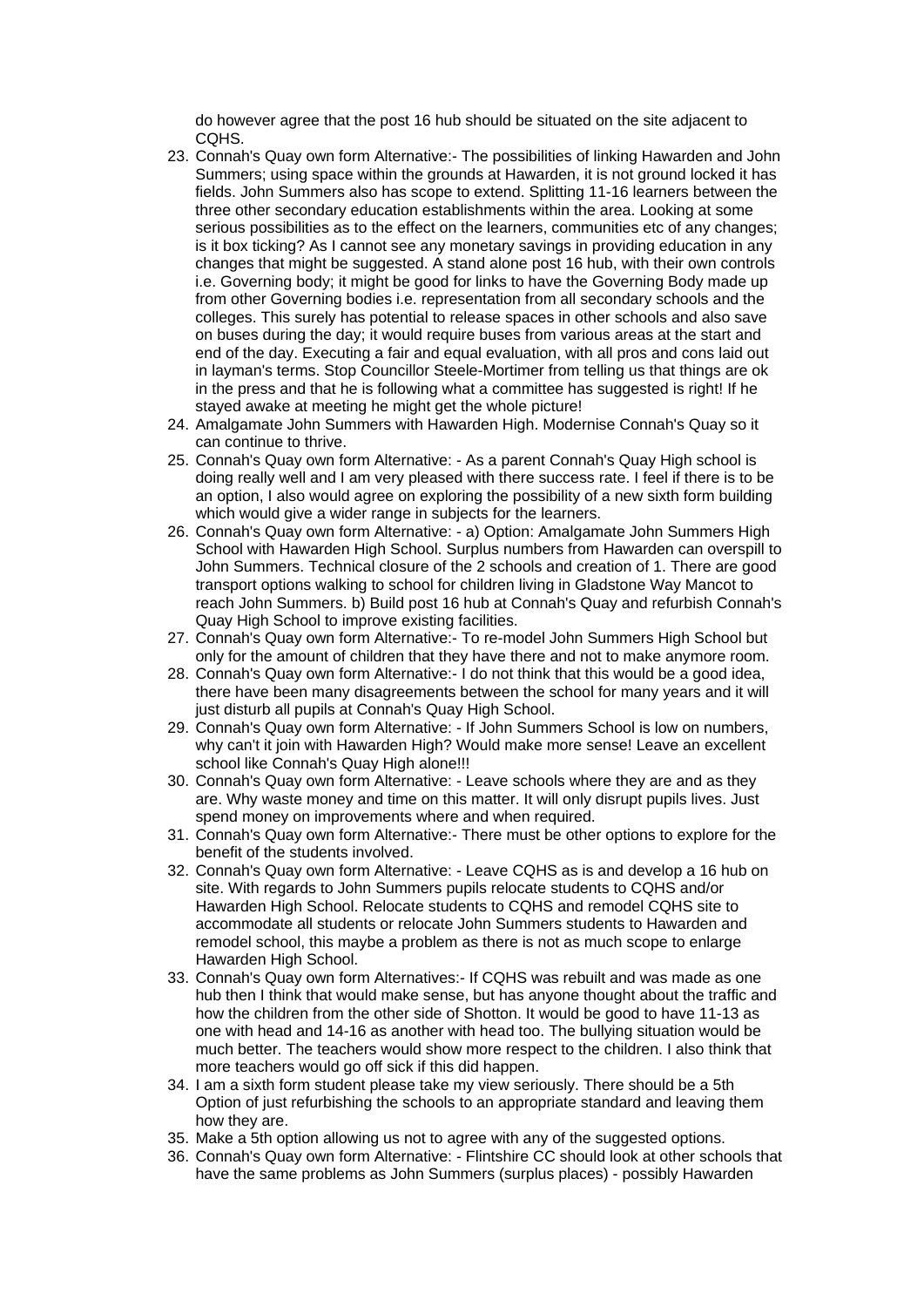High School? Connah's Quay High School is a well run high achieving school that would not benefit from amalgamation with John Summers.

- 37. TRAFFIC !!
- 38. TRAFFIC!!
- 39. None of the above options are suitable.
- 40. Can't really comment, don't know, what's really involved i.e. pupil movement from school to school etc.
- 41. Please note that I do not consider any of the options to be the best fit. There are other schools that should be considered in this process and Connah's Quay should not be one of the schools affected.
- 42. CQ used to run a split site with Rowley's Drive and it proved to be a nightmare not efficient time & money wasted travelling/covering colleagues.

#### **New responses received since 26/03/12**

- 43. Connah's Quay own form Alternative: I would like to say I hope you leave Connah's Quay High School as it is with a Post 16 hub within the grounds as there is enough room within the grounds. Also the amalgamation of John Summers and Hawarden would be easier on traffic and schools are at the same situation of pupils. Also why change Connah's Quay when there isn't a problem there.
- 44. Connah's Quay own form Alternative: Amalgamate John Summers High School with Hawarden High School. Connah's Quay High School now has an excellent reputation. I feel that amalgamating with John Summers that standards would suffer.
- 45. It can not feasibly work in the best interests of educating students at the far end of Deeside.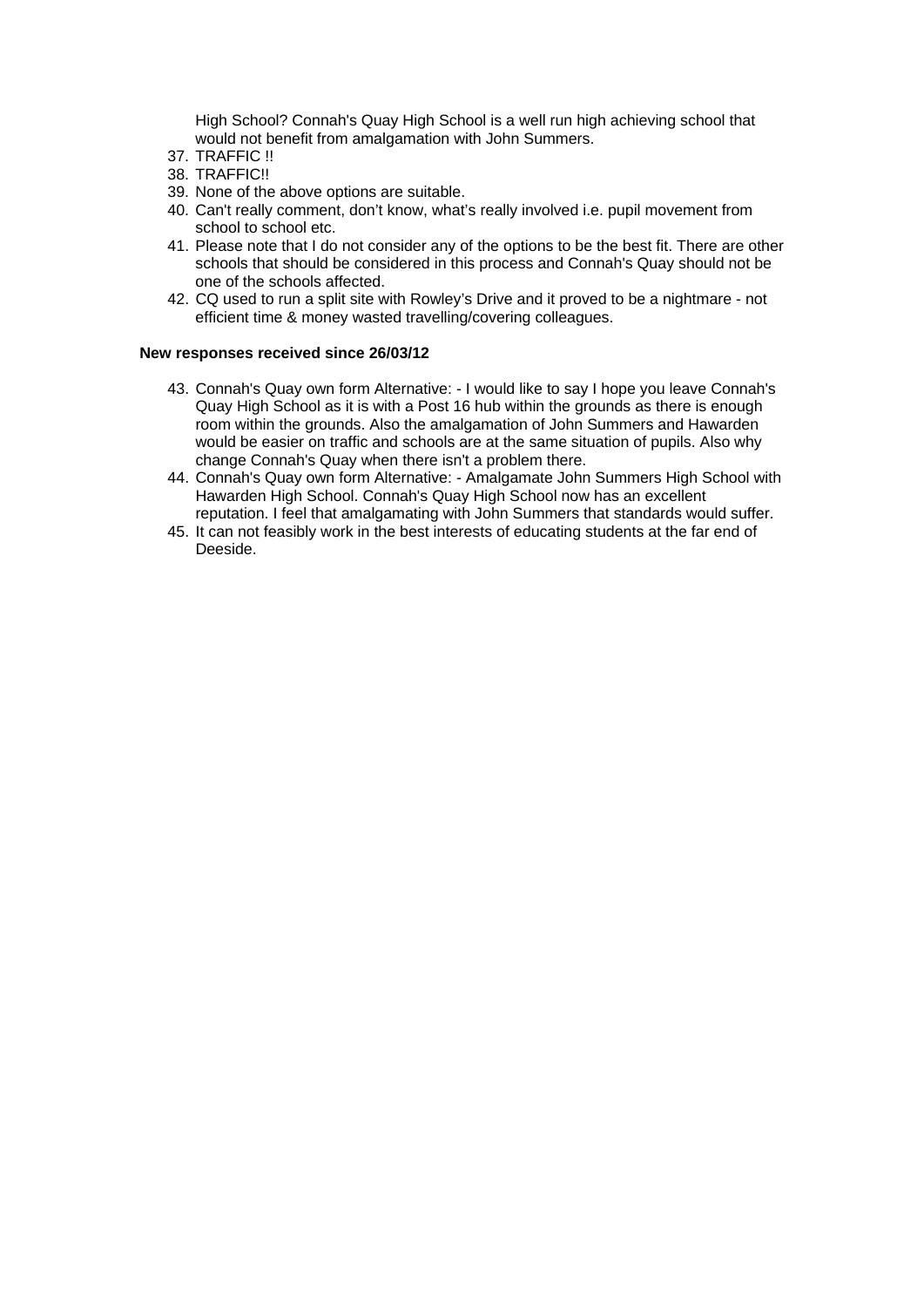#### **Q12c Postcode**

| 105. CH5 4UD (2) | CH <sub>1</sub> 6AQ<br>53.<br>1.<br>2.<br>CH <sub>1</sub> 6BB<br>54.<br>3.<br>CH <sub>1</sub> 6HF<br>55.<br>4.<br>CH <sub>2</sub> 2RH<br>56.<br>5.<br>CH <sub>2</sub> 4BS<br>57.<br>6.<br>CH <sub>2</sub> 4NY<br>58.<br>7.<br>CH <sub>3</sub> 5LU<br>59.<br>8.<br><b>CH41 4HB</b><br>60.<br>9.<br>CH47 0LQ<br>61.<br>10.<br>62.<br>CH <sub>5</sub> 1AH<br>11.<br>CH5 1AU<br>63.<br>12.<br>CH <sub>5</sub> 1AX<br>64.<br>13.<br>65.<br>CH5 1AY<br>14.<br>CH <sub>5</sub> 1BX<br>66.<br>15.<br>CH5 1DH (2)<br>67.<br>16.<br>CH <sub>5</sub> 1DJ<br>68.<br>17.<br>CH <sub>5</sub> 1DT<br>69.<br>70.<br>18.<br>CH5 1EA (2)<br>71.<br>19.<br>CH5 1HE (3)<br>72.<br>20.<br>CH <sub>5</sub> 1HQ<br>73.<br>21.<br>CH <sub>5</sub> 1H <sub>S</sub><br>22.<br>CH5 1HT (2)<br>74.<br>23.<br>CH5 1HW<br>75.<br>24.<br>CH <sub>5</sub> 1H <sub>Z</sub><br>76.<br>25.<br>CH5 1JA (3)<br>77.<br>26.<br>CH <sub>5</sub> 1JR<br>78.<br>27.<br>CH5 1JX (2)<br>79.<br>28.<br>CH5 1LB (2)<br>80.<br>29.<br>CH5 1LE (2)<br>81.<br>30.<br>CH <sub>5</sub> 1LF<br>82.<br>31.<br>83.<br>CH <sub>5</sub> 1PE<br>32.<br>CH <sub>5</sub> 1PJ<br>84.<br>33.<br>CH5 1QD<br>85.<br>34.<br>CH5 1QN<br>86.<br>35.<br>CH5 1QR (2)<br>87.<br>36.<br><b>CH5 1QS</b><br>88.<br>37.<br>CH5 1QW<br>89.<br>38.<br>CH5 1QY<br>90.<br>CH5 1SA<br>39.<br>91.<br>92.<br>40.<br>CH5 1SE (2)<br>41.<br>CH <sub>5</sub> 1UP<br>93.<br>42.<br>CH5 1XS<br>94.<br>43.<br>95.<br>CH <sub>5</sub> 2AA<br>44.<br>CH <sub>5</sub> 2JB<br>96.<br>45.<br>CH <sub>5</sub> 2JG<br>97.<br>46.<br>CH <sub>5</sub> 2JN<br>98.<br>47.<br>CH <sub>5</sub> 2JQ<br>99.<br>48.<br>CH <sub>5</sub> 2PA<br>49.<br>CH <sub>5</sub> 2RW<br>50.<br>CH <sub>5</sub> 2SA<br>51.<br>CH <sub>5</sub> 2SR<br>52.<br>CH5 3AU | CH5 3AY<br>CH <sub>5</sub> 3HE<br>CH5 3HJ (2)<br>CH5 3HR (2)<br>CH <sub>5</sub> 3SB<br>CH5 4AB (2)<br>CH5 4AG<br>CH5 4AQ<br>CH5 4BH (4)<br>CH5 4BQ<br>CH <sub>5</sub> 4BT<br>CH5 4BW<br>CH5 4BY<br>CH5 4EM<br>CH <sub>5</sub> 4EP<br>CH <sub>5</sub> 4FD<br>CH5 4FW<br>CH5 4FX (2)<br>CH5 4GB<br>CH <sub>5</sub> 4GF<br>CH5 4GH<br>CH5 4GN (4)<br>CH <sub>5</sub> 4GP<br>CH5 4GQ<br>CH5 4GR (2)<br>CH <sub>5</sub> 4GZ<br>CH5 4HD<br>CH5 4HQ (2)<br>CH5 4HX (2)<br>CH <sub>5</sub> 4JF<br>CH5 4JJ<br>CH <sub>5</sub> 4JN<br>CH5 4JU<br>CH <sub>5</sub> 4LJ<br>CH5 4LQ<br>CH5 4NA (2)<br>CH5 4NB (2)<br>CH <sub>5</sub> 4ND<br>CH5 4NG<br>CH5 4NJ (2)<br>CH5 4NR<br>CH5 4PW (3)<br>CH5 4QB<br>CH5 4QL<br>CH5 4QU<br>CH5 4RA<br>CH5 4RU<br>100. CH5 4RX<br>101. CH5 4SH (2)<br>102. CH5 4SN<br>103. CH5 4SQ<br>104. CH5 4TH | 106. CH5 4UN<br>107. CH5 4UT<br>108. CH5 4WG<br>109. CH5 4WP<br>110. CH5 4WZ<br>111. CH5 4XD<br>112. CH5 4XJ<br>113. CH5 4XW (2)<br>114. CH5 4YL<br>115. CH6 5NE<br>116. CH6 5RB<br>117. CH64 9SG<br>118. CH65 9EP<br>119. CH65 9LJ<br>120. CH65 9LQ<br>121. CH66 2HT<br>122. CH7 1UE<br>123. CH7 2NH<br>124. CH7 2QR<br>125. CH7 3PP<br>126. CH7 5NH<br>127. CH7 5QB<br>128. CH7 6AS<br>129. CH7 6XE<br>130. CH7 6YW<br>131. CH8 7BE<br>132. CH8 9DH (2)<br>133. CH8 9DX<br>134. CW8 3BY<br>135. L26 1YQ<br>136. LL11 3SL<br>137. LL11 5SG<br>138. LL12 2TF<br>139. LL12 7RE<br>140. LL12 8NR<br>141. LL12 9DW<br>142. LL12 9EF<br>143. LL14 2SS<br>144. LL15 1DS<br>145. LL15 1RG<br>146. LL17 0SG<br>147. LL170AD<br>148. LL18 4AH<br>149. LL18 5WR<br>150. LL19 8pa<br>151. LL19 9EL<br>152. LL19 9NR<br>153. LL29 7AP<br>154. LL30 3HS<br>155. LL31 9AS<br>156. LL32 8LT<br>157. LL65 4TN |
|------------------|--------------------------------------------------------------------------------------------------------------------------------------------------------------------------------------------------------------------------------------------------------------------------------------------------------------------------------------------------------------------------------------------------------------------------------------------------------------------------------------------------------------------------------------------------------------------------------------------------------------------------------------------------------------------------------------------------------------------------------------------------------------------------------------------------------------------------------------------------------------------------------------------------------------------------------------------------------------------------------------------------------------------------------------------------------------------------------------------------------------------------------------------------------------------------------------------------------------------------------------------------------------------------------------------------------------------------------------------------------------------------------------------------------------------------------------------------------------------------------------------------------------------------------------------------------------------------------------------------------------------------------------------------------------------------------------------------------------------------------------------------|---------------------------------------------------------------------------------------------------------------------------------------------------------------------------------------------------------------------------------------------------------------------------------------------------------------------------------------------------------------------------------------------------------------------------------------------------------------------------------------------------------------------------------------------------------------------------------------------------------------------------------------------------------------------------------------------------------------------------------------------------------------------------------------------------------------------------|------------------------------------------------------------------------------------------------------------------------------------------------------------------------------------------------------------------------------------------------------------------------------------------------------------------------------------------------------------------------------------------------------------------------------------------------------------------------------------------------------------------------------------------------------------------------------------------------------------------------------------------------------------------------------------------------------------------------------------------------------------------------------------------------------------------------------------------------------------------------------------------------|
|------------------|--------------------------------------------------------------------------------------------------------------------------------------------------------------------------------------------------------------------------------------------------------------------------------------------------------------------------------------------------------------------------------------------------------------------------------------------------------------------------------------------------------------------------------------------------------------------------------------------------------------------------------------------------------------------------------------------------------------------------------------------------------------------------------------------------------------------------------------------------------------------------------------------------------------------------------------------------------------------------------------------------------------------------------------------------------------------------------------------------------------------------------------------------------------------------------------------------------------------------------------------------------------------------------------------------------------------------------------------------------------------------------------------------------------------------------------------------------------------------------------------------------------------------------------------------------------------------------------------------------------------------------------------------------------------------------------------------------------------------------------------------|---------------------------------------------------------------------------------------------------------------------------------------------------------------------------------------------------------------------------------------------------------------------------------------------------------------------------------------------------------------------------------------------------------------------------------------------------------------------------------------------------------------------------------------------------------------------------------------------------------------------------------------------------------------------------------------------------------------------------------------------------------------------------------------------------------------------------|------------------------------------------------------------------------------------------------------------------------------------------------------------------------------------------------------------------------------------------------------------------------------------------------------------------------------------------------------------------------------------------------------------------------------------------------------------------------------------------------------------------------------------------------------------------------------------------------------------------------------------------------------------------------------------------------------------------------------------------------------------------------------------------------------------------------------------------------------------------------------------------------|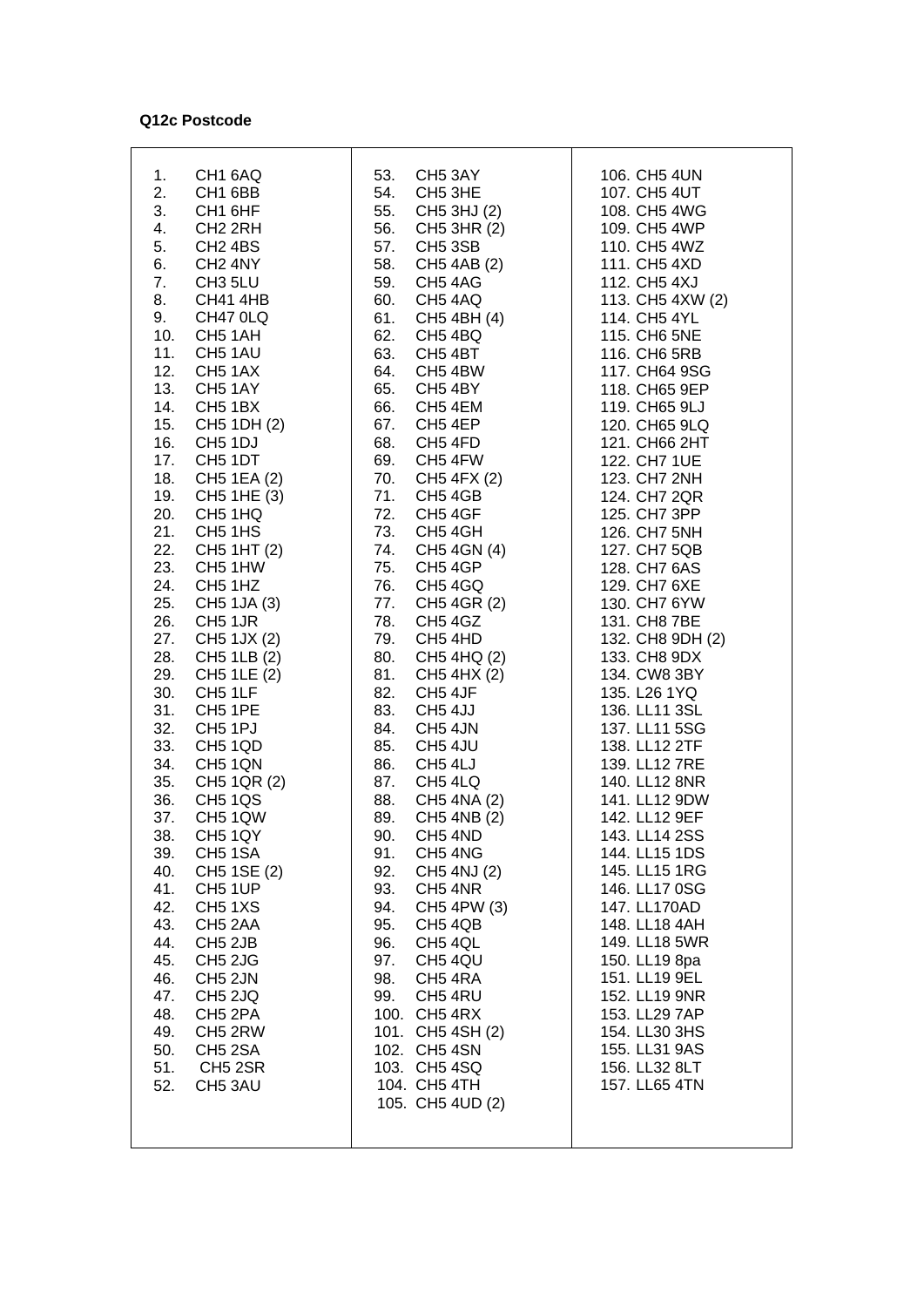#### **Q13 Is your response most relevant to....? please tick all that apply**

| John Summers High School        | 97  | 49.2%   |
|---------------------------------|-----|---------|
| Ysgol Bryn Deva                 | 0   | $0.0\%$ |
| <b>Custom House Lane School</b> | 4   | 2.0%    |
| <b>Golftyn Primary School</b>   | 5   | 2.5%    |
| <b>Wepre Primary School</b>     | 2   | 1.0%    |
| Dee Road Infants School         |     | $0.5\%$ |
| Connah's Quay High School       | 103 | 52.3%   |
| Queensferry Primary School      | 14  | 7.1%    |
| Sealand primary School          | 5   | 2.5%    |
| St Ethelwold's Primary School   | 5   | 2.5%    |
| <b>Taliesin Junior School</b>   | 9   | 4.6%    |
| <b>Shotton Infants School</b>   | 6   | $3.0\%$ |

#### **Q14 Are you....? Please tick all that apply**

| Parent or carer of High School pupil    | 85 | 43.1%   |
|-----------------------------------------|----|---------|
| <b>High School Teacher</b>              | 47 | 23.9%   |
| <b>High School Staff</b>                | 25 | 12.7%   |
| School Governor High School             | 13 | 6.6%    |
| Parent or carer of Primary School pupil | 39 | 19.8%   |
| <b>Primary School Teacher</b>           | 0  | $0.0\%$ |
| <b>Primary School Staff</b>             | 10 | 5.1%    |
| <b>School Governor Primary School</b>   | 8  | 4.1%    |
|                                         |    |         |

### **Other please specify**

- 1. Member of SMT at Yale College (merging with Deeside College in Aug 2013)
- 2. Sixth Form Student (14)
- 3. Parent of three ex-pupils, previous High School Governor, grand-parent of prospective pupils.
- 4. Supervise Tiddlers Playgroup.
- 5. Concerned grandparents and tax payers.
- 6. 5X60 Officer FCC
- 7. Supervisor Cleaner
- 8. Position not specified. (4)
- 9. Flintshire Youth/Community Employee
- 10. Trainee Teacher
- 11. School Nurse Team Leader and Nurse Practice Teacher
- 12. Student Governor, John Summers High School
- 13. Cleaner at John Summers Campus and Queensferry CP
- 14. Grandparent (6)
- 15. Cleaner (campus) & Connah's Quay High School
- 16. I have friends and family that attend both schools.
- 17. Undergraduate applying for High School Teacher Training.
- 18. parent of nursery pupil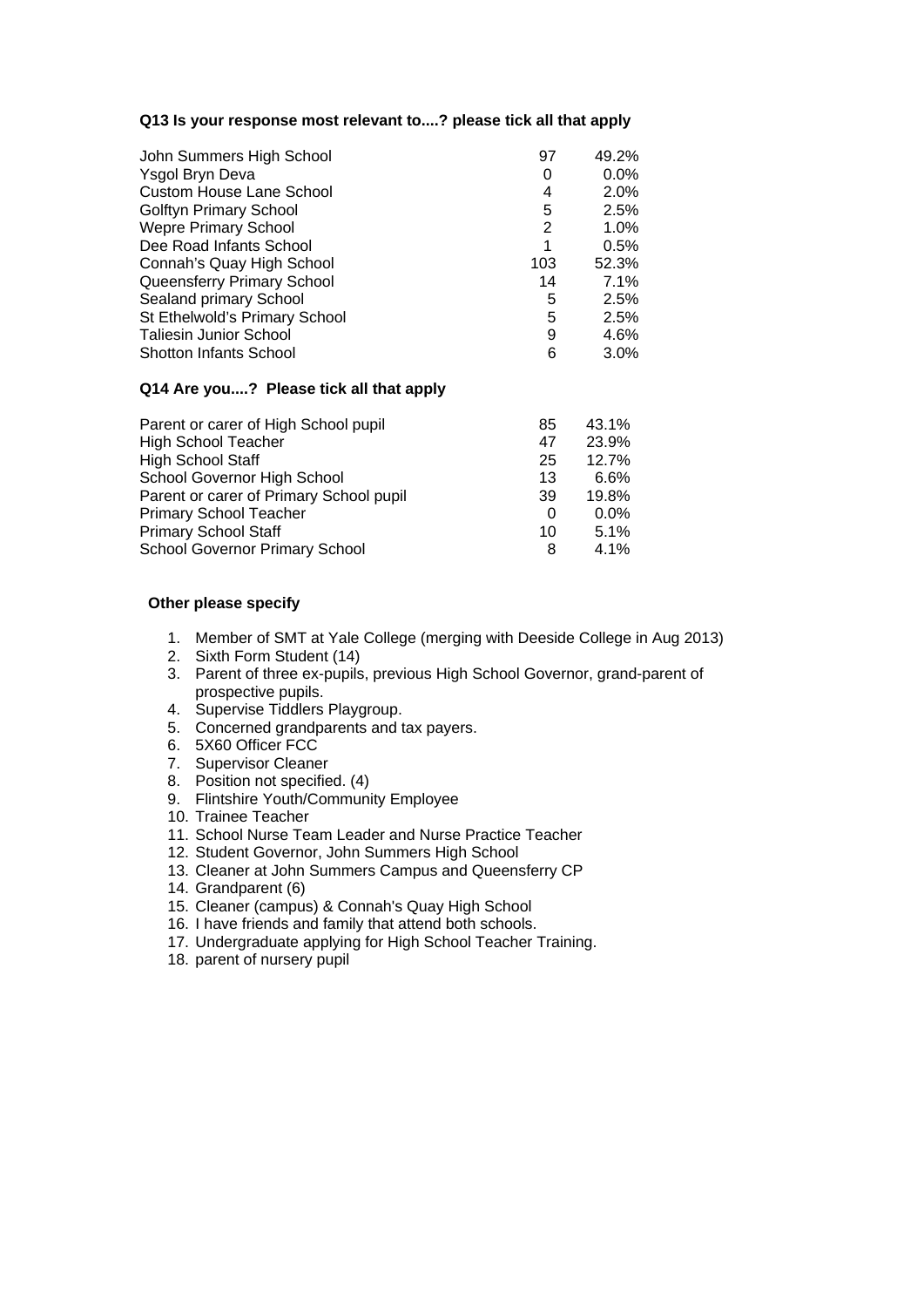# **ADOLYGIAD YSGOLION 2012**

# **Ardal Queensferry, Shotton a Chei Connah**

# **Ysgol Uwchradd Cei Connah a John Summers - Ffurflen Ymateb**

#### *1 received by 30/04/12*

**DEWIS 1 - Codi adeilad newydd ar gyfer Ysgol Uwchradd John Summers (ysgol 11-16 a chanolfan Ôl-16 yn Ysgol Uwchradd Cei Connah)**

**Q1 I ba raddau ydych chi'n cytuno â Dewis 1? (Ticiwch un blwch yn unig)** 

| Cytuno'n gryf                    |     | $\mathbf{0}$ | $0.0\%$ |
|----------------------------------|-----|--------------|---------|
| Tueddu i gytuno                  | =   | O            | $0.0\%$ |
| Nid wyf yn cytuno na'n anghytuno | $=$ |              | 100.0%  |
| Tueddu i anghytuno               |     | 0            | $0.0\%$ |
| Anghytuno'n gryf                 | =   | 0            | $0.0\%$ |

**Q2 I'n helpu ni i ddeall pam mae pobl yn cytuno neu'n anghytuno â Dewis 1, rhowch grynodeb byr o'ch rhesymau** 

No responses

**Q3 Os ydych chi o blaid Dewis 1, beth ydych chi'n credu y byddai angen ei wneud i sicrhau y bydd yn llwyddo? Pa broblemau lleol fyddai angen eu hystyried?** 

No responses

### **DEWIS 2 - Ailwampio adeilad presennol Ysgol Uwchradd John Summers (ysgol 11-16 a chanolfan Ôl-16 yn Ysgol Uwchradd Cei Connah).**

**Q4 I ba raddau ydych chi'n cytuno â Dewis 2? (Ticiwch un blwch yn unig)** 

| Cytuno'n gryf                    |     | 0 | $0.0\%$ |
|----------------------------------|-----|---|---------|
| Tueddu i gytuno                  |     | O | $0.0\%$ |
| Nid wyf yn cytuno na'n anghytuno | $=$ |   | 100.0%  |
| Tueddu i anghytuno               |     | 0 | $0.0\%$ |
| Anghytuno'n gryf                 |     | O | $0.0\%$ |

**Q5 I'n helpu ni i ddeall pam mae pobl yn cytuno neu'n anghytuno â Dewis 2, rhowch grynodeb byr o'ch rhesymau.** 

No responses

**Q6 Os ydych chi o blaid Dewis 2, beth ydych chi'n credu y byddai angen ei wneud i sicrhau y bydd yn llwyddo? Pa broblemau lleol fyddai angen eu hystyried?** 

No responses

**DEWIS 3 - Datblygu cyfleusterau 3-16 yn Ysgol Uwchradd John Summers a chanolfan Ôl-16 yn Ysgol Uwchradd Cei Connah**

**Q7 I ba raddau ydych chi'n cytuno â Dewis 3? (Ticiwch un blwhc yn unig)**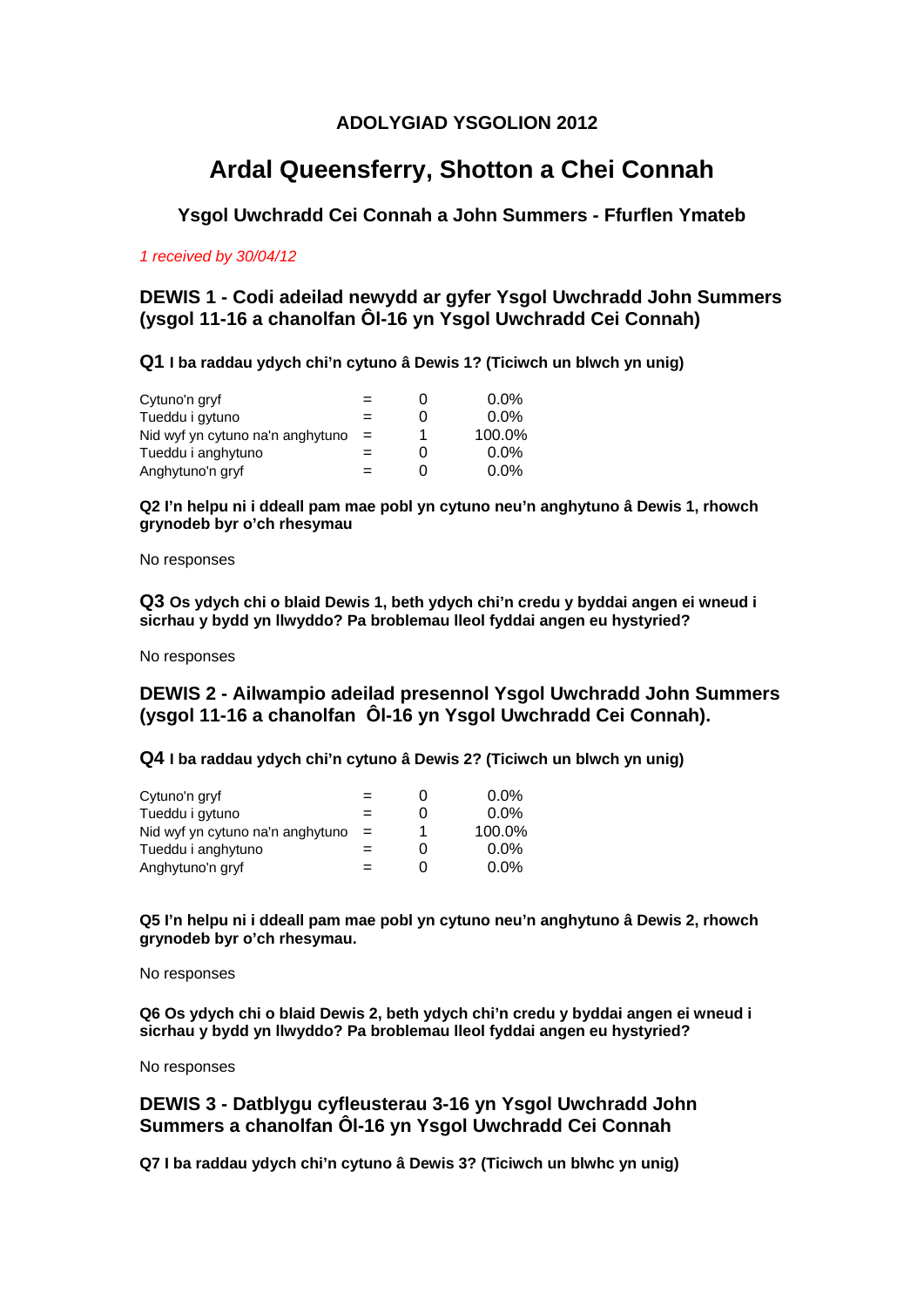| Cytuno'n gryf                    | $=$ | 1 | 100.0%  |
|----------------------------------|-----|---|---------|
| Tueddu i gytuno                  |     |   | $0.0\%$ |
| Nid wyf yn cytuno na'n anghytuno | $=$ |   | $0.0\%$ |
| Tueddu i anghytuno               |     |   | $0.0\%$ |
| Anghytuno'n gryf                 | $=$ |   | $0.0\%$ |

#### **Q8 I'n helpu ni i ddeall pam mae pobl yn cytuno neu'n anghytuno â Dewis 3, rhowch grynodeb byr o'ch rhesymau.**

1. Dwi'n credu bod yr opsiwn yma'n Cynrychioli dull arloesiol o drosglwyddo addysg sy'n ffit i'r unfed ganrif ar hugain. Mae'r opsiwn yn cefnogi dilyniant myfyrwyr, Cynlluniadiau Cwricwlwm, rheolaeth effeithiol a gwerth mewn arian. Mewn rhinflas, mae'n dileu'r holl anhawsterau sy'n gysylltiedig â'r broses o drawsnewidiadau. Wrth gwrs, bydd yr uchad on yn bosib gyda un corff llywodraethu ac un strwythr rheoli.

#### **Q9 Os ydych chi o blaid Dewis 3, beth ydych chi'n credu y byddai angen ei wneud i sicrhau y bydd yn llwyddo? Pa broblemau lleol fyddai angen eu hystyried?**

2. Bysai adeilad Newydd gyda cyfleusterau i bobl a anhawsterau yn beth da i'n weld!

**DEWIS 4 - Uno Ysgol Uwchradd John Summers ac Ysgol Uwchradd Cei Connah gan ddefnyddio'r safleoedd presennol. (Un pennaeth ac un corff llywodraethu a fyddai'n golygu cau'r ddwy ysgol yn dechnegol ac agor un ysgol newydd ar y safleoedd presennol).**

#### **Q10 I ba raddau ydych chi'n cytuno â Dewis 4? (Ticiwch un blwhc yn unig)**

| Cytuno'n gryf                    |     | O | $0.0\%$ |
|----------------------------------|-----|---|---------|
| Tueddu i gytuno                  | =   | O | $0.0\%$ |
| Nid wyf yn cytuno na'n anghytuno | $=$ | O | $0.0\%$ |
| Tueddu i anghytuno               | =   | 0 | $0.0\%$ |
| Anghytuno'n gryf                 | =   |   | 100.0%  |

**Q11 I'n helpu ni i ddeall pam mae pobl yn cytuno neu'n anghytuno â Dewis 4, rhowch grynodeb byr o'ch rhesymau.** 

No responses

**Q12 Os ydych chi o blaid Dewis 4, beth ydych chi'n credu y byddai angen ei wneud i sicrhau y bydd yn llwyddo? Pa broblemau lleol fyddai angen eu hystyried?** 

No responses

**Q12c Enw:**

1. LL65 4SN

#### **Q13 I ba ysgol mae'ch ymateb yn ymwneud yn bennaf â hi? Ticiwch yr ysgolion perthnasol**

| Ysgol Uwchradd John Summers |   | 100.0%  |
|-----------------------------|---|---------|
| Ysgol Bryn Deva             | O | $0.0\%$ |
| Custom House Lane           | O | $0.0\%$ |
| Ysgol Gynradd Golftyn       | O | $0.0\%$ |
| Ysgol Gynradd Gwepra        | O | $0.0\%$ |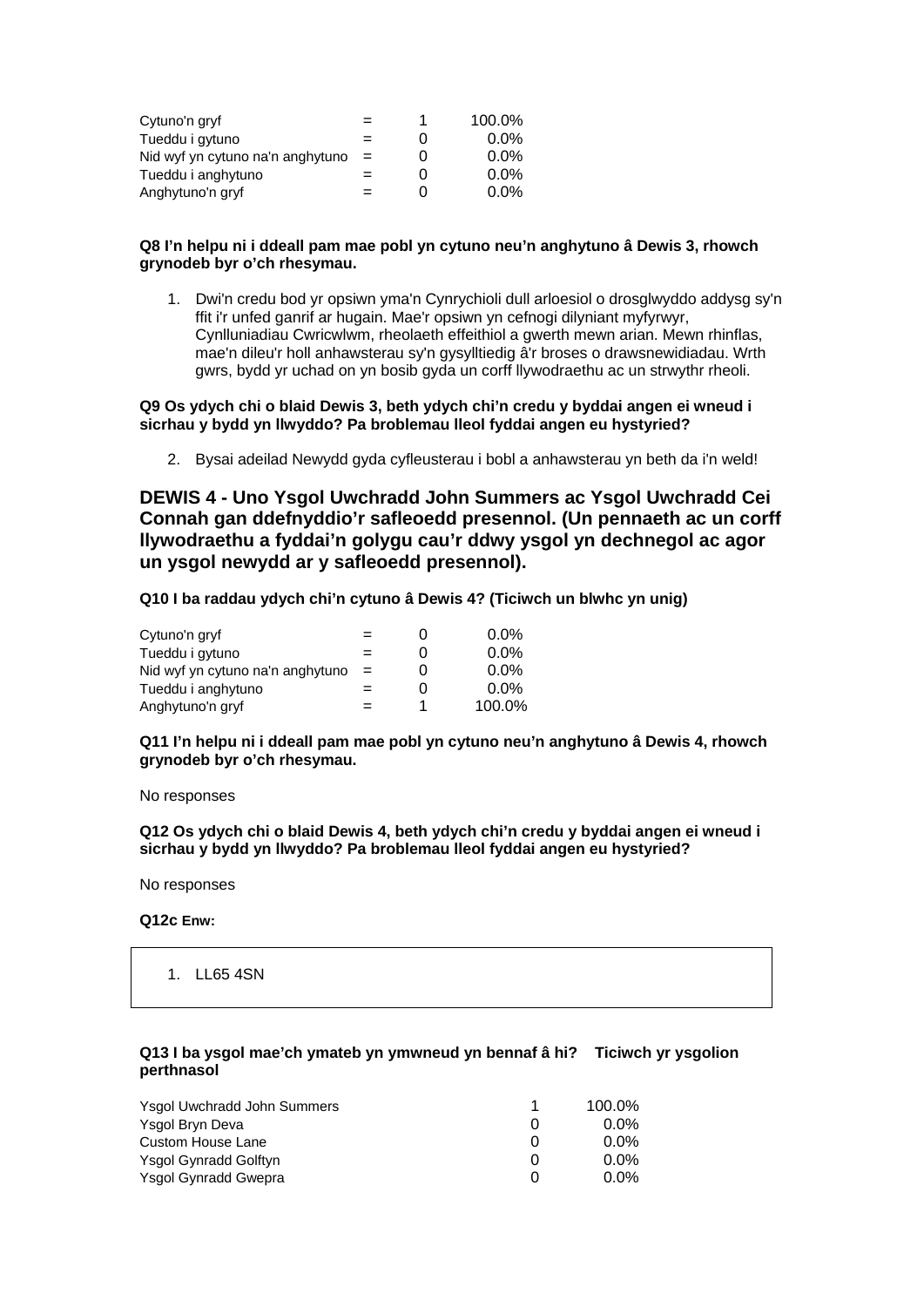| Babanod Dee Road                    | 0        | $0.0\%$ |
|-------------------------------------|----------|---------|
| Ysgol Uwchradd Cei Connah           | O        | $0.0\%$ |
| <b>Ysgol Gynradd Queensferry</b>    | $\Omega$ | $0.0\%$ |
| <b>Ysgol Gynradd Sealand</b>        | $\Omega$ | $0.0\%$ |
| <b>Ysgol Gynradd Sant Ethelwold</b> | $\Omega$ | $0.0\%$ |
| Ysgol lau Taliesin                  | $\Omega$ | $0.0\%$ |
| <b>Babanod Shotton</b>              | O        | $0.0\%$ |
|                                     |          |         |

# **Q14 Ticiwch isod y disgrifiad sy'n berthnasol i chi**

| O | $0.0\%$ |
|---|---------|
| 1 | 100.0%  |
| 0 | $0.0\%$ |
| 0 | $0.0\%$ |
| 0 | $0.0\%$ |
| 0 | $0.0\%$ |
| 0 | $0.0\%$ |
| O | $0.0\%$ |
|   |         |

#### **Arall Nodwch**

No responses.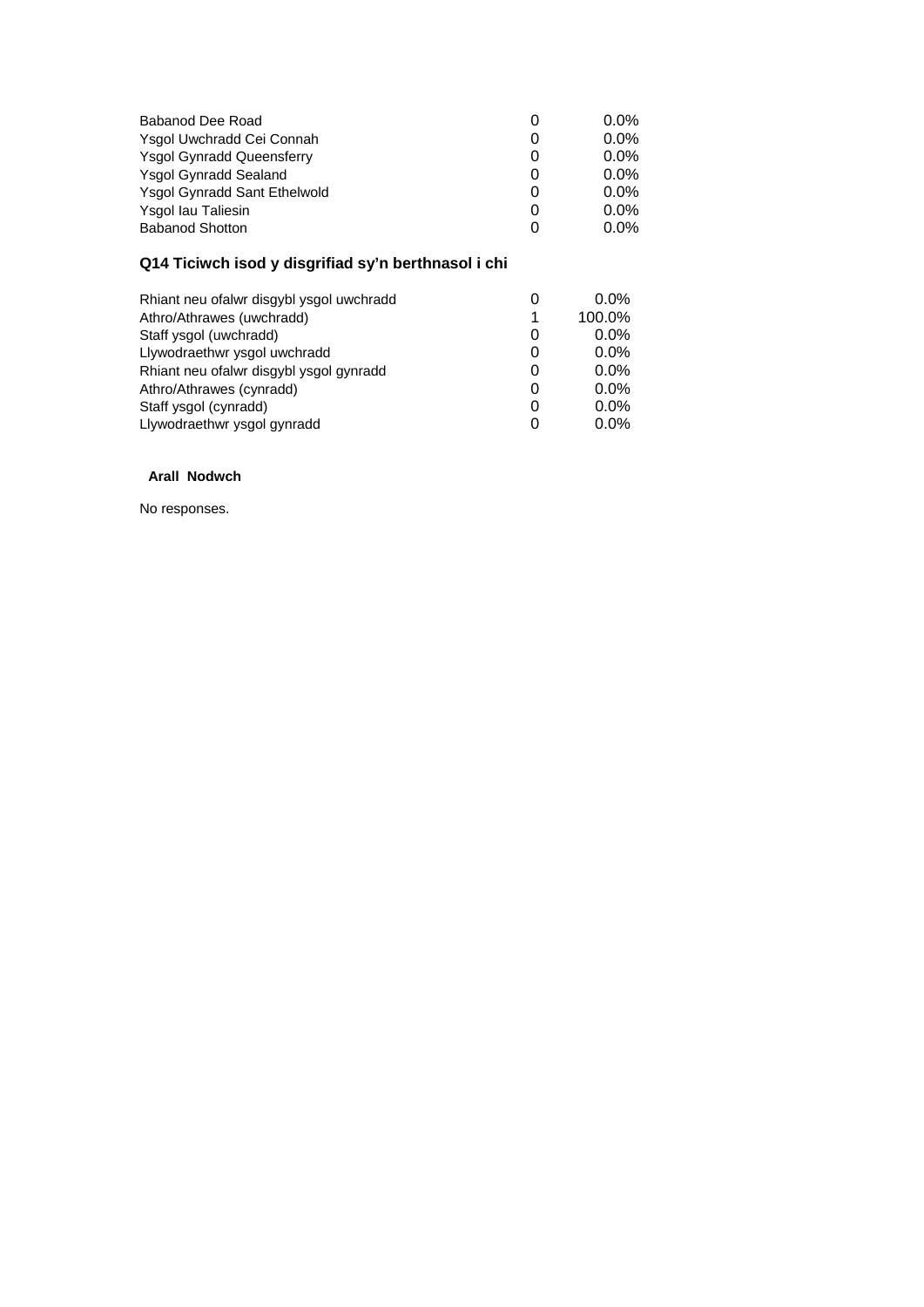**Flintshire County Council** 

# **Lifelong Learning**

# **Area Schools Review 2012**

# **Holywell High School**

**Responses received by 30/04/12 = English 19 / Welsh 0**

# **Final Report**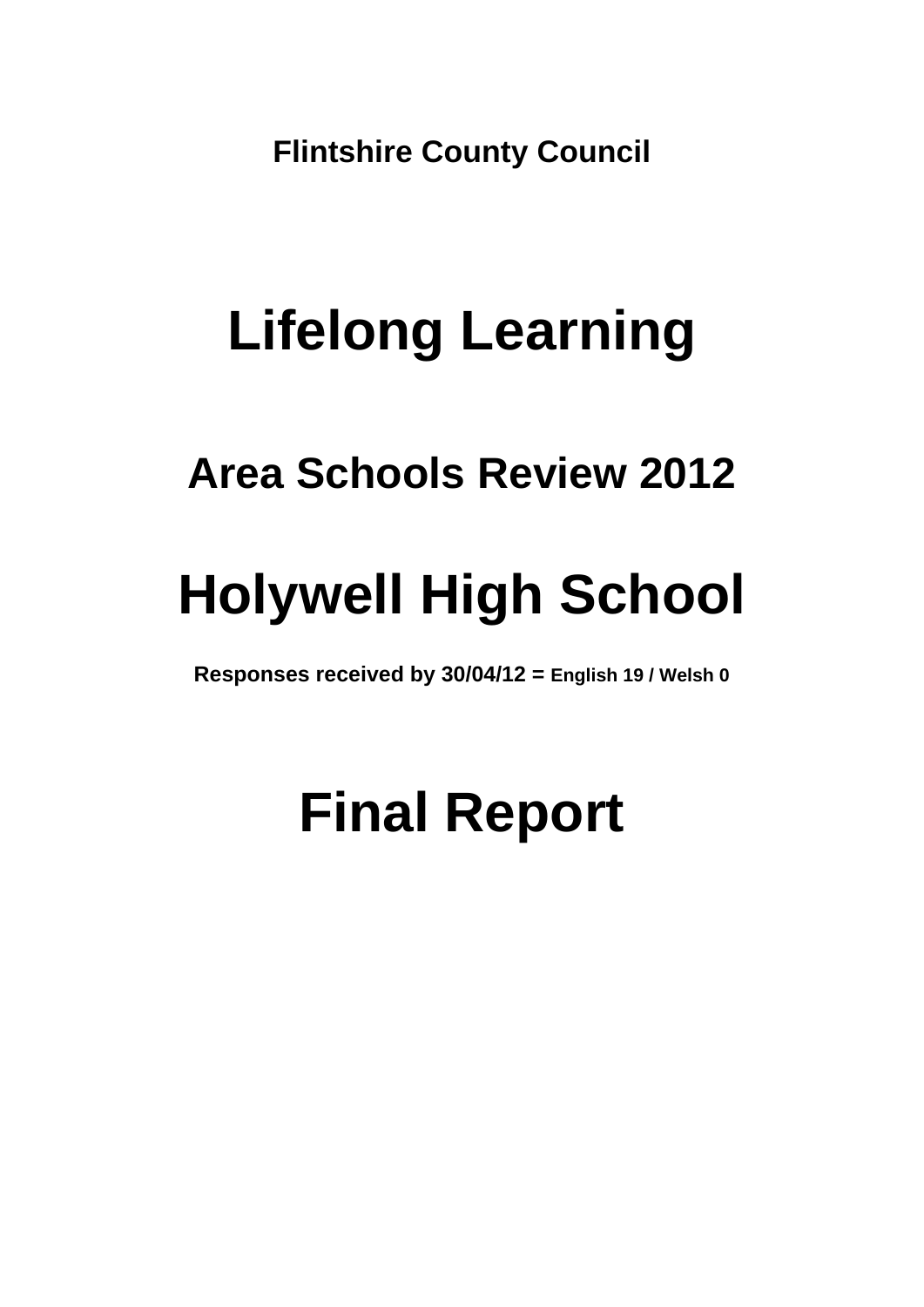# **Area Schools Review 2012**

# **Holywell High School Consultation Form Responses.**

*19 received by 30/04/12* 

# **OPTION 1 – Reduce the size of Holywell High School.**

#### **Q1 How strongly do you agree or disagree with OPTION 1 (please tick ONE box only)**

| <b>Strongly Agree</b>      |     |    | $0.0\%$ |
|----------------------------|-----|----|---------|
| Tend to Agree              | $=$ |    | $0.0\%$ |
| Neither Agree nor Disagree | $=$ | 3  | 15.8%   |
| Tend to Disagree           | $=$ | 3  | 15.8%   |
| <b>Strongly Disagree</b>   | $=$ | 11 | 57.9%   |

#### **Q2 To help us understand why people agree or disagree with OPTION 1 please provide a short summary of your reasoning (250 words maximum)**

- 1. Think it's inappropriate to support renting parts of the school which would be unused by pupils - to private tenants, also money saved on reduced utility costs would be far out weighed by the initial £13m the council would have to spend.
- 2. I would like to know whose idea it was to change the catchment area for schools. When my eldest son moved from Ysgol Bro Carmel Primary School to high school he was only entitled to attend the local high school which was Holywell. Now that my youngest son is in high school the numbers have dramatically reduced (approx 60 pupils for Sept 2011) due to the change in freedom of choice. I think that all high schools should be to the same standards, and if this where the case then the local children would not have to move to the schools outside of where they live. Personally I cannot see private tenants wanting to rent offices within the school. You only have to look at Holywell high street to see all the empty shops and buildings.
- 3. I cannot see private tenants wanting to rent room within the high school.
- 4. This not an option for Holywell as a Town. It requires much support socially and economically to regenerate. Employment is often low skilled and there is a need to encourage employers that require higher skills levels to establish their businesses in the locality. A new school shows that both the WG and LA are serious and sincere about tackling poverty and social disadvantage.
- 5. Don't like the idea of part of the school being used for office accommodation for private tenants.
- 6. This will not help the students of Holywell. What the students needs is new facilities.
- 7. Existing problems within the building would still need to be dealt with. Reducing the size of the building would not help to address the issue of the falling roll in the high school.

#### **New responses received since 26/03/12.**

- 8. School modernisation should be about precisely that this is a costly option essentially aimed at reducing capacity by removing surplus places simply to save money. This option would be an abject failure of the LEA>
- 9. Reducing the size of the school will have little impact on the opportunities of young people in Holywell; it will remain an old building with high maintenance costs. There is not prospects of improving resources, aspirations and no opportunities for the local community to utilise a community based school.
- 10. As an employee at Holywell High school I am obviously concerned that a reduction in size of the school could result in significant job losses. I do not this that this is the best option for the pupils at our school which is becoming increasingly run down and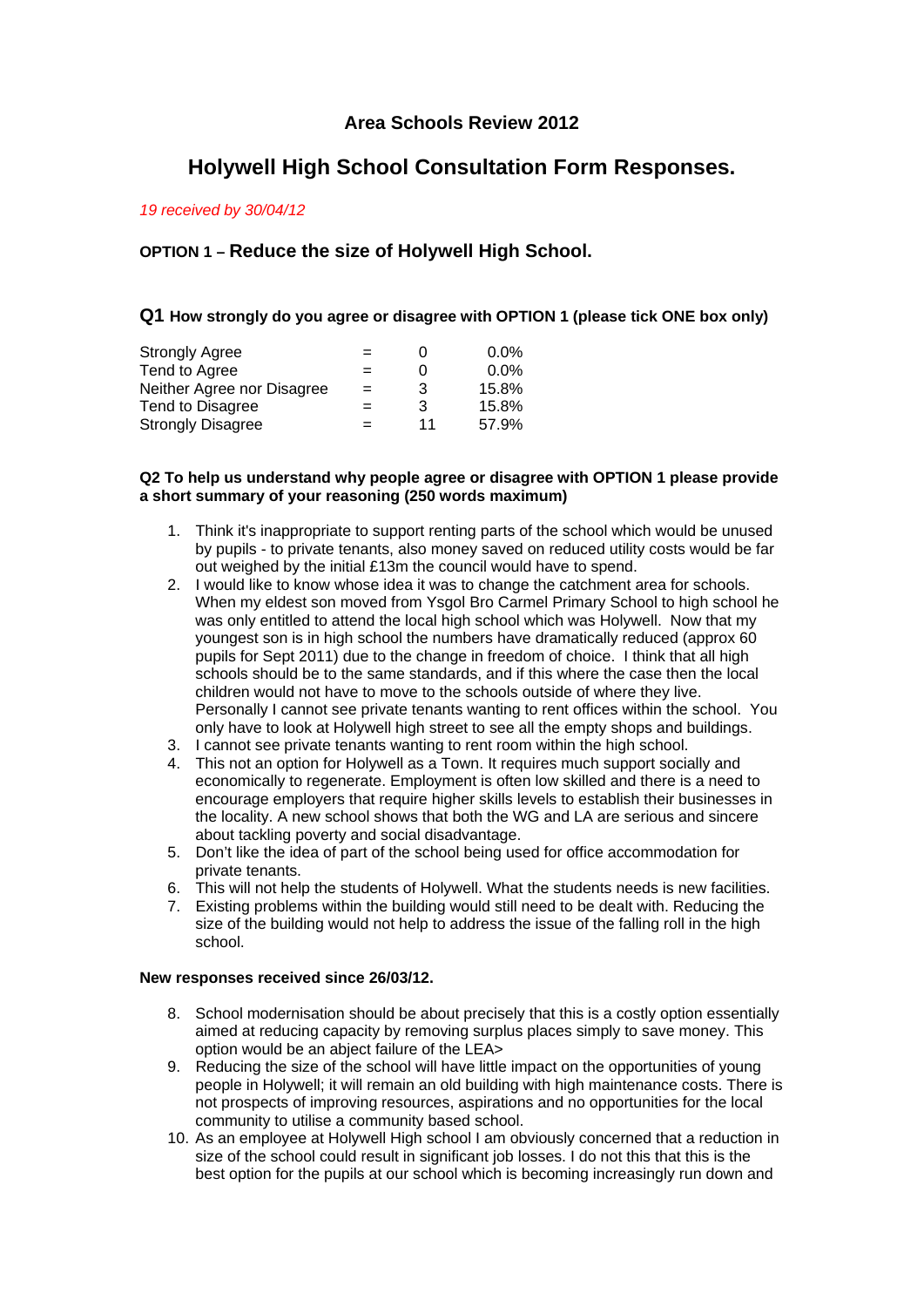will ultimately be very expensive to maintain to an acceptable standard. I also think that this option will encourage parents to move their children to other schools where they perceive better facilities may be on offer.

- 11. This option does not offer any change or potential transformation. Holywell's children, young people and community, in general, need to be valued with new learning provision.
- 12. No investment in High school. No change for Primary schools
- 13. Holywell High school is an important part of the community in Holywell. Reducing it will be seen as a way of making the school seem unimportant and making education seem irrelevant. Parents will decide not to send their children to Holywell as reducing the capacity will be seen as a precursor to closing the school completely.
- 14. The school should not be reduced in size as the size of the school indicates the amount of pupils that can be allocated and every pupil living in the catchment area needs to have the chance to attend their nearest school. If the school was reduced in size it would never be able to grow due to size.
- 15. The current building at Holywell High School is insufficient. The building layout is inappropriate and not designed for a modern, 21st century school. Fear of staff redundancies evident with this option.

#### **Q3 If you support Option 1 what do you think would be needed to make it work? What local issues would need to be considered?**

No Responses received.

### **OPTION 2 - Build a new High School for pupils aged 11-18, together with a new primary school to replace Ysgol Perth y Terfyn and Ysgol y Fron**

**Q4 How strongly do you agree or disagree with OPTION 2 (please tick ONE box only** 

| <b>Strongly Agree</b>      |     | 14         | 73.7%   |
|----------------------------|-----|------------|---------|
| Tend to Agree              | $=$ | 3          | 15.8%   |
| Neither Agree nor Disagree | $=$ |            | 5.3%    |
| Tend to Disagree           | $=$ |            | 5.3%    |
| <b>Strongly Disagree</b>   | -   | $^{\circ}$ | $0.0\%$ |

#### **Q5 To help us understand why people agree or disagree with OPTION 2 please provide a short summary of your reasoning (250 words maximum)**

- 1. Don't particularly like the idea of primary and secondary schools on existing HHS site - the poor people who live on Strand Est. already have nightmare of traffic from school buses, cars, taxis and delivery vans also £34m cost to council will no doubt come from council taxes which is already high.
- 2. I sent my son to Holywell High because they had a sixth form. I strongly agree that there should be a sixth form for continuity. The teachers already know the pupils.
- 3. I decided to send my 11 year old son to Holywell High School because it was his the local high school and due to the fact that they had a sixth form. I don't see why these children should have to move school just to attend another sixth form.
- 4. If the LA and WG are serious about reducing poverty etc then having local Post 16 provision is crucial in such a socially disadvantaged area. Also, Post 16 facilities often exceed what is simply a classroom and for adult education to take place the facilities need to be available. Also, the Primary Schools would benefit from becoming one School not Infants and junior and also having access to playing field will be fantastic. Finally, purpose built parking, drop off and access will benefit both Schools, not just the Primary Schools.
- 5. I agree with this option mainly because pupils can continue their education in the sixth form without disruption.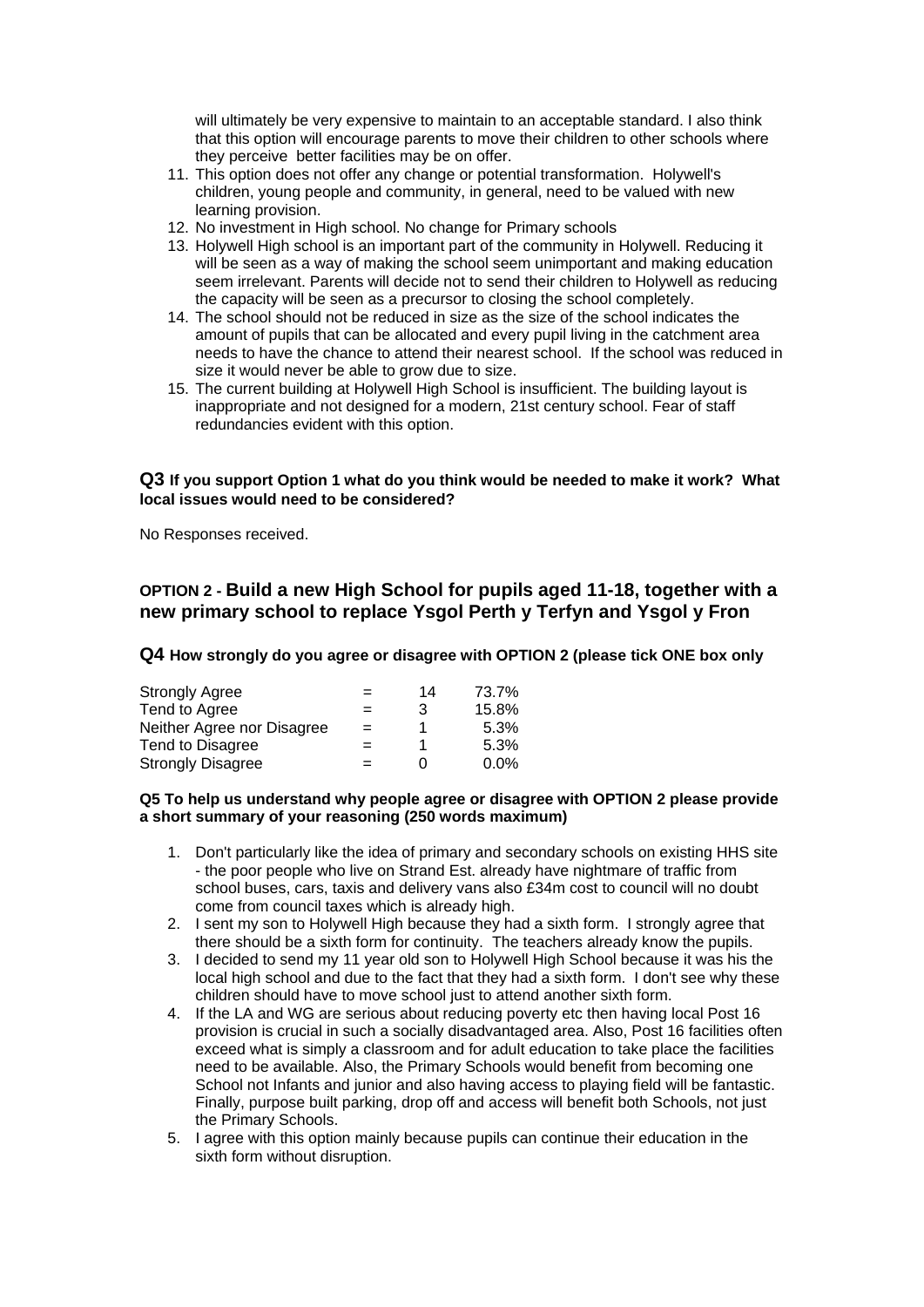- 6. All schools in the area would be at the same location. I also believe that school age should be compulsory to 18yrs.
- 7. This will greatly aid all children/young adults in the area. It is not right that many people will have to pay for a bus and travel a great distance to attend their education. I think keeping the sixth form will encourage students to stay on and not be deterred by the prospect of costs and transport issues.
- 8. A new learning campus would benefit the community and there should be sixth form provision in the area. A new school building would hopefully address the falling roll issue. Shared facilities between the primary and secondary schools would save money.

#### **New responses received since 26/03/12.**

- 9. AS THIS IS THE ONLY OPTION FOR CHILDREN TO CONTINUE THEIR EDUCATION IN 6TH FORM AT THE SCHOOL, I FEEL CHILDREN AND PARENTS WILL BE PUT OFF COMING TO HOLYWELL KNOWING THE CHILD WILL HAVE TO LEAVE AT 16 AND MOVE TO ANOTHER AREA TO CONTINUE THEIR STUDIES WITH OTHER TEACHERS AND STAFF, THEY SHOULD HAVE TO OPTION OF CONTINUING WHERE THEY ARE AS THEY DO NOW. I WOULD NOT HAVE SENT MY CHILDREN TO HOLYWELL HIGH IF THE DID NOT HAVE A 6TH FORM.
- 10. WG. Documents refer to aspirational policies. The need to improve long term educational uptake and tackle social deprivation. This option would go a long way in that direction. It would have enormous social amelioration impact. Not just for the intended learning community but for the whole image and self worth of Holywell and surrounds. If WG and Flintshire are serious about dealing with the long term Multiple Deprivation Index rankings of Holywell and surrounds through self betterment their commitment must be wholehearted. People in this area must be shown the powers that be have faith in them. That wholeheartedness resides in post-16 provision. A councillor for 12 years deprived part of Holywell I know only too well how low aspirations and feelings of self worth can be. I am certain far more pupils will consider post-16 education if that provision is local and locality is acknowledges by WG as a real need. Option 2 is the full blood option where by Flintshire and WG can demonstrate forcefully to the people of Holywell and surrounds their long term commitment to a fundamental uplift in learning, achievement and employability in the knowledge based economy. Excessive travel to education should be avoided. This represents wasted time for pupils, wasted finances over the long term and fuel inefficiency. Any financial analysis of the cost differential between a school to 16 only or topost-16 should included travel costing and carbon footprint analysis. What would be the per pupil fuel/carbon saving over a 50 year period (it is unlikely a new school would follow on in that time frame)? The once in a lifetime opportunity is there for Flintshire as this school would be part of a twin towers approach to Deeside post -16 provision where cooperation and mutual complementary could provide massive educational muscle power for generations to come. There needs to be some boldness in this development.
- 11. A new school would benefit the learners at Holywell High School and the Holywell primary schools, enabling young people to access education fit for the 21st Century. A new school/campus could potentially support the local community and involve adult learning, especially if it has a sixth form provision. 6th Form provision will also help raise the aspirations of young people in a community first area, supporting young people who wish to access higher learning but would be unable to afford transport to a sixth form centre elsewhere; another factor to consider is the length of a day if a sixth form pupil has to travel. To close the poverty gap (a welsh government priority) young people in deprived areas should be encouraged to improve their prospects through education; making it more difficult to study by taking away sixth for provision will make this very difficult.
- 12. This constitutes a once in a lifetime opportunity to transform learning in Holywell for the children, young people and wider community. With a blank piece of paper it affords the opportunity to 'get things right' and, as far as is practically possible, to have 'future proofed' schools. Schools built in an entirely inclusive and sustainable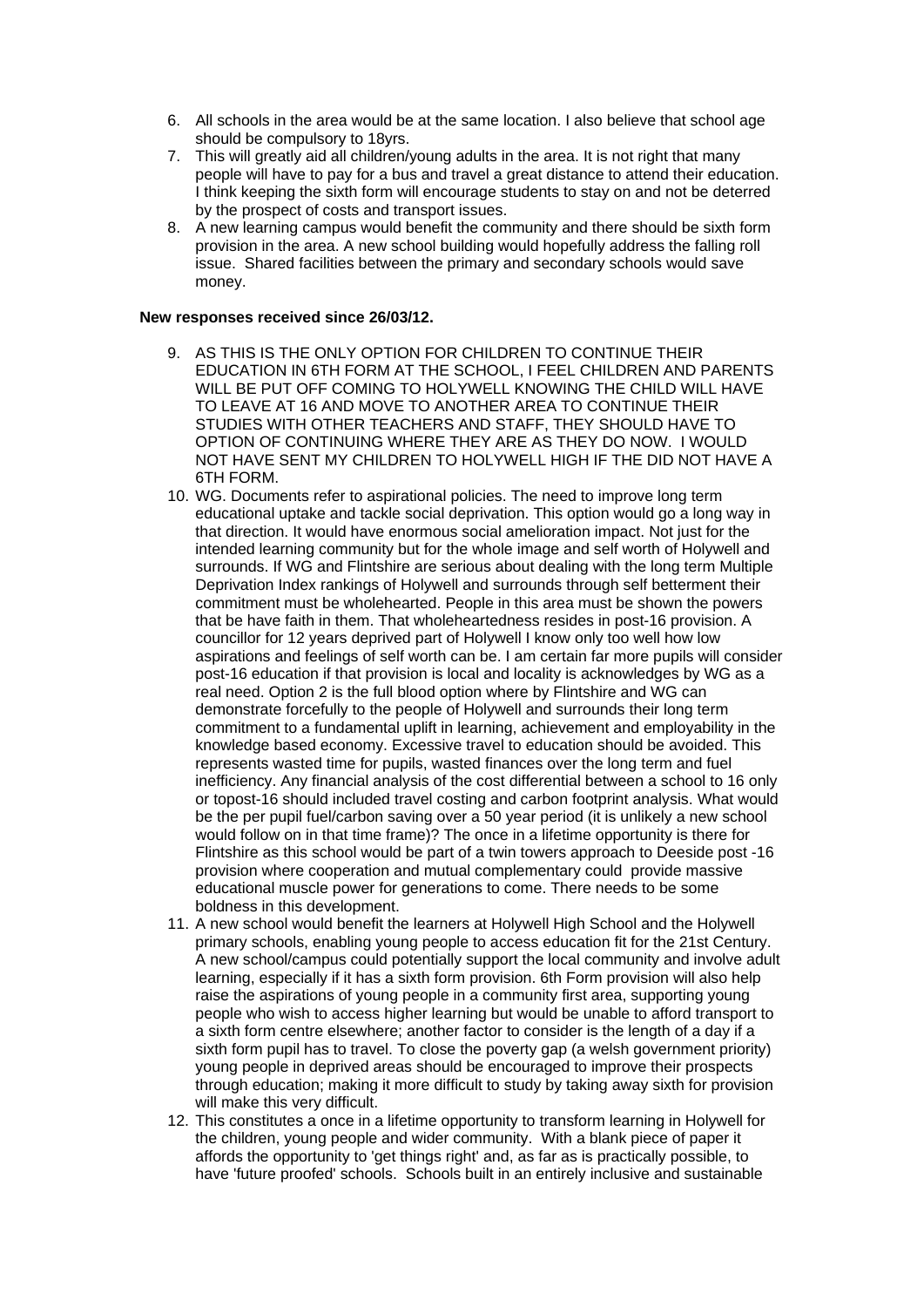way with all likely to use the schools being involved in their design. Retention of a post-16 presence in Holywell is highly desirable in order to tackle the poverty attainment gap and to ensure that all have the opportunity to aspire to post-16 learning and to undertake it locally. A community learning facility with built-in design flexibility and abundant and easily accessible new technologies will provide a learning hub of truly 21st century proportions.

- 13. New and improved facilities for all children in Holywell. Keeping the sixth form option at Holywell important to retain students in higher education. Many students will not travel to study at other schools
- 14. A new building providing a modern accessible school for students aged 3-18 will raise the aspirations of the learners involved and the local community. Holywell is an area of low aspirations due to low incomes and lack of jobs, a new build will bring Holywell back into people's minds as an important part of Flintshire. Everyone I have spoken to has expressed a wish for the High School to offer education up to 18 as local transport links are so poor that it is easy for learners to 'give up' on continuing education post 16. The sixth form currently offers an excellent extension to the provision offered at Key Stage 4. From personal experience my children have all attended this school, my son left sixth form and went to Oxford Uni where he obtained a First class degree and is now studying for his PHD. My daughter is now in employment in Kent after completing her 2:1 degree and my twin girls are going to uni in September after enjoying an amazing time supported by teachers who know them and have been available to them every step of the way.
- 15. I like the idea of a new school. It will be sad to see the old school gone but everyone has to move with the times, so as not to get left behind with new trends and modern ideas. The pupils of Holywell deserve a new school with all the new facilities that would come with it. With good management the high school and the two primary schools all on one campus could be an interesting opportunity for Holywell and the local community. It could bring much needed jobs into the area. We are very lucky that Holywell High School has beautiful views that are taken for granted, and is ideally situated for a wind turbine to be put in place at the same time. I feel we should have the high school 11-18 as we need to keep the older pupils with us rather than loose them to others schools. I feel pupils will want to come to a new school and will not want to miss out on the option of remaining in that school through to age 18 and therefore should not have to leave to go to another school to complete their education.
- 16. A brand new school would be a fantastic opportunity for the children of Holywell and for the image of Holywell in general. It would allow teachers to use up to date teaching strategies and techniques which would improve the level of teaching. It would also provide an environment for pupils to be proud of. Sixth form is vital in this area of deprivation to help develop their skills and prospects. I fear poor choices and lack of support for pupils if the sixth form is moved.
- 17. The continuous support and education of our pupils, who have confidence with their teachers as they will have built up a good report, by teaching them from the beginning of high school.

#### **Q6 If you support Option 2 what do you think would be needed to make it work? What local issues would need to be considered?**

- 1. Access to the school would need to be looked at. I drop my son off at school each morning and the volume of traffic is pretty bad. If you have two school on that site the volume of traffic would double making access in the mornings and evenings even more of a problem.
- 2. You would have to consider the volume of traffic. I drop my son off at school each morning and the traffic is pretty bad. Access to the school would need to be considered if there was to be a high school and a primary school.
- 3. The funding would have to be solely LA loan would be needed. Proper facilities to encourage community use of post 16 facilities would help. A Sports Hall would be needed to reduce the need to visit the Leisure centre and possibly increase leisure capacity and facilities.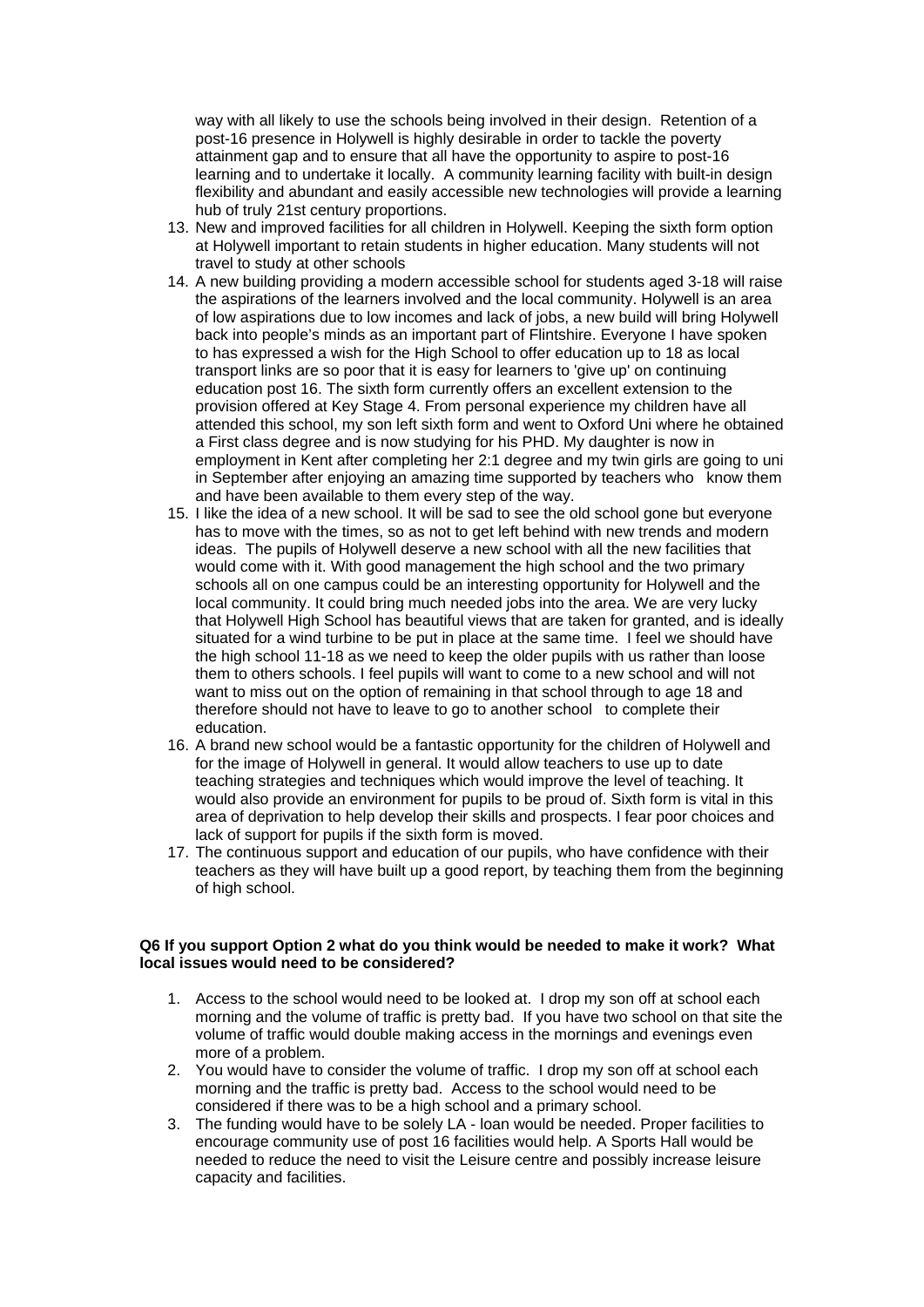- 4. To make sure that the younger pupils were separate from the older pupils.
- 5. Ensure all children have access to the latest technology.
- 6. Providing transport and reducing the impact of disruption to the students education but also not impact other schools by crowding them with our students.
- 7. The building should cater for other needs within the community such as adult education. It could be used as an opportunity to promote a specialism within the school.

#### **New responses received since 26/03/12.**

- 8. Adequate funding which must be vigorously pursued. Infrastructure adjustments fully funded. Development of centre of excellence status for the school. 1. Ensure the funding is established to cover the shortfall between what appears so far the LEA preferred option of a multilevel school ending at 16 year old provision and our community's preferred option of provision up to post 16. Tough funding negotiation with WG which must be reminded of its stated wish to make real and lasting social improvement through enhanced learning skills. Other funding avenues to support this paradigm shift in education in Holywell must be identified and pursued with vigour. What Euro-funding is available, what industry and commerce funding sources are available? The community of Holywell looks to Flintshire to go the extra mile to ensure long term top notch educational provision for the next two generations and beyond at this end of the county. 2. The LEA must adopt and forcefully portray a whole hearted enthusiasm and commitment to this project i.e. Option 2. 3. The school needs to develop a strong specialism base to become a centre of excellence. IT potentially and that in new directions. Much was made recently of the computer code writer shortfall. We should be able to bridge that gap and go beyond in time. Forward thinking and guidance needs to come from the LEA in curriculum development. 4. Ensure full and active community involvement in extended learning by creating appropriate packages for day one of the new school. 5. Ensure full community participation in the widest sense including social activities based at the school, encouraging use by groups and organisations especially with a learning bias. Such groups need to be involved too in the actual planning phase. 6. Look at the provision of top-up courses for aspirational life long learners, which will require research of the needs of groups individuals, businesses etc. The new school needs to become a power house for improvement though educational opportunity. The facilities should be used to their fullest potential to maximise return on the outlay.
- 9. Consult with the local community/businesses, what would they like to see from an adult learning centre? What skills does Holywell need? Approach the Welsh Assembly government to look at this option in relation to funding, if there is evidence that a sixth form centre and adult learning centre on a shared campus will help reduce the poverty gap then the government would be stupid to not agree to fund this. Lots of collaboration between the teaching community and the building contractors/architect, if a cheap building is created it will be a wasted opportunity. Ellesmere Port Academy comes to mind as instead of a forward looking modern campus they have built an office block for children - this would be a disaster, working with the current schools to develop a modern learning environment is very important.
- 10. In order to make this option work I think that the schools would have to be carefully segregated. This option would be an excellent opportunity to have a learning centre which could offer access for learning to the wider community of Holywell which geographically is furthest away from the main centres in the county such as Deeside College. local issues would be site access which currently is not ideal, the strand being narrow and regularly double parked.
- 11. Initially some exploration of what the post-16 hub will look like and how it will link to the post-16 hub located in Connah's Quay is needed. This will enable the 'teasing out' of how this new form of educational provision will be. Dialogue with the Welsh Government [WG] can then ensue in order to explore if the funding agreed in principle for Option 3 can be agreed for Option 2. Dialogue as well with other potential partners will need to be explored: partners such as Deeside College or local, or indeed distant, universities or organisations like the Royal Society for the encouragement of Arts, Manufactures and Commerce [RSA]. It is also crucial to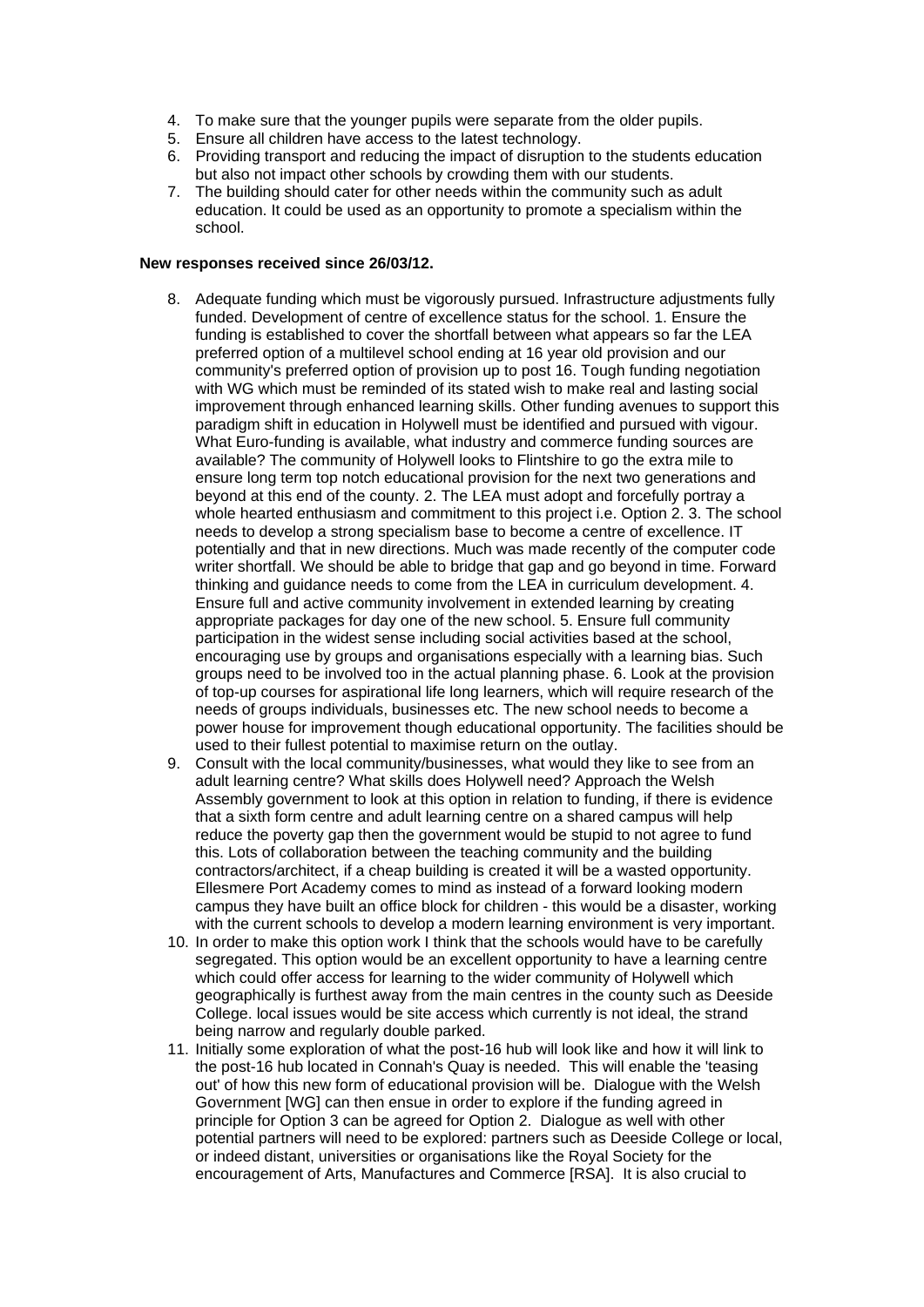explore how new technologies can be utilised to enable transformational learning to take place so that learning is dynamic, mobile, connected, inclusive, intergenerational and community enhancing and regenerative. The points in Question 9 are also relevant here.

- 12. Funding is an important issue as the Welsh Government have only mentioned funding for Option 3. Ensuring the school can be used as a community facility all year round is important, offering adult education classes, drop ins, a community theatre working with the local leisure centre to offer alternative sport provision. Also offering the after school/holiday club that runs successfully at Perth y Terfyn a base within the new school to ensure that all needs are met. It is important that all of the community is involved in the creation of the new school to develop a real sense of ownership which again helps raise the mood of an area that has previously been neglected as we are in the north western part of Flintshire which is often forgotten.
- 13. Holywell would need support from parents and the local and surrounding areas. There would need to be Community involvement with all aspects of plans. Working closely with Holywell town. Everyone needs to be behind the idea, feeling that their views are listened to and support each other. Issues that would need to be considered are how the local residents will be affected by the school being moved closer to their properties and whether the entrance to the school was being moved. The noise of the pupils during break time. The bus route into school.
- 14. A positive attitude towards a new school by all stakeholders is required to help improve the image of the school. Staff input is required to discover the requirements wanted to help produce a successful new school.
- 15. Better facilities. Communication and publication about the school to the community.

### **OPTION 3 - Build a new High School for pupils aged 11-16, together with a new primary school to replace Ysgol Perth y Terfyn and Ysgol y Fron**

#### **Q7 How strongly do you agree or disagree with OPTION 3 (please tick ONE box only)**

| <b>Strongly Agree</b>      | $=$ |   | 5.3%  |
|----------------------------|-----|---|-------|
| Tend to Agree              | $=$ | 6 | 31.6% |
| Neither Agree nor Disagree | $=$ |   | 5.3%  |
| Tend to Disagree           | $=$ | 5 | 26.3% |
| <b>Strongly Disagree</b>   | $=$ | З | 15.8% |

#### **Q8 To help us understand why people agree or disagree with OPTION 3 please provide a short summary of your reasoning (250 words maximum)**

- 1. Lesser of 3 evils!! Like the option of additional resources for community.
- 2. I would agree to this option if it included the sixth form for pupils.
- 3. A sixth form is very important for the local area. If the sixth form went students would have to get/find transport and costs to attend elsewhere. I think this is a big deterrent for students looking into further educations.
- 4. A new high school is needed but losing the sixth form would not benefit local pupils who would have to travel to continue their education.

#### **New responses received since 26/03/12.**

5. Having support option 2 in the strongest terms the only logical position is to strongly disagree here. This represents a poor second best illustrating a half hearted commitment to the people of Holywell. I sincerely trust that every effort will be made to find the funding necessary for option 2 as I fear option 3 will not achieve the improvements in self worth, aspiration, achievement and employability so clear in the WG's own aspirational documents. The economic and social benefits will then be less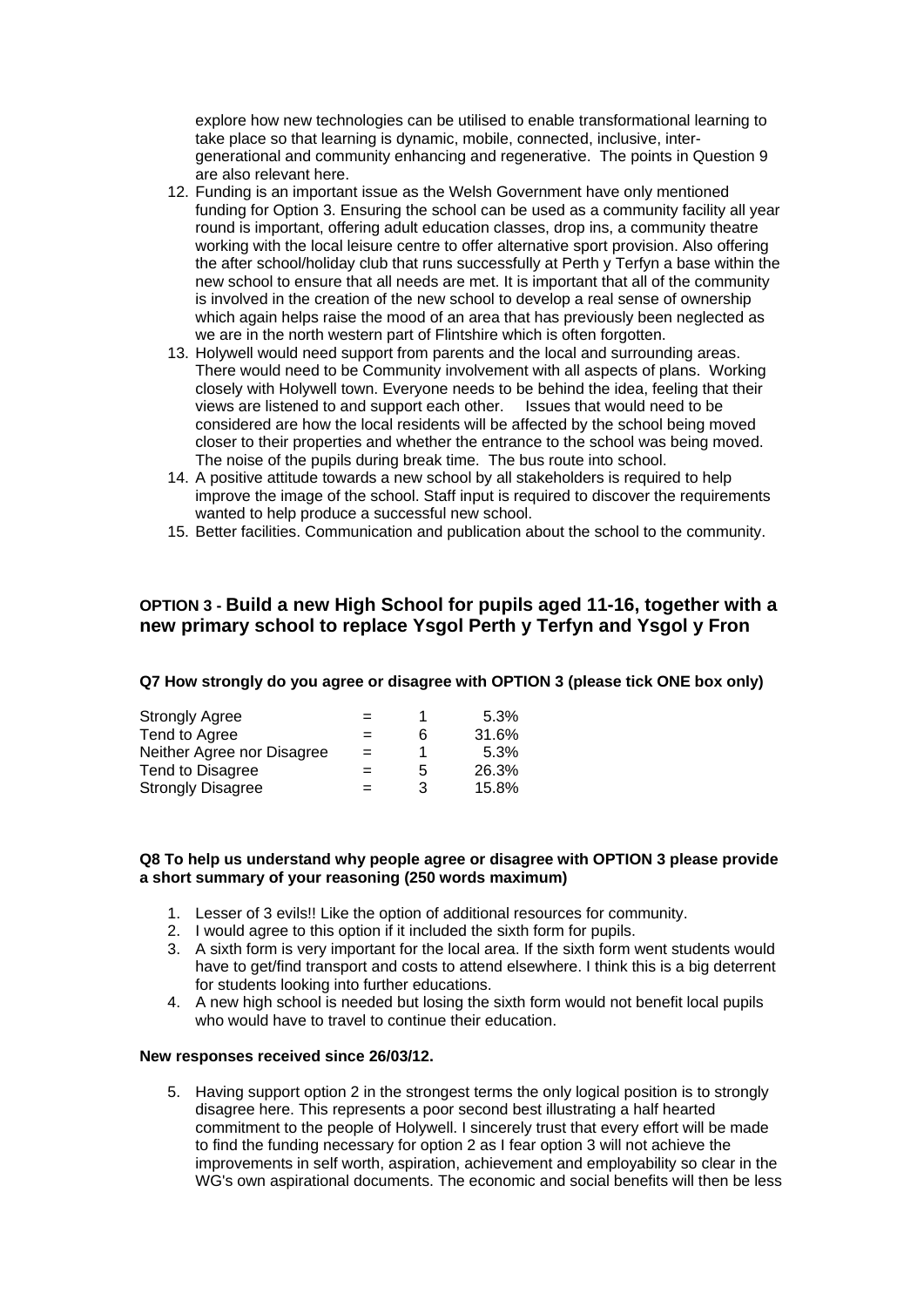than might be realised by option 2. In the event that option 3 is adopted, there will need to be a serious improvement in infrastructure both physical elements and services, which holds true too for option 2. This must be done through sensitive consultation with residents in the school vicinity to ensure planned improvements come about with the least possible difficulty. Comments made in response to question 6 are valid here too.\*

- 6. I think the joining of both Ysgol Perth y Terfyn and Ysgol y Fron and building a new primary school on the site of a new build high school for 11-16 year olds would benefit the local community greatly. Also I think Flintshire would benefit from a new Post -16 facility, although not sure about it being in Connah's Quay. This would be too close to the college.
- 7. A new school would benefit the learners at Holywell High School and the Holywell primary schools, enabling young people to access education fit for the 21st Century. If done correctly and involving the professional knowledge and opinions of the teachers at Ysgol y Fron and Perth y Terfyn then a new campus with the latest in teaching and technology will enable the future of the Holywell area to have young people who are skilled and educated enough to build the local economy and drive improvements across the region.
- 8. Clearly with £15.5 million of funding agreed in principle by WG this affords a once in a lifetime opportunity for Holywell. With developments that will ensure a post-16 hub, linked to the one located in Connah's Quay, this is a very strong option and there is some crossover with Option 2. Once again starting with a blank page and getting the best intelligence and knowledge on how learning should look in the 21st century means that there is the chance to 'get things right': ensuring sustainability, future proofing & including community wide access and benefit from the new schools. Holywell will have the potential of becoming a learning town equipping everyone with skills in lifelong learning and fulfilling people's passions and ambitions.
- 9. The school will not work if it does not have a sixth form, parents will choose not to send there children to the school from an early age because of the lack of sixth form they will instead look at other local primary schools who can guarantee admission to other high schools with post 16 provision. This will not help address the problems of low numbers that the new school is looking at tackling.
- 10. A brand new school would be a fantastic opportunity for the children of Holywell and for the image of Holywell in general. It would allow teachers to use up to date teaching strategies and techniques which would improve the level of teaching. It would also provide an environment for pupils to be proud of. Sixth form is vital in this area of deprivation to help develop their skills and prospects. I fear poor choices and lack of support for pupils if the sixth form is moved.
- 11. To keep the children in the same education stream, knowing the teachers will have the support and continuous knowledge about the children. It's important to keep them until they are 18 in the same school.

#### **Q9 If you support Option 3 what do you think would be needed to make it work? What local issues would need to be considered?**

1. Still don't like the idea of primary on same site as mentioned for option 2. Although if there is going to be additional resources for additional learning why not keep the 6th form? Seems stupid to move it to Connah's Quay which is some distance from Holywell!!

#### **New responses received since 26/03/12.**

2. Good links with local community groups would benefit this option. Local issues would be the need for the after school club/holiday club which is already at Perth y terfyn to be moved to the new school site. This is a great asset and would enable parents/carers to continue to work and so help local economy. Also the breakfast club at Ysgol y Fron would need to be incorporated into the new primary school, as this is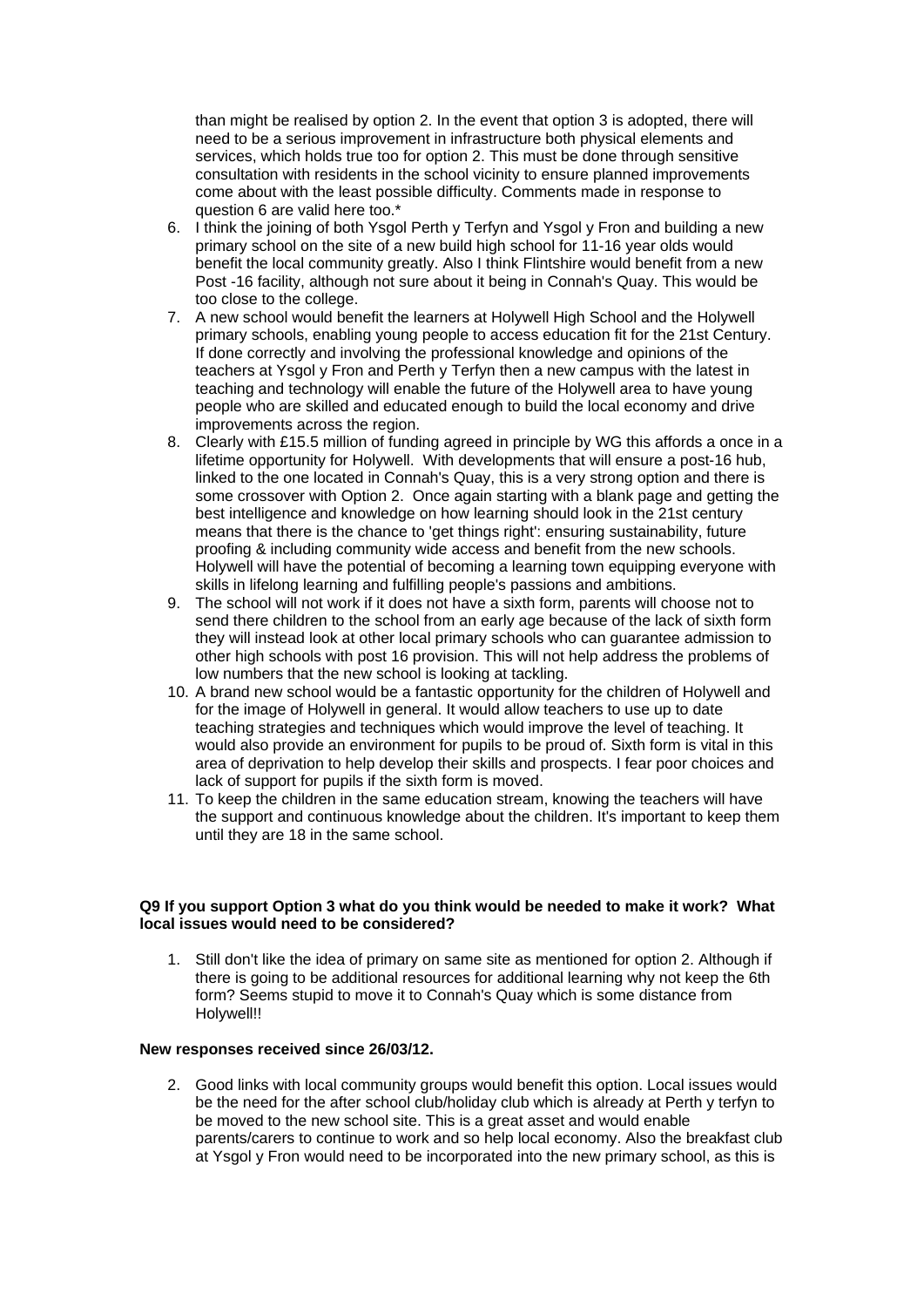also a great benefit for parents and ensure children have a good, healthy breakfast to start the day.

- 3. Lots of collaboration between the teaching community and the building contractors/architect, if a cheap building is created it will be a wasted opportunity. Ellesmere Port Academy comes to mind as instead of a forward looking modern campus they have built an office block for children - this would be a disaster, working with the current schools to develop a modern learning environment is very important.
- 4. In my view this is the second most desirable option for similar reasons outlined above, however I do think that we will be in danger of significant job losses and parents may opt to move their children to a secondary school where they can see their entire education from ages 11 -18 through on one site.
- 5. Those who will be using the new schools must be involved in discussions about the design ideally through interactive and participative workshops in order to harness their feelings, thoughts and ideas. Experience of other new build schools in the UK and throughout out the world should also be sought as well as inputs from those well versed in school design and also those au fait with effective pedagogies for the 21st century. It is obvious that serious consideration must be taken of the infrastructure around the site of the new schools to ensure safe access for all. Provision needs to be put in place for possible extension to the schools' buildings should the demographic increase.

#### **Q9c Postcode**

| 1. CH4 0HY                                  | 8. CH8 7BR                                                       |
|---------------------------------------------|------------------------------------------------------------------|
| 2. $CH53HR$                                 | 9. CH8 7DG                                                       |
| 3. CH6 5SE                                  | 10. CH8 7EQ                                                      |
| 4. CH6 6JZ                                  | 11. CH8 7LG                                                      |
| 5. CH65 3BY<br>6. CH8 7AW (2)<br>7. CH8 7BH | 12. CH8 7QA<br>13. CH8 7TZ<br><b>14. CH8 7UU</b><br>15. CH8 7UV. |

#### **Q10 Is your response most relevant to....? please tick all that apply**

| Holywell High                           | 19             | 100.0%  |
|-----------------------------------------|----------------|---------|
| Ysgol Yr Esgob                          | 0              | $0.0\%$ |
| Ysgol Trelogan                          | 0              | $0.0\%$ |
| <b>Trelawnyd School</b>                 | 0              | 0.0%    |
| Ysgol y Llan                            | 0              | $0.0\%$ |
| <b>Ysgol Bro Carmel</b>                 | 0              | $0.0\%$ |
| <b>Ysgol Bryn Pennant</b>               | 0              | $0.0\%$ |
| Ysgol Glan Aber                         | 0              | $0.0\%$ |
| Ysgol Brynffordd                        | 0              | $0.0\%$ |
| St Ethelwold's Primary School           | 0              | $0.0\%$ |
| Lixwm School                            | 0              | $0.0\%$ |
| Ysgol Bryn Garth                        | 0              | $0.0\%$ |
| <b>Ysgol Maes Glas</b>                  | 0              | $0.0\%$ |
| <b>Ysgol Gronant</b>                    | 0              | $0.0\%$ |
| Q11 Are you? Please tick all that apply |                |         |
| Parent or carer of High School pupil    | 9              | 47.4%   |
| <b>High School Teacher</b>              | $\overline{7}$ | 36.8%   |
| High School Staff                       | 2              | 10.5%   |
| School Governor High School             | 3              | 15.8%   |
| Parent or carer of Primary School pupil | 2              | 10.5%   |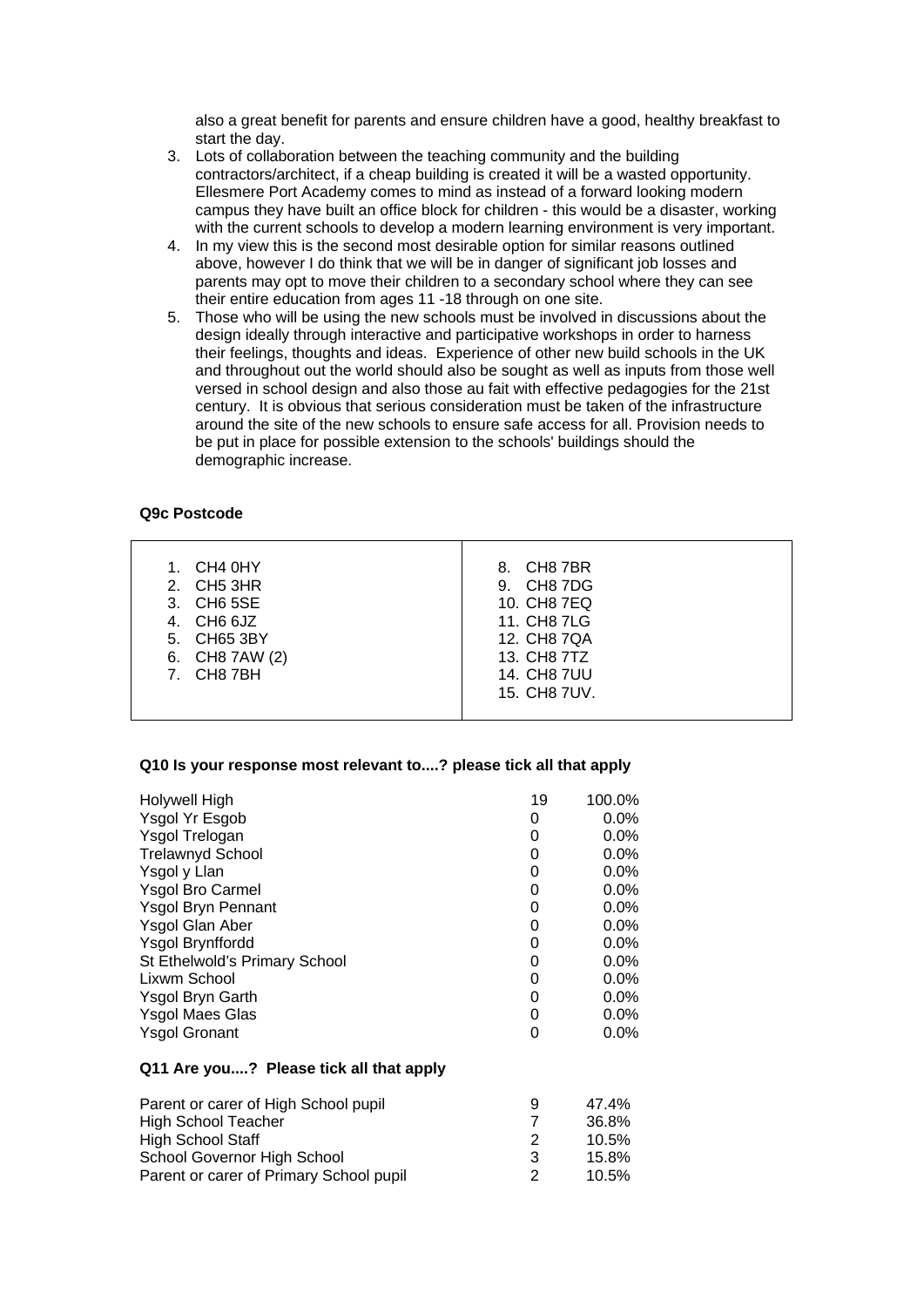| <b>Primary School Teacher</b>         | $0.0\%$ |
|---------------------------------------|---------|
| <b>Primary School Staff</b>           | $0.0\%$ |
| <b>School Governor Primary School</b> | $0.0\%$ |

# **Other please specify**

.

- 1. Local resident also
- 2. Town Councillor. Former Mayor.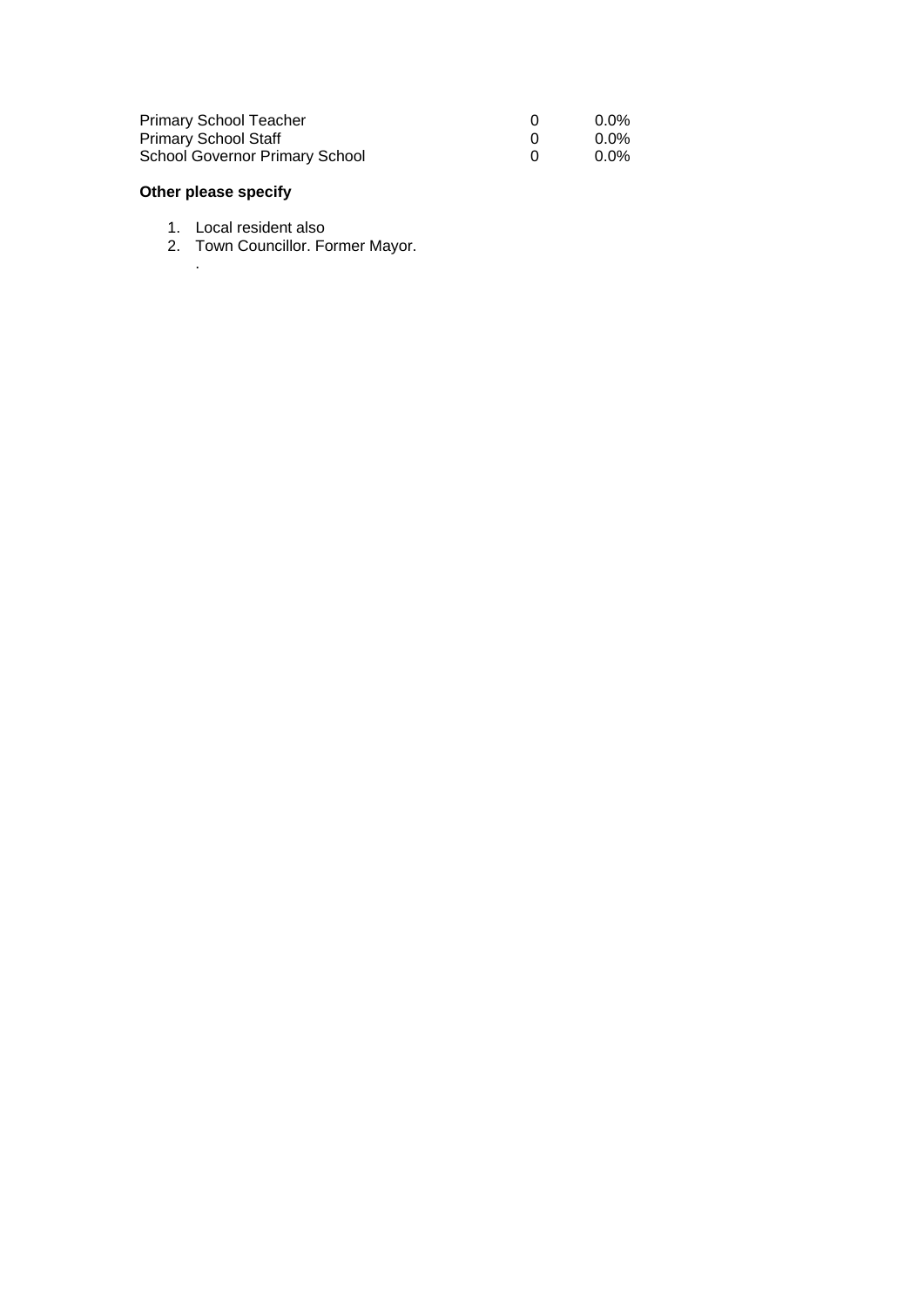**Flintshire County Council** 

# **Lifelong Learning**

# **Area Schools Review 2012**

# **Ysgol Perth y Terfyn and Ysgol y Fron**

**Responses received by 30/04/12 = English 3 / Welsh 0**

# **Final Report**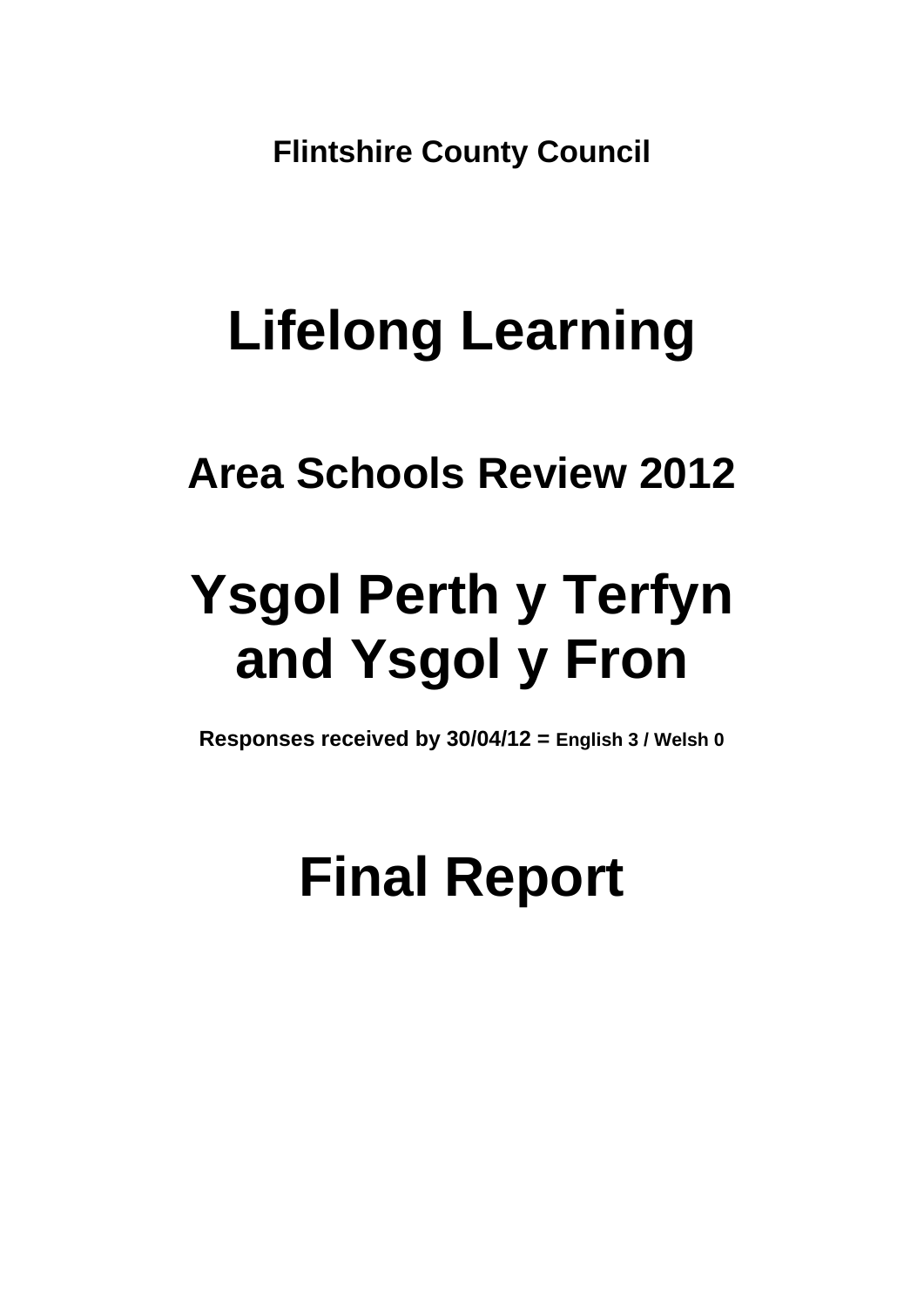# **Area Schools Review 2012**

# **Ysgol Perth y Terfyn and Ysgol y Fron Consultation Form Responses.**

#### *3 received by 30/04/12*

#### **OPTION 1 – Reduce the size of Holywell High School**

**Q1 How strongly do you agree or disagree with OPTION 1 (please tick ONE box only)** 

| <b>Strongly Agree</b>      |     |   | 33.3%   |
|----------------------------|-----|---|---------|
| Tend to Agree              | $=$ | O | $0.0\%$ |
| Neither Agree nor Disagree | $=$ |   | 33.3%   |
| Tend to Disagree           | $=$ | O | $0.0\%$ |
| <b>Strongly Disagree</b>   | $=$ | O | $0.0\%$ |

**Q2 To help us understand why people agree or disagree with OPTION 1 please provide a short summary of your reasoning (250 words maximum)** 

No responses received.

**Q3 If you support Option 1 what do you think would be needed to make it work? What local issues would need to be considered?** 

No responses received.

#### **OPTION 2 – Build a new High School for pupils aged 11-18, together with a new primary school to replace Ysgol Perth y Terfyn and Ysgol y Fron**

**Q4 How strongly do you agree or disagree with OPTION 2 (please tick ONE box only** 

| <b>Strongly Agree</b>      | -   | $0.0\%$ |
|----------------------------|-----|---------|
| Tend to Agree              | $=$ | $0.0\%$ |
| Neither Agree nor Disagree | $=$ | $0.0\%$ |
| Tend to Disagree           | $=$ | $0.0\%$ |
| <b>Strongly Disagree</b>   | $=$ | $0.0\%$ |

#### **Q5 To help us understand why people agree or disagree with OPTION 2 please provide a short summary of your reasoning (250 words maximum)**

1. Why is there no option to modernise and extend Ysgol Perth Y Terfyn - there is land next to the school and the building itself is in a good state of repair needing some external and internal modernisation and extending only to accommodate the junior school. It would give continuity of the school being on that site as there would likely to be strong opposition by residents in the area to any other development. Behind the school is woodland which is currently being made great use of and is safe and easily accessed providing a great resource for primary aged children. Access onto the school site is already established. The location of the high school is off putting and the distance from the Holway area of Holywell will mean families having to attend other schools when there has been a long tradition of children from long standing families from the Holway attending PYT. Extending and modernising PYT has to be a much cheaper option

#### **Q6 If you support Option 2 what do you think would be needed to make it work? What local issues would need to be considered?**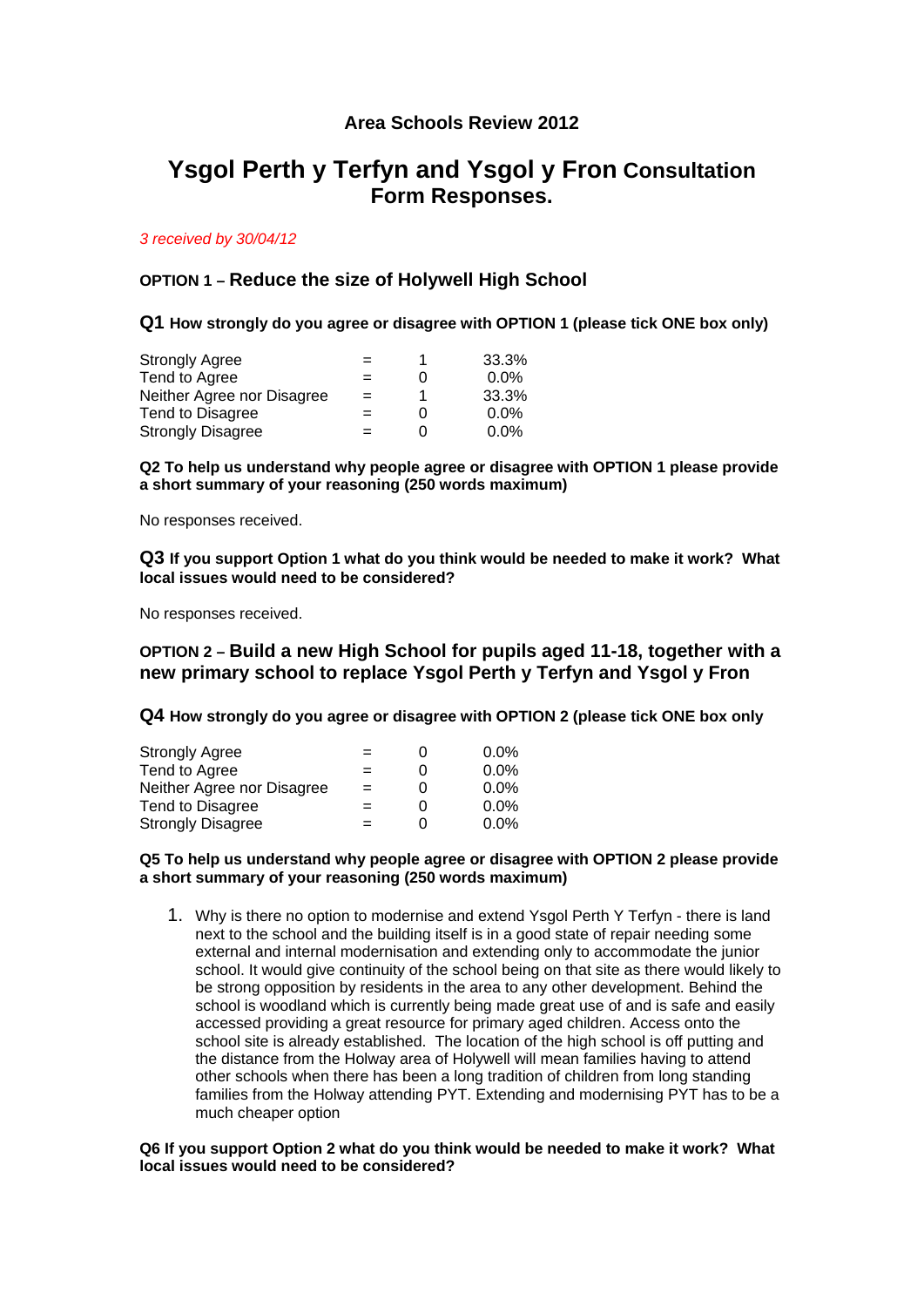No responses received.

### **OPTION 3 - Build a new High School for pupils aged 11-16, together with a new primary school to replace Ysgol Perth y Terfyn and Ysgol y Fron**

**Q7 How strongly do you agree or disagree with OPTION 3 (please tick ONE box only)** 

| <b>Strongly Agree</b>      | -   |   | 100.0%  |
|----------------------------|-----|---|---------|
| Tend to Agree              | $=$ |   | $0.0\%$ |
| Neither Agree nor Disagree | $=$ | 0 | $0.0\%$ |
| Tend to Disagree           | $=$ | 0 | $0.0\%$ |
| <b>Strongly Disagree</b>   | $=$ | 0 | $0.0\%$ |

#### **Q8 To help us understand why people agree or disagree with OPTION 3 please provide a short summary of your reasoning (250 words maximum)**

1. The facilities would be offered on a larger site such as this would benefit all age groups. The combined infant and junior school benefits more able Yr 2's and less able Yr 3's in a 2/3 split class. It also makes KS2-3 transition easier as shared facilities makes transition less daunting.

#### **New responses received since 26/03/12.**

- 2. I think the joining of both Ysgol Perth y Terfyn and Ysgol y Fron and building a new primary school on the site of a new build high school for 11-16 year olds would benefit the local community greatly. Also I think Flintshire would benefit from a new Post 16 facility, although not sure about it being in Connah's Quay. This would not be too close to the college.
- 3. Seems an expensive option when is there doesn't really appear to be a need for a primary school to share a high school site

#### **Q9 If you support Option 3 what do you think would be needed to make it work? What local issues would need to be considered?**

1. The provision of breakfast club and after school club would be essential for working parents. This would ensure further patronage of the school as otherwise pupils would have to attend different schools with after school provision.

#### **New responses received since 26/03/12.**

2. Good links with local community groups would benefit this option. Local issues would be the need for the after school club/holiday club which is already at Perth y Terfyn to be moved to the new school site. This is a great asset and would enable parents/carers to continue to work and so help local economy. Also the breakfast club at Ysgol y Fron would need to be incorporated into the new primary school, a this is also a great benefit for parents and ensures children have a good, healthy breakfast to start he day.

#### **Q9c Postcode**

- 1. CH8 7BH
- 2. CH8 7BL
- 3. LL57 4RB